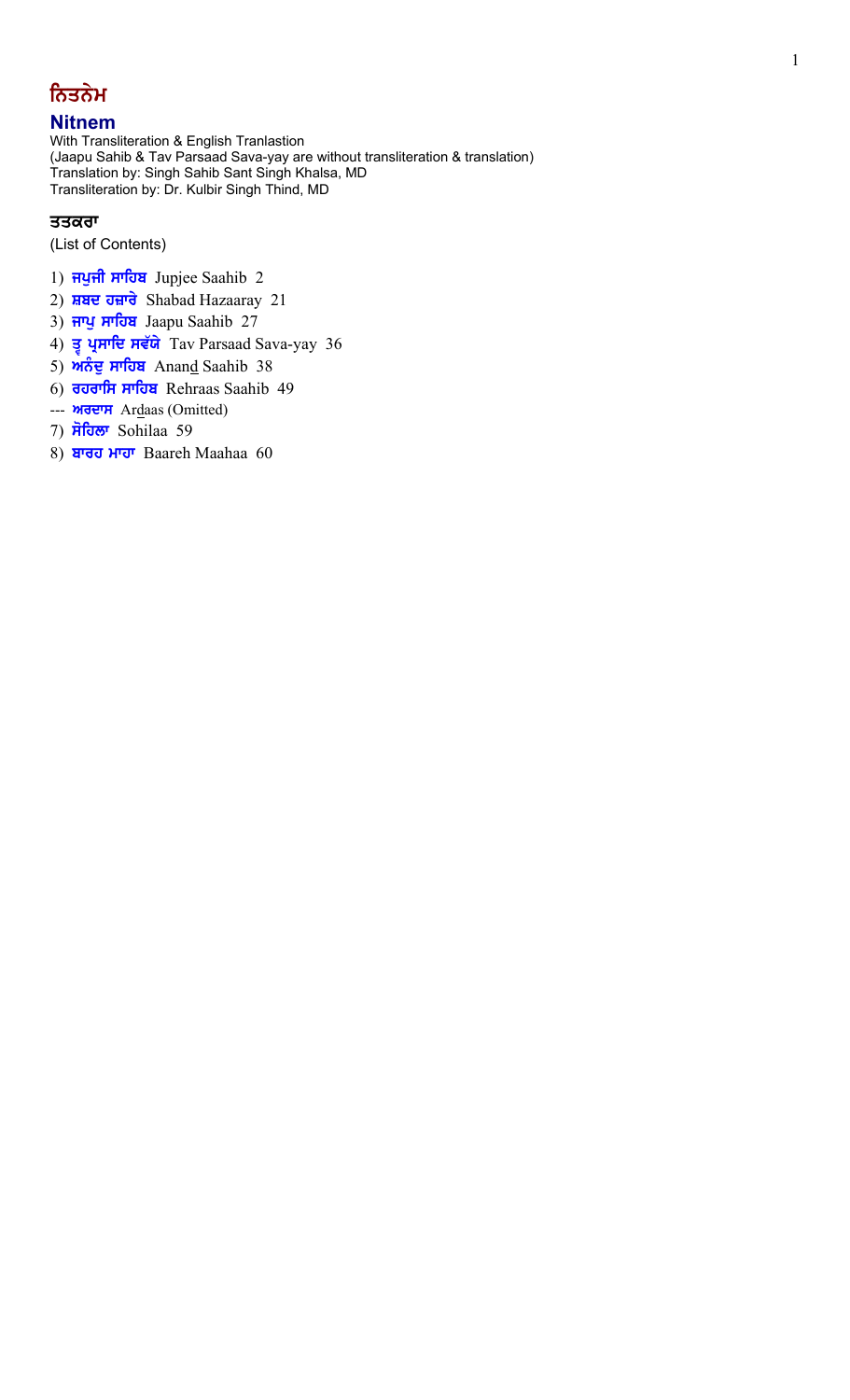# ਜਪਜੀ ਸਾਹਿਬ

Jupjee Saahib

## ੧ੳੱੇਸਤਿ ਨਾਮੂ ਕਰਤਾ ਪੂਰਖੂ ਨਿਰਭਉ ਨਿਰਵੈਰੂ ਅਕਾਲ ਮੁਰਤਿ ਅਜੂਨੀ ਸੈਭੰ ਗੁਰ ਪ੍ਰਸਾਦਿ ॥

One Universal Creator God. The Name Is Truth. Creative Being Personified. No Fear. No Hatred. Image Of The Undying, Beyond Birth, Self-Existent. By Guru's Grace  $\sim$ 

 $\parallel$  ਜਪ $\parallel$ Chant And Meditate:

ਆਦਿ ਸਚ ਜਗਾਦਿ ਸਚ $\,$ ॥ True In The Primal Beginning. True Throughout The Ages.

ਹੈ ਭੀ ਸਚੂ ਨਾਨਕ ਹੋਸੀ ਭੀ ਸਚੂ ॥੧॥ True Here And Now. O Nanak, Forever And Ever True. ||1||

ਸੋਚੈ ਸੋਚਿ ਨ ਹੋਵਈ ਜੇ ਸੋਚੀ ਲਖ ਵਾਰ ॥ By thinking, He cannot be reduced to thought, even by thinking hundreds of thousands of times.

ਚਪੈ ਚਪ ਨ ਹੋਵਈ ਜੇ ਲਾਇ ਰਹਾ ਲਿਵ ਤਾਰ ॥ By remaining silent, inner silence is not obtained, even by remaining lovingly absorbed deep within.

ਭੁਖਿਆ ਭੁਖ ਨ ਉਤਰੀ ਜੇ ਬੰਨਾ ਪੁਰੀਆ ਭਾਰ ॥ The hunger of the hungry is not appeased, even by piling up loads of worldly goods.

ਸਹਸ ਸਿਆਣਪਾ ਲਖ ਹੋਹਿ ਤ ਇਕ ਨ ਚਲੈ ਨਾਲਿ ॥ Hundreds of thousands of clever tricks, but not even one of them will go along with you in the end.

ਕਿਵ ਸਚਿਆਰਾ ਹੋਈਐ ਕਿਵ ਕੁੜੈ ਤੁਟੈ ਪਾਲਿ ॥ So how can you become truthful? And how can the veil of illusion be torn away?

ਹੁਕਮਿ ਰਜਾਈ ਚਲਣਾ ਨਾਨਕ ਲਿਖਿਆ ਨਾਲਿ ॥੧॥ O Nanak, it is written that you shall obey the Hukam of His Command, and walk in the Way of His Will. ||1||

ਹੁਕਮੀ ਹੋਵਨਿ ਆਕਾਰ ਹੁਕਮੁ ਨ ਕਹਿਆ ਜਾਈ ॥ By His Command, bodies are created; His Command cannot be described.

ਹਕਮੀ ਹੋਵਨਿ ਜੀਅ ਹਕਮਿ ਮਿਲੈ ਵਡਿਆਈ ॥ By His Command, souls come into being; by His Command, glory and greatness are obtained.

ਹੁਕਮੀ ਉਤਮੂ ਨੀਚੂ ਹੁਕਮਿ ਲਿਖਿ ਦੁਖ ਸੁਖ ਪਾਈਅਹਿ ॥ By His Command, some are high and some are low; by His Written Command, pain and pleasure are obtained.

ਇਕਨਾ ਹੁਕਮੀ ਬਖਸੀਸ ਇਕਿ ਹੁਕਮੀ ਸਦਾ ਭਵਾਈਅਹਿ ॥ Some, by His Command, are blessed and forgiven; others, by His Command, wander aimlessly forever.

ਹਕਮੈ ਅੰਦਰਿ ਸਭ ਕੋ ਬਾਹਰਿ ਹਕਮ ਨ ਕੋਇ ॥ Everyone is subject to His Command; no one is beyond His Command.

ਨਾਨਕ ਹੁਕਮੈ ਜੇ ਬੁਝੈ ਤ ਹਉਮੈ ਕਹੈ ਨ ਕੋਇ ॥੨॥ O Nanak, one who understands His Command, does not speak in ego. ||2||

ਗਾਵੈ ਕੋ ਤਾਣ ਹੋਵੈ ਕਿਸੈ ਤਾਣ ॥ Some sing of His Power-who has that Power?

ਗਾਵੈ ਕੋ ਦਾਤਿ ਜਾਣੈ ਨੀਸਾਣੂ ॥ Some sing of His Gifts, and know His Sign and Insignia.

ਗਾਵੈ ਕੋ ਗੁਣ ਵਡਿਆਈਆ ਚਾਰ ॥ Some sing of His Glorious Virtues, Greatness and Beauty.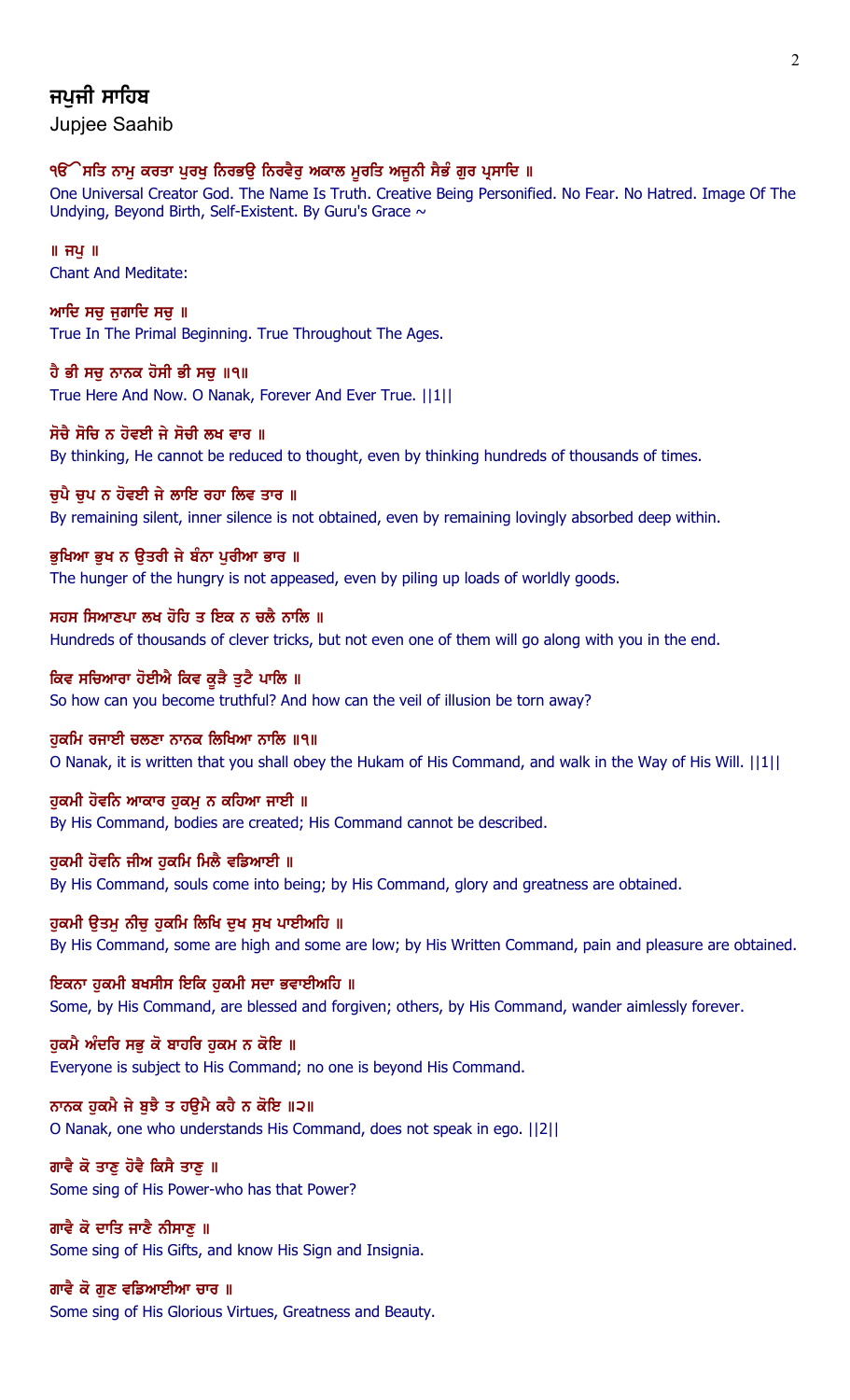#### ਗਾਵੈ ਕੋ ਵਿਦਿਆ ਵਿਖਮ ਵੀਚਾਰ ॥

Some sing of knowledge obtained of Him, through difficult philosophical studies.

ਗਾਵੈ ਕੋ ਸਾਜਿ ਕਰੇ ਤਨ ਖੇਹ ॥ Some sing that He fashions the body, and then again reduces it to dust.

ਗਾਵੈ ਕੋ ਜੀਅ ਲੈ ਫਿਰਿ ਦੇਹ ॥ Some sing that He takes life away, and then again restores it.

ਗਾਵੈ ਕੋ ਜਾਪੈ ਦਿਸੈ ਦੁਰਿ ॥ Some sing that He seems so very far away.

ਗਾਵੈ ਕੋ ਵੇਖੈ ਹਾਦਰਾ ਹਦੁਰਿ ॥ Some sing that He watches over us, face to face, ever-present.

ਕਥਨਾ ਕਥੀ ਨ ਆਵੈ ਤੋਟਿ ॥ There is no shortage of those who preach and teach.

ਕਥਿ ਕਥਿ ਕਥੀ ਕੋਟੀ ਕੋਟਿ ਕੋਟਿ ॥ Millions upon millions offer millions of sermons and stories.

ਦੇਦਾ ਦੇ ਲੈਦੇ ਥਕਿ ਪਾਹਿ ॥

The Great Giver keeps on giving, while those who receive grow weary of receiving.

ਜੁਗਾ ਜੁਗੰਤਰਿ ਖਾਹੀ ਖਾਹਿ ॥ Throughout the ages, consumers consume.

ਹਕਮੀ ਹਕਮ ਚਲਾਏ ਰਾਹ ॥ The Commander, by His Command, leads us to walk on the Path.

ਨਾਨਕ ਵਿਗਸੈ ਵੇਪਰਵਾਹੁ ॥੩॥ O Nanak, He blossoms forth, Carefree and Untroubled. ||3||

ਸਾਚਾ ਸਾਹਿਬੁ ਸਾਚੁ ਨਾਇ ਭਾਖਿਆ ਭਾਉ ਅਪਾਰੁ ॥ True is the Master, True is His Name-speak it with infinite love.

ਆਖਹਿ ਮੰਗਹਿ ਦੇਹਿ ਦੇਹਿ ਦਾਤਿ ਕਰੇ ਦਾਤਾਰ ॥ People beg and pray, "Give to us, give to us", and the Great Giver gives His Gifts.

ਫੇਰਿ ਕਿ ਅਗੈ ਰਖੀਐ ਜਿਤੂ ਦਿਸੈ ਦਰਬਾਰੂ ॥ So what offering can we place before Him, by which we might see the Darbaar of His Court?

ਮਹੌ ਕਿ ਬੋਲਣ ਬੋਲੀਐ ਜਿਤ ਸਣਿ ਧਰੇ ਪਿਆਰ ॥ What words can we speak to evoke His Love?

ਅੰਮ੍ਰਿਤ ਵੇਲਾ ਸਚੁ ਨਾਉ ਵਡਿਆਈ ਵੀਚਾਰੁ ॥ In the Amrit Vaylaa, the ambrosial hours before dawn, chant the True Name, and contemplate His Glorious Greatness.

ਕਰਮੀ ਆਵੈ ਕਪੜਾ ਨਦਰੀ ਮੋਖ ਦਆਰ ॥ By the karma of past actions, the robe of this physical body is obtained. By His Grace, the Gate of Liberation is found.

ਨਾਨਕ ਏਵੈ ਜਾਣੀਐ ਸਭੁ ਆਪੇ ਸਚਿਆਰੁ ॥੪॥ O Nanak, know this well: the True One Himself is All. ||4||

ਥਾਪਿਆ ਨ ਜਾਇ ਕੀਤਾ ਨ ਹੋਇ ॥ He cannot be established, He cannot be created.

ਆਪੇ ਆਪਿ ਨਿਰੰਜਨੁ ਸੋਇ ॥ He Himself is Immaculate and Pure.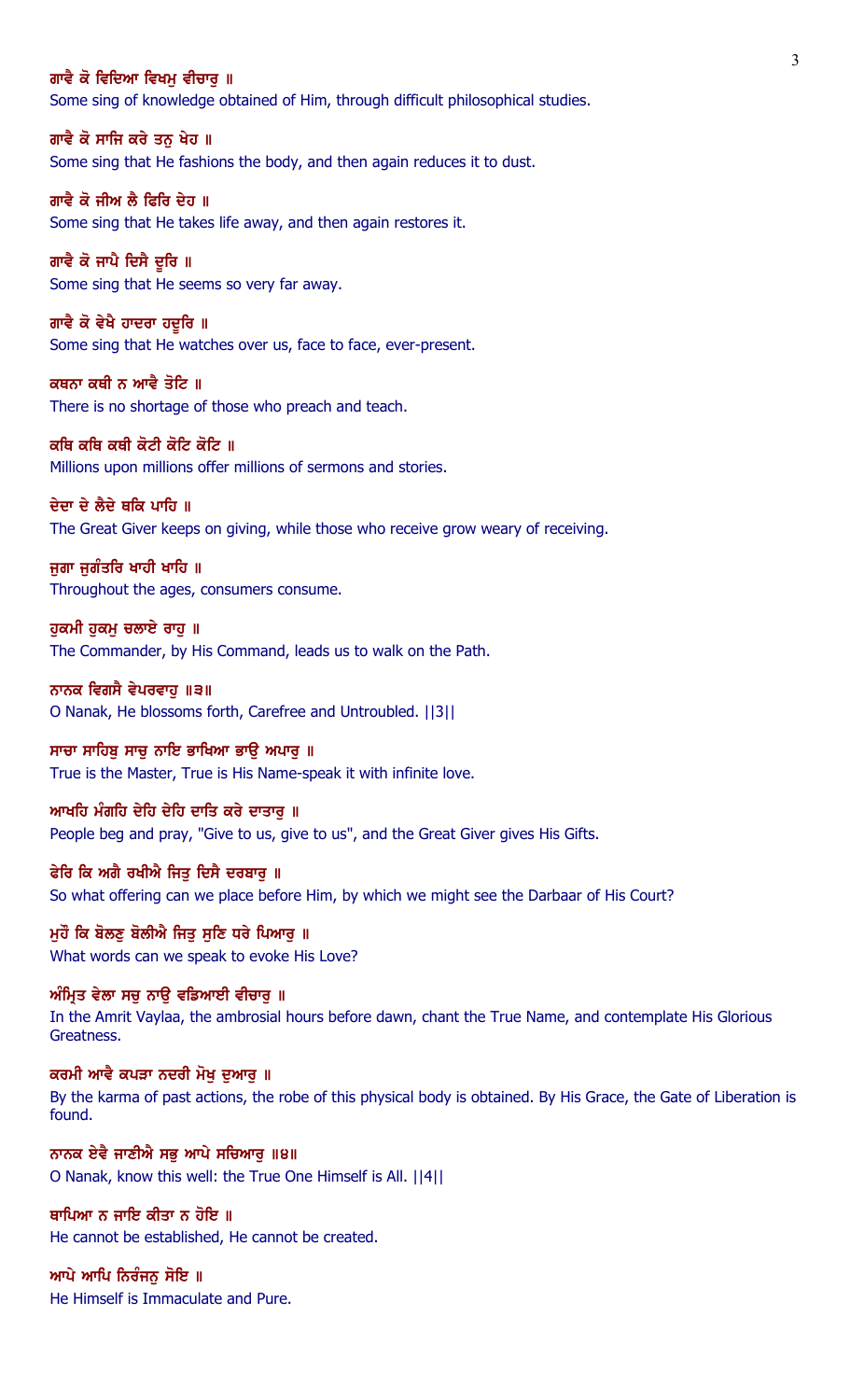## ਜਿਨਿ ਸੇਵਿਆ ਤਿਨਿ ਪਾਇਆ ਮਾਨ ॥

Those who serve Him are honored.

#### ਨਾਨਕ ਗਾਵੀਐ ਗੁਣੀ ਨਿਧਾਨੂ ॥

O Nanak, sing of the Lord, the Treasure of Excellence.

#### ਗਾਵੀਐ ਸਣੀਐ ਮਨਿ ਰਖੀਐ ਭਾੳ ॥

Sing, and listen, and let your mind be filled with love.

#### ਦਖ ਪਰਹਰਿ ਸਖ ਘਰਿ ਲੈ ਜਾਇ ॥

Your pain shall be sent far away, and peace shall come to your home.

#### ਗੁਰਮੁਖਿ ਨਾਦੰ ਗੁਰਮੁਖਿ ਵੇਦੰ ਗੁਰਮੁਖਿ ਰਹਿਆ ਸਮਾਈ ॥

The Guru's Word is the Sound-current of the Naad; the Guru's Word is the Wisdom of the Vedas; the Guru's Word is all-pervading.

#### ਗੁਰੂ ਈਸਰੂ ਗੁਰੂ ਗੋਰਖੂ ਬਰਮਾ ਗੁਰੂ ਪਾਰਬਤੀ ਮਾਈ ॥

The Guru is Shiva, the Guru is Vishnu and Brahma; the Guru is Paarvati and Lakhshmi.

## ਜੇ ਹਉ ਜਾਣਾ ਆਖਾ ਨਾਹੀ ਕਹਣਾ ਕਥਨੂ ਨ ਜਾਈ ॥

Even knowing God, I cannot describe Him; He cannot be described in words.

### ਗਰਾ ਇਕ ਦੇਹਿ ਬਝਾਈ ॥

The Guru has given me this one understanding:

### ਸਭਨਾ ਜੀਆ ਕਾ ਇਕੁ ਦਾਤਾ ਸੋ ਮੈ ਵਿਸਰਿ ਨ ਜਾਈ ॥੫॥

there is only the One, the Giver of all souls. May I never forget Him! ||5||

#### ਤੀਰਥਿ ਨਾਵਾ ਜੇ ਤਿਸੁ ਭਾਵਾ ਵਿਣੁ ਭਾਣੇ ਕਿ ਨਾਇ ਕਰੀ ॥

If I am pleasing to Him, then that is my pilgrimage and cleansing bath. Without pleasing Him, what good are ritual cleansings?

## ਜੇਤੀ ਸਿਰਠਿ ੳਪਾਈ ਵੇਖਾ ਵਿਣ ਕਰਮਾ ਕਿ ਮਿਲੈ ਲਈ ॥

I gaze upon all the created beings: without the karma of good actions, what are they given to receive?

#### ਮਤਿ ਵਿਚਿ ਰਤਨ ਜਵਾਹਰ ਮਾਣਿਕ ਜੇ ਇਕ ਗੁਰ ਕੀ ਸਿਖ ਸੁਣੀ ॥

Within the mind are gems, jewels and rubies, if you listen to the Guru's Teachings, even once.

#### ਗੁਰਾ ਇਕ ਦੇਹਿ ਬੁਝਾਈ ॥

The Guru has given me this one understanding:

## ਸਭਨਾ ਜੀਆ ਕਾ ਇਕ ਦਾਤਾ ਸੋ ਮੈ ਵਿਸਰਿ ਨ ਜਾਈ ॥੬॥

there is only the One, the Giver of all souls. May I never forget Him! ||6||

## ਜੇ ਜੁਗ ਚਾਰੇ ਆਰਜਾ ਹੋਰ ਦਸੂਣੀ ਹੋਇ ॥

Even if you could live throughout the four ages, or even ten times more,

#### ਨਵਾ ਖੰਡਾ ਵਿਚਿ ਜਾਣੀਐ ਨਾਲਿ ਚਲੈ ਸਭ ਕੋਇ ॥

and even if you were known throughout the nine continents and followed by all,

## ਚੰਗਾ ਨਾੳ ਰਖਾਇ ਕੈ ਜਸ ਕੀਰਤਿ ਜਗਿ ਲੇਇ ॥

with a good name and reputation, with praise and fame throughout the world-

### ਜੇ ਤਿਸੁ ਨਦਰਿ ਨ ਆਵਈ ਤ ਵਾਤ ਨ ਪੁਛੈ ਕੇ ॥

still, if the Lord does not bless you with His Glance of Grace, then who cares? What is the use?

## ਕੀਟਾ ਅੰਦਰਿ ਕੀਟ ਕਰਿ ਦੋਸੀ ਦੋਸ ਧਰੇ ॥

Among worms, you would be considered a lowly worm, and even contemptible sinners would hold you in contempt.

#### ਨਾਨਕ ਨਿਰਗੁਣਿ ਗੁਣੁ ਕਰੇ ਗੁਣਵੰਤਿਆ ਗੁਣੁ ਦੇ ॥

O Nanak, God blesses the unworthy with virtue, and bestows virtue on the virtuous.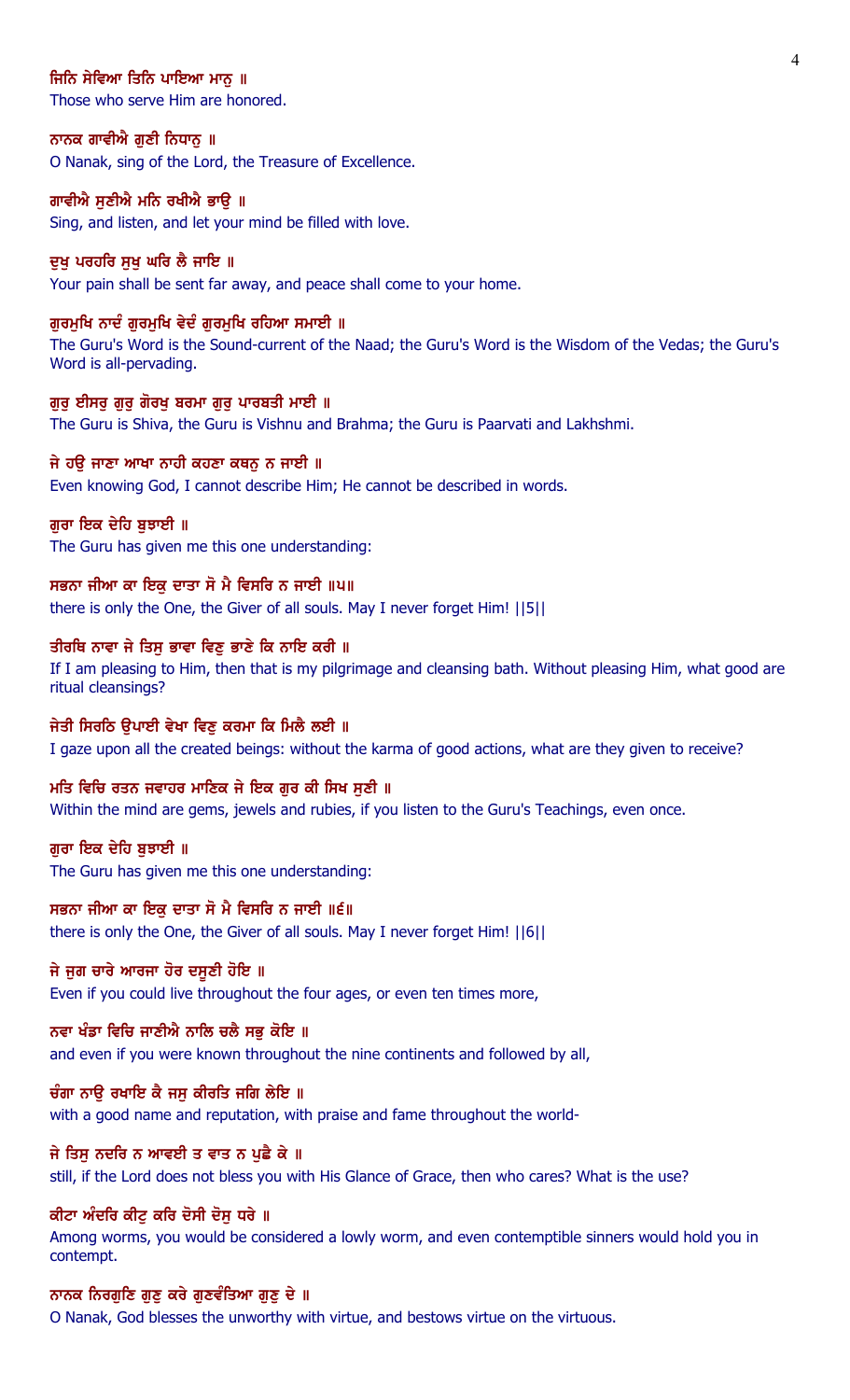#### ਤੇਹਾ ਕੋਇ ਨ ਸਝਈ ਜਿ ਤਿਸ ਗਣ ਕੋਇ ਕਰੇ ॥੭॥

No one can even imagine anyone who can bestow virtue upon Him. ||7||

ਸੁਣਿਐ ਸਿਧ ਪੀਰ ਸੁਰਿ ਨਾਥ ॥

Listening-the Siddhas, the spiritual teachers, the heroic warriors, the yogic masters.

ਸਣਿਐ ਧਰਤਿ ਧਵਲ ਆਕਾਸ ॥ Listening-the earth, its support and the Akaashic ethers.

ਸਣਿਐ ਦੀਪ ਲੋਅ ਪਾਤਾਲ ॥ Listening-the oceans, the lands of the world and the nether regions of the underworld.

ਸੁਣਿਐ ਪੋਹਿ ਨ ਸਕੈ ਕਾਲੂ ॥ Listening-Death cannot even touch you.

ਨਾਨਕ ਭਗਤਾ ਸਦਾ ਵਿਗਾਸੁ ॥ O Nanak, the devotees are forever in bliss.

ਸੁਣਿਐ ਦੁਖ ਪਾਪ ਕਾ ਨਾਸੁ ॥੮॥ Listening-pain and sin are erased. ||8||

ਸੁਣਿਐ ਈਸਰੂ ਬਰਮਾ ਇੰਦੂ ॥ Listening-Shiva, Brahma and Indra.

ਸੁਣਿਐ ਮੁਖਿ ਸਾਲਾਹਣ ਮੰਦੂ ॥ Listening-even foul-mouthed people praise Him.

ਸੁਣਿਐ ਜੋਗ ਜੁਗਤਿ ਤਨਿ ਭੇਦ ॥ Listening-the technology of Yoga and the secrets of the body.

ਸੁਣਿਐ ਸਾਸਤ ਸਿਮ੍ਰਿਤਿ ਵੇਦ ॥ Listening-the Shaastras, the Simritees and the Vedas.

ਨਾਨਕ ਭਗਤਾ ਸਦਾ ਵਿਗਾਸੁ ॥ O Nanak, the devotees are forever in bliss.

ਸੁਣਿਐ ਦੁਖ ਪਾਪ ਕਾ ਨਾਸੁ ॥੯॥ Listening-pain and sin are erased. ||9||

ਸੁਣਿਐ ਸਤੂ ਸੰਤੋਖੂ ਗਿਆਨੂ ॥ Listening-truth, contentment and spiritual wisdom.

ਸਣਿਐ ਅਠਸਠਿ ਕਾ ਇਸਨਾਨ ॥ Listening-take your cleansing bath at the sixty-eight places of pilgrimage.

ਸੁਣਿਐ ਪੜਿ ਪੜਿ ਪਾਵਹਿ ਮਾਨੂ ॥ Listening-reading and reciting, honor is obtained.

ਸੁਣਿਐ ਲਾਗੈ ਸਹਜਿ ਧਿਆਨੂ ॥ Listening-intuitively grasp the essence of meditation.

ਨਾਨਕ ਭਗਤਾ ਸਦਾ ਵਿਗਾਸ ॥ O Nanak, the devotees are forever in bliss.

ਸੁਣਿਐ ਦੁਖ ਪਾਪ ਕਾ ਨਾਸੁ ॥੧੦॥ Listening-pain and sin are erased. ||10||

ਸੁਣਿਐ ਸਰਾ ਗੁਣਾ ਕੇ ਗਾਹ ॥ Listening-dive deep into the ocean of virtue.

ਸੁਣਿਐ ਸੇਖ ਪੀਰ ਪਾਤਿਸਾਹ ॥ Listening-the Shaykhs, religious scholars, spiritual teachers and emperors.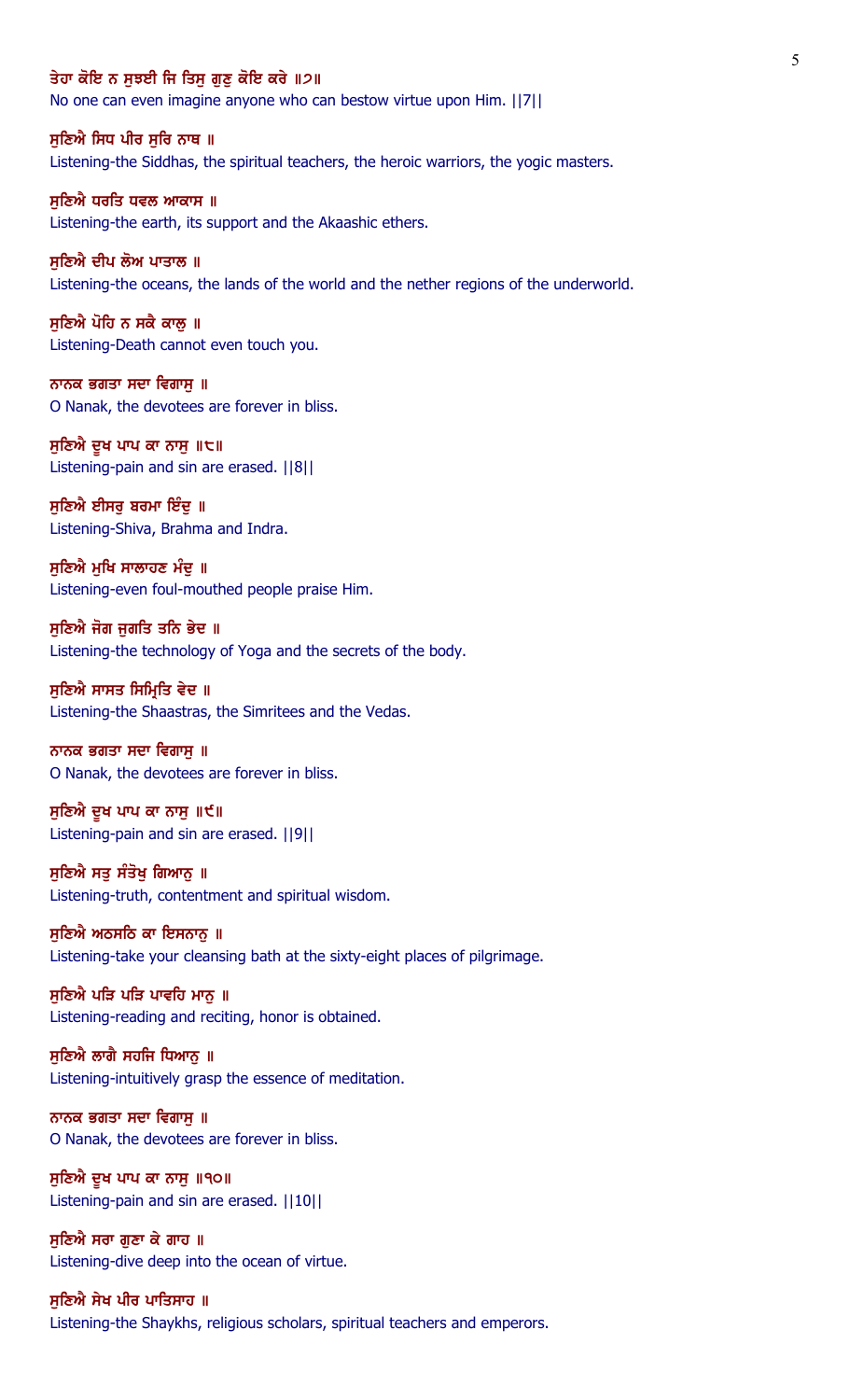ਸਣਿਐ ਅੰਧੇ ਪਾਵਹਿ ਰਾਹ ॥ Listening-even the blind find the Path.

ਸੁਣਿਐ ਹਾਥ ਹੋਵੈ ਅਸਗਾਹੁ ॥ Listening-the Unreachable comes within your grasp.

ਨਾਨਕ ਭਗਤਾ ਸਦਾ ਵਿਗਾਸੁ ॥ O Nanak, the devotees are forever in bliss.

ਸੁਣਿਐ ਦੁਖ ਪਾਪ ਕਾ ਨਾਸੁ ॥੧੧॥ Listening-pain and sin are erased. ||11||

ਮੰਨੇ ਕੀ ਗਤਿ ਕਹੀ ਨ ਜਾਇ ॥ The state of the faithful cannot be described.

ਜੇ ਕੋ ਕਹੈ ਪਿਛੈ ਪਛਤਾਇ ॥ One who tries to describe this shall regret the attempt.

ਕਾਗਦਿ ਕਲਮ ਨ ਲਿਖਣਹਾਰੁ ॥ No paper, no pen, no scribe

ਮੰਨੇ ਕਾ ਬਹਿ ਕਰਨਿ ਵੀਚਾਰੁ ॥ can record the state of the faithful.

ਐਸਾ ਨਾਮੂ ਨਿਰੰਜਨੂ ਹੋਇ ॥ Such is the Name of the Immaculate Lord.

ਜੇ ਕੋ ਮੰਨਿ ਜਾਣੈ ਮਨਿ ਕੋਇ ॥੧੨॥ Only one who has faith comes to know such a state of mind. ||12||

ਮੰਨੈ ਸੂਰਤਿ ਹੋਵੈ ਮਨਿ ਬੁਧਿ ॥ The faithful have intuitive awareness and intelligence.

ਮੰਨੈ ਸਗਲ ਭਵਣ ਕੀ ਸੁਧਿ ॥ The faithful know about all worlds and realms.

ਮੰਨੈ ਮਹਿ ਚੋਟਾ ਨਾ ਖਾਇ ॥ The faithful shall never be struck across the face.

ਮੰਨੈ ਜਮ ਕੈ ਸਾਥਿ ਨ ਜਾਇ ॥ The faithful do not have to go with the Messenger of Death.

ਐਸਾ ਨਾਮ ਨਿਰੰਜਨ ਹੋਇ ॥ Such is the Name of the Immaculate Lord.

ਜੇ ਕੋ ਮੰਨਿ ਜਾਣੈ ਮਨਿ ਕੋਇ ॥੧੩॥ Only one who has faith comes to know such a state of mind. ||13||

ਮੰਨੈ ਮਾਰਗਿ ਠਾਕ ਨ ਪਾਇ ॥ The path of the faithful shall never be blocked.

ਮੰਨੈ ਪਤਿ ਸਿਉ ਪਰਗਟੁ ਜਾਇ ॥ The faithful shall depart with honor and fame.

ਮੰਨੈ ਮਗੂ ਨ ਚਲੈ ਪੰਥੂ ॥ The faithful do not follow empty religious rituals.

ਮੰਨੈ ਧਰਮ ਸੇਤੀ ਸਨਬੰਧੁ ॥ The faithful are firmly bound to the Dharma.

ਐਸਾ ਨਾਮੂ ਨਿਰੰਜਨੂ ਹੋਇ ॥ Such is the Name of the Immaculate Lord.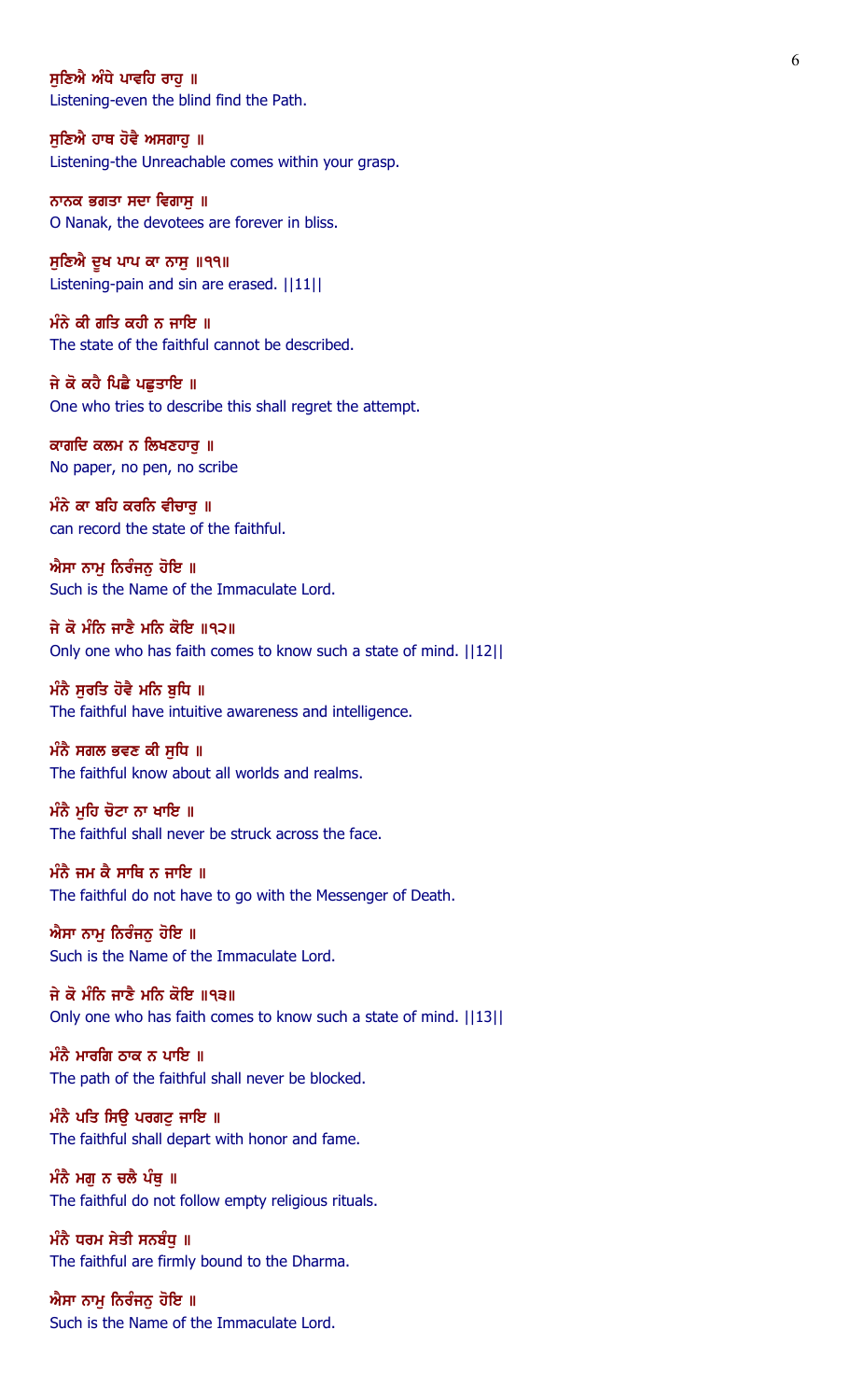ਜੇ ਕੋ ਮੰਨਿ ਜਾਣੈ ਮਨਿ ਕੋਇ ॥੧੪॥ Only one who has faith comes to know such a state of mind. ||14||

ਮੰਨੈ ਪਾਵਹਿ ਮੋਖ ਦੁਆਰੂ ॥ The faithful find the Door of Liberation.

ਮੰਨੈ ਪਰਵਾਰੈ ਸਾਧਾਰ **॥** The faithful uplift and redeem their family and relations.

ਮੰਨੈ ਤਰੈ ਤਾਰੇ ਗਰ ਸਿਖ ॥ The faithful are saved, and carried across with the Sikhs of the Guru.

ਮੰਨੈ ਨਾਨਕ ਭਵਹਿ ਨ ਭਿਖ ॥ The faithful, O Nanak, do not wander around begging.

ਐਸਾ ਨਾਮੂ ਨਿਰੰਜਨੂ ਹੋਇ ॥ Such is the Name of the Immaculate Lord.

ਜੇ ਕੋ ਮੰਨਿ ਜਾਣੈ ਮਨਿ ਕੋਇ ॥੧੫॥ Only one who has faith comes to know such a state of mind. ||15||

ਪੰਚ ਪਰਵਾਣ ਪੰਚ ਪਰਧਾਨੂ ॥ The chosen ones, the self-elect, are accepted and approved.

ਪੰਚੇ ਪਾਵਹਿ ਦਰਗਹਿ ਮਾਨੂ ॥ The chosen ones are honored in the Court of the Lord.

 $\hat{u}$ ਚੇ ਸੋਹਹਿ ਦਰਿ ਰਾਜਾਨ ॥ The chosen ones look beautiful in the courts of kings.

ਪੰਚਾ ਕਾ ਗੁਰੂ ਏਕੂ ਧਿਆਨੂ ॥ The chosen ones meditate single-mindedly on the Guru.

ਜੇ ਕੋ ਕਹੈ ਕਰੈ ਵੀਚਾਰੂ ॥ No matter how much anyone tries to explain and describe them,

ਕਰਤੇ ਕੈ ਕਰਣੈ ਨਾਹੀ ਸਮਾਰ ॥ the actions of the Creator cannot be counted.

ਧੌਲੂ ਧਰਮੂ ਦਇਆ ਕਾ ਪੁਤੁ ॥ The mythical bull is Dharma, the son of compassion;

ਸੰਤੋਖੁ ਥਾਪਿ ਰਖਿਆ ਜਿਨਿ ਸੁਤਿ ॥ this is what patiently holds the earth in its place.

ਜੇ ਕੋ ਬੁਝੈ ਹੋਵੈ ਸਚਿਆਰੁ ॥ One who understands this becomes truthful.

ਧਵਲੈ ਉਪਰਿ ਕੇਤਾ ਭਾਰੂ ॥ What a great load there is on the bull!

ਧਰਤੀ ਹੋਰੂ ਪਰੈ ਹੋਰੂ ਹੋਰੂ ॥ So many worlds beyond this world-so very many!

ਤਿਸ ਤੇ ਭਾਰੂ ਤਲੈ ਕਵਣੂ ਜੋਰੂ ॥ What power holds them, and supports their weight?

ਜੀਅ ਜਾਤਿ ਰੰਗਾ ਕੇ ਨਾਵ ॥ The names and the colors of the assorted species of beings

ਸਭਨਾ ਲਿਖਿਆ ਵੁੜੀ ਕਲਾਮ ॥ were all inscribed by the Ever-flowing Pen of God.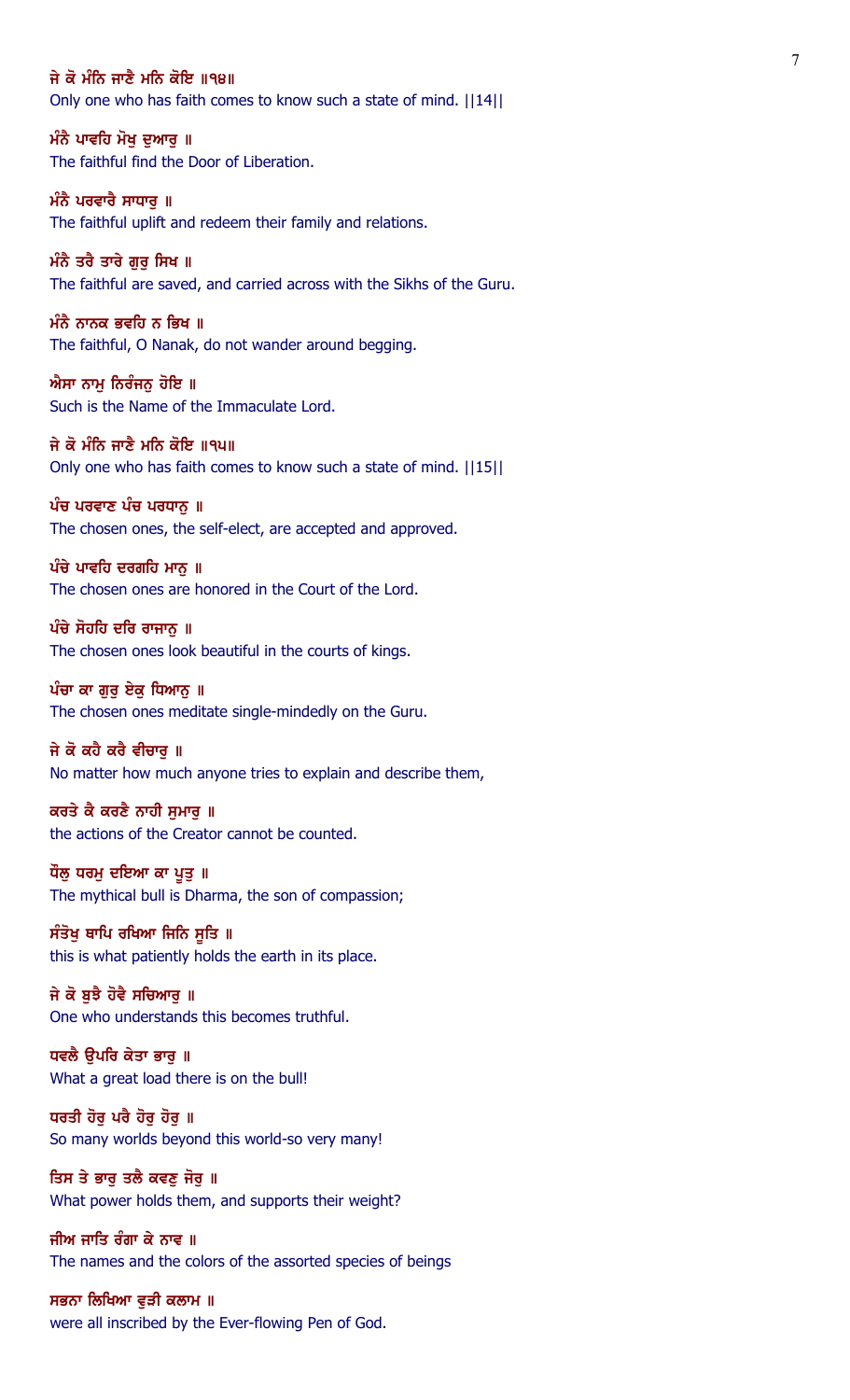ਏਹ ਲੇਖਾ ਲਿਖਿ ਜਾਣੈ ਕੋਇ ॥ Who knows how to write this account?

ਲੇਖਾ ਲਿਖਿਆ ਕੇਤਾ ਹੋਇ ॥ Just imagine what a huge scroll it would take!

ਕੇਤਾ ਤਾਣੂ ਸੁਆਲਿਹੂ ਰੂਪੂ ॥ What power! What fascinating beauty!

ਕੇਤੀ ਦਾਤਿ ਜਾਣੈ ਕੌਣੁ ਕੁਤੁ ॥ And what gifts! Who can know their extent?

ਕੀਤਾ ਪਸਾਉ ਏਕੋ ਕਵਾਉ ॥ You created the vast expanse of the Universe with One Word!

ਤਿਸ ਤੇ ਹੋਏ ਲਖ ਦਰੀਆਉ ॥ Hundreds of thousands of rivers began to flow.

ਕੁਦਰਤਿ ਕਵਣ ਕਹਾ ਵੀਚਾਰੁ ॥ How can Your Creative Potency be described?

ਵਾਰਿਆ ਨ ਜਾਵਾ ਏਕ ਵਾਰ ॥ I cannot even once be a sacrifice to You.

ਜੋ ਤੁਧੁ ਭਾਵੈ ਸਾਈ ਭਲੀ ਕਾਰ ॥ Whatever pleases You is the only good done,

ਤੂ ਸਦਾ ਸਲਾਮਤਿ ਨਿਰੰਕਾਰ ॥੧੬॥ You, Eternal and Formless One! ||16||

ਅਸੰਖ ਜਪ ਅਸੰਖ ਭਾਉ ॥ Countless meditations, countless loves.

ਅਸੰਖ ਪੂਜਾ ਅਸੰਖ ਤਪ ਤਾਉ ॥ Countless worship services, countless austere disciplines.

ਅਸੰਖ ਗਰੰਥ ਮਖਿ ਵੇਦ ਪਾਠ ॥ Countless scriptures, and ritual recitations of the Vedas.

ਅਸੰਖ ਜੋਗ ਮਨਿ ਰਹਹਿ ਉਦਾਸ ॥ Countless Yogis, whose minds remain detached from the world.

ਅਸੰਖ ਭਗਤ ਗਣ ਗਿਆਨ ਵੀਚਾਰ ॥ Countless devotees contemplate the Wisdom and Virtues of the Lord.

ਅਸੰਖ ਸਤੀ ਅਸੰਖ ਦਾਤਾਰ ॥ Countless the holy, countless the givers.

ਅਸੰਖ ਸੁਰ ਮੁਹ ਭਖ ਸਾਰ ॥ Countless heroic spiritual warriors, who bear the brunt of the attack in battle (who with their mouths eat steel).

ਅਸੰਖ ਮੋਨਿ ਲਿਵ ਲਾਇ ਤਾਰ ॥ Countless silent sages, vibrating the String of His Love.

ਕੁਦਰਤਿ ਕਵਣ ਕਹਾ ਵੀਚਾਰੂ ॥ How can Your Creative Potency be described?

ਵਾਰਿਆ ਨ ਜਾਵਾ ਏਕ ਵਾਰ ॥ I cannot even once be a sacrifice to You.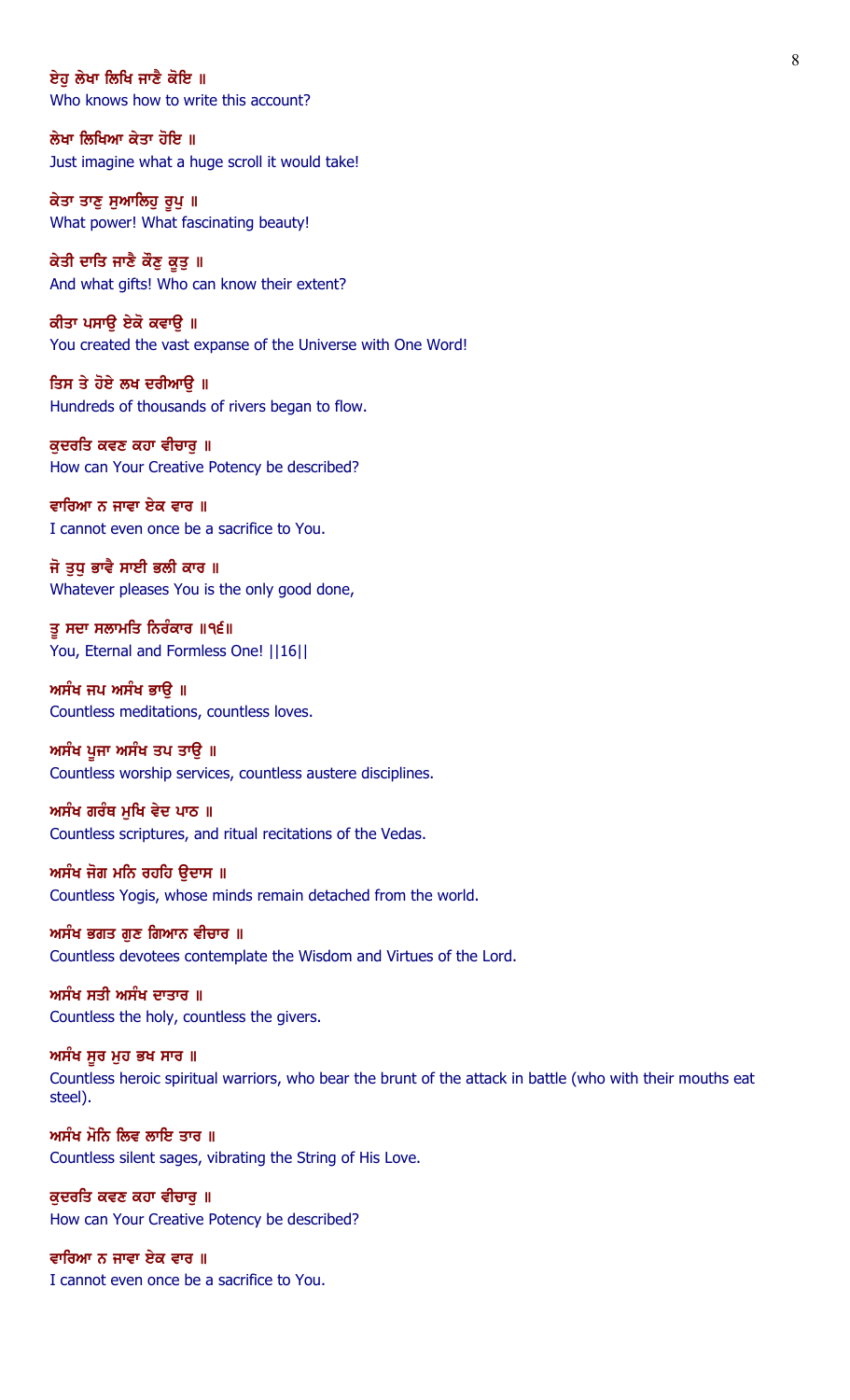#### ਜੋ ਤਧ ਭਾਵੈ ਸਾਈ ਭਲੀ ਕਾਰ ॥

Whatever pleases You is the only good done,

ਤੂ ਸਦਾ ਸਲਾਮਤਿ ਨਿਰੰਕਾਰ ॥੧੭॥ You, Eternal and Formless One. ||17||

ਅਸੰਖ ਮੁਰਖ ਅੰਧ ਘੋਰ ॥ Countless fools, blinded by ignorance.

ਅਸੰਖ ਚੋਰ ਹਰਾਮਖੋਰ ॥ Countless thieves and embezzlers.

ਅਸੰਖ ਅਮਰ ਕਰਿ ਜਾਹਿ ਜੋਰ ॥ Countless impose their will by force.

ਅਸੰਖ ਗਲਵਢ ਹਤਿਆ ਕਮਾਹਿ ॥ Countless cut-throats and ruthless killers.

ਅਸੰਖ ਪਾਪੀ ਪਾਪ ਕਰਿ ਜਾਹਿ ॥ Countless sinners who keep on sinning.

ਅਸੰਖ ਕੁੜਿਆਰ ਕੁੜੇ ਫਿਰਾਹਿ ॥ Countless liars, wandering lost in their lies.

ਅਸੰਖ ਮਲੇਛ ਮਲੂ ਭਖਿ ਖਾਹਿ ॥ Countless wretches, eating filth as their ration.

ਅਸੰਖ ਨਿੰਦਕ ਸਿਰਿ ਕਰਹਿ ਭਾਰੂ ॥ Countless slanderers, carrying the weight of their stupid mistakes on their heads.

ਨਾਨਕੁ ਨੀਚੁ ਕਹੈ ਵੀਚਾਰੁ ॥ Nanak describes the state of the lowly.

ਵਾਰਿਆ ਨ ਜਾਵਾ ਏਕ ਵਾਰ ॥ I cannot even once be a sacrifice to You.

ਜੋ ਤਧ ਭਾਵੈ ਸਾਈ ਭਲੀ ਕਾਰ ॥ Whatever pleases You is the only good done,

ਤੂ ਸਦਾ ਸਲਾਮਤਿ ਨਿਰੰਕਾਰ ॥੧੮॥ You, Eternal and Formless One. ||18||

ਅਸੰਖ ਨਾਵ ਅਸੰਖ ਥਾਵ ॥ Countless names, countless places.

ਅਗੰਮ ਅਗੰਮ ਅਸੰਖ ਲੋਅ ॥ Inaccessible, unapproachable, countless celestial realms.

ਅਸੰਖ ਕਹਹਿ ਸਿਰਿ ਭਾਰੂ ਹੋਇ ॥ Even to call them countless is to carry the weight on your head.

ਅਖਰੀ ਨਾਮ ਅਖਰੀ ਸਾਲਾਹ ॥ From the Word, comes the Naam; from the Word, comes Your Praise.

ਅਖਰੀ ਗਿਆਨੂ ਗੀਤ ਗੁਣ ਗਾਹ ॥ From the Word, comes spiritual wisdom, singing the Songs of Your Glory.

ਅਖਰੀ ਲਿਖਣੂ ਬੋਲਣੂ ਬਾਣਿ ॥ From the Word, come the written and spoken words and hymns.

ਅਖਰਾ ਸਿਰਿ ਸੰਜੋਗੁ ਵਖਾਣਿ ॥ From the Word, comes destiny, written on one's forehead.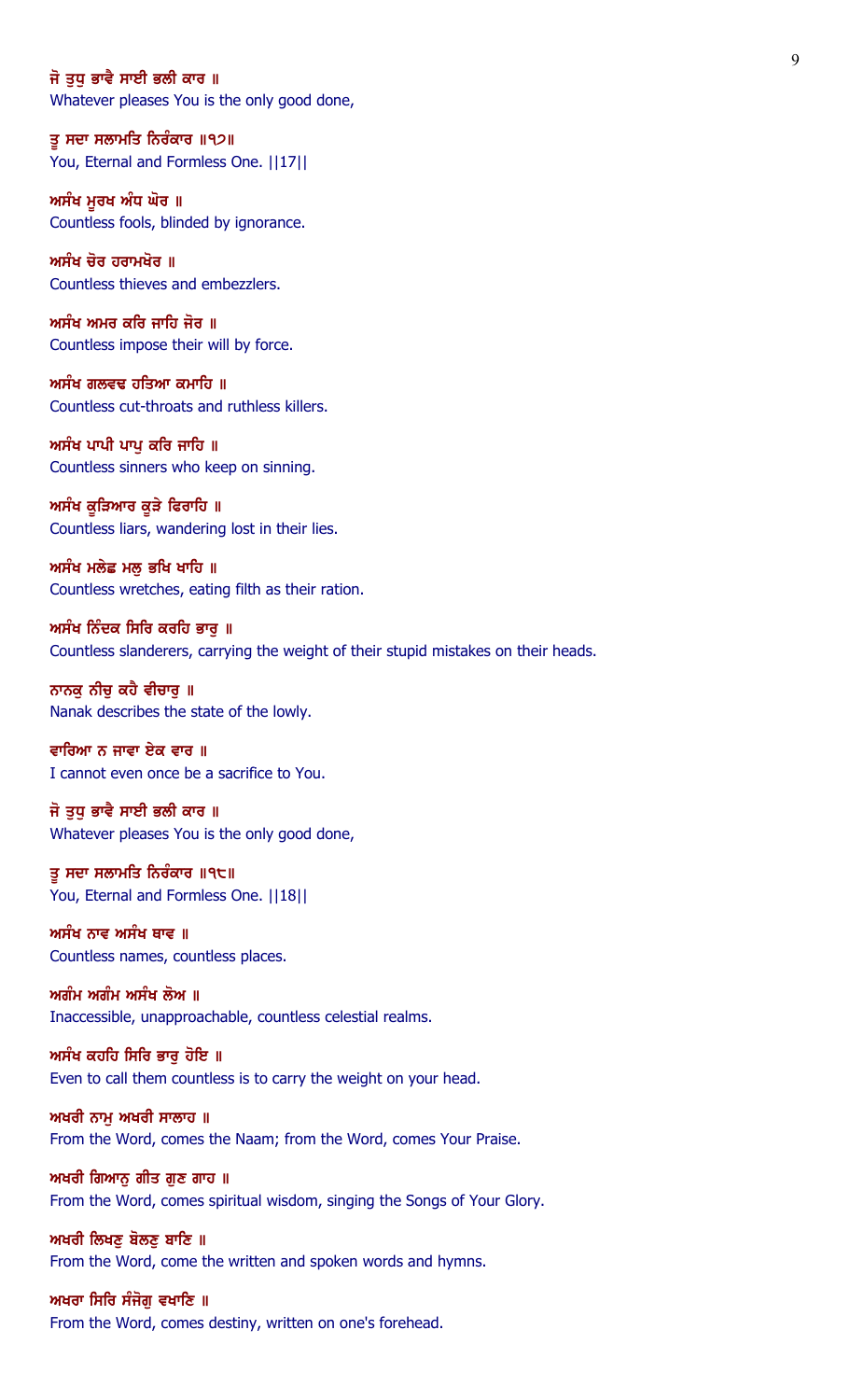### ਜਿਨਿ ਏਹਿ ਲਿਖੇ ਤਿਸ ਸਿਰਿ ਨਾਹਿ ॥

But the One who wrote these Words of Destiny-no words are written on His Forehead.

ਜਿਵ ਫੁਰਮਾਏ ਤਿਵ ਤਿਵ ਪਾਹਿ ॥ As He ordains, so do we receive.

ਜੇਤਾ ਕੀਤਾ ਤੇਤਾ ਨਾੳ ॥ The created universe is the manifestation of Your Name.

ਵਿਣ ਨਾਵੈ ਨਾਹੀ ਕੋ ਥਾੳ ॥ Without Your Name, there is no place at all.

ਕੁਦਰਤਿ ਕਵਣ ਕਹਾ ਵੀਚਾਰੁ ॥ How can I describe Your Creative Power?

ਵਾਰਿਆ ਨ ਜਾਵਾ ਏਕ ਵਾਰ ॥ I cannot even once be a sacrifice to You.

ਜੋ ਤੁਧੁ ਭਾਵੈ ਸਾਈ ਭਲੀ ਕਾਰ ॥ Whatever pleases You is the only good done,

ਤੂ ਸਦਾ ਸਲਾਮਤਿ ਨਿਰੰਕਾਰ ॥੧੯॥ You, Eternal and Formless One. ||19||

ਭਰੀਐ ਹਥੂ ਪੈਰੂ ਤਨੂ ਦੇਹ ॥ When the hands and the feet and the body are dirty,

ਪਾਣੀ ਧੋਤੈ ਉਤਰਸੁ ਖੇਹ ॥ water can wash away the dirt.

ਮੁਤ ਪਲੀਤੀ ਕਪੜੂ ਹੋਇ ॥ When the clothes are soiled and stained by urine,

ਦੇ ਸਾਬੁਣੂ ਲਈਐ ਓਹੁ ਧੋਇ ॥ soap can wash them clean.

ਭਰੀਐ ਮਤਿ ਪਾਪਾ ਕੈ ਸੰਗਿ ॥ But when the intellect is stained and polluted by sin,

ਓਹੁ ਧੋਪੈ ਨਾਵੈ ਕੈ ਰੰਗਿ ॥ it can only be cleansed by the Love of the Name.

ਪੰਨੀ ਪਾਪੀ ਆਖਣ ਨਾਹਿ ॥ Virtue and vice do not come by mere words;

ਕਰਿ ਕਰਿ ਕਰਣਾ ਲਿਖਿ ਲੈ ਜਾਹੁ ॥ actions repeated, over and over again, are engraved on the soul.

ਆਪੇ ਬੀਜਿ ਆਪੇ ਹੀ ਖਾਹੁ ॥ You shall harvest what you plant.

ਨਾਨਕ ਹੁਕਮੀ ਆਵਹੁ ਜਾਹੁ ॥੨੦॥ O Nanak, by the Hukam of God's Command, we come and go in reincarnation. ||20||

ਤੀਰਥੁ ਤਪੁ ਦਇਆ ਦਤੁ ਦਾਨੁ ॥ Pilgrimages, austere discipline, compassion and charity

ਜੇ ਕੋ ਪਾਵੈ ਤਿਲ ਕਾ ਮਾਨੂ ॥ -these, by themselves, bring only an iota of merit.

ਸੁਣਿਆ ਮੰਨਿਆ ਮਨਿ ਕੀਤਾ ਭਾਉ ॥ Listening and believing with love and humility in your mind,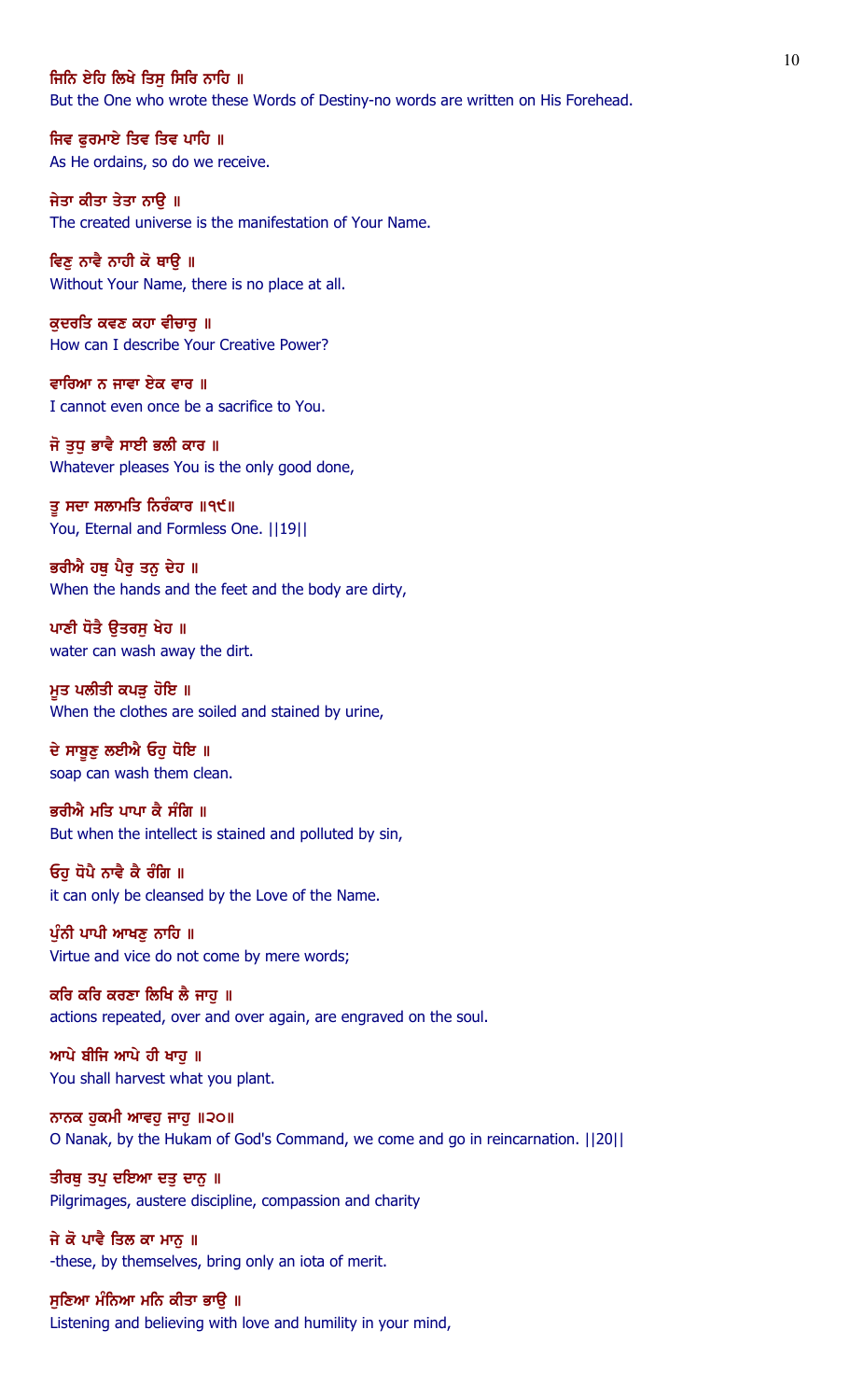## ਅੰਤਰਗਤਿ ਤੀਰਥਿ ਮਲਿ ਨਾੳ ॥

cleanse yourself with the Name, at the sacred shrine deep within.

ਸਭਿ ਗੁਣ ਤੇਰੇ ਮੈ ਨਾਹੀ ਕੋਇ ॥ All virtues are Yours, Lord, I have none at all.

ਵਿਣ ਗਣ ਕੀਤੇ ਭਗਤਿ ਨ ਹੋਇ ॥ Without virtue, there is no devotional worship.

ਸਅਸਤਿ ਆਥਿ ਬਾਣੀ ਬਰਮਾੳ ॥ I bow to the Lord of the World, to His Word, to Brahma the Creator.

ਸਤਿ ਸੁਹਾਣੂ ਸਦਾ ਮਨਿ ਚਾਉ ॥ He is Beautiful, True and Eternally Joyful.

ਕਵਣੁ ਸੁ ਵੇਲਾ ਵਖਤੁ ਕਵਣੁ ਕਵਣ ਥਿਤਿ ਕਵਣੁ ਵਾਰੁ ॥ What was that time, and what was that moment? What was that day, and what was that date?

ਕਵਣਿ ਸਿ ਰਤੀ ਮਾਹ ਕਵਣ ਜਿਤ ਹੋਆ ਆਕਾਰ ॥ What was that season, and what was that month, when the Universe was created?

ਵੇਲ ਨ ਪਾਈਆ ਪੰਡਤੀ ਜਿ ਹੋਵੈ ਲੇਖੂ ਪੁਰਾਣੂ ॥ The Pandits, the religious scholars, cannot find that time, even if it is written in the Puraanas.

ਵਖਤੂ ਨ ਪਾਇਓ ਕਾਦੀਆ ਜਿ ਲਿਖਨਿ ਲੇਖੂ ਕੁਰਾਣੂ ॥ That time is not known to the Qazis, who study the Koran.

ਥਿਤਿ ਵਾਰੂ ਨਾ ਜੋਗੀ ਜਾਣੈ ਰੁਤਿ ਮਾਹੂ ਨਾ ਕੋਈ ॥ The day and the date are not known to the Yogis, nor is the month or the season.

ਜਾ ਕਰਤਾ ਸਿਰਠੀ ਕਉ ਸਾਜੇ ਆਪੇ ਜਾਣੈ ਸੋਈ ॥ The Creator who created this creation-only He Himself knows.

ਕਿਵ ਕਰਿ ਆਖਾ ਕਿਵ ਸਾਲਾਹੀ ਕਿਉ ਵਰਨੀ ਕਿਵ ਜਾਣਾ ॥ How can we speak of Him? How can we praise Him? How can we describe Him? How can we know Him?

ਨਾਨਕ ਆਖਣਿ ਸਭੁ ਕੋ ਆਖੈ ਇਕ ਦੁ ਇਕੁ ਸਿਆਣਾ ॥ O Nanak, everyone speaks of Him, each one wiser than the rest.

ਵਡਾ ਸਾਹਿਬ ਵਡੀ ਨਾਈ ਕੀਤਾ ਜਾ ਕਾ ਹੋਵੈ ॥ Great is the Master, Great is His Name. Whatever happens is according to His Will.

ਨਾਨਕ ਜੇ ਕੋ ਆਪੌ ਜਾਣੈ ਅਗੈ ਗਇਆ ਨ ਸੋਹੈ ॥੨੧॥ O Nanak, one who claims to know everything shall not be decorated in the world hereafter. ||21||

ਪਾਤਾਲਾ ਪਾਤਾਲ ਲਖ ਆਗਾਸਾ ਆਗਾਸ $\parallel$ 

There are nether worlds beneath nether worlds, and hundreds of thousands of heavenly worlds above.

ਓੜਕ ਓੜਕ ਭਾਲਿ ਥਕੇ ਵੇਦ ਕਹਨਿ ਇਕ ਵਾਤ ॥ The Vedas say that you can search and search for them all, until you grow weary.

ਸਹਸ ਅਠਾਰਹ ਕਹਨਿ ਕਤੇਬਾ ਅਸੁਲੂ ਇਕੁ ਧਾਤੁ ॥ The scriptures say that there are 18,000 worlds, but in reality, there is only One Universe.

ਲੇਖਾ ਹੋਇ ਤ ਲਿਖੀਐ ਲੇਖੈ ਹੋਇ ਵਿਣਾਸ ॥ If you try to write an account of this, you will surely finish yourself before you finish writing it.

ਨਾਨਕ ਵਡਾ ਆਖੀਐ ਆਪੇ ਜਾਣੈ ਆਪੁ ॥੨੨॥ O Nanak, call Him Great! He Himself knows Himself. ||22||

ਸਾਲਾਹੀ ਸਾਲਾਹਿ ਏਤੀ ਸਰਤਿ ਨ ਪਾਈਆ ॥

The praisers praise the Lord, but they do not obtain intuitive understanding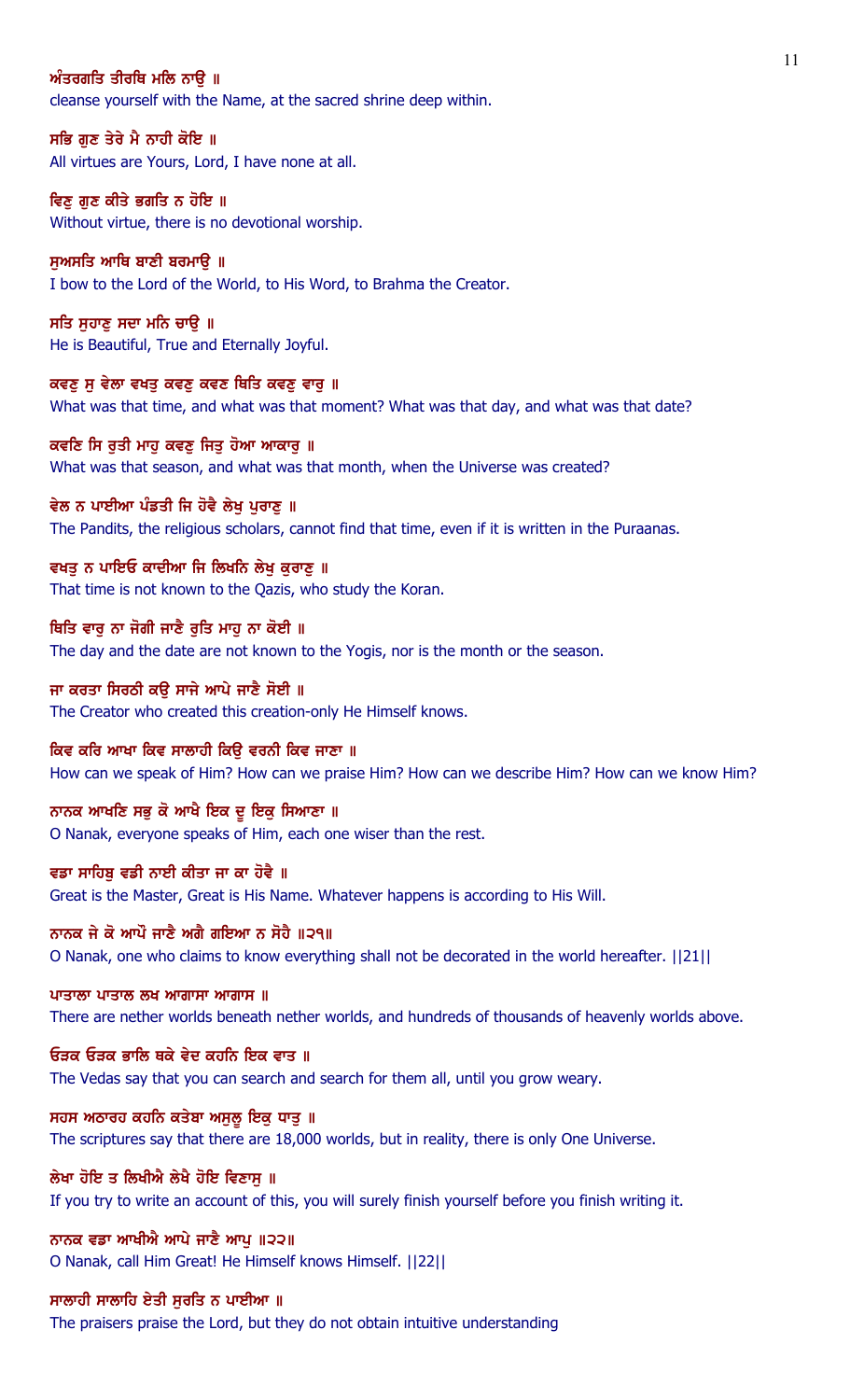### ਨਦੀਆ ਅਤੈ ਵਾਹ ਪਵਹਿ ਸਮੰਦਿ ਨ ਜਾਣੀਅਹਿ ॥

-the streams and rivers flowing into the ocean do not know its vastness.

ਸਮੁੰਦ ਸਾਹ ਸੁਲਤਾਨ ਗਿਰਹਾ ਸੇਤੀ ਮਾਲੂ ਧਨੂ ॥ Even kings and emperors, with mountains of property and oceans of wealth

ਕੀੜੀ ਤਲਿ ਨ ਹੋਵਨੀ ਜੇ ਤਿਸ ਮਨਹ ਨ ਵੀਸਰਹਿ ॥੨੩॥ -these are not even equal to an ant, who does not forget God. ||23||

ਅੰਤ ਨ ਸਿਫਤੀ ਕਹਣਿ ਨ ਅੰਤ ॥ Endless are His Praises, endless are those who speak them.

ਅੰਤੂ ਨ ਕਰਣੈ ਦੇਣਿ ਨ ਅੰਤੂ ॥ Endless are His Actions, endless are His Gifts.

ਅੰਤੂ ਨ ਵੇਖਣਿ ਸੁਣਣਿ ਨ ਅੰਤੂ ॥ Endless is His Vision, endless is His Hearing.

ਅੰਤੂ ਨ ਜਾਪੈ ਕਿਆ ਮਨਿ ਮੰਤੂ ॥ His limits cannot be perceived. What is the Mystery of His Mind?

ਅੰਤੂ ਨ ਜਾਪੈ ਕੀਤਾ ਆਕਾਰੂ ॥

The limits of the created universe cannot be perceived.

ਅੰਤੂ ਨ ਜਾਪੈ ਪਾਰਾਵਾਰੂ ॥ Its limits here and beyond cannot be perceived.

 $w$ ੰਤ ਕਾਰਣਿ ਕੇਤੇ ਬਿਲਲਾਹਿ ॥ Many struggle to know His limits,

ਤਾ ਕੇ ਅੰਤ ਨ ਪਾਏ ਜਾਹਿ ॥ but His limits cannot be found.

ਏਹੁ ਅੰਤੁ ਨ ਜਾਣੈ ਕੋਇ ॥ No one can know these limits.

ਬਹਤਾ ਕਹੀਐ ਬਹਤਾ ਹੋਇ ॥ The more you say about them, the more there still remains to be said.

ਵਡਾ ਸਾਹਿਬੂ ਉਚਾ ਥਾਉ ॥ Great is the Master, High is His Heavenly Home.

ਉਚੇ ੳਪਰਿ ਉਚਾ ਨਾੳ ॥ Highest of the High, above all is His Name.

ਏਵਡੂ ਉਚਾ ਹੋਵੈ ਕੋਇ ॥ Only one as Great and as High as God

ਤਿਸੁ ਉਚੇ ਕਉ ਜਾਣੈ ਸੋਇ ॥ can know His Lofty and Exalted State.

ਜੇਵਡੂ ਆਪਿ ਜਾਣੈ ਆਪਿ ਆਪਿ ॥ Only He Himself is that Great. He Himself knows Himself.

ਨਾਨਕ ਨਦਰੀ ਕਰਮੀ ਦਾਤਿ ॥੨੪॥ O Nanak, by His Glance of Grace, He bestows His Blessings. ||24||

ਬਹੁਤਾ ਕਰਮੂ ਲਿਖਿਆ ਨਾ ਜਾਇ ॥ His Blessings are so abundant that there can be no written account of them.

ਵਡਾ ਦਾਤਾ ਤਿਲੂ ਨ ਤਮਾਇ ॥ The Great Giver does not hold back anything.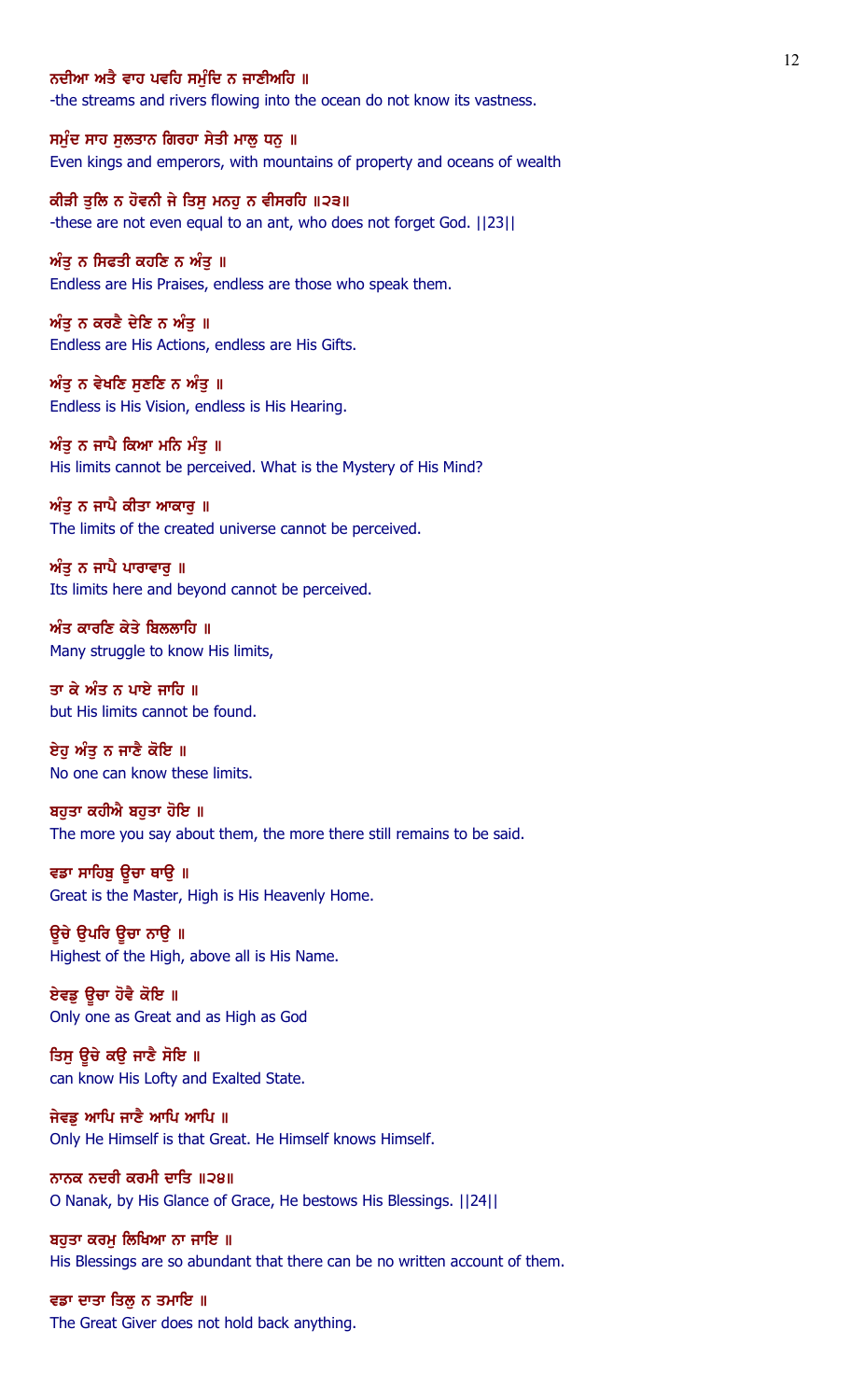## ਕੇਤੇ ਮੰਗਹਿ ਜੋਧ ਅਪਾਰ ॥

There are so many great, heroic warriors begging at the Door of the Infinite Lord.

ਕੇਤਿਆ ਗਣਤ ਨਹੀ ਵੀਚਾਰੂ ॥ So many contemplate and dwell upon Him, that they cannot be counted.

ਕੇਤੇ ਖਪਿ ਤਟਹਿ ਵੇਕਾਰ ॥ So many waste away to death engaged in corruption.

ਕੇਤੇ ਲੈ ਲੈ ਮਕਰ ਪਾਹਿ ॥ So many take and take again, and then deny receiving.

ਕੇਤੇ ਮੁਰਖ ਖਾਹੀ ਖਾਹਿ ॥ So many foolish consumers keep on consuming.

ਕੇਤਿਆ ਦੁਖ ਭੁਖ ਸਦ ਮਾਰ ॥ So many endure distress, deprivation and constant abuse.

ਏਹਿ ਭਿ ਦਾਤਿ ਤੇਰੀ ਦਾਤਾਰ ॥ Even these are Your Gifts, O Great Giver!

ਬੰਦਿ ਖਲਾਸੀ ਭਾਣੈ ਹੋਇ ॥ Liberation from bondage comes only by Your Will.

ਹੋਰ ਆਖਿ ਨ ਸਕੈ ਕੋਇ ॥ No one else has any say in this.

ਜੇ ਕੋ ਖਾਇਕ ਆਖਣਿ ਪਾਇ ॥ If some fool should presume to say that he does,

ਓਹੁ ਜਾਣੈ ਜੇਤੀਆ ਮੁਹਿ ਖਾਇ ॥ he shall learn, and feel the effects of his folly.

ਆਪੇ ਜਾਣੈ ਆਪੇ ਦੇਇ ॥ He Himself knows, He Himself gives.

ਆਖਹਿ ਸਿ ਭਿ ਕੇਈ ਕੇਇ ॥ Few, very few are those who acknowledge this.

ਜਿਸ ਨੋ ਬਖਸੇ ਸਿਫਤਿ ਸਾਲਾਹ ॥ One who is blessed to sing the Praises of the Lord,

ਨਾਨਕ ਪਾਤਿਸਾਹੀ ਪਾਤਿਸਾਹ ॥੨੫॥ O Nanak, is the king of kings. ||25||

ਅਮੁਲ ਗੁਣ ਅਮੁਲ ਵਾਪਾਰ ॥ Priceless are His Virtues, Priceless are His Dealings.

ਅਮੁਲ ਵਾਪਾਰੀਏ ਅਮੁਲ ਭੰਡਾਰ ॥ Priceless are His Dealers, Priceless are His Treasures.

ਅਮਲ ਆਵਹਿ ਅਮਲ ਲੈ ਜਾਹਿ ॥ Priceless are those who come to Him, Priceless are those who buy from Him.

ਅਮੁਲ ਭਾਇ ਅਮੁਲਾ ਸਮਾਹਿ ॥ Priceless is Love for Him, Priceless is absorption into Him.

ਅਮੁਲੂ ਧਰਮੂ ਅਮੁਲੂ ਦੀਬਾਣੂ ॥ Priceless is the Divine Law of Dharma, Priceless is the Divine Court of Justice.

ਅਮੁਲੂ ਤੁਲੂ ਅਮੁਲੂ ਪਰਵਾਣੂ **॥** Priceless are the scales, priceless are the weights.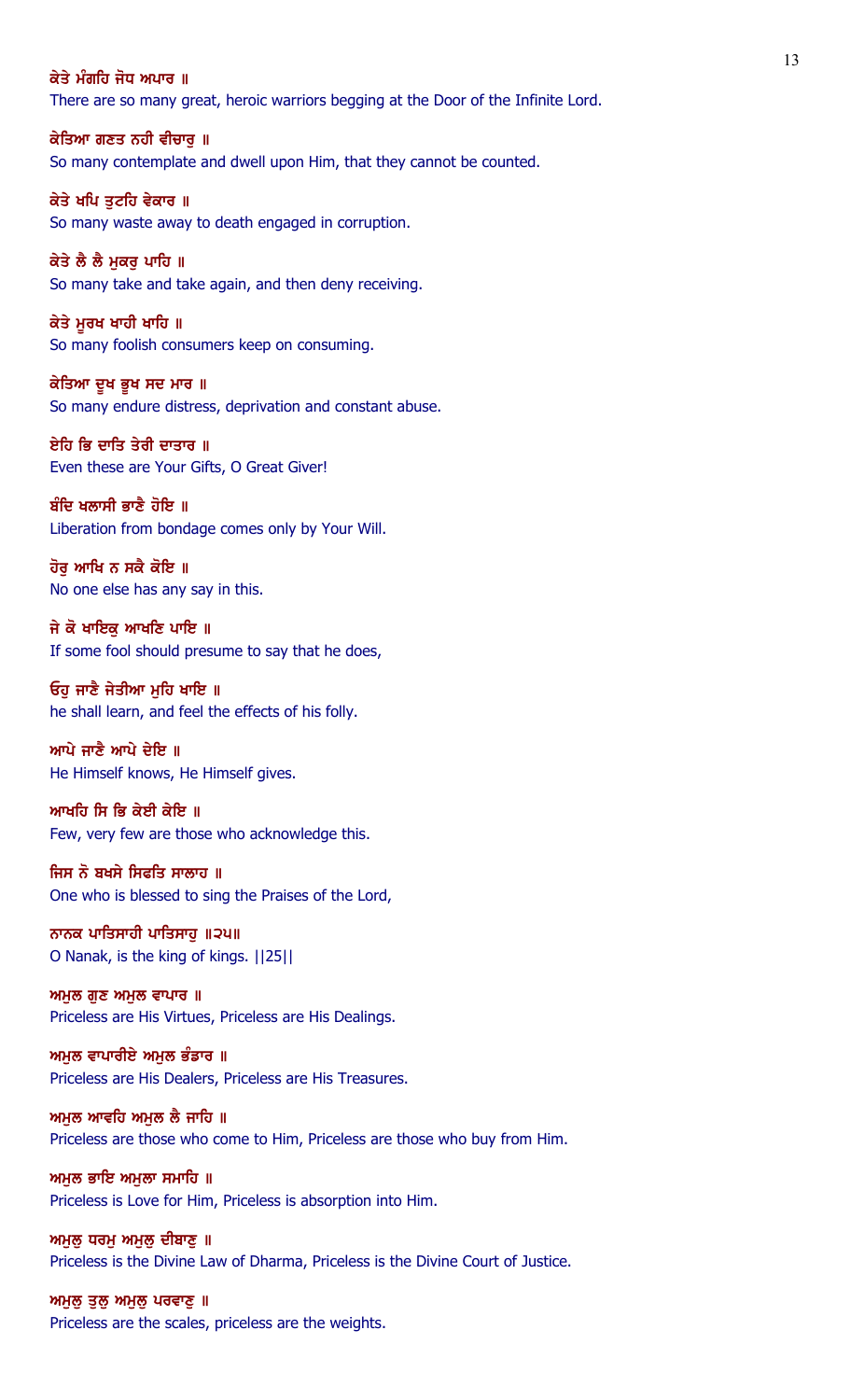#### ਅਮਲ ਬਖਸੀਸ ਅਮਲ ਨੀਸਾਣ ॥

Priceless are His Blessings, Priceless is His Banner and Insignia.

ਅਮੁਲੁ ਕਰਮੁ ਅਮੁਲੁ ਫੁਰਮਾਣੁ ॥ Priceless is His Mercy, Priceless is His Royal Command.

ਅਮਲੋ ਅਮਲ ਆਖਿਆ ਨ ਜਾਇ ॥ Priceless, O Priceless beyond expression!

ਆਖਿ ਆਖਿ ਰਹੇ ਲਿਵ ਲਾਇ ॥ Speak of Him continually, and remain absorbed in His Love.

ਆਖਹਿ ਵੇਦ ਪਾਠ ਪੁਰਾਣ ॥ The Vedas and the Puraanas speak.

ਆਖਹਿ ਪੜੇ ਕਰਹਿ ਵਖਿਆਣ ॥ The scholars speak and lecture.

ਆਖਹਿ ਬਰਮੇ ਆਖਹਿ ਇੰਦ $\parallel$ Brahma speaks, Indra speaks.

ਆਖਹਿ ਗੋਪੀ ਤੈ ਗੋਵਿੰਦ ॥ The Gopis and Krishna speak.

ਆਖਹਿ ਈਸਰ ਆਖਹਿ ਸਿਧ ॥ Shiva speaks, the Siddhas speak.

ਆਖਹਿ ਕੇਤੇ ਕੀਤੇ ਬਧ ॥ The many created Buddhas speak.

ਆਖਹਿ ਦਾਨਵ ਆਖਹਿ ਦੇਵ ॥ The demons speak, the demi-gods speak.

ਆਖਹਿ ਸਰਿ ਨਰ ਮਨਿ ਜਨ ਸੇਵ ॥ The spiritual warriors, the heavenly beings, the silent sages, the humble and serviceful speak.

ਕੇਤੇ ਆਖਹਿ ਆਖਣਿ ਪਾਹਿ ॥ Many speak and try to describe Him.

ਕੇਤੇ ਕਹਿ ਕਹਿ ਉਠਿ ਉਠਿ ਜਾਹਿ ॥ Many have spoken of Him over and over again, and have then arisen and departed.

ਏਤੇ ਕੀਤੇ ਹੋਰਿ ਕਰੇਹਿ ॥ If He were to create as many again as there already are,

ਤਾ ਆਖਿ ਨ ਸਕਹਿ ਕੇਈ ਕੇਇ ॥ even then, they could not describe Him.

ਜੇਵਡੂ ਭਾਵੈ ਤੇਵਡੂ ਹੋਇ ॥ He is as Great as He wishes to be.

ਨਾਨਕ ਜਾਣੈ ਸਾਚਾ ਸੋਇ ॥ O Nanak, the True Lord knows.

ਜੇ ਕੋ ਆਖੈ ਬੋਲੁਵਿਗਾੜੂ ॥ If anyone presumes to describe God,

ਤਾ ਲਿਖੀਐ ਸਿਰਿ ਗਾਵਾਰਾ ਗਾਵਾਰੂ ॥੨੬॥ he shall be known as the greatest fool of fools! ||26||

# ਸੋ ਦਰੁ ਕੇਹਾ ਸੋ ਘਰੁ ਕੇਹਾ ਜਿਤੁ ਬਹਿ ਸਰਬ ਸਮਾਲੇ ॥

Where is that Gate, and where is that Dwelling, in which You sit and take care of all?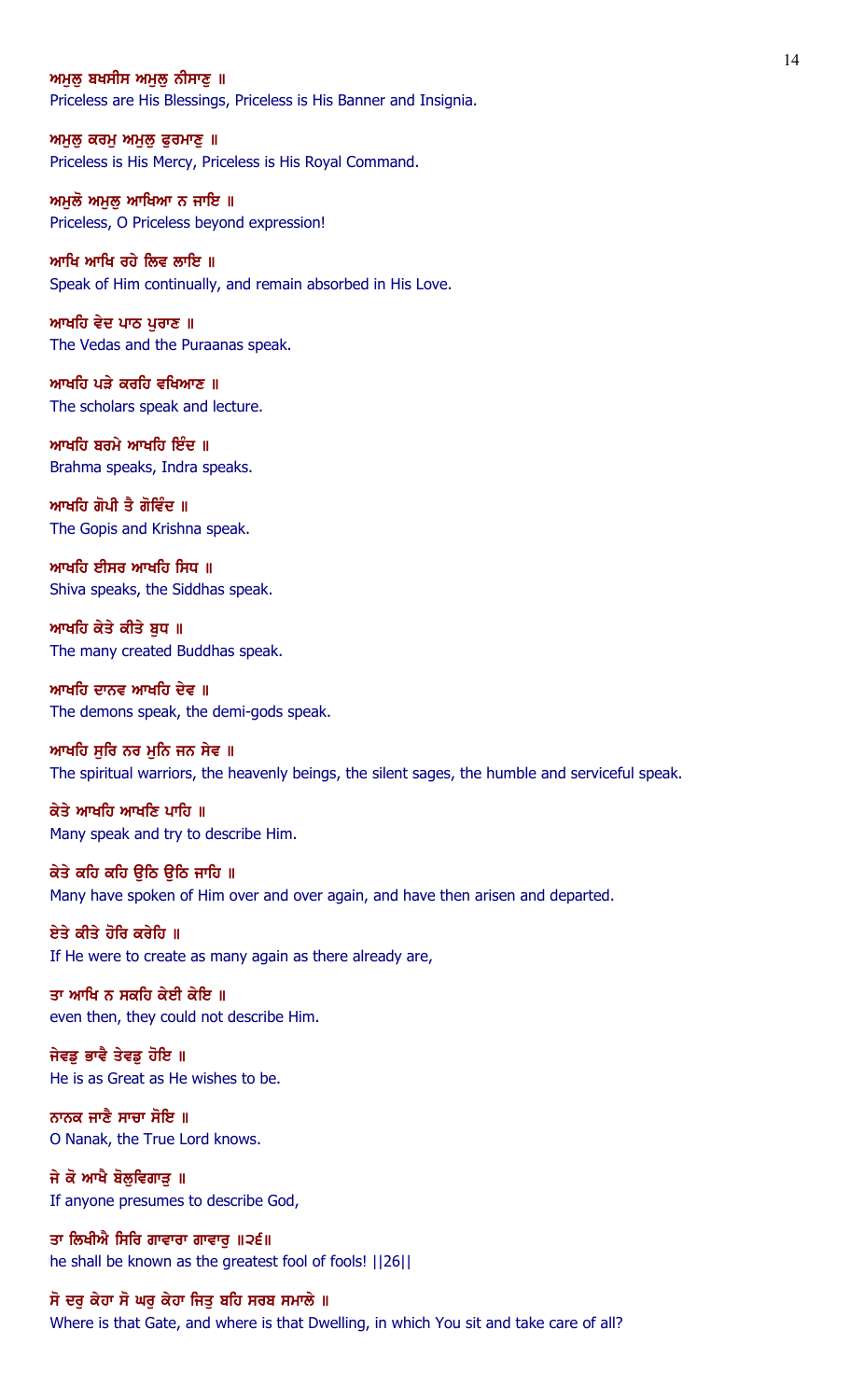## ਵਾਜੇ ਨਾਦ ਅਨੇਕ ਅਸੰਖਾ ਕੇਤੇ ਵਾਵਣਹਾਰੇ ॥

The Sound-current of the Naad vibrates there, and countless musicians play on all sorts of instruments there.

#### ਕੇਤੇ ਰਾਗ ਪਰੀ ਸਿਉ ਕਹੀਅਨਿ ਕੇਤੇ ਗਾਵਣਹਾਰੇ ॥

So many Ragas, so many musicians singing there.

## ਗਾਵਹਿ ਤਹਨੋ ਪੳਣ ਪਾਣੀ ਬੈਸੰਤਰ ਗਾਵੈ ਰਾਜਾ ਧਰਮ ਦਆਰੇ ॥

The praanic wind, water and fire sing; the Righteous Judge of Dharma sings at Your Door.

#### ਗਾਵਹਿ ਚਿਤ ਗਪਤ ਲਿਖਿ ਜਾਣਹਿ ਲਿਖਿ ਲਿਖਿ ਧਰਮ ਵੀਚਾਰੇ ॥

Chitr and Gupt, the angels of the conscious and the subconscious who record actions, and the Righteous Judge of Dharma who judges this record sing.

#### ਗਾਵਹਿ ਈਸਰ ਬਰਮਾ ਦੇਵੀ ਸੋਹਨਿ ਸਦਾ ਸਵਾਰੇ ॥

Shiva, Brahma and the Goddess of Beauty, ever adorned, sing.

#### ਗਾਵਹਿ ਇੰਦ ਇਦਾਸਣਿ ਬੈਠੇ ਦੇਵਤਿਆ ਦਰਿ ਨਾਲੇ ॥

Indra, seated upon His Throne, sings with the deities at Your Door.

# ਗਾਵਹਿ ਸਿਧ ਸਮਾਧੀ ਅੰਦਰਿ ਗਾਵਨਿ ਸਾਧ ਵਿਚਾਰੇ ॥

The Siddhas in Samaadhi sing; the Saadhus sing in contemplation.

## ਗਾਵਨਿ ਜਤੀ ਸਤੀ ਸੰਤੋਖੀ ਗਾਵਹਿ ਵੀਰ ਕਰਾਰੇ ॥

The celibates, the fanatics, the peacefully accepting and the fearless warriors sing.

#### ਗਾਵਨਿ ਪੰਡਿਤ ਪੜਨਿ ਰਖੀਸਰ ਜੁਗੁ ਜੁਗੁ ਵੇਦਾ ਨਾਲੇ ॥

The Pandits, the religious scholars who recite the Vedas, with the supreme sages of all the ages, sing.

#### ਗਾਵਹਿ ਮੋਹਣੀਆ ਮਨੁ ਮੋਹਨਿ ਸੁਰਗਾ ਮਛ ਪਇਆਲੇ ॥

The Mohinis, the enchanting heavenly beauties who entice hearts in this world, in paradise, and in the underworld of the subconscious sing.

# ਗਾਵਨਿ ਰਤਨ ਉਪਾਏ ਤੇਰੇ ਅਠਸਠਿ ਤੀਰਥ ਨਾਲੇ ॥

The celestial jewels created by You, and the sixty-eight holy places of pilgrimage sing.

#### ਗਾਵਹਿ ਜੋਧ ਮਹਾਬਲ ਸੂਰਾ ਗਾਵਹਿ ਖਾਣੀ ਚਾਰੇ ॥

The brave and mighty warriors sing; the spiritual heroes and the four sources of creation sing.

## ਗਾਵਹਿ ਖੰਡ ਮੰਡਲ ਵਰਭੰਡਾ ਕਰਿ ਕਰਿ ਰਖੇ ਧਾਰੇ ॥

The planets, solar systems and galaxies, created and arranged by Your Hand, sing.

## ਸੇਈ ਤਧਨੋ ਗਾਵਹਿ ਜੋ ਤਧ ਭਾਵਨਿ ਰਤੇ ਤੇਰੇ ਭਗਤ ਰਸਾਲੇ ॥

They alone sing, who are pleasing to Your Will. Your devotees are imbued with the Nectar of Your Essence.

#### ਹੋਰਿ ਕੇਤੇ ਗਾਵਨਿ ਸੇ ਮੈ ਚਿਤਿ ਨ ਆਵਨਿ ਨਾਨਕੁ ਕਿਆ ਵੀਚਾਰੇ ॥

So many others sing, they do not come to mind. O Nanak, how can I consider them all?

#### ਸੋਈ ਸੋਈ ਸਦਾ ਸਚ ਸਾਹਿਬ ਸਾਚਾ ਸਾਚੀ ਨਾਈ ॥

That True Lord is True, Forever True, and True is His Name.

### ਹੈ ਭੀ ਹੋਸੀ ਜਾਇ ਨ ਜਾਸੀ ਰਚਨਾ ਜਿਨਿ ਰਚਾਈ ॥

He is, and shall always be. He shall not depart, even when this Universe which He has created departs.

#### ਰੰਗੀ ਰੰਗੀ ਭਾਤੀ ਕਰਿ ਕਰਿ ਜਿਨਸੀ ਮਾਇਆ ਜਿਨਿ ਉਪਾਈ ॥

He created the world, with its various colors, species of beings, and the variety of Maya.

## ਕਰਿ ਕਰਿ ਵੇਖੈ ਕੀਤਾ ਆਪਣਾ ਜਿਵ ਤਿਸ ਦੀ ਵਡਿਆਈ ॥

Having created the creation, He watches over it Himself, by His Greatness.

## ਜੋ ਤਿਸੁ ਭਾਵੈ ਸੋਈ ਕਰਸੀ ਹੁਕਮੁ ਨ ਕਰਣਾ ਜਾਈ ॥

He does whatever He pleases. No order can be issued to Him.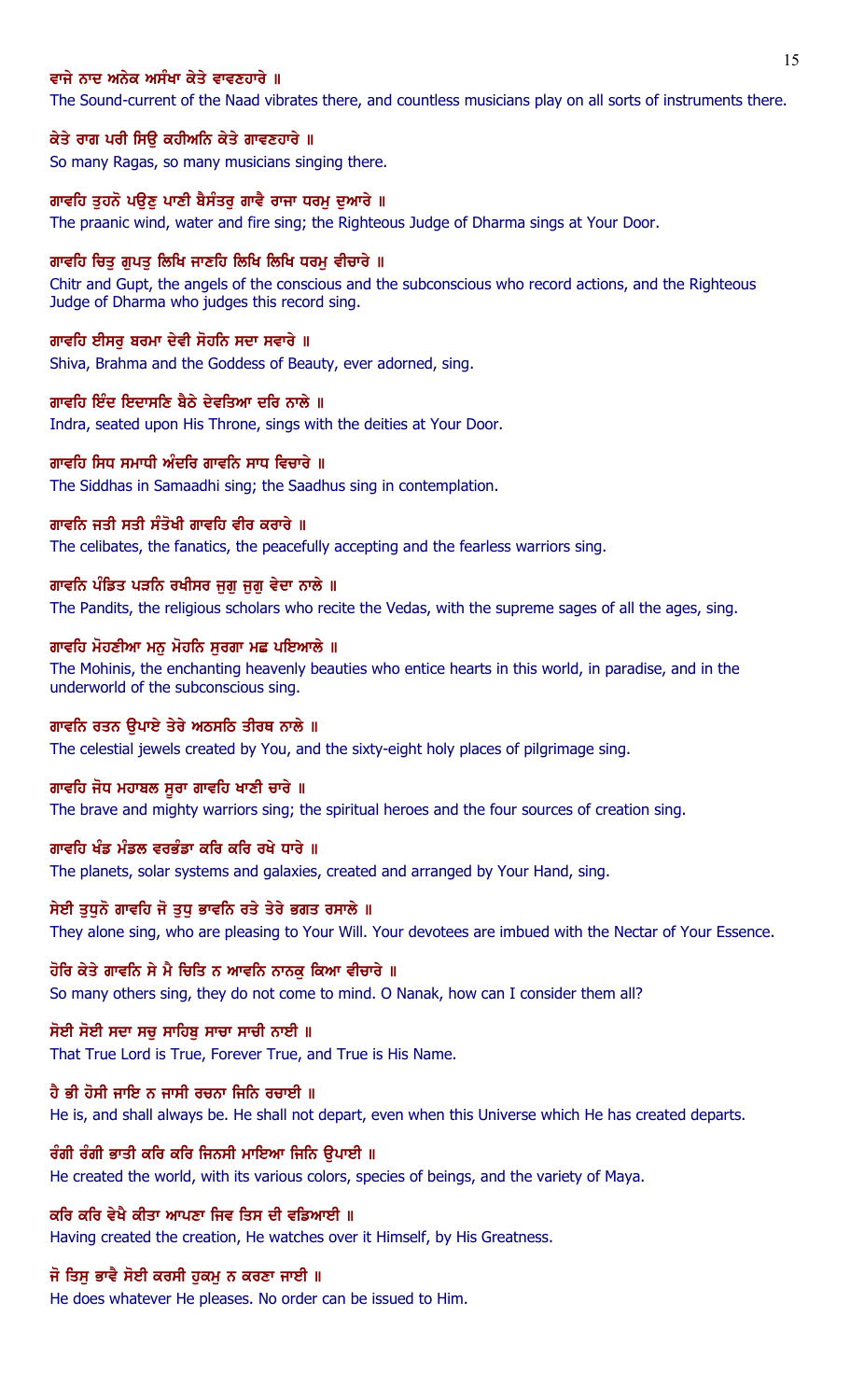# ਸੋ ਪਾਤਿਸਾਹ ਸਾਹਾ ਪਾਤਿਸਾਹਿਬ ਨਾਨਕ ਰਹਣ ਰਜਾਈ ॥੨੭॥

He is the King, the King of kings, the Supreme Lord and Master of kings. Nanak remains subject to His Will. ||27||

# ਮੁੰਦਾ ਸੰਤੋਖ਼ ਸਰਮੂ ਪਤੂ ਝੋਲੀ ਧਿਆਨ ਕੀ ਕਰਹਿ ਬਿਭੂਤਿ ॥

Make contentment your ear-rings, humility your begging bowl, and meditation the ashes you apply to your body.

# ਖਿੰਥਾ ਕਾਲੂ ਕੁਆਰੀ ਕਾਇਆ ਜੁਗਤਿ ਡੰਡਾ ਪਰਤੀਤਿ ॥

Let the remembrance of death be the patched coat you wear, let the purity of virginity be your way in the world, and let faith in the Lord be your walking stick.

# ਆਈ ਪੰਥੀ ਸਗਲ ਜਮਾਤੀ ਮਨਿ ਜੀਤੈ ਜਗ ਜੀਤ ॥

See the brotherhood of all mankind as the highest order of Yogis; conquer your own mind, and conquer the world.

# ਆਦੇਸ ਤਿਸੈ ਆਦੇਸ ॥

I bow to Him, I humbly bow.

# ਆਦਿ ਅਨੀਲ ਅਨਾਦਿ ਅਨਾਹਤਿ ਜਗ ਜਗ ਏਕੋ ਵੇਸ ॥੨੮॥

The Primal One, the Pure Light, without beginning, without end. Throughout all the ages, He is One and the Same. ||28||

# ਭਗਤਿ ਗਿਆਨ ਦਇਆ ਭੰਡਾਰਣਿ ਘਟਿ ਘਟਿ ਵਾਜਹਿ ਨਾਦ ॥

Let spiritual wisdom be your food, and compassion your attendant. The Sound-current of the Naad vibrates in each and every heart.

# ਆਪਿ ਨਾਥ ਨਾਥੀ ਸਭ ਜਾ ਕੀ ਰਿਧਿ ਸਿਧਿ ਅਵਰਾ ਸਾਦ ॥

He Himself is the Supreme Master of all; wealth and miraculous spiritual powers, and all other external tastes and pleasures, are all like beads on a string.

# ਸੰਜੋਗ ਵਿਜੋਗ ਦਇ ਕਾਰ ਚਲਾਵਹਿ ਲੇਖੇ ਆਵਹਿ ਭਾਗ ॥

Union with Him, and separation from Him, come by His Will. We come to receive what is written in our destiny.

# ਆਦੇਸ ਤਿਸੈ ਆਦੇਸ ॥

I bow to Him, I humbly bow.

# ਆਦਿ ਅਨੀਲ ਅਨਾਦਿ ਅਨਾਹਤਿ ਜਗ ਜਗ ਏਕੋ ਵੇਸ ॥੨੯॥

The Primal One, the Pure Light, without beginning, without end. Throughout all the ages, He is One and the Same. ||29||

# ਏਕਾ ਮਾਈ ਜੁਗਤਿ ਵਿਆਈ ਤਿਨਿ ਚੇਲੇ ਪਰਵਾਣੂ ॥

The One Divine Mother conceived and gave birth to the three deities.

# ਇਕੁ ਸੰਸਾਰੀ ਇਕੁ ਭੰਡਾਰੀ ਇਕੁ ਲਾਏ ਦੀਬਾਣੂ ॥

One, the Creator of the World; One, the Sustainer; and One, the Destroyer.

# ਜਿਵ ਤਿਸ ਭਾਵੈ ਤਿਵੈ ਚਲਾਵੈ ਜਿਵ ਹੋਵੈ ਫਰਮਾਣ ॥

He makes things happen according to the Pleasure of His Will. Such is His Celestial Order.

# ਓਹੁ ਵੇਖੈ ਓਨਾ ਨਦਰਿ ਨ ਆਵੈ ਬਹੁਤਾ ਏਹੁ ਵਿਡਾਣੂ ॥

He watches over all, but none see Him. How wonderful this is!

# ਆਦੇਸੁ ਤਿਸੈ ਆਦੇਸੁ ॥

I bow to Him, I humbly bow.

# ਆਦਿ ਅਨੀਲ ਅਨਾਦਿ ਅਨਾਹਤਿ ਜਗ ਜਗ ਏਕੋ ਵੇਸ ॥੩੦॥

The Primal One, the Pure Light, without beginning, without end. Throughout all the ages, He is One and the Same. ||30||

# ਆਸਣ ਲੋਇ ਲੌਇ ਭੰਡਾਰ ॥ On world after world are His Seats of Authority and His Storehouses.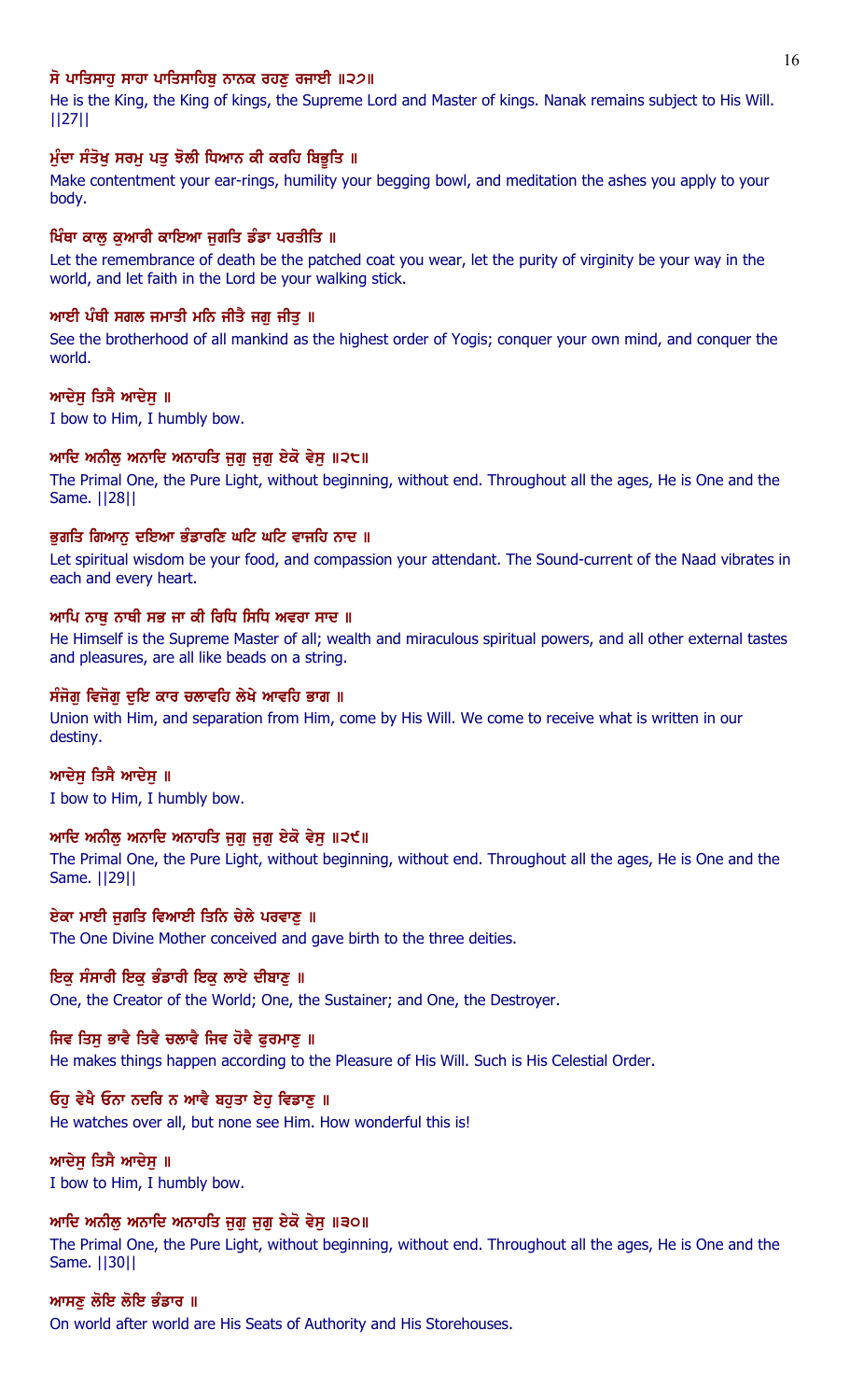## ਜੋ ਕਿਛ ਪਾਇਆ ਸ ਏਕਾ ਵਾਰ ॥

Whatever was put into them, was put there once and for all.

#### ਕਰਿ ਕਰਿ ਵੇਖੈ ਸਿਰਜਣਹਾਰੁ ॥

Having created the creation, the Creator Lord watches over it.

# ਨਾਨਕ ਸਚੇ ਕੀ ਸਾਚੀ ਕਾਰ ॥

O Nanak, True is the Creation of the True Lord.

ਆਦੇਸ ਤਿਸੈ ਆਦੇਸ ॥ I bow to Him, I humbly bow.

## ਆਦਿ ਅਨੀਲੂ ਅਨਾਦਿ ਅਨਾਹਤਿ ਜੁਗੂ ਜੁਗੂ ਏਕੋ ਵੇਸੁ ॥੩੧॥

The Primal One, the Pure Light, without beginning, without end. Throughout all the ages, He is One and the Same. ||31||

ਇਕ ਦੂ ਜੀਭੌ ਲਖ ਹੋਹਿ ਲਖ ਹੋਵਹਿ ਲਖ ਵੀਸ ॥ If I had 100,000 tongues, and these were then multiplied twenty times more, with each tongue,

ਲਖੂ ਲਖੂ ਗੇੜਾ ਆਖੀਅਹਿ ਏਕੁ ਨਾਮੂ ਜਗਦੀਸ ॥ I would repeat, hundreds of thousands of times, the Name of the One, the Lord of the Universe.

ਏਤ ਰਾਹਿ ਪਤਿ ਪਵੜੀਆ ਚੜੀਐ ਹੋਇ ਇਕੀਸ ॥ Along this path to our Husband Lord, we climb the steps of the ladder, and come to merge with Him.

## ਸੁਣਿ ਗਲਾ ਆਕਾਸ ਕੀ ਕੀਟਾ ਆਈ ਰੀਸ ॥ Hearing of the etheric realms, even worms long to come back home.

ਨਾਨਕ ਨਦਰੀ ਪਾਈਐ ਕੁੜੀ ਕੁੜੈ ਠੀਸ ॥੩੨॥ O Nanak, by His Grace He is obtained. False are the boastings of the false. ||32||

## ਆਖਣਿ ਜੋਰ ਚਪੈ ਨਹ ਜੋਰ ॥ No power to speak, no power to keep silent.

ਜੋਰ ਨ ਮੰਗਣਿ ਦੇਣਿ ਨ ਜੋਰ ॥ No power to beg, no power to give.

## ਜੋਰੂ ਨ ਜੀਵਣਿ ਮਰਣਿ ਨਹ ਜੋਰੂ ॥ No power to live, no power to die.

ਜੋਰ ਨ ਰਾਜਿ ਮਾਲਿ ਮਨਿ ਸੋਰ ॥ No power to rule, with wealth and occult mental powers.

## ਜੋਰ ਨ ਸਰਤੀ ਗਿਆਨਿ ਵੀਚਾਰਿ ॥

No power to gain intuitive understanding, spiritual wisdom and meditation.

# ਜੋਰੂ ਨ ਜੁਗਤੀ ਛੁਟੈ ਸੰਸਾਰੂ ॥

No power to find the way to escape from the world.

## ਜਿਸ ਹਥਿ ਜੋਰ ਕਰਿ ਵੇਖੈ ਸੋਇ ॥

He alone has the Power in His Hands. He watches over all.

## ਨਾਨਕ ਉਤਮੂ ਨੀਚੂ ਨ ਕੋਇ ॥੩੩॥ O Nanak, no one is high or low. ||33||

ਰਾਤੀ ਰਤੀ ਥਿਤੀ ਵਾਰ ॥ Nights, days, weeks and seasons;

ਪਵਣ ਪਾਣੀ ਅਗਨੀ ਪਾਤਾਲ ॥ wind, water, fire and the nether regions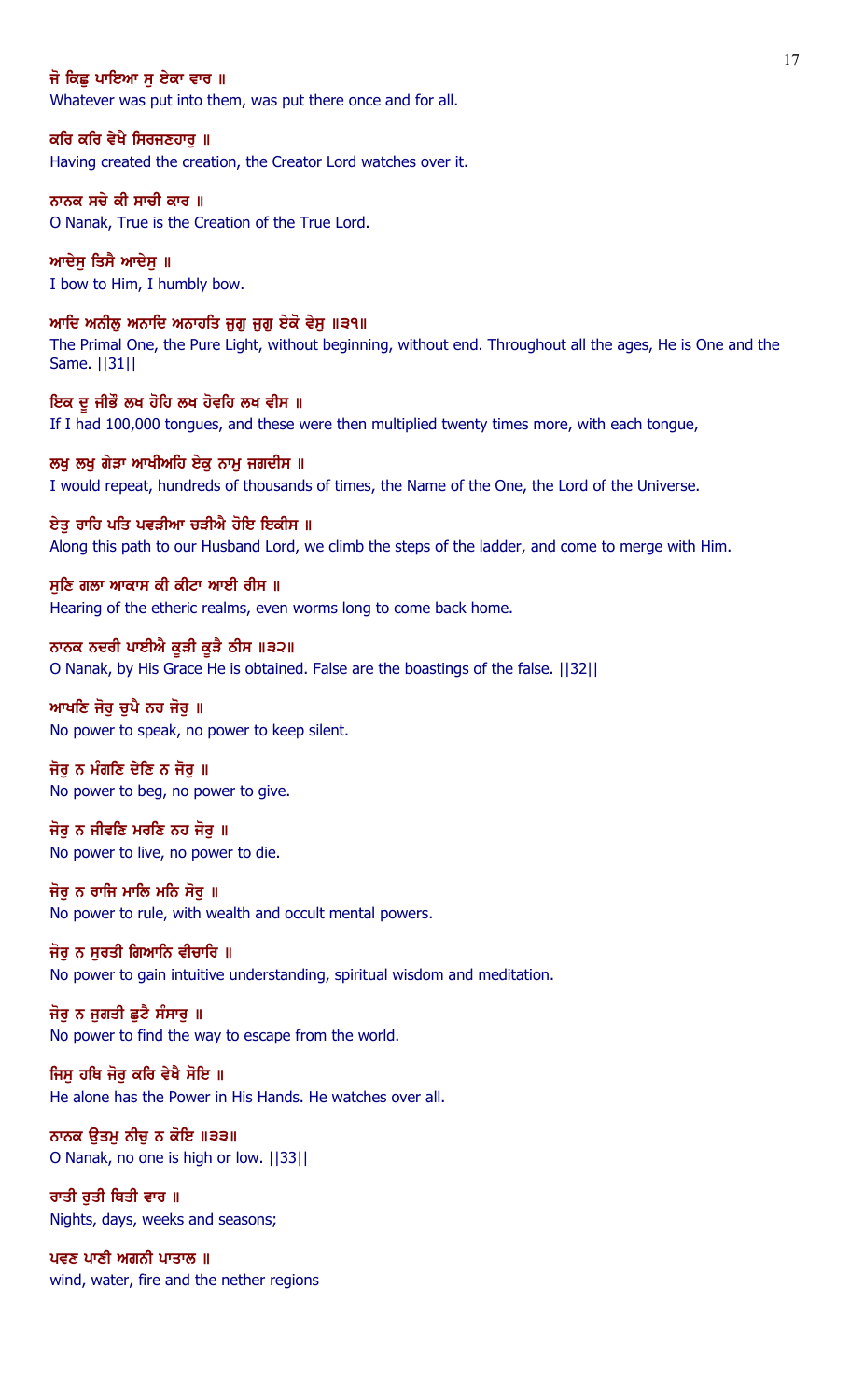## ਤਿਸ ਵਿਚਿ ਧਰਤੀ ਥਾਪਿ ਰਖੀ ਧਰਮ ਸਾਲ ॥

-in the midst of these, He established the earth as a home for Dharma.

ਤਿਸੁ ਵਿਚਿ ਜੀਅ ਜੁਗਤਿ ਕੇ ਰੰਗ ॥ Upon it, He placed the various species of beings.

ਤਿਨ ਕੇ ਨਾਮ ਅਨੇਕ ਅਨੰਤ ॥ Their names are uncounted and endless.

ਕਰਮੀ ਕਰਮੀ ਹੋਇ ਵੀਚਾਰ ॥ By their deeds and their actions, they shall be judged.

ਸਚਾ ਆਪਿ ਸਚਾ ਦਰਬਾਰੁ ॥ God Himself is True, and True is His Court.

ਤਿਥੈ ਸੋਹਨਿ ਪੰਚ ਪਰਵਾਣ ॥ There, in perfect grace and ease, sit the self-elect, the self-realized Saints.

ਨਦਰੀ ਕਰਮਿ ਪਵੈ ਨੀਸਾਣ ॥ They receive the Mark of Grace from the Merciful Lord.

ਕਚ ਪਕਾਈ ਓਥੈ ਪਾਇ ॥ The ripe and the unripe, the good and the bad, shall there be judged.

ਨਾਨਕ ਗਇਆ ਜਾਪੈ ਜਾਇ ॥੩੪॥ O Nanak, when you go home, you will see this. ||34||

ਧਰਮ ਖੰਡ ਕਾ ਏਹੋ ਧਰਮ ॥ This is righteous living in the realm of Dharma.

ਗਿਆਨ ਖੰਡ ਕਾ ਆਖਹੂ ਕਰਮੂ ॥ And now we speak of the realm of spiritual wisdom.

ਕੇਤੇ ਪਵਣ ਪਾਣੀ ਵੈਸੰਤਰ ਕੇਤੇ ਕਾਨ ਮਹੇਸ ॥ So many winds, waters and fires; so many Krishnas and Shivas.

ਕੇਤੇ ਬਰਮੇ ਘਾੜਤਿ ਘੜੀਅਹਿ ਰੂਪ ਰੰਗ ਕੇ ਵੇਸ ॥ So many Brahmas, fashioning forms of great beauty, adorned and dressed in many colors.

ਕੇਤੀਆ ਕਰਮ ਭੂਮੀ ਮੇਰ ਕੇਤੇ ਕੇਤੇ ਧੂ ਉਪਦੇਸ ॥ So many worlds and lands for working out karma. So very many lessons to be learned!

ਕੇਤੇ ਇੰਦ ਚੰਦ ਸਰ ਕੇਤੇ ਕੇਤੇ ਮੰਡਲ ਦੇਸ ॥ So many Indras, so many moons and suns, so many worlds and lands.

ਕੇਤੇ ਸਿਧ ਬਧ ਨਾਥ ਕੇਤੇ ਕੇਤੇ ਦੇਵੀ ਵੇਸ ॥ So many Siddhas and Buddhas, so many Yogic masters. So many goddesses of various kinds.

ਕੇਤੇ ਦੇਵ ਦਾਨਵ ਮੁਨਿ ਕੇਤੇ ਕੇਤੇ ਰਤਨ ਸਮੁੰਦ ॥ So many demi-gods and demons, so many silent sages. So many oceans of jewels.

ਕੇਤੀਆ ਖਾਣੀ ਕੇਤੀਆ ਬਾਣੀ ਕੇਤੇ ਪਾਤ ਨਰਿੰਦ ॥ So many ways of life, so many languages. So many dynasties of rulers.

ਕੇਤੀਆ ਸੁਰਤੀ ਸੇਵਕ ਕੇਤੇ ਨਾਨਕ ਅੰਤੁ ਨ ਅੰਤੁ ॥੩੫॥ So many intuitive people, so many selfless servants. O Nanak, His limit has no limit! ||35||

ਗਿਆਨ ਖੰਡ ਮਹਿ ਗਿਆਨੂ ਪਰਚੰਡੂ ॥ In the realm of wisdom, spiritual wisdom reigns supreme.

ਤਿਥੈ ਨਾਦ ਬਿਨੋਦ ਕੋਡ ਅਨੰਦ ॥ The Sound-current of the Naad vibrates there, amidst the sounds and the sights of bliss.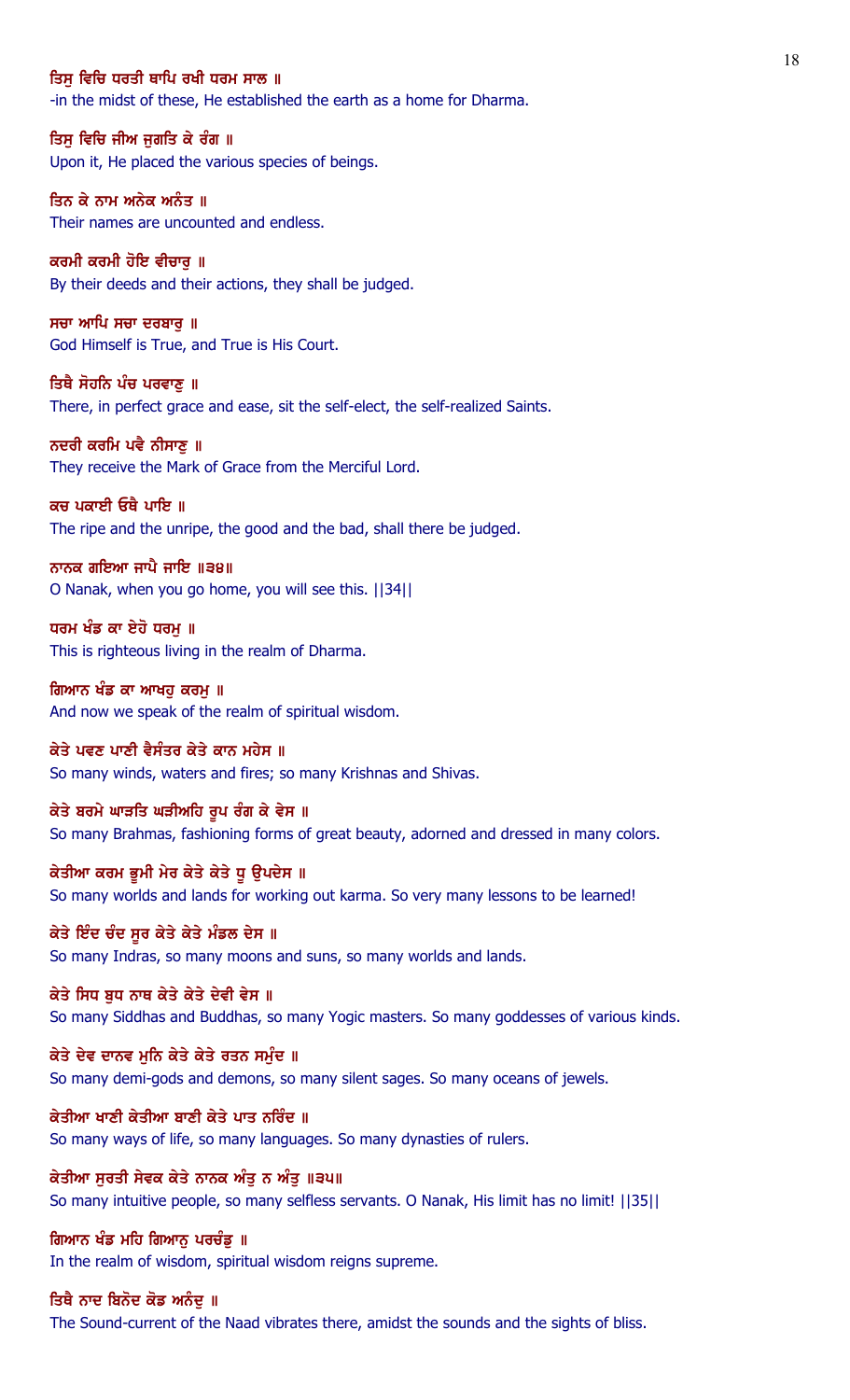## ਸਰਮ ਖੰਡ ਕੀ ਬਾਣੀ ਰੂਪ ॥

In the realm of humility, the Word is Beauty.

ਤਿਥੈ ਘਾੜਤਿ ਘੜੀਐ ਬਹੁਤੁ ਅਨੂਪੁ ॥ Forms of incomparable beauty are fashioned there.

ਤਾ ਕੀਆ ਗਲਾ ਕਥੀਆ ਨਾ ਜਾਹਿ ॥ These things cannot be described.

ਜੇ ਕੋ ਕਹੈ ਪਿਛੈ ਪਛੁਤਾਇ ॥ One who tries to speak of these shall regret the attempt.

ਤਿਥੈ ਘੜੀਐ ਸੁਰਤਿ ਮਤਿ ਮਨਿ ਬੁਧਿ ॥ The intuitive consciousness, intellect and understanding of the mind are shaped there.

ਤਿਥੈ ਘੜੀਐ ਸੁਰਾ ਸਿਧਾ ਕੀ ਸੁਧਿ ॥੩੬॥ The consciousness of the spiritual warriors and the Siddhas, the beings of spiritual perfection, are shaped there. ||36||

ਕਰਮ ਖੰਡ ਕੀ ਬਾਣੀ ਜੋਰੁ ॥ In the realm of karma, the Word is Power.

ਤਿਥੈ ਹੋਰੁ ਨ ਕੋਈ ਹੋਰੁ ॥ No one else dwells there,

ਤਿਥੈ ਜੋਧ ਮਹਾਬਲ ਸੂਰ ॥ except the warriors of great power, the spiritual heroes.

ਤਿਨ ਮਹਿ ਰਾਮੁ ਰਹਿਆ ਭਰਪੁਰ ॥ They are totally fulfilled, imbued with the Lord's Essence.

# ਤਿਥੈ ਸੀਤੋ ਸੀਤਾ ਮਹਿਮਾ ਮਾਹਿ ॥

Myriads of Sitas are there, cool and calm in their majestic glory.

ਤਾ ਕੇ ਰੂਪ ਨ ਕਥਨੇ ਜਾਹਿ ॥ Their beauty cannot be described.

ਨਾ ਓਹਿ ਮਰਹਿ ਨ ਠਾਗੇ ਜਾਹਿ ॥ Neither death nor deception comes to those,

ਜਿਨ ਕੈ ਰਾਮ ਵਸੈ ਮਨ ਮਾਹਿ ॥ within whose minds the Lord abides.

ਤਿਥੈ ਭਗਤ ਵਸਹਿ ਕੇ ਲੋਅ ॥ The devotees of many worlds dwell there.

ਕਰਹਿ ਅਨੰਦੂ ਸਚਾ ਮਨਿ ਸੋਇ ॥ They celebrate; their minds are imbued with the True Lord.

ਸਚ ਖੰਡਿ ਵਸੈ ਨਿਰੰਕਾਰ ॥ In the realm of Truth, the Formless Lord abides.

ਕਰਿ ਕਰਿ ਵੇਖੈ ਨਦਰਿ ਨਿਹਾਲ ॥ Having created the creation, He watches over it. By His Glance of Grace, He bestows happiness.

ਤਿਥੈ ਖੰਡ ਮੰਡਲ ਵਰਭੰਡ ॥ There are planets, solar systems and galaxies.

ਜੇ ਕੋ ਕਥੈ ਤ ਅੰਤ ਨ ਅੰਤ ॥ If one speaks of them, there is no limit, no end.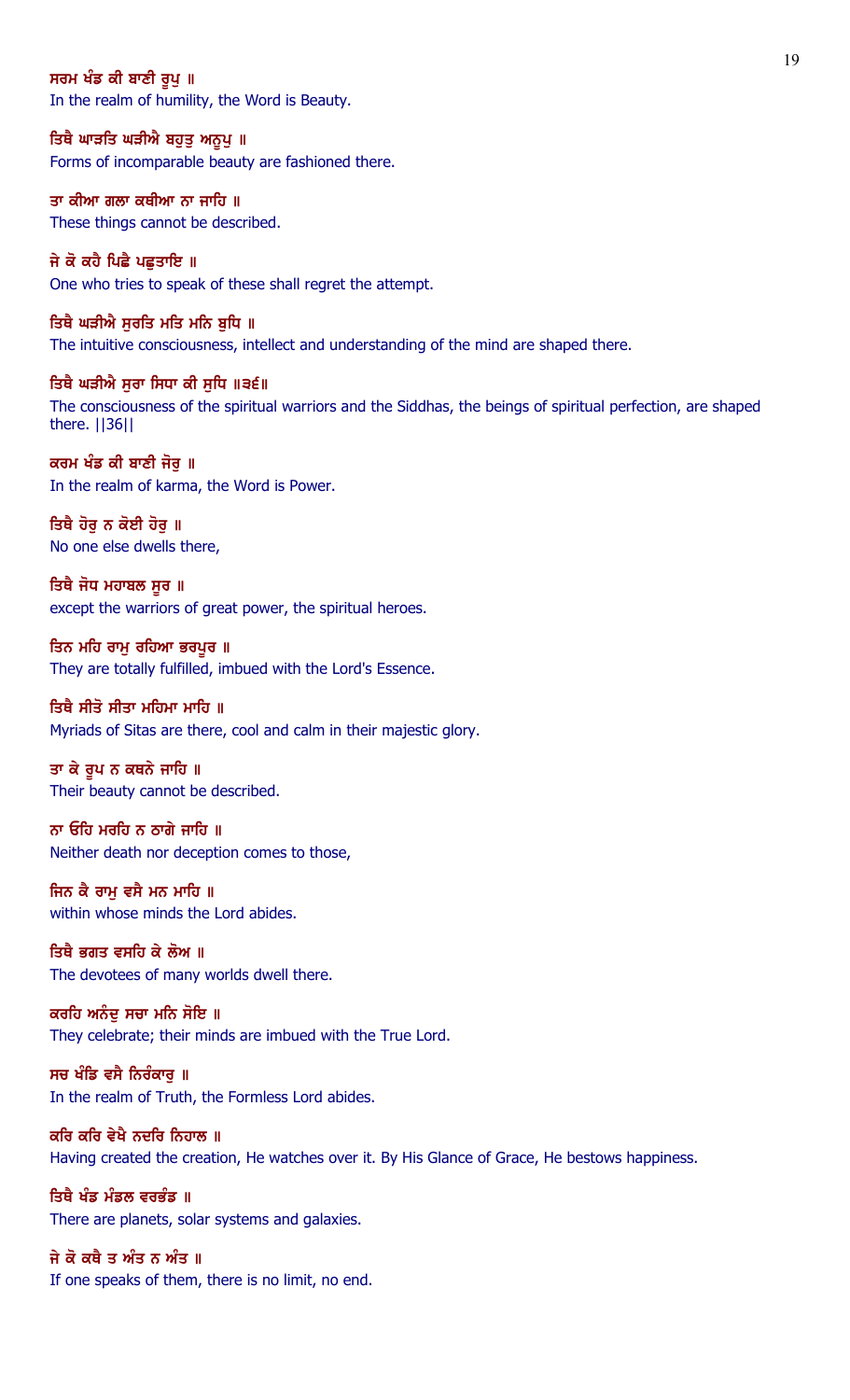#### ਤਿਥੈ ਲੋਅ ਲੋਅ ਆਕਾਰ ॥

There are worlds upon worlds of His Creation.

ਜਿਵ ਜਿਵ ਹੁਕਮੂ ਤਿਵੈ ਤਿਵ ਕਾਰ ॥ As He commands, so they exist.

ਵੇਖੈ ਵਿਗਸੈ ਕਰਿ ਵੀਚਾਰ ॥ He watches over all, and contemplating the creation, He rejoices.

ਨਾਨਕ ਕਥਨਾ ਕਰੜਾ ਸਾਰ $\|32\|$ O Nanak, to describe this is as hard as steel! ||37||

ਜਤੁ ਪਾਹਾਰਾ ਧੀਰਜੁ ਸੁਨਿਆਰੁ ॥ Let self-control be the furnace, and patience the goldsmith.

ਅਹਰਣਿ ਮਤਿ ਵੇਦੁ ਹਥੀਆਰੁ ॥ Let understanding be the anvil, and spiritual wisdom the tools.

ਭੳ ਖਲਾ ਅਗਨਿ ਤਪ ਤਾੳ ॥ With the Fear of God as the bellows, fan the flames of tapa, the body's inner heat.

ਭਾਂਡਾ ਭਾਉ ਅੰਮ੍ਰਿਤੂ ਤਿਤੁ ਢਾਲਿ ॥ In the crucible of love, melt the Nectar of the Name,

ਘੜੀਐ ਸਬਦੂ ਸਚੀ ਟਕਸਾਲ ॥ and mint the True Coin of the Shabad, the Word of God.

ਜਿਨ ਕਉ ਨਦਰਿ ਕਰਮੂ ਤਿਨ ਕਾਰ ॥ Such is the karma of those upon whom He has cast His Glance of Grace.

ਨਾਨਕ ਨਦਰੀ ਨਦਰਿ ਨਿਹਾਲ ॥੩੮॥ O Nanak, the Merciful Lord, by His Grace, uplifts and exalts them. ||38||

ਸਲੋਕ ॥ Shalok:

ਪਵਣੂ ਗੁਰੂ ਪਾਣੀ ਪਿਤਾ ਮਾਤਾ ਧਰਤਿ ਮਹਤੂ ॥ Air is the Guru, Water is the Father, and Earth is the Great Mother of all.

ਦਿਵਸੂ ਰਾਤਿ ਦੁਇ ਦਾਈ ਦਾਇਆ ਖੇਲੈ ਸਗਲ ਜਗਤੂ ॥ Day and night are the two nurses, in whose lap all the world is at play.

ਚੰਗਿਆਈਆ ਬਰਿਆਈਆ ਵਾਚੈ ਧਰਮ ਹਦੂਰਿ ॥ Good deeds and bad deeds-the record is read out in the Presence of the Lord of Dharma.

ਕਰਮੀ ਆਪੋ ਆਪਣੀ ਕੇ ਨੇੜੈ ਕੇ ਦੁਰਿ ॥ According to their own actions, some are drawn closer, and some are driven farther away.

ਜਿਨੀ ਨਾਮੁ ਧਿਆਇਆ ਗਏ ਮਸਕਤਿ ਘਾਲਿ ॥ Those who have meditated on the Naam, the Name of the Lord, and departed after having worked by the sweat of their brows

ਨਾਨਕ ਤੇ ਮੁਖ ਉਜਲੇ ਕੇਤੀ ਛੁਟੀ ਨਾਲਿ ॥੧॥ -O Nanak, their faces are radiant in the Court of the Lord, and many are saved along with them! ||1||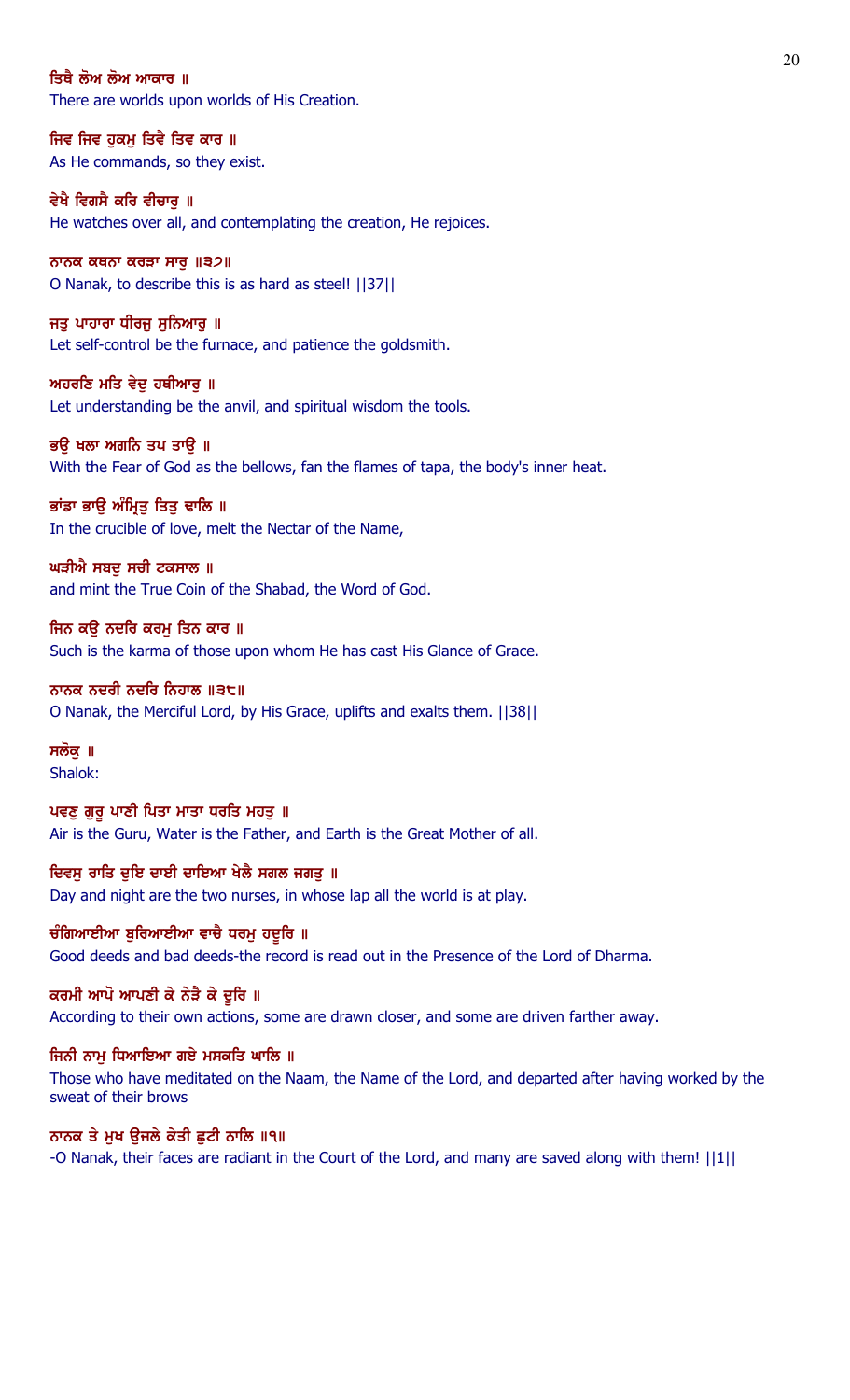# ਸ਼ਬਦ ਹਜ਼ਾਰੇ

Shabad Hazaaray

ਮਾਝ ਮਹਲਾ ਪ ਚਉਪਦੇ ਘਰੁ ੧ ॥ Maajh, Fifth Mehl, Chau-Padas, First House:

ਮੇਰਾ ਮਨੂ ਲੋਚੈ ਗੁਰ ਦਰਸਨ ਤਾਈ ॥ My mind longs for the Blessed Vision of the Guru's Darshan.

# ਬਿਲਪ ਕਰੇ ਚਾਤਿਕ ਕੀ ਨਿਆਈ ॥

It cries out like the thirsty song-bird.

ਤਿਖਾ ਨ ੳਤਰੈ ਸਾਂਤਿ ਨ ਆਵੈ ਬਿਨ ਦਰਸਨ ਸੰਤ ਪਿਆਰੇ ਜੀੳ ॥੧॥ My thirst is not quenched, and I can find no peace, without the Blessed Vision of the Beloved Saint. [11]

ਹੳ ਘੋਲੀ ਜੀੳ ਘੋਲਿ ਘਮਾਈ ਗਰ ਦਰਸਨ ਸੰਤ ਪਿਆਰੇ ਜੀੳ ॥੧॥ ਰਹਾੳ ॥ I am a sacrifice, my soul is a sacrifice, to the Blessed Vision of the Beloved Saint Guru. ||1||Pause||

ਤੇਰਾ ਮਖ ਸਹਾਵਾ ਜੀੳ ਸਹਜ ਧਨਿ ਬਾਣੀ ॥ Your Face is so Beautiful, and the Sound of Your Words imparts intuitive wisdom.

ਚਿਰ ਹੋਆ ਦੇਖੇ ਸਾਰਿੰਗਪਾਣੀ ॥ It is so long since this rainbird has had even a glimpse of water.

ਧੰਨ ਸ ਦੇਸ ਜਹਾ ਤੂੰ ਵਸਿਆ ਮੇਰੇ ਸਜਣ ਮੀਤ ਮਰਾਰੇ ਜੀੳ ॥੨॥ Blessed is that land where You dwell, O my Friend and Intimate Divine Guru. ||2||

ਹਉ ਘੋਲੀ ਹਉ ਘੋਲਿ ਘੁਮਾਈ ਗੁਰ ਸਜਣ ਮੀਤ ਮੁਰਾਰੇ ਜੀਉ ॥੧॥ ਰਹਾਉ ॥ I am a sacrifice, I am forever a sacrifice, to my Friend and Intimate Divine Guru. ||1||Pause||

# ਇਕ ਘੜੀ ਨ ਮਿਲਤੇ ਤਾ ਕਲਿਜੁਗ਼ ਹੋਤਾ ॥

When I could not be with You for just one moment, the Dark Age of Kali Yuga dawned for me.

# ਹਣਿ ਕਦਿ ਮਿਲੀਐ ਪ੍ਰਿਅ ਤਧ ਭਗਵੰਤਾ ॥

When will I meet You, O my Beloved Lord?

# ਮੋਹਿ ਰੈਣਿ ਨ ਵਿਹਾਵੈ ਨੀਦ ਨ ਆਵੈ ਬਿਨੂ ਦੇਖੇ ਗੁਰ ਦਰਬਾਰੇ ਜੀਉ ॥੩॥

I cannot endure the night, and sleep does not come, without the Sight of the Beloved Guru's Court. ||3||

ਹਉ ਘੋਲੀ ਜੀਉ ਘੋਲਿ ਘੁਮਾਈ ਤਿਸੂ ਸਚੇ ਗੁਰ ਦਰਬਾਰੇ ਜੀਉ ॥੧॥ ਰਹਾਉ ॥

I am a sacrifice, my soul is a sacrifice, to that True Court of the Beloved Guru. ||1||Pause||

# ਭਾਗ ਹੋਆ ਗਰਿ ਸੰਤ ਮਿਲਾਇਆ ॥

By good fortune, I have met the Saint Guru.

# ਪ੍ਰਭੂ ਅਬਿਨਾਸੀ ਘਰ ਮਹਿ ਪਾਇਆ ॥

I have found the Immortal Lord within the home of my own self.

# ਸੇਵ ਕਰੀ ਪਲ੍ਹ ਚਸਾ ਨ ਵਿਛੜਾ ਜਨ ਨਾਨਕ ਦਾਸ ਤੁਮਾਰੇ ਜੀਉ ॥੪॥

I will now serve You forever, and I shall never be separated from You, even for an instant. Servant Nanak is Your slave, O Beloved Master. ||4||

ਹਉ ਘੋਲੀ ਜੀਉ ਘੋਲਿ ਘੁਮਾਈ ਜਨ ਨਾਨਕ ਦਾਸ ਤੁਮਾਰੇ ਜੀਉ ॥ ਰਹਾਉ ॥੧॥੮॥

I am a sacrifice, my soul is a sacrifice; servant Nanak is Your slave, Lord. ||Pause||1||8||

# ਧਨਾਸਰੀ ਮਹਲਾ ੧ ਘਰ ੧ ਚੳਪਦੇ

Dhanaasaree, First Mehl, First House, Chau-Padas:

# ੧ੳੱੇਸਤਿ ਨਾਮੁ ਕਰਤਾ ਪੁਰਖੁ ਨਿਰਭਉ ਨਿਰਵੈਰੁ ਅਕਾਲ ਮੁਰਤਿ ਅਜੂਨੀ ਸੈਭੰ ਗੁਰ ਪ੍ਰਸਾਦਿ ॥

One Universal Creator God. Truth Is The Name. Creative Being Personified. No Fear. No Hatred. Image Of The Undying. Beyond Birth. Self-Existent. By Guru's Grace: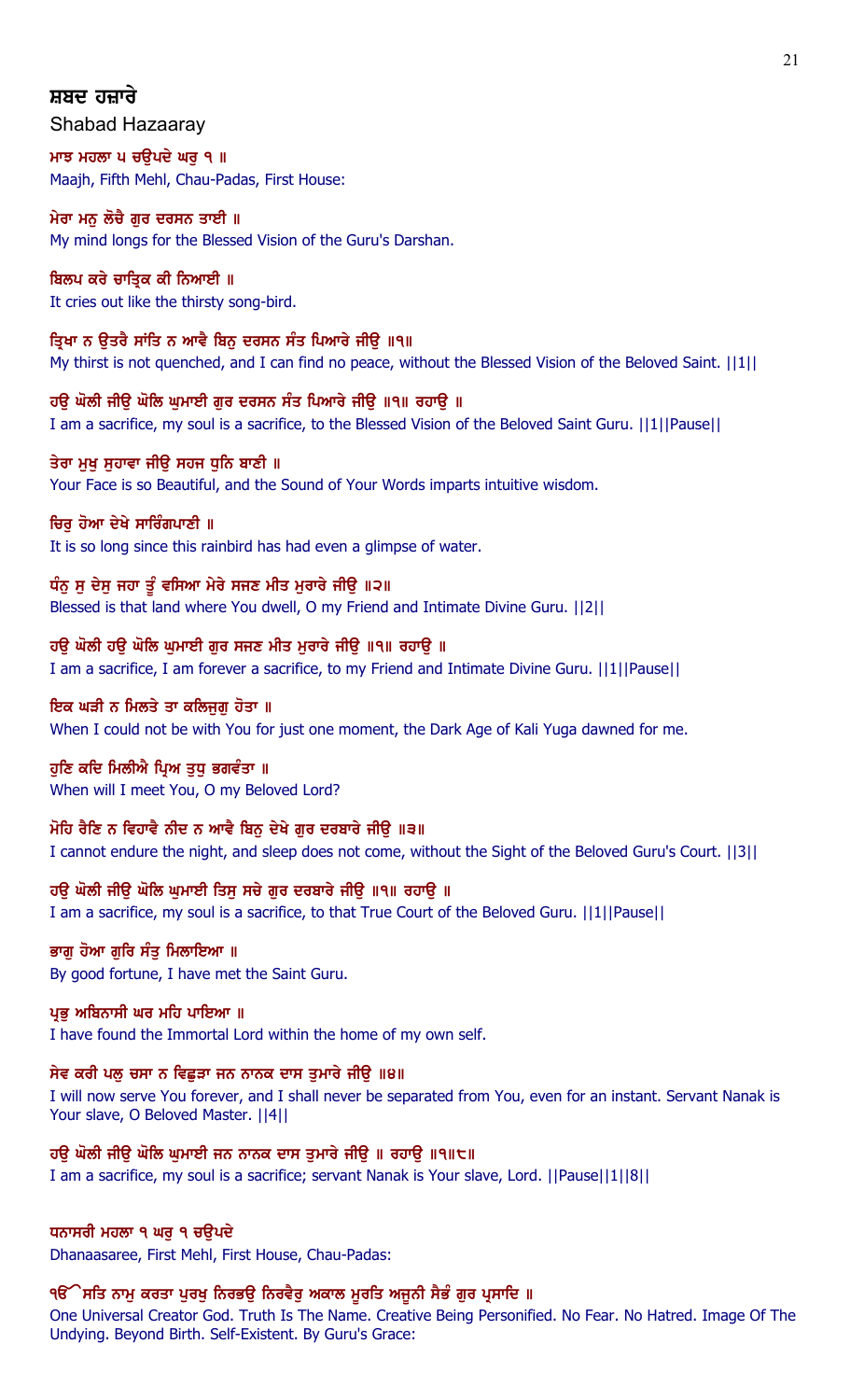## ਜੀੳ ਡਰਤ ਹੈ ਆਪਣਾ ਕੈ ਸਿੳ ਕਰੀ ਪਕਾਰ ॥

My soul is afraid; to whom should I complain?

ਦੁਖ ਵਿਸਾਰਣੁ ਸੇਵਿਆ ਸਦਾ ਸਦਾ ਦਾਤਾਰੁ ॥੧॥ I serve Him, who makes me forget my pains; He is the Giver, forever and ever. ||1||

ਸਾਹਿਬ ਮੇਰਾ ਨੀਤ ਨਵਾ ਸਦਾ ਸਦਾ ਦਾਤਾਰ ॥੧॥ ਰਹਾੳ ॥ My Lord and Master is forever new; He is the Giver, forever and ever. ||1||Pause||

ਅਨਦਿਨ ਸਾਹਿਬ ਸੇਵੀਐ ਅੰਤਿ ਛਡਾਏ ਸੋਇ ॥ Night and day, I serve my Lord and Master; He shall save me in the end.

ਸੁਣਿ ਸੁਣਿ ਮੇਰੀ ਕਾਮਣੀ ਪਾਰਿ ਉਤਾਰਾ ਹੋਇ ॥੨॥ Hearing and listening, O my dear sister, I have crossed over. ||2||

ਦਇਆਲ ਤੇਰੈ ਨਾਮਿ ਤਰਾ ॥ O Merciful Lord, Your Name carries me across.

ਸਦ ਕੁਰਬਾਣੈ ਜਾਉ ॥੧॥ ਰਹਾਉ ॥ I am forever a sacrifice to You. ||1||Pause||

ਸਰਬੰ ਸਾਚਾ ਏਕੁ ਹੈ ਦੂਜਾ ਨਾਹੀ ਕੋਇ ॥ In all the world, there is only the One True Lord; there is no other at all.

ਤਾ ਕੀ ਸੇਵਾ ਸੋ ਕਰੇ ਜਾ ਕਉ ਨਦਰਿ ਕਰੇ ॥੩॥ He alone serves the Lord, upon whom the Lord casts His Glance of Grace. ||3||

ਤਧ ਬਾਝ ਪਿਆਰੇ ਕੇਵ ਰਹਾ ॥ Without You, O Beloved, how could I even live?

ਸਾ ਵਡਿਆਈ ਦੇਹਿ ਜਿਤੂ ਨਾਮਿ ਤੇਰੇ ਲਾਗਿ ਰਹਾਂ ॥ Bless me with such greatness, that I may remain attached to Your Name.

ਦੂਜਾ ਨਾਹੀ ਕੋਇ ਜਿਸੂ ਆਗੈ ਪਿਆਰੇ ਜਾਇ ਕਹਾ ॥੧॥ ਰਹਾਉ ॥ There is no other, O Beloved, to whom I can go and speak. ||1||Pause||

ਸੇਵੀ ਸਾਹਿਬ ਆਪਣਾ ਅਵਰ ਨ ਜਾਚੰੳ ਕੋਇ ॥ I serve my Lord and Master; I ask for no other.

ਨਾਨਕੂ ਤਾ ਕਾ ਦਾਸੂ ਹੈ ਬਿੰਦ ਬਿੰਦ ਚੁਖ ਚੁਖ ਹੋਇ ॥੪॥ Nanak is His slave; moment by moment, bit by bit, he is a sacrifice to Him. ||4||

ਸਾਹਿਬ ਤੇਰੇ ਨਾਮ ਵਿਟਹ ਬਿੰਦ ਬਿੰਦ ਚਖ ਚਖ ਹੋਇ ॥੧॥ ਰਹਾੳ ॥੪॥੧॥ O Lord Master, I am a sacrifice to Your Name, moment by moment, bit by bit. ||1||Pause||4||1||

ਤਿਲੰਗ ਮਹਲਾ ੧ ਘਰੂ ੩ Tilang, First Mehl, Third House:

੧**ੳੇਸਤਿਗਰ ਪ੍ਰਸਾਦਿ** ॥ One Universal Creator God. By The Grace Of The True Guru:

ਇਹੂ ਤਨੂ ਮਾਇਆ ਪਾਹਿਆ ਪਿਆਰੇ ਲੀਤੜਾ ਲਬਿ ਰੰਗਾਏ ॥ This body fabric is conditioned by Maya, O beloved; this cloth is dyed in greed.

ਮੇਰੈ ਕੰਤ ਨ ਭਾਵੈ ਚੋਲੜਾ ਪਿਆਰੇ ਕਿੳ ਧਨ ਸੇਜੈ ਜਾਏ ॥੧॥ My Husband Lord is not pleased by these clothes, O Beloved; how can the soul-bride go to His bed? ||1||

ਹੰਉ ਕੁਰਬਾਨੈ ਜਾਉ ਮਿਹਰਵਾਨਾ ਹੰਉ ਕੁਰਬਾਨੈ ਜਾਉ ॥ I am a sacrifice, O Dear Merciful Lord; I am a sacrifice to You.

ਹੰਉ ਕੁਰਬਾਨੈ ਜਾਉ ਤਿਨਾ ਕੈ ਲੈਨਿ ਜੋ ਤੇਰਾ ਨਾਉ ॥

I am a sacrifice to those who take to Your Name.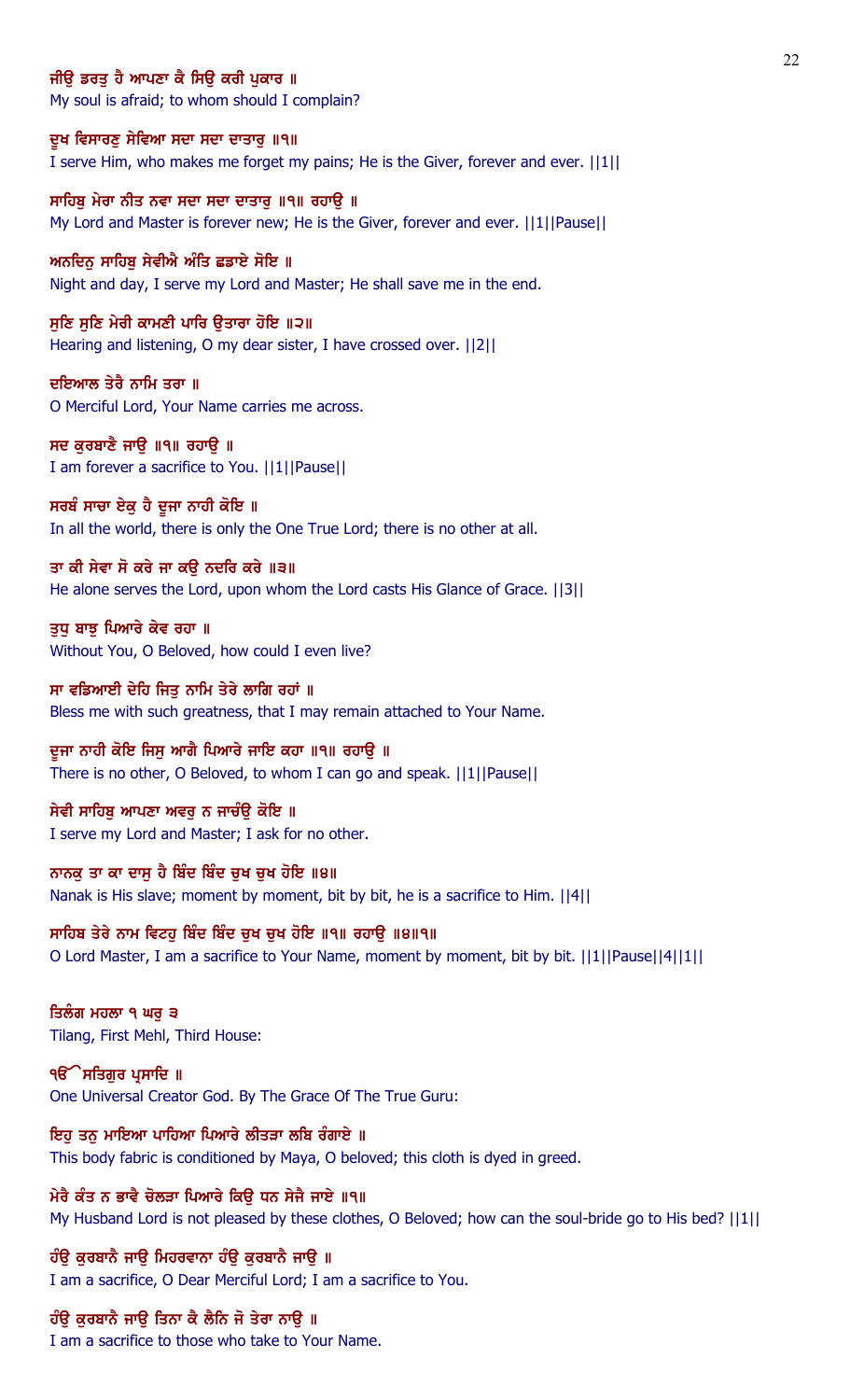# ਲੈਨਿ ਜੋ ਤੇਰਾ ਨਾੳ ਤਿਨਾ ਕੈ ਹੰੳ ਸਦ ਕਰਬਾਨੈ ਜਾੳ ॥੧॥ ਰਹਾੳ ॥

Unto those who take to Your Name, I am forever a sacrifice. ||1||Pause||

## ਕਾਇਆ ਰੰਙਣਿ ਜੇ ਥੀਐ ਪਿਆਰੇ ਪਾਈਐ ਨਾਉ ਮਜੀਠ ॥

If the body becomes the dyer's vat, O Beloved, and the Name is placed within it as the dye,

# ਰੰਙਣ ਵਾਲਾ ਜੇ ਰੰਙੈ ਸਾਹਿਬ ਐਸਾ ਰੰਗ ਨ ਡੀਠ ॥੨॥

and if the Dyer who dyes this cloth is the Lord Master - O, such a color has never been seen before! ||2||

## ਜਿਨ ਕੇ ਚੋਲੇ ਰਤੜੇ ਪਿਆਰੇ ਕੰਤ ਤਿਨਾ ਕੈ ਪਾਸਿ ॥

Those whose shawls are so dyed, O Beloved, their Husband Lord is always with them.

## ਧੁੜਿ ਤਿਨਾ ਕੀ ਜੇ ਮਿਲੈ ਜੀ ਕਹੁ ਨਾਨਕ ਕੀ ਅਰਦਾਸਿ ॥੩॥

Bless me with the dust of those humble beings, O Dear Lord. Says Nanak, this is my prayer. ||3||

## ਆਪੇ ਸਾਜੇ ਆਪੇ ਰੰਗੇ ਆਪੇ ਨਦਰਿ ਕਰੇਇ ॥

He Himself creates, and He Himself imbues us. He Himself bestows His Glance of Grace.

# ਨਾਨਕ ਕਾਮਣਿ ਕੰਤੈ ਭਾਵੈ ਆਪੇ ਹੀ ਰਾਵੇਇ ॥੪॥੧॥੩॥

O Nanak, if the soul-bride becomes pleasing to her Husband Lord, He Himself enjoys her. ||4||1||3||

## ਤਿਲੰਗ ਮਃ ੧ ॥ Tilang, First Mehl:

# ਇਆਨਤੀਏ ਮਾਨਤਾ ਕਾਇ ਕਰੇਹਿ ॥ O foolish and ignorant soul-bride, why are you so proud?

# ਆਪਨੜੈ ਘਰਿ ਹਰਿ ਰੰਗੋ ਕੀ ਨ ਮਾਣੇਹਿ ॥ Within the home of your own self, why do you not enjoy the Love of your Lord?

# ਸਹੂ ਨੇੜੇ ਧਨ ਕੰਮਲੀਏ ਬਾਹਰੂ ਕਿਆ ਢੁਢੇਹਿ ॥ Your Husband Lord is so very near, O foolish bride; why do you search for Him outside?

# ਭੈ ਕੀਆ ਦੇਹਿ ਸਲਾਈਆ ਨੈਣੀ ਭਾਵ ਕਾ ਕਰਿ ਸੀਗਾਰੋ ॥

Apply the Fear of God as the maascara to adorn your eyes, and make the Love of the Lord your ornament.

# ਤਾ ਸੋਹਾਗਣਿ ਜਾਣੀਐ ਲਾਗੀ ਜਾ ਸਹ ਧਰੇ ਪਿਆਰੋ ॥੧॥

Then, you shall be known as a devoted and committed soul-bride, when you enshrine love for your Husband Lord. ||1||

# ਇਆਣੀ ਬਾਲੀ ਕਿਆ ਕਰੇ ਜਾ ਧਨ ਕੰਤ ਨ ਭਾਵੈ ॥

What can the silly young bride do, if she is not pleasing to her Husband Lord?

# ਕਰਣ ਪਲਾਹ ਕਰੇ ਬਹਤੇਰੇ ਸਾ ਧਨ ਮਹਲ ਨ ਪਾਵੈ ॥

She may plead and implore so many times, but still, such a bride shall not obtain the Mansion of the Lord's Presence.

# ਵਿਣ ਕਰਮਾ ਕਿਛ ਪਾਈਐ ਨਾਹੀ ਜੇ ਬਹਤੇਰਾ ਧਾਵੈ ॥

Without the karma of good deeds, nothing is obtained, although she may run around frantically.

# ਲਬ ਲੋਭ ਅਹੰਕਾਰ ਕੀ ਮਾਤੀ ਮਾਇਆ ਮਾਹਿ ਸਮਾਣੀ ॥

She is intoxicated with greed, pride and egotism, and engrossed in Maya.

# ਇਨੀ ਬਾਤੀ ਸਹੁ ਪਾਈਐ ਨਾਹੀ ਭਈ ਕਾਮਣਿ ਇਆਣੀ ॥੨॥

She cannot obtain her Husband Lord in these ways; the young bride is so foolish! ||2||

# ਜਾਇ ਪਛਹ ਸੋਹਾਗਣੀ ਵਾਹੈ ਕਿਨੀ ਬਾਤੀ ਸਹ ਪਾਈਐ ॥

Go and ask the happy, pure soul-brides, how did they obtain their Husband Lord?

# ਜੋ ਕਿਛੂ ਕਰੇ ਸੋ ਭਲਾ ਕਰਿ ਮਾਨੀਐ ਹਿਕਮਤਿ ਹੁਕਮੂ ਚੁਕਾਈਐ ॥

Whatever the Lord does, accept that as good; do away with your own cleverness and self-will.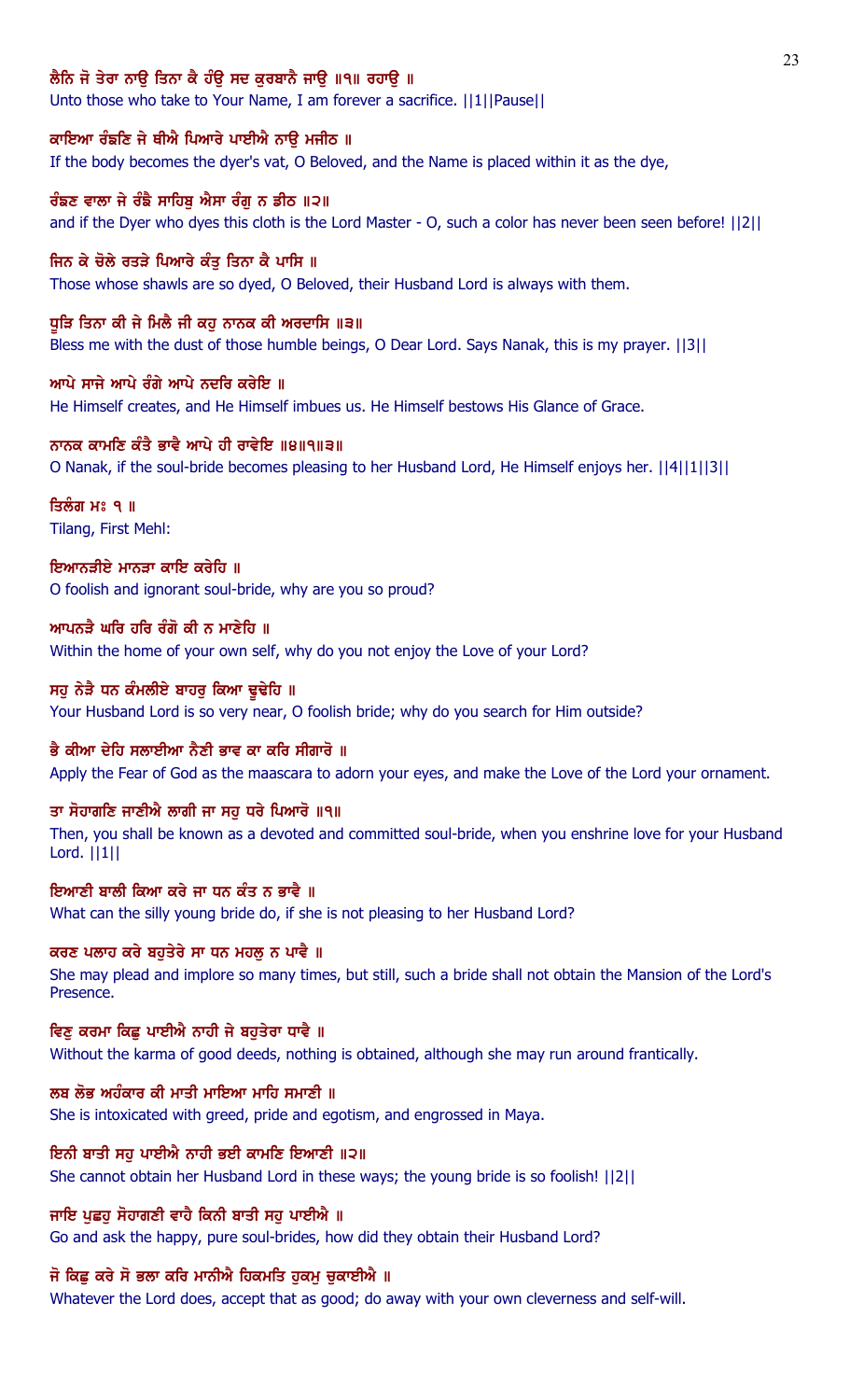## ਜਾ ਕੈ ਪ੍ਰੇਮਿ ਪਦਾਰਥ ਪਾਈਐ ਤੳ ਚਰਣੀ ਚਿਤ ਲਾਈਐ ॥

By His Love, true wealth is obtained; link your consciousness to His lotus feet.

#### ਸਹੁ ਕਹੈ ਸੋ ਕੀਜੈ ਤਨੁ ਮਨੋ ਦੀਜੈ ਐਸਾ ਪਰਮਲੂ ਲਾਈਐ ॥

As your Husband Lord directs, so you must act; surrender your body and mind to Him, and apply this perfume to yourself.

#### ਏਵ ਕਹਹਿ ਸੋਹਾਗਣੀ ਭੈਣੇ ਇਨੀ ਬਾਤੀ ਸਹ ਪਾਈਐ ॥੩॥

So speaks the happy soul-bride, O sister; in this way, the Husband Lord is obtained. ||3||

#### ਆਪੂ ਗਵਾਈਐ ਤਾ ਸਹੂ ਪਾਈਐ ਅਉਰ ਕੈਸੀ ਚਤੁਰਾਈ ॥

Give up your selfhood, and so obtain your Husband Lord; what other clever tricks are of any use?

#### ਸਹ ਨਦਰਿ ਕਰਿ ਦੇਖੈ ਸੋ ਦਿਨ ਲੇਖੈ ਕਾਮਣਿ ਨੳ ਨਿਧਿ ਪਾਈ ॥

When the Husband Lord looks upon the soul-bride with His Gracious Glance, that day is historic - the bride obtains the nine treasures.

#### ਆਪਣੇ ਕੰਤ ਪਿਆਰੀ ਸਾ ਸੋਹਾਗਣਿ ਨਾਨਕ ਸਾ ਸਭਰਾਈ ॥

She who is loved by her Husband Lord, is the true soul-bride; O Nanak, she is the queen of all.

#### ਐਸੇ ਰੰਗਿ ਰਾਤੀ ਸਹਜ ਕੀ ਮਾਤੀ ਅਹਿਨਿਸਿ ਭਾਇ ਸਮਾਣੀ ॥

Thus she is imbued with His Love, intoxicated with delight; day and night, she is absorbed in His Love.

#### ਸੁੰਦਰਿ ਸਾਇ ਸਰੂਪ ਬਿਚਖਣਿ ਕਹੀਐ ਸਾ ਸਿਆਣੀ ॥੪॥੨॥੪॥

She is beautiful, glorious and brilliant; she is known as truly wise. ||4||2||4||

#### ਸੁਹੀ ਮਹਲਾ ੧ ॥

Soohee, First Mehl:

#### ਕਉਣ ਤਰਾਜੀ ਕਵਣੂ ਤੁਲਾ ਤੇਰਾ ਕਵਣੂ ਸਰਾਫੂ ਬੁਲਾਵਾ ॥

What scale, what weights, and what assayer shall I call for You, Lord?

#### ਕਉਣੂ ਗੁਰੂ ਕੈ ਪਹਿ ਦੀਖਿਆ ਲੇਵਾ ਕੈ ਪਹਿ ਮੂਲੂ ਕਰਾਵਾ ॥੧॥

From what guru should I receive instruction? By whom should I have Your value appraised? ||1||

#### ਮੇਰੇ ਲਾਲ ਜੀੳ ਤੇਰਾ ਅੰਤ ਨ ਜਾਣਾ ॥

O my Dear Beloved Lord, Your limits are not known.

# ਤੂੰ ਜਲਿ ਥਲਿ ਮਹੀਅਲਿ ਭਰਿਪੁਰਿ ਲੀਣਾ ਤੂੰ ਆਪੇ ਸਰਬ ਸਮਾਣਾ ॥੧॥ ਰਹਾਉ ॥

You pervade the water, the land, and the sky; You Yourself are All-pervading. ||1||Pause||

## ਮਨ ਤਾਰਾਜੀ ਚਿਤੁ ਤੁਲਾ ਤੇਰੀ ਸੇਵ ਸਰਾਫੁ ਕਮਾਵਾ ॥

Mind is the scale, consciousness the weights, and the performance of Your service is the appraiser.

#### ਘਟ ਹੀ ਭੀਤਰਿ ਸੋ ਸਹ ਤੋਲੀ ਇਨ ਬਿਧਿ ਚਿਤ ਰਹਾਵਾ ॥੨॥

Deep within my heart, I weigh my Husband Lord; in this way I focus my consciousness. ||2||

#### ਆਪੇ ਕੰਡਾ ਤੋਲ਼ ਤਰਾਜੀ ਆਪੇ ਤੋਲਣਹਾਰਾ ॥

You Yourself are the balance, the weights and the scale; You Yourself are the weigher.

#### ਆਪੇ ਦੇਖੈ ਆਪੇ ਬੁਝੈ ਆਪੇ ਹੈ ਵਣਜਾਰਾ ॥੩॥

You Yourself see, and You Yourself understand; You Yourself are the trader. ||3||

#### ਅੰਧੁਲਾ ਨੀਚ ਜਾਤਿ ਪਰਦੇਸੀ ਖਿਨੂ ਆਵੈ ਤਿਲੂ ਜਾਵੈ ॥

The blind, low class wandering soul, comes for a moment, and departs in an instant.

#### ਤਾ ਕੀ ਸੰਗਤਿ ਨਾਨਕੁ ਰਹਦਾ ਕਿਉ ਕਰਿ ਮੁੜਾ ਪਾਵੈ ॥੪॥੨॥੯॥

In its company, Nanak dwells; how can the fool attain the Lord? ||4||2||9||

#### ੧ੳੱੇਸਤਿ ਨਾਮੂ ਕਰਤਾ ਪੂਰਖੂ ਨਿਰਭਉ ਨਿਰਵੈਰੂ ਅਕਾਲ ਮੁਰਤਿ ਅਜੂਨੀ ਸੈਭੰ ਗੁਰ ਪ੍ਰਸਾਦਿ ॥

One Universal Creator God. Truth Is The Name. Creative Being Personified. No Fear. No Hatred. Image Of The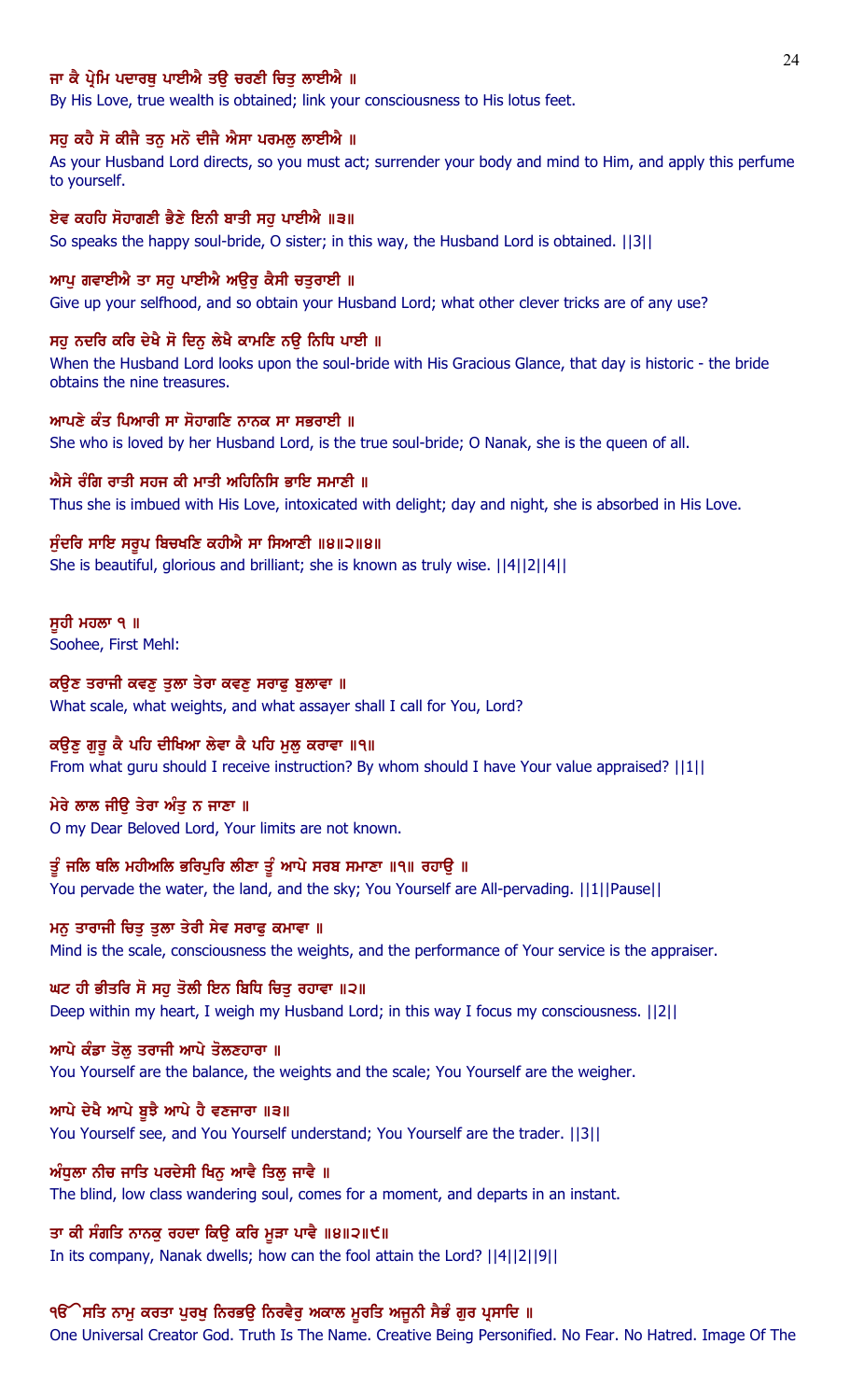Undying. Beyond Birth. Self-Existent. By Guru's Grace:

ਰਾਗੂ ਬਿਲਾਵਲੂ ਮਹਲਾ ੧ ਚਉਪਦੇ ਘਰੂ ੧ ॥ Raag Bilaaval, First Mehl, Chau-Padas, First House:

ਤੂ ਸੁਲਤਾਨੂ ਕਹਾ ਹਉ ਮੀਆ ਤੇਰੀ ਕਵਨ ਵਡਾਈ ॥ You are the Emperor, and I call You a chief - how does this add to Your greatness?

# ਜੋ ਤੂ ਦੇਹਿ ਸੂ ਕਹਾ ਸੁਆਮੀ ਮੈ ਮੂਰਖ ਕਹਣੂ ਨ ਜਾਈ ॥੧॥

As You permit me, I praise You, O Lord and Master; I am ignorant, and I cannot chant Your Praises. ||1||

# ਤੇਰੇ ਗੁਣ ਗਾਵਾ ਦੇਹਿ ਬੁਝਾਈ ॥

Please bless me with such understanding, that I may sing Your Glorious Praises.

## ਜੈਸੇ ਸਚ ਮਹਿ ਰਹਉ ਰਜਾਈ ॥੧॥ ਰਹਾਉ ॥

May I dwell in Truth, according to Your Will. ||1||Pause||

## ਜੋ ਕਿਛੂ ਹੋਆ ਸਭੂ ਕਿਛੂ ਤੁਝ ਤੇ ਤੇਰੀ ਸਭ ਅਸਨਾਈ ॥

Whatever has happened, has all come from You. You are All-knowing.

## ਤੇਰਾ ਅੰਤੂ ਨ ਜਾਣਾ ਮੇਰੇ ਸਾਹਿਬ ਮੈ ਅੰਧੂਲੇ ਕਿਆ ਚਤੁਰਾਈ ॥੨॥

Your limits cannot be known, O my Lord and Master; I am blind - what wisdom do I have? ||2||

## ਕਿਆ ਹੳ ਕਥੀ ਕਥੇ ਕਥਿ ਦੇਖਾ ਮੈ ਅਕਥ ਨ ਕਥਨਾ ਜਾਈ ॥

What should I say? While talking, I talk of seeing, but I cannot describe the indescribable.

# ਜੋ ਤੁਧੁ ਭਾਵੈ ਸੋਈ ਆਖਾ ਤਿਲੂ ਤੇਰੀ ਵਡਿਆਈ ॥੩॥

As it pleases Your Will, I speak; it is just the tiniest bit of Your greatness. ||3||

## ਏਤੇ ਕੁਕਰ ਹਉ ਬੇਗਾਨਾ ਭਉਕਾ ਇਸੁ ਤਨ ਤਾਈ ॥

Among so many dogs, I am an outcast; I bark for my body's belly.

# ਭਗਤਿ ਹੀਣ ਨਾਨਕ ਜੇ ਹੋਇਗਾ ਤਾ ਖਸਮੈ ਨਾੳ ਨ ਜਾਈ ॥੪॥੧॥

Without devotional worship, O Nanak, even so, still, my Master's Name does not leave me. ||4||1||

ਬਿਲਾਵਲੂ ਮਹਲਾ ੧ ॥ Bilaawal, First Mehl:

#### **ਮਨੂ ਮੰਦਰੂ ਤਨੂ ਵੇਸ ਕਲੰਦਰੂ ਘਟ ਹੀ ਤੀਰਥਿ ਨਾਵਾ** ॥ My mind is the temple, and my body is the simple cloth of the humble seeker; deep within my heart, I bathe at the sacred shrine.

ਏਕੁ ਸਬਦੁ ਮੇਰੈ ਪ੍ਰਾਨਿ ਬਸਤੁ ਹੈ ਬਾਹੁੜਿ ਜਨਮਿ ਨ ਆਵਾ ॥੧॥ The One Word of the Shabad abides within my mind; I shall not come to be born again. ||1||

# ਮਨੂ ਬੇਧਿਆ ਦਇਆਲ ਸੇਤੀ ਮੇਰੀ ਮਾਈ ॥

My mind is pierced through by the Merciful Lord, O my mother!

## ਕਉਣੂ ਜਾਣੈ ਪੀਰ ਪਰਾਈ ॥ Who can know the pain of another?

ਹਮ ਨਾਹੀ ਚਿੰਤ ਪਰਾਈ ॥੧॥ ਰਹਾਉ ॥ I think of none other than the Lord. ||1||Pause||

# ਅਗਮ ਅਗੋਚਰ ਅਲਖ ਅਪਾਰਾ ਚਿੰਤਾ ਕਰਹੁ ਹਮਾਰੀ ॥

O Lord, inaccessible, unfathomable, invisible and infinite: please, take care of me!

#### ਜਲਿ ਥਲਿ ਮਹੀਅਲਿ ਭਰਿਪਰਿ ਲੀਣਾ ਘਟਿ ਘਟਿ ਜੋਤਿ ਤਮਾਰੀ ॥੨॥

In the water, on the land and in sky, You are totally pervading. Your Light is in each and every heart. ||2||

# ਸਿਖ ਮਤਿ ਸਭ ਬੁਧਿ ਤੁਮਾਰੀ ਮੰਦਿਰ ਛਾਵਾ ਤੇਰੇ ॥

All teachings, instructions and understandings are Yours; the mansions and sanctuaries are Yours as well.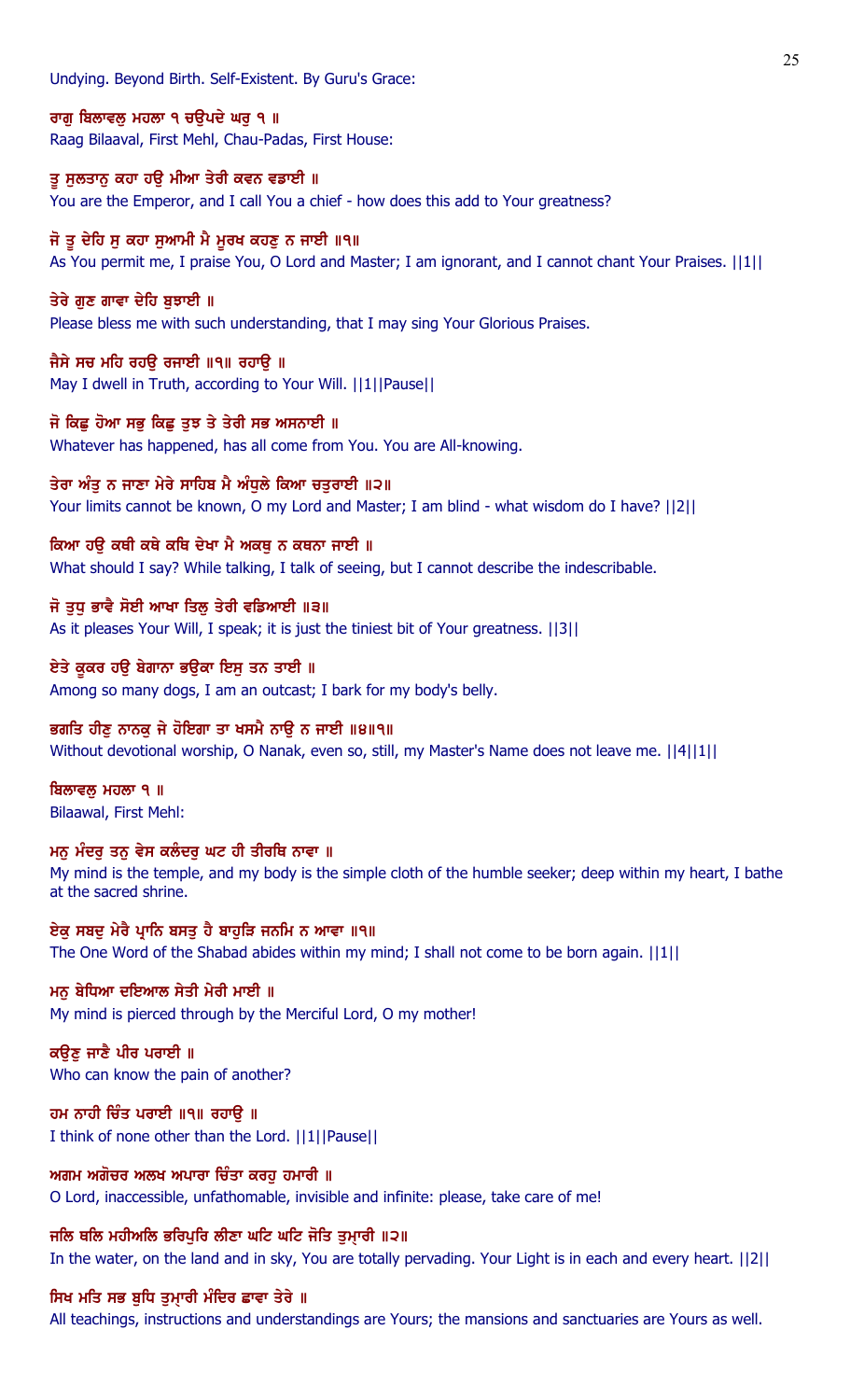## ਤੁਝ ਬਿਨੁ ਅਵਰੁ ਨ ਜਾਣਾ ਮੇਰੇ ਸਾਹਿਬਾ ਗੁਣ ਗਾਵਾ ਨਿਤ ਤੇਰੇ ॥੩॥

Without You, I know no other, O my Lord and Master; I continually sing Your Glorious Praises. ||3||

# ਜੀਅ ਜੰਤ ਸਭਿ ਸਰਣਿ ਤੁਮ੍ਾਰੀ ਸਰਬ ਚਿੰਤ ਤੁਧੁ ਪਾਸੇ ॥

All beings and creatures seek the Protection of Your Sanctuary; all thought of their care rests with You.

# ਜੋ ਤੁਧੁ ਭਾਵੈ ਸੋਈ ਚੰਗਾ ਇਕ ਨਾਨਕ ਕੀ ਅਰਦਾਸੇ ॥੪॥੨॥

That which pleases Your Will is good; this alone is Nanak's prayer. ||4||2||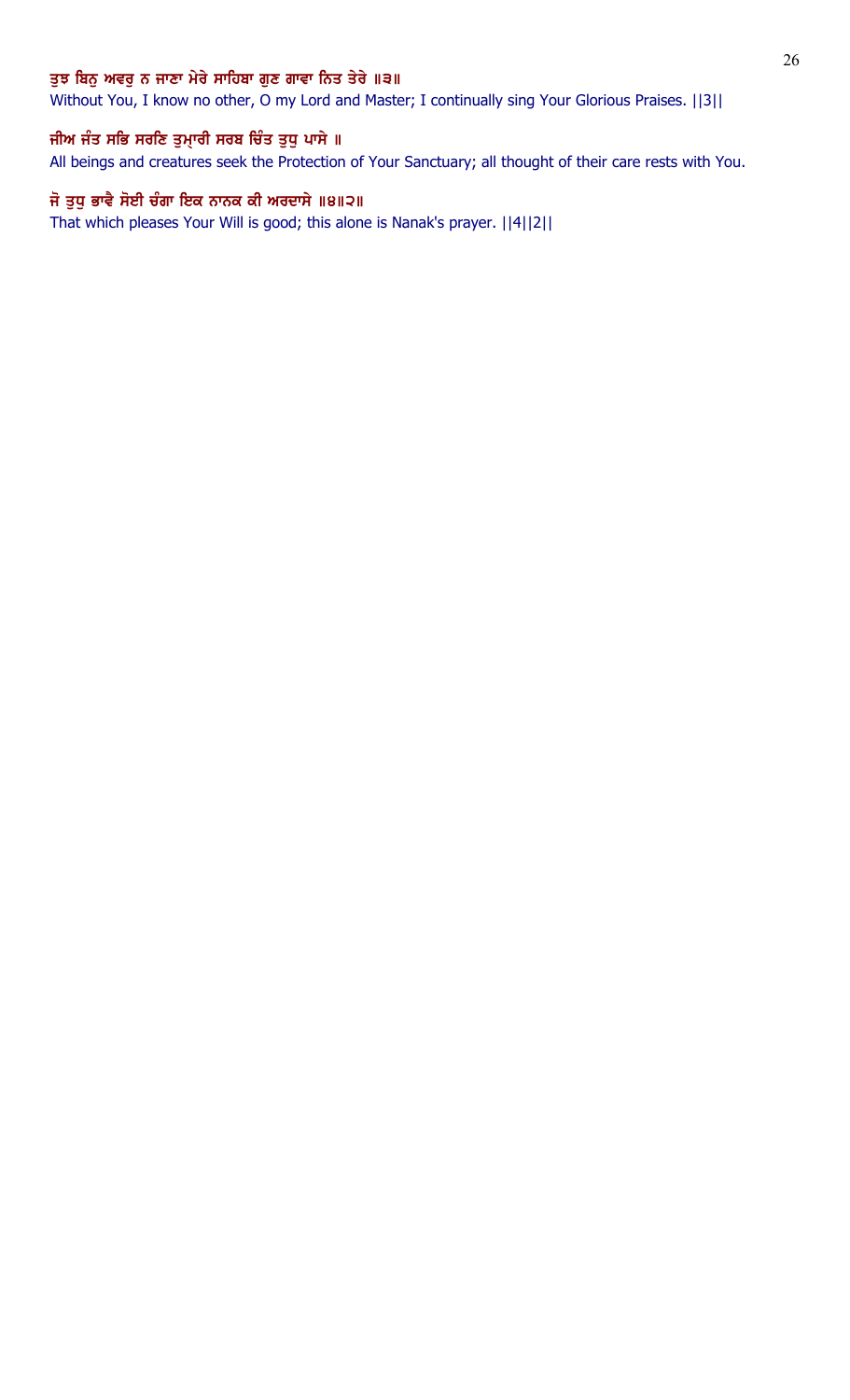ਜਾਪ ਸਾਹਿਬ **ੴ ਸਤਿਗੁਰ ਪ੍ਰਸਾਦਿ** ॥ ਸ੍ਰੀ ਵਾਹਿਗੁਰੂ ਜੀ ਕੀ ਫਤਹ ॥

ਜਾਪ ਸ੍ਰੀ ਮੁਖਵਾਕ ਪਾਤਿਸ਼ਾਹੀ ੧੦॥

ਛਪੈ ਛੰਦ ॥ ਤ੍ਰ ਪ੍ਰਸਾਦਿ ॥

ਚੱਕ੍ਰ ਚਿਹਨ ਅਰੁ ਬਰਨ ਜਾਤਿ ਅਰੁ ਪਾਤਿ ਨਹਿਨ ਜਿਹ ॥ ਰੂਪ ਰੰਗ ਅਰੂ ਰੇਖ ਭੇਖ ਕੋਉ ਕਹਿ ਨ ਸਕਤਿ ਕਿਹ ॥ ਅਚਲ ਮੁਰਤਿ ਅਨਭਉ ਪ੍ਰਕਾਸ ਅਮਿਤੋਜਿ ਕਹਿੱਜੈ ॥ ਕੋਟਿ ਇੰਦ੍ਰ ਇੰਦ੍ਰਾਣਿ ਸਾਹੁ ਸਾਹਾਣਿ ਗਣਿੱਜੈ ॥ ਤ੍ਰਿਭਵਣ ਮਹੀਪ ਸੁਰ ਨਰ ਅਸੁਰ ਨੇਤ ਨੇਤ ਬਨ ਤ੍ਰਿਣ ਕਹਤ ॥ ਤਵ ਸਰਬ ਨਾਮ ਕਥੈ ਕਵਨ ਕਰਮ ਨਾਮ ਬਰਨਤ ਸਮਤਿ ॥੧॥

ਭੁਜੰਗ ਪ੍ਰਯਾਤ ਛੰਦ ॥

ਨਮਸਤੂੰ ਅਕਾਲੇ ॥ ਨਮਸਤੂੰ ਕ੍ਰਿਪਾਲੇ ॥ ਨਮਸਤੰ ਅਰੁਪੇ ॥ ਨਮਸਤੰ ਅਨੁਪੇ ॥੨॥ ਨਮਸਤੰ ਅਭੇਖੇ ॥ ਨਮਸਤੰ ਅਲੇਖੇ ॥ ਨਮਸਤੰ ਅਕਾਏ ॥ ਨਮਸਤੰ ਅਜਾਏ ॥੩॥ ਨਮਸਤੰ ਅਗੰਜੇ ॥ ਨਮਸਤੰ ਅਭੰਜੇ ॥ ਨਮਸਤੰ ਅਨਾਮੇ ॥ ਨਮਸਤੰ ਅਠਾਮੇ ॥੪॥ ਨਮਸਤੰ ਅਕਰਮੰ ॥ ਨਮਸਤੰ ਅਧਰਮੰ ॥ ਨਮਸਤੰ ਅਨਾਮੰ ॥ ਨਮਸਤੰ ਅਧਾਮੰ ॥੫॥ ਨਮਸਤੰ ਅਜੀਤੇ ॥ ਨਮਸਤੰ ਅਭੀਤੇ ॥ ਨਮਸਤੰ ਅਬਾਹੇ ॥ ਨਮਸਤੰ ਅਢਾਹੇ ॥੬॥ ਨਮਸਤੰ ਅਨੀਲੇ ॥ ਨਮਸਤੰ ਅਨਾਦੇ ॥ ਨਮਸਤੰ ਅਛੇਦੇ ॥ ਨਮਸਤੰ ਅਗਾਧੇ ॥੭॥ ਨਮਸਤੰ ਅਗੰਜੇ ॥ ਨਮਸਤੰ ਅਭੰਜੇ ॥ ਨਮਸਤੰ ਉਦਾਰੇ ॥ ਨਮਸਤੰ ਅਪਾਰੇ ॥੮॥ ਨਮਸਤੰ ਸੁ ਏਕੈ ॥ ਨਮਸਤੰ ਅਨੇਕੈ ॥ ਨਮਸਤੰ ਅਭੁਤੇ ॥ ਨਮਸਤੰ ਅਜੁਪੇ ॥੯॥ ਨਮਸਤੰ ਨ੍ਰਿਕਰਮੇ ॥ ਨਮਸਤੰ ਨ੍ਰਿਭਰਮੇ ॥ ਨਮਸਤੰ ਨ੍ਰਿਦੇਸੇ ॥ ਨਮਸਤੰ ਨ੍ਰਿਭੇਸੇ ॥੧੦॥ ਨਮਸਤੰ ਨ੍ਰਿਨਾਮੇ ॥ ਨਮਸਤੰ ਨ੍ਰਿਕਾਮੇ ॥ ਨਮਸਤੰ ਨ੍ਰਿਧਾਤੇ ॥ ਨਮਸਤੰ ਨ੍ਰਿਘਾਤੇ ॥੧੧॥ ਨਮਸਤੰ ਨ੍ਰਿਧੁਤੇ ॥ ਨਮਸਤੰ ਅਭੁਤੇ ॥ ਨਮਸਤੰ ਅਲੋਕੇ ॥ ਨਮਸਤੰ ਅਸੋਕੇ ॥੧੨॥ ਨਮਸਤੰ ਨਿਤਾਪੇ ॥ ਨਮਸਤੰ ਅਥਾਪੇ ॥ ਨਮਸਤੰ ਤ੍ਰਿਮਾਨੇ ॥ ਨਮਸਤੰ ਨਿਧਾਨੇ ॥੧੩॥ ਨਮਸਤੰ ਅਗਾਹੇ ॥ ਨਮਸਤੰ ਅਬਾਹੇ ॥ ਨਮਸਤੰ ਤਿਬਰਗੇ ॥ ਨਮਸਤੰ ਅਸਰਗੇ ॥੧੪॥ ਨਮਸਤੰ ਪ੍ਰਭੋਗੇ ॥ ਨਮਸਤੰ ਸਜੋਗੇ ॥ ਨਮਸਤੰ ਅਰੰਗੇ ॥ ਨਮਸਤੰ ਅਭੰਗੇ ॥੧੫॥ ਨਮਸਤੰ ਅਗੰਮੇ ॥ ਨਮਸਤਸਤ ਰੰਮੇ ॥ ਨਮਸਤੰ ਜਲਾਸਰੇ ॥ ਨਮਸਤੰ ਨਿਰਾਸਰੇ ॥੧੬॥ ਨਮਸਤੰ ਅਜਾਤੇ ॥ ਨਮਸਤੰ ਅਪਾਤੇ ॥ ਨਮਸਤੰ ਅਮਜਬੇ ॥ ਨਮਸਤਸਤ ਅਜਬੇ ॥੧੭॥ ਅਦੇਸੰ ਅਦੇਸੇ ॥ ਨਮਸਤੰ ਅਭੇਸੇ ॥ ਨਮਸਤੰ ਨਿਧਾਮੇ ॥ ਨਮਸਤੰ ਨਿਬਾਮੇ ॥੧੮॥ ਨਮੋ ਸਰਬ ਕਾਲੇ ॥ ਨਮੋ ਸਰਬ ਦਿਆਲੇ ॥ ਨਮੋ ਸਰਬ ਰੁਪੇ ॥ ਨਮੋ ਸਰਬ ਭੁਪੇ ॥੧੯॥ ਨਮੋ ਸਰਬ ਖਾਪੇ ॥ ਨਮੋ ਸਰਬ ਥਾਪੇ ॥ ਨਮੋ ਸਰਬ ਕਾਲੇ ॥ ਨਮੋ ਸਰਬ ਪਾਲੇ ॥੨੦॥ ਨਮਸਤਸਤੁ ਦੇਵੈ ॥ ਨਮਸਤੰ ਅਭੇਵੈ ॥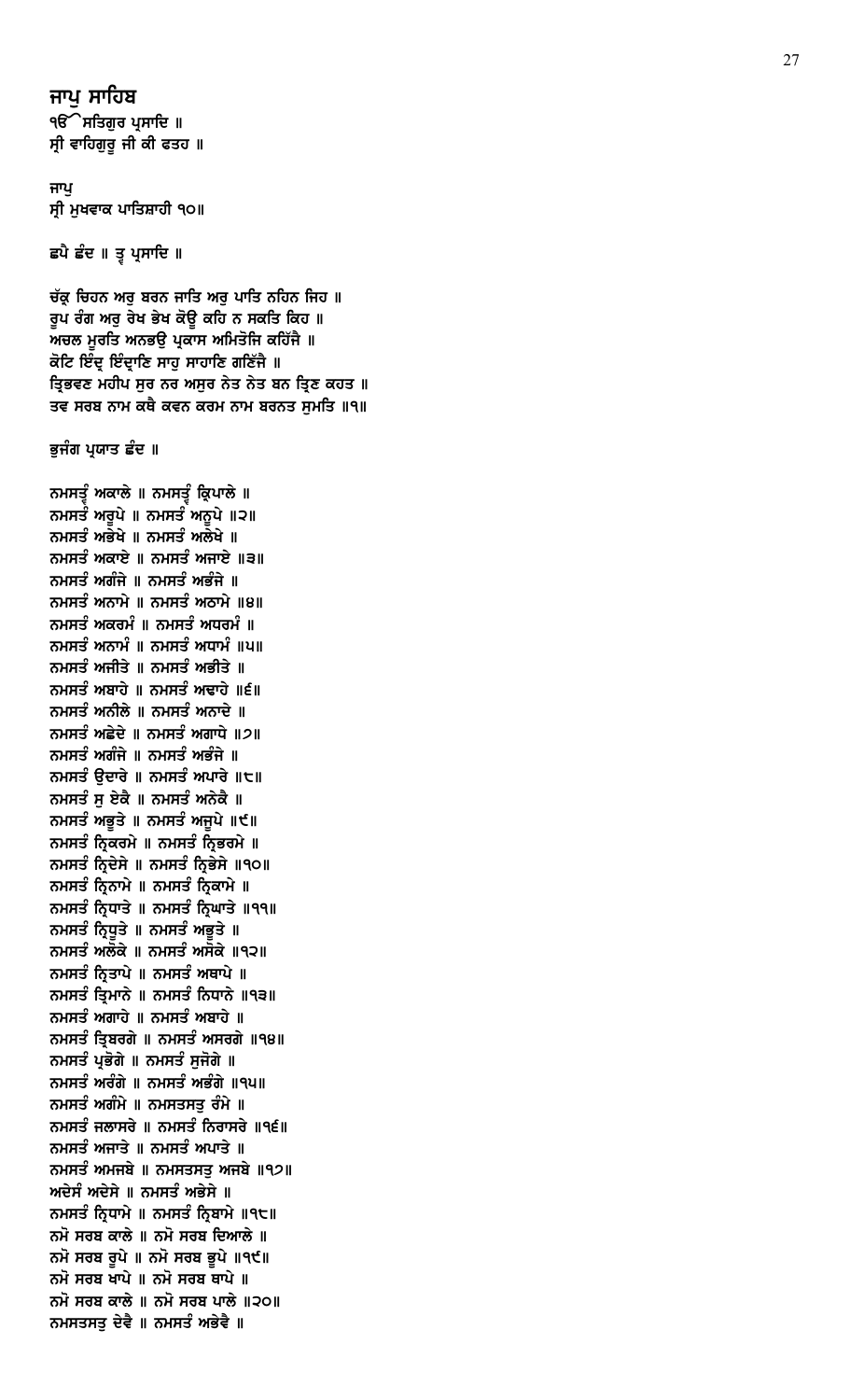ਨਮੋ ਸਰਬ ਮਾਨੇ ॥ ਸਮਸਤੀ ਨਿਧਾਨੇ ॥ ਨਮੋ ਦੇਵ ਦੇਵੇ ॥ ਅਭੇਖੀ ਅਭੇਵੇ ॥੪੪॥ ਨਮੋ ਕਾਲ ਕਾਲੇ ॥ ਨਮੋ ਸਰਬ ਪਾਲੇ ॥ ਨਮੋ ਸਰਬ ਗੳਣੇ ॥ ਨਮੋ ਸਰਬ ਭਉਣੇ ॥੪੫॥ ਅਨੰਗੀ ਅਨਾਥੇ ॥ ਨ੍ਰਿਸੰਗੀ ਪ੍ਰਮਾਥੇ ॥ ਨਮੋ ਭਾਨ ਭਾਨੇ ॥ ਨਮੋ ਮਾਨ ਮਾਨੇ ॥੪੬॥ ਨਮੋ ਚੰਦ ਚੰਦੇ ॥ ਨਮੋ ਭਾਨ ਭਾਨੇ ॥ ਨਮੋ ਗੀਤ ਗੀਤੇ ॥ ਨਮੋ ਤਾਨ ਤਾਨੇ ॥੪੭॥ ਨਮੋ ਨਿਰਤ ਨਿਰਤੇ ॥ ਨਮੋ ਨਾਦ ਨਾਦੇ ॥ ਨਮੋ ਪਾਨ ਪਾਨੇ ॥ ਨਮੋ ਬਾਦ ਬਾਦੇ ॥੪੮॥ ਅਨੰਗੀ ਅਨਾਮੇ ॥ ਸਮਸਤੀ ਸਰੂਪੇ ॥ ਪ੍ਰਭੰਗੀ ਪ੍ਰਮਾਥੇ ॥ ਸਮਸਤੀ ਬਿਭੁਤੇ ॥੪੯॥ ਕਲੰਕੰ ਬਿਨਾ ਨੇ ਕਲੰਕੀ ਸਰੂਪੇ ॥ ਨਮੋ ਰਾਜ ਰਾਜੇ ਸੁਰੰ ਪਰਮ ਰੁਪੇ ॥੫੦॥ ਨਮੋ ਜੋਗ ਜੋਗੇ ਸੁੱਚੰ ਪਰਮ ਸਿੱਧੇ ॥ ਨਮੋ ਰਾਜ ਰਾਜੇ ਸੁਰੰ ਪਰਮ ਬ੍ਰਿਧੇ ॥ਪ੧॥ ਨਮੋ ਸਸਤ੍ਰ ਪਾਣੇ ॥ ਨਮੋ ਅਸਤ੍ਰ ਮਾਣੇ ॥ ਨਮੋ ਪਰਮ ਗਿਆਤਾ ॥ ਨਮੋ ਲੋਕ ਮਾਤਾ ॥ਪ੨॥ ਅਭੇਖੀ ਅਭਰਮੀ ਅਭੋਗੀ ਅਭਗਤੇ ॥ ਨਮੋ ਜੋਗ ਜੋਗੇ ਸੁਰੰ ਪਰਮ ਜੁਗਤੇ ॥੫੩॥ ਨਮੋ ਨਿੱਤ ਨਾਰਾਇਣੇ ਕ੍ਰਰ ਕਰਮੇ ॥ ਨਮੋ ਪ੍ਰੇਤ ਅਪ੍ਰੇਤ ਦੇਵੇ ਸੁਧਰਮੇ ॥ਪ੪॥

#### ਭੁਜੰਗ ਪ੍ਰਯਾਤ ਛੰਦ ॥

ਅਲੇਖ ਹੈਂ ॥ ਅਭੇਖ ਹੈਂ ॥ ਅਨਾਮ ਹੈਂ ॥ ਅਕਾਮ ਹੈਂ ॥੩੦॥ ਅਧੇ ਹੈਂ ॥ ਅਭੇ ਹੈਂ ॥ ਅਜੀਤ ਹੈਂ ॥ ਅਭੀਤ ਹੈਂ ॥੩੧॥ ਤ੍ਰਿਮਾਨ ਹੈਂ ॥ ਨਿਧਾਨ ਹੈਂ ॥ ਤ੍ਰਿਬਰਗ ਹੈਂ ॥ ਅਸਰਗ ਹੈਂ ॥੩੨॥ ਅਨੀਲ ਹੈਂ ॥ ਅਨਾਦਿ ਹੈਂ ॥ ਅਜੇ ਹੈਂ ॥ ਅਜਾਦਿ ਹੈਂ ॥੩੩॥ ਅਜਨਮ ਹੈਂ ॥ ਅਬਰਨ ਹੈਂ ॥ ਅਭੁਤ ਹੈਂ ॥ ਅਭਰਨ ਹੈਂ ॥੩੪॥ ਅਗੰਜ ਹੈਂ ॥ ਅਭੰਜ ਹੈਂ ॥ ਅਝੁਝ ਹੈਂ ॥ ਅਝੰਝ ਹੈਂ ॥੩੫॥ ਅਮੀਕ ਹੈਂ ॥ ਰਫ਼ੀਕ ਹੈਂ ॥ ਅਧੰਧ ਹੈਂ ॥ ਅਬੰਧ ਹੈਂ ॥੩੬॥ ਨਿਬੁਝ ਹੈਂ ॥ ਅਸੁਝ ਹੈਂ ॥ ਅਕਾਲ ਹੈਂ ॥ ਅਜਾਲ ਹੈਂ ॥੩੭॥ ਅਲਾਹ ਹੈਂ ॥ ਅਜਾਹ ਹੈਂ ॥ ਅਨੰਤ ਹੈਂ ॥ ਮਹੰਤ ਹੈਂ ॥੩੮॥ ਅਲੀਕ ਹੈਂ ॥ ਨ੍ਰਿਸੀਕ ਹੈਂ ॥ ਨ੍ਰਿਲੰਭ ਹੈਂ ॥ ਅਸੰਭ ਹੈਂ ॥੩੯॥ ਅਗੰਮ ਹੈਂ ॥ ਅਜੰਮ ਹੈਂ ॥ ਅਭੂਤ ਹੈਂ ॥ ਅਛੂਤ ਹੈਂ ॥੪੦॥ ਅਲੋਕ ਹੈਂ ॥ ਅਸੋਕ ਹੈਂ ॥ ਅਕਰਮ ਹੈਂ ॥ ਅਭਰਮ ਹੈਂ ॥੪੧॥ ਅਜੀਤ ਹੈਂ ॥ ਅਭੀਤ ਹੈਂ ॥ ਅਬਾਹ ਹੈਂ ॥ ਅਗਾਹ ਹੈਂ ॥੪੨॥ ਅਮਾਨ ਹੈਂ ॥ ਨਿਧਾਨ ਹੈਂ ॥ ਅਨੇਕ ਹੈਂ ॥ ਫਿਰ ਏਕ ਹੈਂ ॥੪੩॥

ਅਰੁਪ ਹੈਂ ॥ ਅਨੁਪ ਹੈਂ ॥ ਅਜੁ ਹੈਂ ॥ ਅਭੁ ਹੈਂ ॥੨੯॥

# ਚਾਚਰੀ ਛੰਦ ॥ ਤੂ ਪ੍ਰਸਾਦਿ ॥

ਨਮਸਤੰ ਅਜਨਮੇ ॥ ਨਮਸਤੰ ਸ ਬਨਮੇ ॥੨੧॥ ਨਮੋ ਸਰਬ ਗੳਨੇ ॥ ਨਮੋ ਸਰਬ ਭੳਨੇ ॥ ਨਮੋ ਸਰਬ ਰੰਗੇ ॥ ਨਮੋ ਸਰਬ ਭੰਗੇ ॥੨੨॥ ਨਮੋ ਕਾਲ ਕਾਲੇ ॥ ਨਮਸਤਸਤ ਦਿਆਲੇ ॥ ਨਮਸਤੰ ਅਬਰਨੇ ॥ ਨਮਸਤੰ ਅਮਰਨੇ ॥੨੩॥ ਨਮਸਤੰ ਜਰਾਰੰ ॥ ਨਮਸਤੰ ਕ੍ਰਿਤਾਰੰ ॥ ਨਮੋ ਸਰਬ ਧੰਧੇ ॥ ਨਮੋ ਸਤ ਅਬੰਧੇ ॥੨੪॥ ਨਮਸਤੰ ਨ੍ਰਿਸਾਕੇ ॥ ਨਮਸਤੰ ਨ੍ਰਿਬਾਕੇ ॥ ਨਮਸਤੰ ਰਹੀਮੇ ॥ ਨਮਸਤੰ ਕਰੀਮੇ ॥੨੫॥ ਨਮਸਤੰ ਅਨੰਤੇ ॥ ਨਮਸਤੰ ਮਹੰਤੇ ॥ ਨਮਸਤਸਤੁ ਰਾਗੇ ॥ ਨਮਸਤੰ ਸੁਹਾਗੇ ॥੨੬॥ ਨਮੋ ਸਰਬ ਸੋਖੰ ॥ ਨਮੋ ਸਰਬ ਪੋਖੰ ॥ ਨਮੋ ਸਰਬ ਕਰਤਾ ॥ ਨਮੋ ਸਰਬ ਹਰਤਾ ॥੨੭॥ ਨਮੋ ਜੋਗ ਜੋਗੇ ॥ ਨਮੋ ਭੋਗ ਭੋਗੇ ॥ ਨਮੋ ਸਰਬ ਦਿਆਲੇ ॥ ਨਮੋ ਸਰਬ ਪਾਲੇ ॥੨੮॥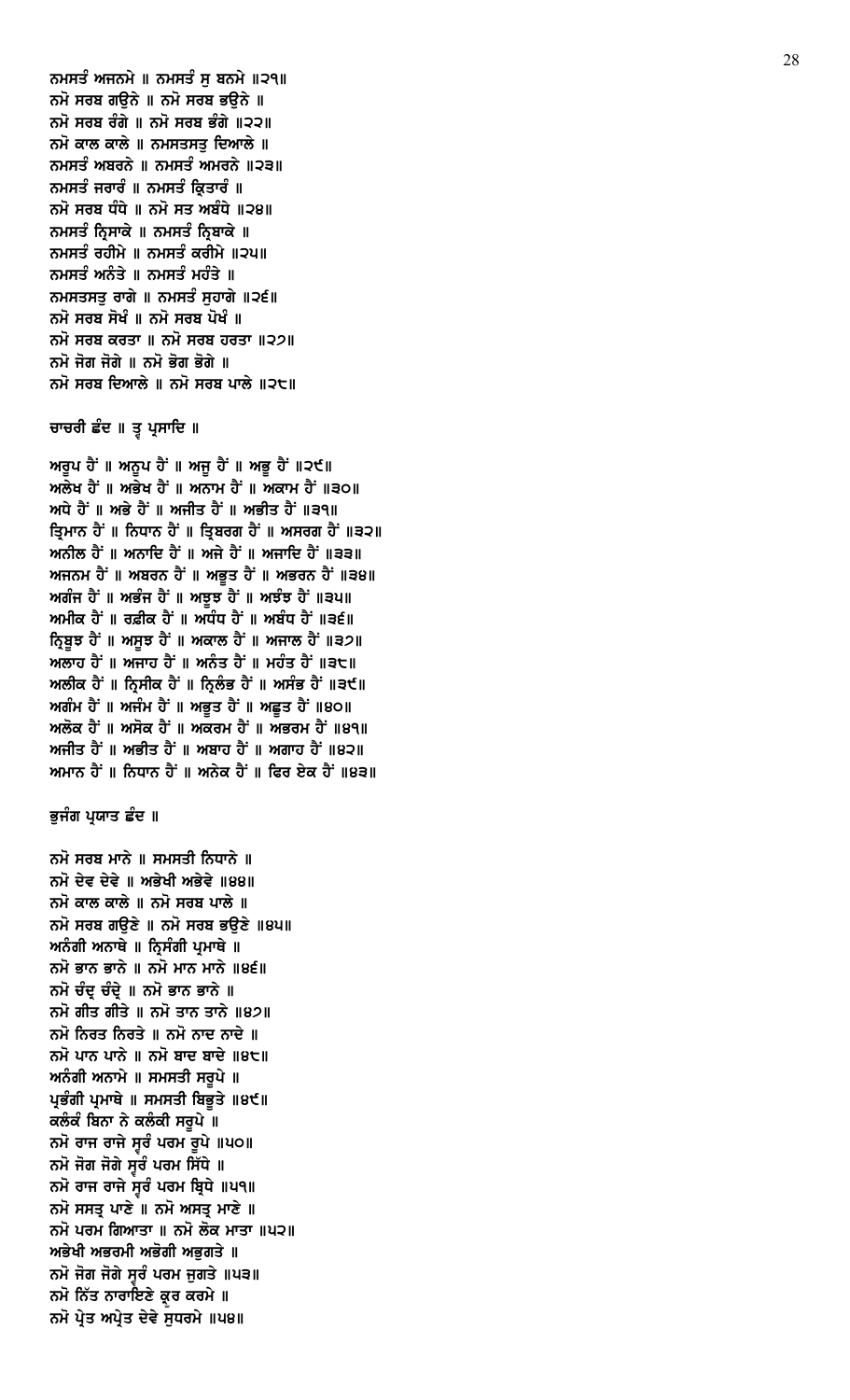```
ਨਮੋ ਸਰਬ ਜੀਤੰ ॥ ਨਮੋ ਸਰਬ ਭੀਤੰ ॥੬੯॥
ਨਮੋ ਸਰਬ ਗਿਆਨੰ ॥ ਨਮੋ ਪਰਮ ਤਾਨੰ ॥
ਨਮੋ ਸਰਬ ਮੰਤ੍ਰੰ ॥ ਨਮੋ ਸਰਬ ਜੰਤ੍ਰੰ ॥੭੦॥
ਨਮੋ ਸਰਬ ਦਿੱਸੰ ॥ ਨਮੋ ਸਰਬ ਕਿੱਸੰ ॥
ਨਮੋ ਸਰਬ ਰੰਗੇ ॥ ਤਿਭੰਗੀ ਅਨੰਗੇ ॥੭੧॥
ਨਮੋ ਜੀਵ ਜੀਵੰ ॥ ਨਮੋ ਬੀਜ ਬੀਜੇ ॥
ਅਖਿੱਜੇ ਅਭਿੱਜੇ ॥ ਸਮਸਤੰ ਪ੍ਰਸਿੱਜੇ ॥੭੨॥
ਕਿ਼ਪਾਲੰ ਸਰਪੇ ॥ ਕਕਰਮੰ ਪਣਾਸੀ ॥
ਸਦਾ ਸਰਬਦਾ ਰਿਧਿ ਸਿਧੰ ਨਿਵਾਸੀ ॥2੩॥
ਚਰਪਟ ਛੰਦ ॥ ਤੂ ਪ੍ਰਸਾਦਿ ॥
ਅੰਮ੍ਰਿਤ ਕਰਮੇ ॥ ਅੰਬ੍ਰਿਤ ਧਰਮੇ ॥
ਅਖੱਲ ਜੋਗੇ ॥ ਅਚੱਲ ਭੋਗੇ ॥੭੪॥
ਅਚੱਲ ਰਾਜੇ ॥ ਅਟੱਲ ਸਾਜੇ ॥
ਅਖੱਲ ਧਰਮੰ ॥ ਅਲੱਖ ਕਰਮੰ ॥੭੫॥
ਸਰਬੰ ਦਾਤਾ ॥ ਸਰਬੰ ਗਿਆਤਾ ॥
ਸਰਬੰ ਭਾਨੇ ॥ ਸਰਬੰ ਮਾਨੇ ॥੭੬॥
ਸਰਬੰ ਪ੍ਰਾਣੰ ॥ ਸਰਬੰ ਤ੍ਰਾਣੰ ॥
ਸਰਬੰ ਭਗਤਾ ॥ ਸਰਬੰ ਜਗਤਾ ॥੭੭॥
ਸਰਬੰ ਦੇਵੰ ॥ ਸਰਬੰ ਭੇਵੰ ॥
ਸਰਬੰ ਕਾਲੇ ॥ ਸਰਬੰ ਪਾਲੇ ॥੭੮॥
ਰੁਆਲ ਛੰਦ ॥ ਤੂ ਪ੍ਰਸਾਦਿ ॥
```
ਭੁਜੰਗ ਪ੍ਰਯਾਤ ਛੰਦ ॥

ਅਗਾਧੇ ਅਬਾਧੇ ॥ ਅਨੰਦੀ ਸਰੂਪੇ ॥

ਨਮਸਤੂੰ ਨ੍ਰਿਨਾਥੇ ॥ ਨਮਸਤੂੰ ਪ੍ਰਮਾਥੇ ॥ ਨਮਸਤੂੰ ਅਗੰਜੇ ॥ ਨਮਸਤੂੰ ਅਭੰਜੇ ॥੬੫॥ ਨਮਸਤੂੰ ਅਕਾਲੇ ॥ ਨਮਸਤੂੰ ਅਪਾਲੇ ॥ ਨਮੋ ਸਰਬ ਦੇਸੇ ॥ ਨਮੋ ਸਰਬ ਭੇਸੇ ॥੬੬॥ ਨਮੋ ਰਾਜ ਰਾਜੇ ॥ ਨਮੋ ਸਾਜ ਸਾਜੇ ॥ ਨਮੋ ਸ਼ਾਹ ਸ਼ਾਹੇ ॥ ਨਮੋ ਮਾਹ ਮਾਹੇ ॥੬੭॥ ਨਮੋ ਗੀਤ ਗੀਤੇ ॥ ਨਮੋ ਪ੍ਰੀਤ ਪ੍ਰੀਤੇ ॥ ਨਮੋ ਰੋਖ ਰੋਖੇ ॥ ਨਮੋ ਸੋਖ ਸੋਖੇ ॥੬੮॥ ਨਮੋ ਸਰਬ ਰੋਗੇ ॥ ਨਮੋ ਸਰਬ ਭੋਗੇ ॥

ਨਮੋ ਸਰਬ ਮਾਨੇ ॥ ਸਮਸਤੀ ਨਿਧਾਨੇ ॥੬੪॥

ਜਲੇ ਹੈਂ ॥ ਥਲੇ ਹੈਂ ॥ ਅਭੀਤ ਹੈਂ ॥ ਅਭੇ ਹੈਂ ॥ ॥੬੨॥ ਪ੍ਰਭੂ ਹੈਂ ॥ ਅਜੂ ਹੈਂ ॥ ਅਦੇਸ ਹੈਂ ॥ ਅਭੇਸ ਹੈਂ ॥੬੩॥

ਤੇਰਾ ਜੋਰੂ ॥ ਚਾਚਰੀ ਛੰਦ ॥

ਨਮੋ ਰੋਗ ਹਰਤਾ ॥ ਨਮੋ ਰਾਗ ਰੂਪੇ ॥ ਨਮੋ ਸਾਹ ਸਾਹੰ ॥ ਨਮੋ ਭੁਪ ਭੁਪੇ ॥੫੫॥ ਨਮੋ ਦਾਨ ਦਾਨੇ ॥ ਨਮੋ ਮਾਨ ਮਾਨੇ ॥ ਨਮੋ ਰੋਗ ਰੋਗੇ ਨਮਸਤੰ ਇਸਨਾਨੰ ॥ਪ੬॥ ਨਮੋ ਮੰਤ੍ਰ ਮੰਤ੍ਰੰ ॥ ਨਮੋ ਜੰਤ੍ਰ ਜੰਤ੍ਰੰ ॥ ਨਮੋ ਇਸਟ ਇਸਟੇ ॥ ਨਮੋ ਤੰਤ੍ਰ ਤੰਤ੍ਰੰ ॥੫੭॥ ਸਦਾ ਸੱਚਦਾਨੰਦ ਸਰਬੰ ਪ੍ਰਣਾਸੀ ॥ ਅਨੁਪੇ ਅਰੁਪੇ ਸਮਸਤੁਲਿ ਨਿਵਾਸੀ ॥੫੮॥ ਸਦਾ ਸਿਧਦਾ ਬੁਧਦਾ ਬ੍ਰਿਧ ਕਰਤਾ ॥ ਅਧੋ ਉਰਧ ਅਰਧੰ ਅਘੰ ਓਘ ਹਰਤਾ ॥ਪ੯॥ ਪਰਮ ਪਰਮ ਪਰਮੇਸੁਰੰ ਪ੍ਰੋਛ ਪਾਲੰ ॥ ਸਦਾ ਸਰਬਦਾ ਸਿੱਧ ਦਾਤਾ ਦਿਆਲੰ ॥੬੦॥ ਅਛੇਦੀ ਅਭੇਦੀ ਅਨਾਮੰ ਅਕਾਮੰ ॥ ਸਮਸਤੋ ਪਰਾਜੀ ਸਮਸਤਸਤੁ ਧਾਮੰ ॥੬੧॥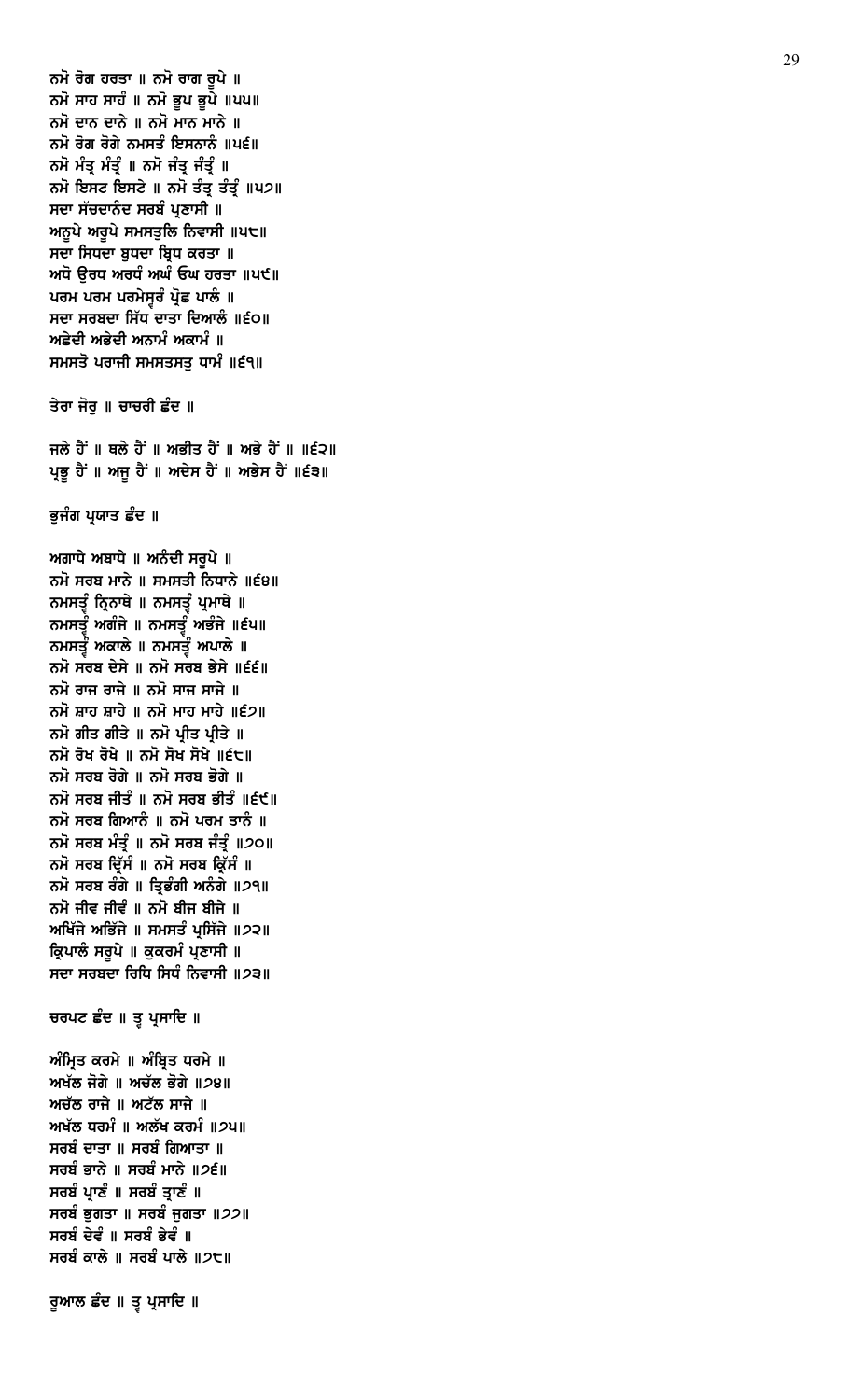ਚੱਤ੍ਰ ਚੱਕ੍ਰ ਕਰਤਾ ॥ ਚੱਤ੍ਰ ਚੱਕ੍ਰ ਹਰਤਾ ॥

ਭੁਜੰਗ ਪ੍ਰਯਾਤ ਛੰਦ ॥

ਗੋਬਿੰਦੇ ॥ ਮੁਕੰਦੇ ॥ ਉਦਾਰੇ ॥ ਅਪਾਰੇ ॥੯੪॥ ਹਰੀਅੰ ॥ ਕਰੀਅੰ ॥ ਨ੍ਰਿਨਾਮੇ ॥ ਅਕਾਮੇ ॥੯੫॥

ਚਾਚਰੀ ਛੰਦ ॥ ਤ੍ਵ ਪ੍ਰਸਾਦਿ ॥

ਆਸਨ ਅਭੰਗ ॥ ੳਪਮਾ ਅਨੰਗ ॥੮੭॥ ਅਨਭੳ ਪਕਾਸ ॥ ਨਿਸਦਿਨ ਅਨਾਸ ॥ ਆਜਾਨ ਬਾਹੁ ॥ ਸਾਹਾਨ ਸਾਹੁ ॥ $t$ t॥ ਰਾਜਾਨ ਰਾਜ ॥ ਭਾਨਾਨ ਭਾਨ ॥ ਦੇਵਾਨ ਦੇਵ ॥ ੳਪਮਾ ਮਹਾਨ ॥੮੯॥ ਇੰਦ੍ਰਾਨ ਇੰਦ੍ਰ ॥ ਬਾਲਾਨ ਬਾਲ ॥ ਰੰਕਾਨ ਰੰਕ ॥ ਕਾਲਾਨ ਕਾਲ ॥੯੦॥ ਅਨਭੁਤ ਅੰਗ ॥ ਆਭਾ ਅਭੰਗ ॥ ਗਤਿ ਮਿਤਿ ਅਪਾਰ ॥ ਗੁਨ ਗਨ ਉਦਾਰ ॥੯੧॥ ਮੁਨਿ ਗਨ ਪ੍ਰਨਾਮ ॥ ਨਿਰਭੈ ਨਿਕਾਮ ॥ ਅਤਿ ਦੁਤਿ ਪ੍ਰਚੰਡ ॥ ਮਿਤਿ ਗਤਿ ਅਖੰਡ ॥੯੨॥ ਆਲਿਸ੍ਯ ਕਰਮ ॥ ਆਦਿਸ੍ਯ ਧਰਮ ॥ ਸਰਬਾ ਭਰਣਾਢਯ ॥ ਅਨਡੰਡ ਬਾਢਯ ॥੯੩॥

ਮਧੁਭਾਰ ਛੰਦ ॥ ਤੂ ਪ੍ਰਸਾਦਿ ॥

ਗੁਨ ਗਨ ਉਦਾਰ ॥ ਮਹਿਮਾ ਅਪਾਰ ॥

ਆਦਿ ਰੂਪ ਅਨਾਦਿ ਮੁਰਤਿ ਅਜੋਨਿ ਪੁਰਖ ਅਪਾਰ ॥ ਸਰਬ ਮਾਨ ਤ੍ਰਿਮਾਨ ਦੇਵ ਅਭੇਵ ਆਦਿ ਉਦਾਰ ॥ ਸਰਬ ਪਾਲਕ ਸਰਬ ਘਾਲਕ ਸਰਬ ਕੋ ਪੁਨਿ ਕਾਲ ॥ ਜੱਤ੍ਰ ਤੱਤ੍ਰ ਬਿਰਾਜਹੀ ਅਵਧੂਤ ਰੂਪ ਰਿਸਾਲ ॥੭੯॥ ਨਾਮ ਠਾਮ ਨ ਜਾਤ ਜਾਕਰ ਰੂਪ ਰੰਗ ਨ ਰੇਖ ॥ ਆਦਿ ਪੁਰਖ ਉਦਾਰ ਮੂਰਤਿ ਅਜੋਨਿ ਆਦਿ ਅਸੇਖ ॥ ਦੇਸ ਔਰ ਨ ਭੇਸ ਜਾਕਰ ਰੂਪ ਰੇਖ ਨ ਰਾਗ ॥ ਜੱਤ੍ਰ ਤੱਤ੍ਰ ਦਿਸਾ ਵਿਸਾ ਹੁਇ ਫੈਲਿਓ ਅਨੁਰਾਗ ॥੮੦॥ ਨਾਮ ਕਾਮ ਬਿਹੀਨ ਪੇਖਤ ਧਾਮ ਹੂੰ ਨਹਿ ਜਾਹਿ ॥ ਸਰਬ ਮਾਨ ਸਰਬੱਤ੍ਰ ਮਾਨ ਸਦੈਵ ਮਾਨਤ ਤਾਹਿ ॥ ਏਕ ਮੁਰਤਿ ਅਨੇਕ ਦਰਸਨ ਕੀਨ ਰੂਪ ਅਨੇਕ ॥ ਖੇਲ ਖੇਲ ਅਖੇਲ ਖੇਲਨ ਅੰਤ ਕੋ ਫਿਰ ਏਕ ॥੮੧॥ ਦੇਵ ਭੇਵ ਨ ਜਾਨਹੀ ਜਿਹ ਬੇਦ ਅੳਰ ਕਤੇਬ ॥ ਰੂਪ ਰੰਗ ਨ ਜਾਤਿ ਪਾਤਿ ਸੁ ਜਾਨਈ ਕਿਹ ਜੇਬ ॥ ਤਾਤ ਮਾਤ ਨ ਜਾਤ ਜਾਕਰਿ ਜਨਮ ਮਰਨ ਬਿਹੀਨ ॥ ਚੱਕ ਬੱਕ ਫਿਰੈ ਚਤੱ ਚੱਕ ਮਾਨਹੀ ਪਰ ਤੀਨ ॥੮੨॥ ਲੋਕ ਚਉਦਹ ਕੇ ਬਿਖੈ ਜਗ ਜਾਪਹੀ ਜਿਹ ਜਾਪ ॥ ਆਦਿ ਦੇਵ ਅਨਾਦਿ ਮੁਰਤਿ ਥਾਪਿਓ ਸਬੈ ਜਿਹ ਥਾਪ ॥ ਪਰਮ ਰੂਪ ਪੁਨੀਤ ਮੁਰਤਿ ਪੁਰਨ ਪੁਰਖੁ ਅਪਾਰ ॥ ਸਰਬ ਬਿਸ੍ਰ ਰਚਿਓ ਸੁਯੰਭਵ ਗੜਨ ਭੰਜਨਹਾਰ ॥੮੩॥ ਕਾਲ ਹੀਨ ਕਲਾ ਸੰਜੁਗਤਿ ਅਕਾਲ ਪੂਰਖ ਅਦੇਸ ॥ ਧਰਮ ਧਾਮ ਸੁ ਭਰਮ ਰਹਿਤ ਅਭੁਤ ਅਲਖ ਅਭੇਸ ॥ ਅੰਗ ਰਾਗ ਨ ਰੰਗ ਜਾਕਹ ਜਾਤਿ ਪਾਤਿ ਨ ਨਾਮ ॥ ਗਰਬ ਗੰਜਨ ਦੁਸਟ ਭੰਜਨ ਮੁਕਤਿ ਦਾਇਕ ਕਾਮ ॥੮੪॥ ਆਪ ਰੂਪ ਅਮੀਕ ਅਨ ਉਸਤਤਿ ਏਕ ਪੂਰਖ ਅਵਧੂਤ ॥ ਗਰਬ ਗੰਜਨ ਸਰਬ ਭੰਜਨ ਆਦਿ ਰੂਪ ਅਸੂਤ ॥ ਅੰਗ ਹੀਨ ਅਭੰਗ ਅਨਾਤਮ ਏਕ ਪੂਰਖ ਅਪਾਰ ॥ ਸਰਬ ਲਾਇਕ ਸਰਬ ਘਾਇਕ ਸਰਬ ਕੋ ਪ੍ਰਤਿਪਾਰ ॥੮੫॥ ਸਰਬ ਗੰਤਾ ਸਰਬ ਹੰਤਾ ਸਰਬ ਤੇ ਅਨਭੇਖ ॥ ਸਰਬ ਸਾਸਤ੍ਰ ਨ ਜਾਨਹੀ ਜਿਹ ਰੁਪ ਰੰਗ ਅਰੁ ਰੇਖ ॥ ਪਰਮ ਬੇਦ ਪੁਰਾਣ ਜਾਕਹਿ ਨੇਤ ਭਾਖਤ ਨਿੱਤ ॥ ਕੋਟਿ ਸਿੰਮ੍ਰਿਤਿ ਪੁਰਾਨ ਸਾਸਤ੍ਰ ਨ ਆਵਈ ਵਹੁ ਚਿੱਤਿ ॥੮੬॥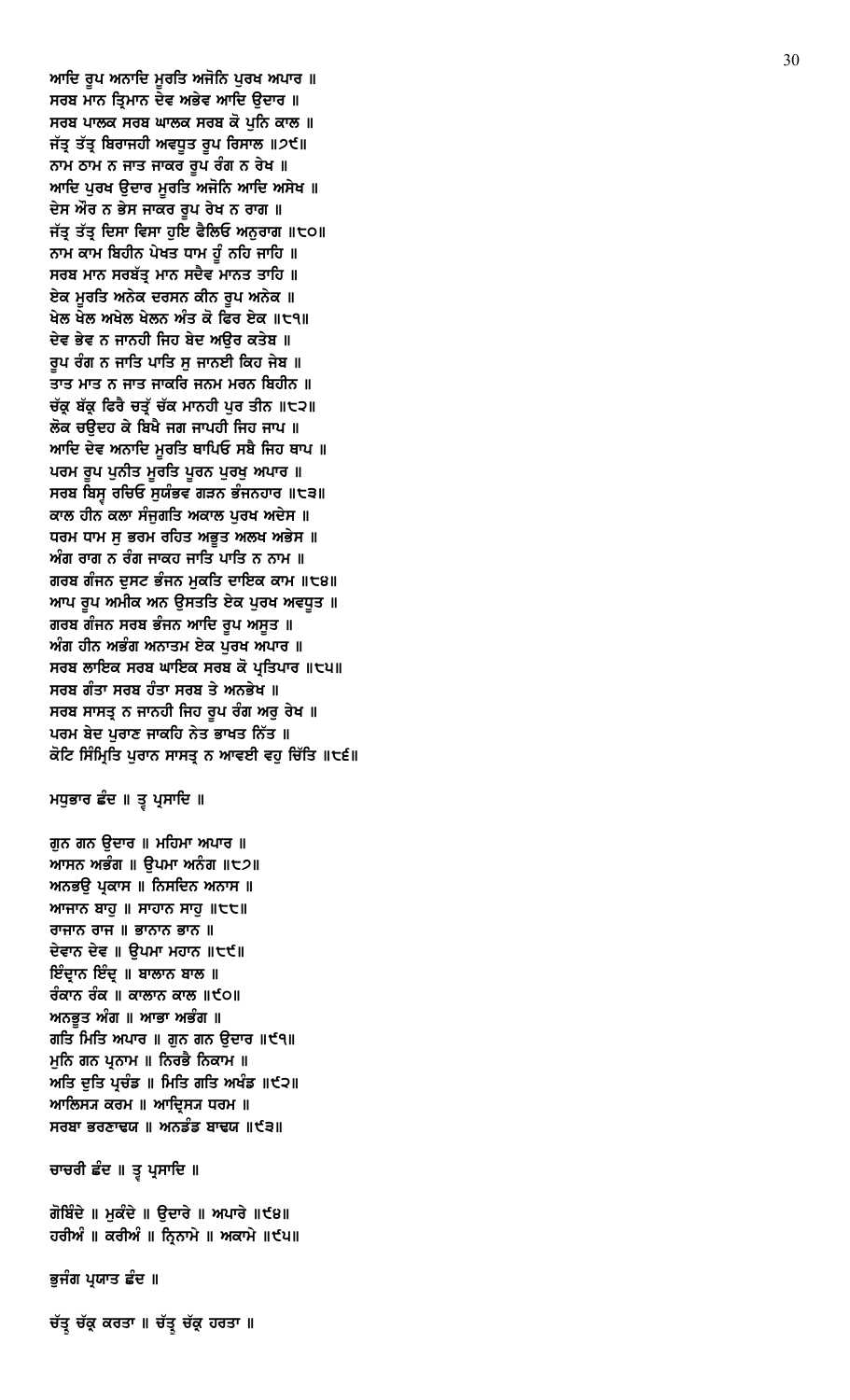ਚੱਤ੍ਰ ਚੱਕ੍ਰ ਦਾਨੇ ॥ ਚੱਤ੍ਰ ਚੱਕ੍ਰ ਜਾਨੇ ॥੯੬॥ ਚੱਤ੍ਰ ਚੱਕ੍ਰ ਵਰਤੀ ॥ ਚੱਤ੍ਰ ਚੱਕ੍ਰ ਭਰਤੀ ॥ ਚੱਤ੍ਰ ਚੱਕ੍ਰ ਪਾਲੇ ॥ ਚੱਤ੍ਰ ਚੱਕ੍ਰ ਕਾਲੇ ॥੯੭॥ ਚੱਤ੍ਰ ਚੱਕ੍ਰ ਪਾਸੇ ॥ ਚੱਤ੍ਰ ਚੱਕ੍ਰ ਵਾਸੇ ॥ ਚੱਤ੍ਰ ਚੱਕ੍ਰ ਮਾਨਯੈ ॥ ਚੱਤ੍ਰ ਚੱਕ੍ਰ ਦਾਨਯੈ ॥੯੮॥

#### ਚਾਚਰੀ ਛੰਦ ॥

ਨ ਸੱਤ੍ਰੈ ॥ ਨ ਮਿੱਤ੍ਰੈ ॥ ਨ ਭਰਮੰ ॥ ਨ ਭਿੱਤ੍ਰੈ ॥੯੯॥ ਨ ਕਰਮੰ ॥ ਨ ਕਾਏ ॥ ਅਜਨਮੰ ॥ ਅਜਾਏ ॥੧੦੦॥ ਨ ਚਿੱਤ੍ਰੈ ॥ ਨ ਮਿੱਤ੍ਰੈ ॥ ਪਰੇ ਹੈਂ ॥ ਪਵਿੱਤ੍ਰੈ ॥੧੦੧॥ ਪ੍ਰਿਥੀਸੈ ॥ ਅਦੀਸੈ ॥ ਅਦ੍ਰਿਸੈ ॥ ਅਕ੍ਰਿਸੈ ॥੧੦੨॥

ਭਗਵਤੀ ਛੰਦ ॥ ਤੂ ਪਰ੍ਰਾਦਿ ਕਥਤੇ ॥

ਕਿ ਆਛਿੱਜ ਦੇਸੈ ॥ ਕਿ ਆਭਿੱਜ ਭੇਸੈ ॥ ਕਿ ਆਗੰਜ ਕਰਮੈ ॥ ਕਿ ਆਭੰਜ ਭਰਮੈ ॥੧੦੩॥ ਕਿ ਆਭਿਜ ਲੋਕੈ ॥ ਕਿ ਆਦਿਤ ਸੋਕੈ ॥ ਕਿ ਅਵਧਤ ਬਰਨੈ ॥ ਕਿ ਬਿਭੁਤ ਕਰਨੈ ॥੧੦੪॥ ਕਿ ਰਾਜੰ ਪ੍ਰਭਾ ਹੈਂ ॥ ਕਿ ਧਰਮੰ ਧੁਜਾ ਹੈਂ॥ ਕਿ ਆਸੋਕ ਬਰਨੈ ॥ ਕਿ ਸਰਬਾ ਅਭਰਨੈ ॥੧੦੫॥ ਕਿ ਜਗਤੰ ਕਿਤੀ ਹੈਂ ॥ ਕਿ ਛਤੰ ਛਤੀ ਹੈਂ ॥ ਕਿ ਬ੍ਰਹਮੰ ਸਰੁਪੈ ॥ ਕਿ ਅਨਭਉ ਅਨੁਪੈ ॥੧੦੬॥ ਕਿ ਆਦਿ ਅਦੇਵ ਹੈਂ ॥ ਕਿ ਆਪਿ ਅਭੇਵ ਹੈਂ ॥ ਕਿ ਚਿੱਤੰ ਬਿਹੀਨੈ ॥ ਕਿ ਏਕੈ ਅਧੀਨੈ ॥੧੦੭॥ ਕਿ ਰੋਜ਼ੀ ਰਜ਼ਾਕੈ ॥ ਰਹੀਮੈ ਰਿਹਾਕੈ ॥ ਕਿ ਪਾਕ ਬਿਐਬ ਹੈਂ ॥ ਕਿ ਗ਼ੈਬੁਲ ਗ਼ੈਬ ਹੈਂ ॥੧੦੮॥ ਕਿ ਅਫਵਲ ਗਨਾਹ ਹੈਂ ॥ ਕਿ ਸ਼ਾਹਾਨ ਸ਼ਾਹ ਹੈਂ ॥ ਕਿ ਕਾਰਨ ਕਨਿੰਦ ਹੈਂ ॥ ਕਿ ਰੋਜ਼ੀ ਦਿਹੰਦ ਹੈਂ ॥੧੦੯॥ ਕਿ ਰਾਜ਼ਕ ਰਹੀਮ ਹੈਂ ॥ ਕਿ ਕਰਮੰ ਕਰੀਮ ਹੈਂ ॥ ਕਿ ਸਰਬੰ ਕਲੀ ਹੈਂ ॥ ਕਿ ਸਰਬੰ ਦਲੀ ਹੈਂ ॥੧੧੦॥ ਕਿ ਸਰਬੱਤ੍ਰ ਮਾਨਿਯੈ ॥ ਕਿ ਸਰਬੱਤ੍ਰ ਦਾਨਿਯੈ ॥ ਕਿ ਸਰਬੱਤ੍ਰ ਗਉਨੈ ॥ ਕਿ ਸਰਬੱਤ੍ਰ ਭਉਨੈ ॥੧੧੧॥ ਕਿ ਸਰਬੱਤ੍ਰ ਦੇਸੈ ॥ ਕਿ ਸਰਬੱਤ੍ਰ ਭੇਸੈ ॥ ਕਿ ਸਰਬੱਤ੍ਰ ਰਾਜੈ ॥ ਕਿ ਸਰਬੱਤ੍ਰ ਸਾਜੈ ॥੧੧੨॥ ਕਿ ਸਰਬੱਤ੍ਰ ਦੀਨੈ ॥ ਕਿ ਸਰਬੱਤ੍ਰ ਲੀਨੈ ॥ ਕਿ ਸਰਬੱਤ ਜਾਹੋ ॥ ਕਿ ਸਰਬੱਤ ਭਾਹੋ ॥੧੧੩॥ ਕਿ ਸਰਬੱਤ ਦੇਸੈ ॥ ਕਿ ਸਰਬੱਤ ਭੇਸੈ ॥ ਕਿ ਸਰਬੱਤ੍ਰ ਕਾਲੈ ॥ ਕਿ ਸਰਬੱਤ੍ਰ ਪਾਲੈ ॥੧੧੪॥ ਕਿ ਸਰਬੱਤ ਹੰਤਾ ॥ ਕਿ ਸਰਬੱਤ ਗੰਤਾ ॥ ਕਿ ਸਰਬੱਤ ਭੇਖੀ ॥ ਕਿ ਸਰਬੱਤ ਪੇਖੀ ॥੧੧੫॥ ਕਿ ਸਰਬੱਤੂ ਕਾਜੈ ॥ ਕਿ ਸਰਬੱਤੂ ਰਾਜੈ ॥ ਕਿ ਸਰਬੱਤ੍ਰ ਸੋਖੈ ॥ ਕਿ ਸਰਬੱਤ੍ਰ ਪੋਖੈ ॥੧੧੬॥ ਕਿ ਸਰਬੱਤ੍ਰ ਤ੍ਰਾਣੈ ॥ ਕਿ ਸਰਬੱਤ੍ਰ ਪ੍ਰਾਣੈ ॥ ਕਿ ਸਰਬੱਤ੍ਰ ਦੇਸੈ ॥ ਕਿ ਸਰਬੱਤ੍ਰ ਭੇਸੈ ॥੧੧੭॥ ਕਿ ਸਰਬੱਤ੍ਰ ਮਾਨਿਯੈਂ ॥ ਸਦੈਵੰ ਪ੍ਰਧਾਨਿਯੈਂ ॥ ਕਿ ਸਰਬੱਤੂ ਜਾਪਿਯੈ ॥ ਕਿ ਸਰਬੱਤੂ ਥਾਪਿਯੈ ॥੧੧੮॥ ਕਿ ਸਰਬੱਤ੍ਰ ਭਾਨੈ ॥ ਕਿ ਸਰਬੱਤ੍ਰ ਮਾਨੈ ॥ ਕਿ ਸਰਬੱਤ੍ਰ ਇੰਦ੍ਰੈ ॥ ਕਿ ਸਰਬੱਤ੍ਰ ਚੰਦ੍ਰੈ ॥੧੧੯॥ ਕਿ ਸਰਬੰ ਕਲੀਮੈ ॥ ਕਿ ਪਰਮੰ ਫ਼ਹੀਮੈ ॥ ਕਿ ਆਕਲ ਅਲਾਮੈ ॥ ਕਿ ਸਾਹਿਬ ਕਲਾਮੈ ॥੧੨੦॥ ਕਿ ਹੁਸਨਲ ਵਜੂ ਹੈਂ ॥ ਤਮਾਮੂਲ ਰੁਜੂ ਹੈਂ ॥ ਹਮੇਸੁਲ ਸਲਾਮੈਂ ॥ ਸਲੀਖਤ ਮੁਦਾਮੈਂ ॥੧੨੧॥ ਗ਼ਨੀਮਲ ਸ਼ਿਕਸਤੈ ॥ ਗ਼ਰੀਬਲ ਪਰਸਤੈ ॥ ਬਿਲੰਦੁਲ ਮਕਾਨੈਂ ॥ ਜ਼ਮੀਨੁਲ ਜ਼ਮਾਨੈਂ ॥੧੨੨॥ ਤਮੀਜ਼ੁਲ ਤਮਾਮੈਂ ॥ ਰੁਜੁਅਲ ਨਿਧਾਨੈਂ ॥ ਹਰੀਫੁਲ ਅਜੀਮੈਂ ॥ ਰਜ਼ਾਇਕ ਯਕੀਨੈਂ ॥੧੨੩॥ ਅਨੇਕੁਲ ਤਰੰਗ ਹੈਂ ॥ ਅਭੇਦ ਹੈਂ ਅਭੰਗ ਹੈਂ ॥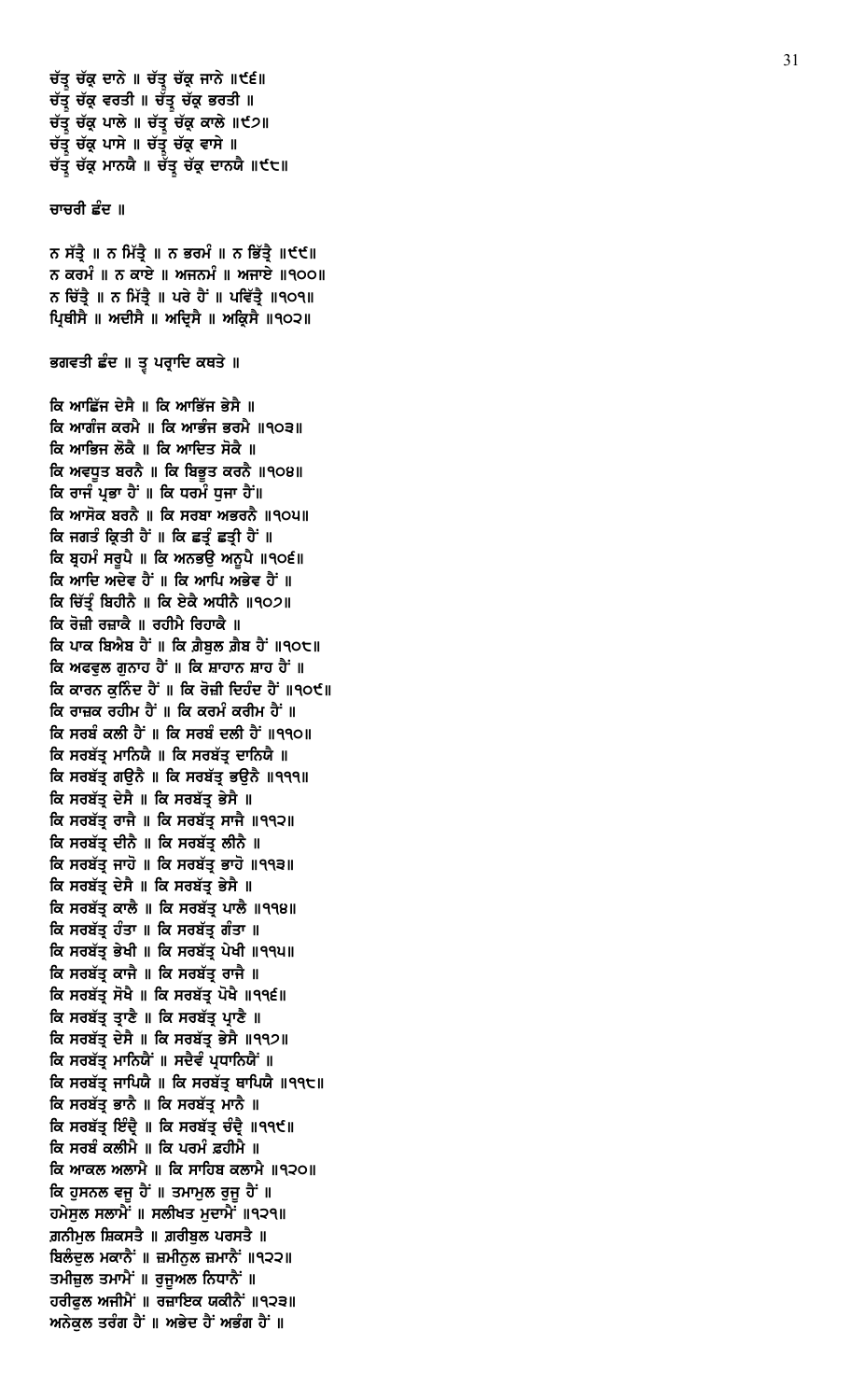ਕਿ ਜ਼ਾਹਰ ਜ਼ਹੂਰ ਹੈਂ ॥ ਕਿ ਹਾਜ਼ਰ ਜਜ਼ੂਰ ਹੈਂ ॥ ਹਮੇਸੁਲ ਸਲਾਮ ਹੈਂ ॥ ਸਮਸਤੁਲ ਕਲਾਮ ਹੈਂ ॥੧੫੦॥ ਕਿ ਸਾਹਿਬ ਦਿਮਾਗ਼ ਹੈਂ ॥ ਕਿ ਹੁਸਨਲ ਚਰਾਗ਼ ਹੈਂ ॥ ਕਿ ਕਾਮਲ ਕਰੀਮ ਹੈਂ ॥ ਕਿ ਰਾਜ਼ਕ ਰਹੀਮ ਹੈਂ ॥੧੫੧॥

ਭਗਵਤੀ ਛੰਦ ॥ ਤੁ ਪ੍ਰਸਾਦਿ ॥

ਨਮੋ ਨਰਕ ਨਾਸੇ ॥ ਸਦੈਵੰ ਪ੍ਰਕਾਸੇ ॥ ਅਨੰਗੰ ਸਰੂਪੇ ॥ ਅਭੰਗੰ ਬਿਭੁਤੇ ॥੧੪੫॥ ਪ੍ਰਮਾਥੰ ਪ੍ਰਮਾਥੇ ॥ ਸਦਾ ਸਰਬ ਸਾਥੇ ॥ ਅਗਾਧ ਸਰੁਪੇ ॥ ਨ੍ਰਿਬਾਧ ਬਿਭੁਤੇ ॥ ९४९॥ ਅਨੰਗੀ ਅਨਾਮੇ ॥ ਤ੍ਰਿਭੰਗੀ ਤ੍ਰਿਕਾਮੇ ॥ ਨ੍ਰਿਭੰਗੀ ਸਰੂਪੇ ॥ ਸਰਬੰਗੀ ਅਨੁਪੇ ॥੧੪੭॥ ਨ ਪੋਤ੍ਰੈ ਨ ਪੁੱਤ੍ਰੈ ॥ ਨ ਸੱਤ੍ਰੈ ਨ ਮਿਤ੍ਰੈ ॥ ਨ ਤਾਤੈ ਨ ਮਾਤੈ ॥ ਨ ਜਾਤੈ ਨ ਪਾਤੈ ॥੧੪੮॥ ਨਿਸਾਕੰ ਸਰੀਕ ਹੈਂ ॥ ਅਮਿਤੋ ਅਮੀਕ ਹੈਂ ॥ ਸਦੈਵੰ ਪ੍ਰਭਾ ਹੈਂ ॥ ਅਜੈ ਹੈਂ ਅਜਾ ਹੈਂ ॥੧੪੯॥

ਰਸਾਵਲ ਛੰਦ ॥ ਤੂ ਪ੍ਰਸਾਦਿ ॥

ਸਰਬੰ ਹੰਤਾ ॥ ਸਰਬੰ ਗੰਤਾ ॥ ਸਰਬੰ ਖਿਆਤਾ ॥ ਸਰਬੰ ਗਿਆਤਾ ॥੧੪੨॥ ਸਰਬੰ ਹਰਤਾ ॥ ਸਰਬੰ ਕਰਤਾ ॥ ਸਰਬੰ ਪ੍ਰਾਣੰ ॥ ਸਰਬੰ ਤ੍ਰਾਣੰ ॥੧੪੩॥ ਸਰਬੰ ਕਰਮੰ ॥ ਸਰਬੰ ਧਰਮੰ ॥ ਸਰਬੰ ਜਗਤਾ ॥ ਸਰਬੰ ਮਕਤਾ ॥੧੪੪॥

ਚਰਪਟ ਛੰਦ ॥ ਤੂ ਪ੍ਰਸਾਦਿ ॥

ਅਭੰਗ ਹੈਂ ॥ ਅਨੰਗ ਹੈਂ ॥ ਅਭੇਖ ਹੈਂ ॥ ਅਲੇਖ ਹੈਂ ॥੧੩੩॥ ਅਭਰਮ ਹੈਂ ॥ ਅਕਰਮ ਹੈਂ ॥ ਅਨਾਦਿ ਹੈਂ ॥ ਜਗਾਦਿ ਹੈਂ ॥੧੩੪॥ ਅਜੈ ਹੈਂ ॥ ਅਬੈ ਹੈਂ ॥ ਅਭੂਤ ਹੈਂ ॥ ਅਧੂਤ ਹੈਂ ॥੧੩੫॥ ਅਨਾਸ ਹੈਂ ॥ ਉਦਾਸ ਹੈਂ ॥ ਅਧੰਧ ਹੈਂ ॥ ਅਬੰਧ ਹੈਂ ॥੧੩੬॥ ਅਭਗਤ ਹੈਂ ॥ ਬਿਰਕਤ ਹੈਂ ॥ ਅਨਾਸ ਹੈਂ ॥ ਪਕਾਸ ਹੈਂ ॥੧੩੭॥ ਨਿਚਿੰਤ ਹੈ<sup>:</sup> ॥ ਸਨਿੰਤ ਹੈ<sup>:</sup> ॥ ਅਲਿੱਖ ਹੈ<sup>:</sup> ॥ ਅਦਿੱਖ ਹੈ<sup>:</sup> ॥੧੩੮॥ ਅਲੇਖ ਹੈਂ ॥ ਅਭੇਖ ਹੈਂ ॥ ਅਢਾਹ ਹੈਂ ॥ ਅਗਾਹ ਹੈਂ ॥੧੩੯॥ ਅਸੰਭ ਹੈਂ ॥ ਅਗੰਭ ਹੈਂ ॥ ਅਨੀਲ ਹੈਂ ॥ ਅਨਾਦਿ ਹੈਂ ॥੧੪੦॥ ਅਨਿੱਤ ਹੈਂ ॥ ਸਨਿੱਤ ਹੈਂ ॥ ਅਜਾਤ ਹੈਂ ॥ ਅਜਾਦ ਹੈਂ ॥੧੪੧॥

ਚਾਚਰੀ ਛੰਦ ॥

ਅਜ਼ੀਜ਼ਲ ਨਿਵਾਜ਼ ਹੈਂ ॥ ਗ਼ਨੀਮਲ ਖ਼ਿਰਾਜ ਹੈਂ ॥੧੨੪॥ ਨਿਰੁਕਤ ਸਰੂਪ ਹੈਂ ॥ ਤ੍ਰਿਮੁਕਤਿ ਬਿਭੁਤ ਹੈਂ ॥ ਪ੍ਰਭੁਗਤਿ ਪ੍ਰਭਾ ਹੈਂ ॥ ਸੁ ਜੁਗਤਿ ਸੁਧਾ ਹੈਂ ॥੧੨੫॥ ਸਦੈਵੰ ਸਰੂਪ ਹੈਂ ॥ ਅਭੇਦੀ ਅਨੁਪ ਹੈਂ ॥ ਸਮਸਤੋ ਪਰਾਜ ਹੈਂ ॥ ਸਦਾ ਸਰਬ ਸਾਜ ਹੈਂ ॥੧੨੬॥ ਸਮਸਤੁਲ ਸਲਾਮ ਹੈਂ ॥ ਸਦੈਵਲ ਅਕਾਮ ਹੈਂ ॥ ਨ੍ਰਿਬਾਧ ਸਰੂਪ ਹੈਂ ॥ ਅਗਾਧਿ ਹੈਂ ਅਨੂਪ ਹੈਂ ॥੧੨੭॥ ਓਅੰ ਆਦਿ ਰੁਪੇ ॥ ਅਨਾਦਿ ਸਰੁਪੈ ॥ ਅਨੰਗੀ ਅਨਾਮੇ ॥ ਤ੍ਰਿਭੰਗੀ ਤ੍ਰਿਕਾਮੇ ॥੧੨੮॥ ਤ੍ਰਿਬਰਗੰ ਤ੍ਰਿਬਾਧੇ ॥ ਅਗੰਜੇ ਅਗਾਧੇ ॥ ਸੁਭੰ ਸਰਬ ਭਾਗੇ ॥ ਸੁ ਸਰਬਾ ਅਨੁਰਾਗੇ ॥੧੨੯॥ ਤ੍ਰਿਭੁਗਤ ਸਰੂਪ ਹੈਂ ॥ ਅਛਿੱਜ ਹੈਂ ਅਛੂਤ ਹੈਂ ॥ ਕਿ ਨਰਕੰ ਪਣਾਸ ਹੈਂ ॥ ਪਿਥੀੳਲ ਪਵਾਸ ਹੈਂ ॥੧੩੦॥ ਨਿਰੁਕਤਿ ਪ੍ਰਭਾ ਹੈਂ ॥ ਸਦੈਵੰ ਸਦਾ ਹੈਂ ॥ ਬਿਭੁਗਤਿ ਸਰੂਪ ਹੈਂ ॥ ਪ੍ਰਜੁਗਤਿ ਅਨੁਪ ਹੈਂ ॥੧੩੧॥ ਨਿਰਕਤਿ ਸਦਾ ਹੈਂ ॥ ਬਿਭਗਤਿ ਪਭਾ ਹੈਂ ॥ ਅਨ ਉਕਤਿ ਸਰੂਪ ਹੈਂ ॥ ਪ੍ਰਜੁਗਤਿ ਅਨੂਪ ਹੈਂ ॥੧੩੨॥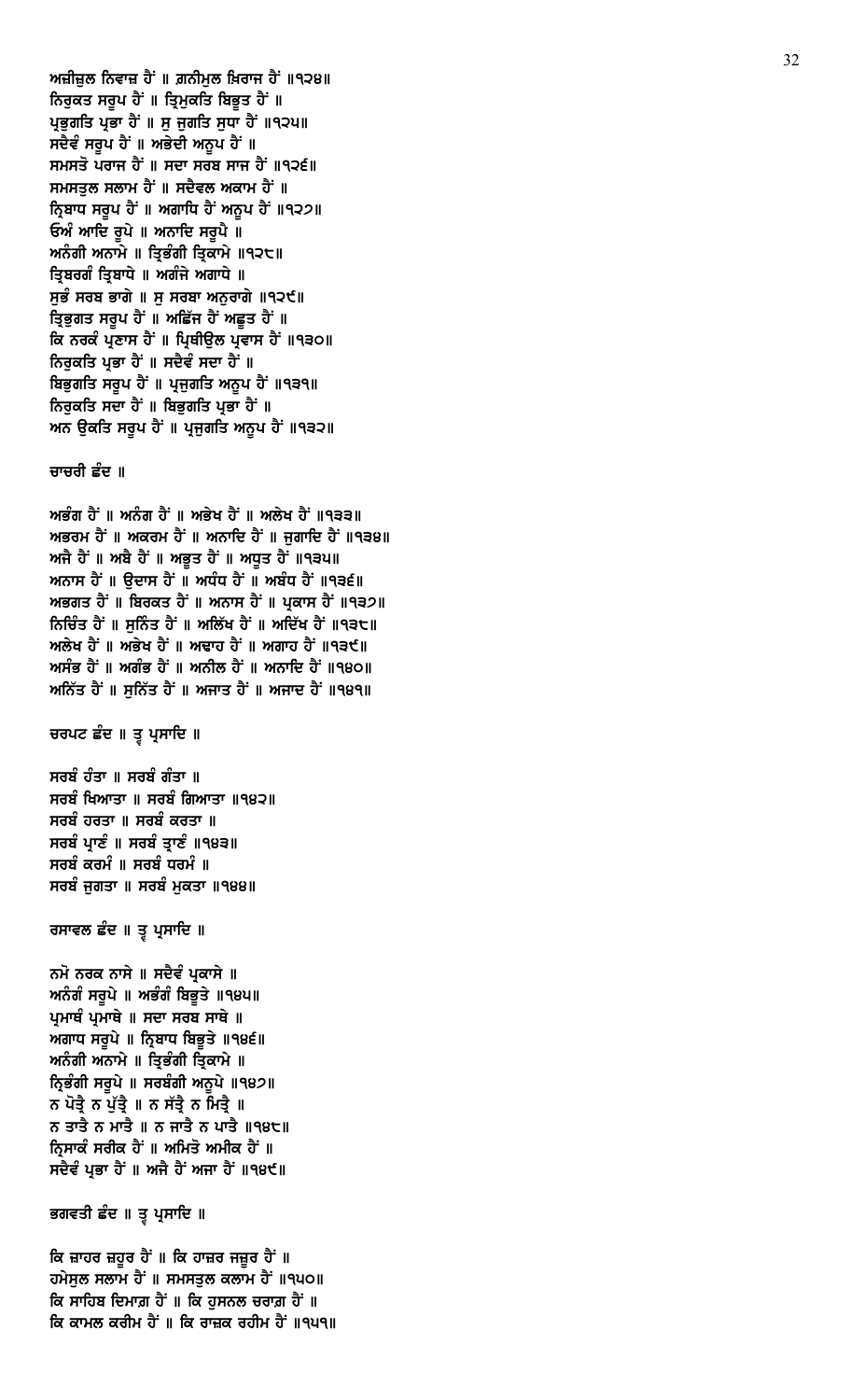ਕਰਣਾਲਯ ਹੈਂ ॥ ਅਰਿ ਘਾਲਯ ਹੈਂ ॥ ਖਲ ਖੰਡਨ ਹੈਂ ॥ ਮਹਿ ਮੰਡਨ ਹੈਂ ॥੧੭੧॥ ਜਗਤੇਸੁਰ ਹੈਂ ॥ ਪਰਮੇਸੁਰ ਹੈਂ ॥ ਕਲਿ ਕਾਰਣ ਹੈਂ ॥ ਸਰਬ ਉਬਾਰਣ ਹੈਂ ॥੧੭੨॥ ਧ੍ਰਿਤ ਕੇ ਧਰਣ ਹੈਂ ॥ ਜਗ ਕੇ ਕਰਣ ਹੈਂ ॥ ਮਨ ਮਾਨਿਯ ਹੈਂ ॥ ਜਗ ਜਾਨਿਯ ਹੈਂ ॥੧੭੩॥ ਸਰਬੰ ਭਰ ਹੈਂ ॥ ਸਰਬੰ ਕਰ ਹੈਂ ॥ ਸਰਬ ਪਾਸਿਯ ਹੈਂ ॥ ਸਰਬ ਨਾਸਿਯ ਹੈਂ ॥੧੭੪॥ ਕਰੁਣਾਕਰ ਹੈਂ ॥ ਬਿਸੁੰਭਰ ਹੈਂ ॥ ਸਰਬੇਸੁਰ ਹੈਂ ॥ ਜਗਤੇਸੁਰ ਹੈਂ ॥੧੭੫॥ ਬ੍ਰਹਮੰਡਸ ਹੈਂ ॥ ਖਲ ਖੰਡਸ ਹੈਂ ॥ ਪਰ ਤੇ ਪਰ ਹੈਂ ॥ ਕਰੁਣਾਕਰ ਹੈਂ ॥੧੭੬॥ ਅਜਪਾ ਜਪ ਹੈਂ ॥ ਅਥਪਾ ਥਪ ਹੈਂ ॥ ਅਕ੍ਰਿਤਾ ਕ੍ਰਿਤ ਹੈਂ ॥ ਅਮ੍ਰਿਤਾ ਮ੍ਰਿਤ ਹੈਂ ॥੧੭੭॥

# ਹਰਿਬੋਲਮਨਾ ਛੰਦ ॥ ਤੁ ਪ੍ਰਸਾਦਿ ॥

ਅਰਿ ਬਰ ਅਗੰਜ ॥ ਹਰਿ ਨਰ ਪ੍ਰਭੰਜ ॥੧੬੧॥ ਅਨ ਗਨ ਪੁਨਾਮ ॥ ਮਨਿ ਮਨਿ ਸਲਾਮ ॥ ਹਰਿ ਨਰ ਅਖੰਡ ॥ ਬਰ ਨਰ ਅਮੰਡ ॥੧੬੨॥ ਅਨਭਵ ਅਨਾਸ ॥ ਮੁਨਿ ਮਨਿ ਪ੍ਰਕਾਸ ॥ ਗੁਨਿ ਗਨ ਪ੍ਰਨਾਮ ॥ ਜਲ ਥਲ ਮੁਦਾਮ ॥੧੬੩॥ ਅਨਛਿੱਜ ਅੰਗ ॥ ਆਸਨ ਅਭੰਗ ॥ ੳਪਮਾ ਅਪਾਰ ॥ ਗਤਿ ਮਿਤਿ ੳਦਾਰ ॥੧੬੪॥ ਜਲ ਥਲ ਅਮੰਡ ॥ ਦਿਸ ਵਿਸ ਅਭੰਡ ॥ ਜਲ ਥਲ ਮਹੰਤ ॥ ਦਿਸ ਵਿਸ ਬਿਅੰਤ ॥੧੬੫॥ ਅਨਭਵ ਅਨਾਸ ॥ ਧ੍ਰਿਤ ਧਰ ਧੁਰਾਸ ॥ ਆਜਾਨ ਬਾਹੁ ॥ ਏਕੈ ਸਦਾਹੁ ॥੧੬੬॥ ਓਅੰਕਾਰ ਆਦਿ ॥ ਕਥਨੀ ਅਨਾਦਿ ॥ ਖਲ ਖੰਡ ਖਿਆਲ ॥ ਗੁਰਬਰ ਅਕਾਲ ॥੧੬੭॥ ਘਰ ਘਰਿ ਪੁਨਾਮ ॥ ਚਿਤ ਚਰਨ ਨਾਮ ॥ ਅਨਛਿੱਜ ਗਾਤ ॥ ਆਜਿਜ ਨ ਬਾਤ ॥੧੬੮॥ ਅਨਝੰਝ ਗਾਤ ॥ ਅਨਰੰਜ ਬਾਤ ॥ ਅਨਟਟ ਭੰਡਾਰ ॥ ਅਨਠਟ ਅਪਾਰ ॥੧੬੯॥ ਆਡੀਠ ਧਰਮ ॥ ਅਤਿ ਢੀਠ ਕਰਮ ॥ ਅਣਬਣ ਅਨੰਤ ॥ ਦਾਤਾ ਮਹੰਤ ॥੧੭੦॥

ਮਧੁਭਾਰ ਛੰਦ ॥ ਤੁ ਪ੍ਰਸਾਦਿ ॥

ਮੁਨਿ ਮਨਿ ਪ੍ਰਨਾਮ ॥ ਗੁਨਿ ਗਨ ਮੁਦਾਮ ॥

ਕਰੀਮਲ ਕਮਾਲ ਹੈਂ ॥ ਕਿ ਹਸਨਲ ਜਮਾਲ ਹੈਂ ॥੧੫੨॥ ਗ਼ਨੀਮੁਲ ਖ਼ਿਰਾਜ ਹੈਂ ॥ ਗ਼ਰੀਬੁਲ ਨਿਵਾਜ਼ ਹੈਂ ॥ ਹਰੀਫ਼ਲ ਸ਼ਿਕੰਨ ਹੈਂ ॥ ਹਿਰਾਸਲ ਫਿਕੰਨ ਹੈਂ ॥੧੫੩॥ ਕਲੰਕੰ ਪ੍ਰਣਾਸ ਹੈਂ ॥ ਸਮਸਤੁਲ ਨਿਵਾਸ ਹੈਂ ॥ ਅਗੰਜੁਲ ਗਨੀਮ ਹੈਂ ॥ ਰਜ਼ਾਇਕ ਰਹੀਮ ਹੈਂ ॥੧੫੪॥ ਸਮਸਤੁਲ ਜੂਬਾਂ ਹੈਂ ॥ ਕਿ ਸਾਹਿਬ ਕਿਰਾਂ ਹੈਂ ॥ ਕਿ ਨਰਕੰ ਪ੍ਰਣਾਸ ਹੈਂ ॥ ਬਹਿਸਤੁਲ ਨਿਵਾਸ ਹੈਂ ॥੧੫੫॥ ਕਿ ਸਰਬੁਲ ਗਵੰਨ ਹੈਂ ॥ ਹਮੇਸੁਲ ਰਵੰਨ ਹੈਂ ॥ ਤਮਾਮੂਲ ਤਮੀਜ਼ ਹੈਂ ॥ ਸਮਸਤੂਲ ਅਜ਼ੀਜ਼ ਹੈਂ ॥੧੫੬॥ ਪਰੰ ਪਰਮ ਈਸ ਹੈਂ ॥ ਸਮਸਤੁਲ ਅਦੀਸ ਹੈਂ ॥ ਅਦੇਸੁਲ ਅਲੇਖ ਹੈਂ ॥ ਹਮੇਸੁਲ ਅਭੇਖ ਹੈਂ ॥੧੫੭॥ ਜ਼ਮੀਨਲ ਜ਼ਮਾ ਹੈਂ ॥ ਅਮੀਕਲ ਇਮਾ ਹੈਂ ॥ ਕਰੀਮੁਲ ਕਮਾਲ ਹੈਂ ॥ ਕਿ ਜੁਰਅਤਿ ਜਮਾਲ ਹੈਂ ॥੧੫੮॥ ਕਿ ਅਚਲੰ ਪ੍ਰਕਾਸ ਹੈਂ ॥ ਕਿ ਅਮਿਤੋ ਸੂਬਾਸ ਹੈਂ ॥ ਕਿ ਅਜਬ ਸਰਪ ਹੈਂ ॥ ਕਿ ਅਮਿਤੋ ਬਿਭਤ ਹੈਂ ॥੧੫੯॥ ਕਿ ਅਮਿਤੋ ਪਸਾ ਹੈਂ ॥ ਕਿ ਆਤਮ ਪ੍ਰਭਾ ਹੈਂ ॥ ਕਿ ਅਚਲੰ ਅਨੰਗ ਹੈਂ ॥ ਕਿ ਅਮਿਤੋ ਅਭੰਗ ਹੈਂ ॥੧੬੦॥

ਕਿ ਰੋਜ਼ੀ ਦਿਹਿੰਦ ਹੈਂ ॥ ਕਿ ਰਾਜ਼ਕ ਰਹਿੰਦ ਹੈਂ ॥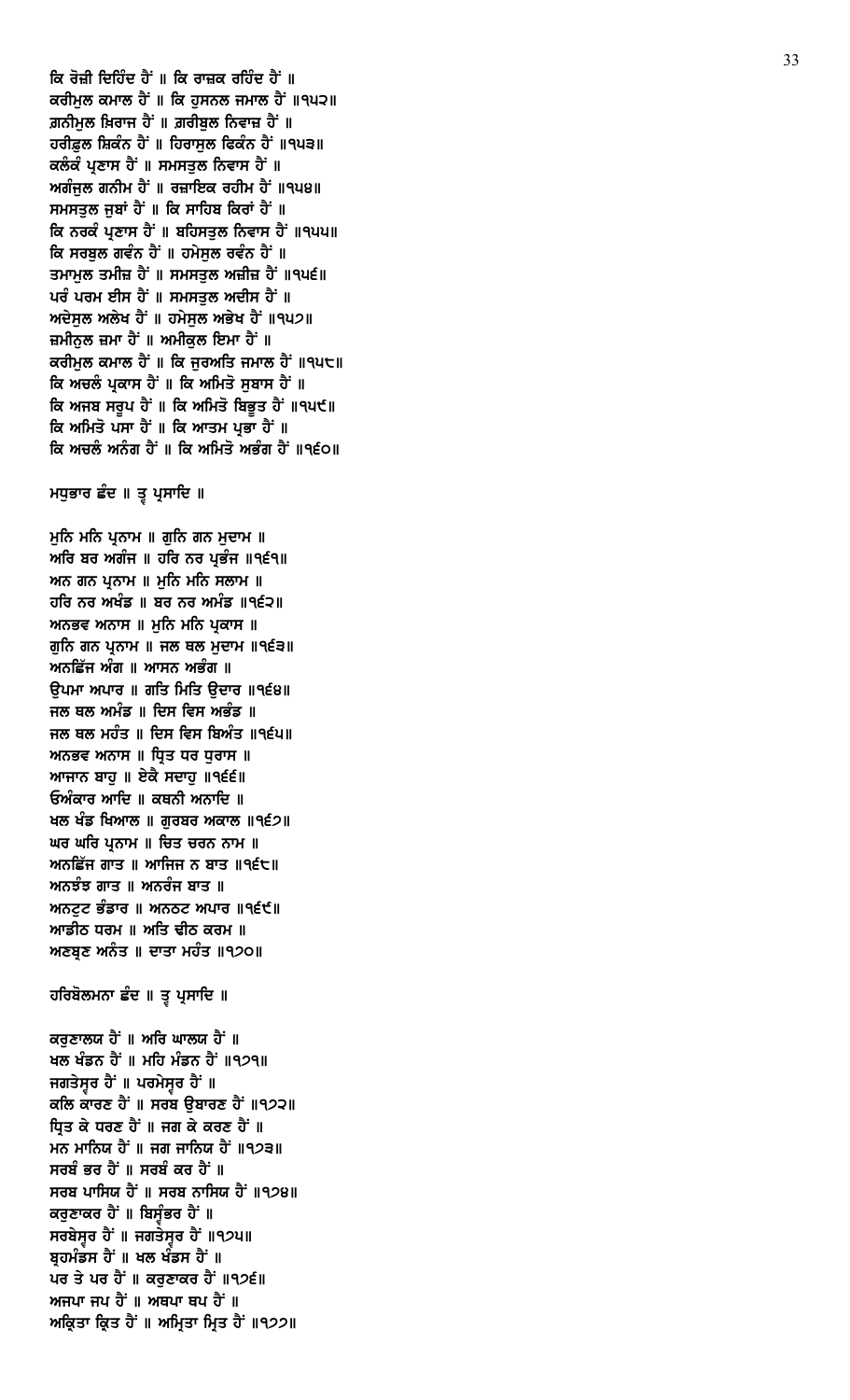ਨਮਸਤੁਲ ਪ੍ਰਣਾਮੇ ਸਮਸਤੁਲ ਪ੍ਰਣਾਸੇ ॥ ਅਗੰਜੁਲ ਅਨਾਮੇ ਸਮਸਤੁਲ ਨਿਵਾਸੇ ॥ ਨ੍ਰਿਕਾਮੰ ਬਿਭੁਤੇ ਸਮਸਤੁਲ ਸਰੁਪੇ ॥ ਕੁਕਰਮੰ ਪ੍ਰਣਾਸੀ ਸੁਧਰਮੰ ਬਿਭੁਤੇ ॥੧੯੭॥ ਸਦਾ ਸੱਚਿਦਾਨੰਦ ਸੱਤੂੰ ਪ੍ਰਣਾਸੀ **॥** ਕਰੀਮੁਲ ਕੁਨਿੰਦਾ ਸਮਸਤੁਲ ਨਿਵਾਸੀ ॥ ਅਜਾਇਬ ਬਿਭੁਤੇ ਗਜਾਇਬ ਗਨੀਮੇ ॥ ਹਰੀਅੰ ਕਰੀਅੰ ਕਰੀਮੁਲ ਰਹੀਮੇ ॥੧੯੮॥ ਚੱਤ੍ਰ ਚੱਕ੍ਰ ਵਰਤੀ ਚੱਤ੍ਰ ਚੱਕ੍ਰ ਭੁਗਤੇ ॥ ਸੁਯੰਭਵ ਸੁਭੰ ਸਰਬਦਾ ਸਰਬ ਜੁਗਤੇ ॥ ਦੁਕਾਲੰ ਪ੍ਰਣਾਸੀ ਦਿਆਲੰ ਸਰੂਪੇ ॥

# ਭੁਜੰਗ ਪ੍ਰਯਾਤ ਛੰਦ ॥

ਅਜੈ ॥ ਅਲੈ ॥ ਅਭੈ ॥ ਅਬੈ ॥੧੮੯॥  $M\bar{B}$  ||  $M\bar{B}$  ||  $M\bar{C}$ ਅਗੰਜ ॥ ਅਭੰਜ ॥ ਅਲੱਖ ॥ ਅਭੱਖ ॥੧੯੧॥ ਅਕਾਲ ॥ ਦਿਆਲ ॥ ਅਲੇਖ ॥ ਅਭੇਖ ॥੧੯੨॥ ਅਨਾਮ ॥ ਅਕਾਮ ॥ ਅਗਾਹ ॥ ਅਢਾਹ ॥੧੯੩॥ ਅਨਾਥੇ ॥ ਪ੍ਰਮਾਥੇ ॥ ਅਜੋਨੀ ॥ ਅਮੋਨੀ ॥੧੯੪॥ ਨ ਰਾਗੇ ॥ ਨ ਰੰਗੇ ॥ ਨ ਰੁਪੇ ॥ ਨ ਰੇਖੇ ॥੧੯੫॥ ਅਕਰਮੰ ॥ ਅਭਰਮੰ ॥ ਅਗੰਜੇ ॥ ਅਲੇਖੇ ॥੧੯੬॥

# ਏਕ ਅਛਰੀ ਛੰਦ ॥

ਨਮੋ ਸੁਰਜ ਸੁਰਜੇ ਨਮੋ ਚੰਦ੍ਰ ਚੰਦ੍ਰੇ ॥ ਨਮੋ ਰਾਜ ਰਾਜੇ ਨਮੋ ਇੰਦ੍ ਇੰਦ੍ਵੇ ॥ ਨਮੋ ਅੰਧਕਾਰੇ ਨਮੋ ਤੇਜ ਤੇਜੇ ॥ ਨਮੋ ਬ੍ਰਿੰਦ ਬ੍ਰਿੰਦੇ ਨਮੋ ਬੀਜ ਬੀਜੇ ॥੧੮੫॥ ਨਮੋ ਰਾਜਸੰ ਤਾਮਸੰ ਸਾਂਤ ਰੁਪੇ ॥ ਨਮੋ ਪਰਮ ਤੱਤੰ ਅਤੱਤੰ ਸਰੁਪੇ ॥ ਨਮੋ ਜੋਗ ਜੋਗੇ ਨਮੋ ਗਿਆਨ ਗਿਆਨੇ ॥ ਨਮੋ ਮੰਤੂ ਮੰਤ੍ਰੇ ਨਮੋ ਧਿਆਨ ਧਿਆਨੇ ॥੧੮੬॥ ਨਮੋ ਜੁਧ ਜੁਧੇ ਨਮੋ ਗਿਆਨ ਗਿਆਨੇ ॥ ਨਮੋ ਭੋਜ ਭੋਜੇ ਨਮੋ ਪਾਨ ਪਾਨੇ ॥ ਨਮੋ ਕਲਹ ਕਰਤਾ ਨਮੋ ਸਾਂਤ ਰੁਪੇ ॥ ਨਮੋ ਇੰਦ੍ਰ ਇੰਦ੍ਰੇ ਅਨਾਦੰ ਬਿਭੁਤੇ ॥੧੮੭॥ ਕਲੰਕਾਰ ਰੂਪੇ ਅਲੰਕਾਰ ਅਲੰਕੇ ॥ ਨਮੋ ਆਸ ਆਸੇ ਨਮੋ ਬਾਂਕ ਬੰਕੇ ॥ ਅਭੰਗੀ ਸਰੂਪੇ ਅਨੰਗੀ ਅਨਾਮੇ ॥ ਤ੍ਰਿਭੰਗੀ ਤ੍ਰਿਕਾਲੇ ਅਨੰਗੀ ਅਕਾਮੇ ॥੧੮੮॥

## ਭੁਜੰਗ ਪ੍ਰਯਾਤ ਛੰਦ ॥

ਅੰਮ੍ਰਿਤਾ ਮ੍ਰਿਤ ਹੈਂ ॥ ਕਰਣਾ ਕ੍ਰਿਤ ਹੈਂ ॥ ਅਕ੍ਰਿਤਾ ਕ੍ਰਿਤ ਹੈਂ ॥ ਧਰਣੀ ਧ੍ਰਿਤ ਹੈਂ ॥੧੭੮॥ ਅਮ੍ਰਿਤੇਸੁਰ ਹੈਂ ॥ ਪਰਮੇਸੁਰ ਹੈਂ ॥ ਅਕ੍ਰਿਤਾ ਕ੍ਰਿਤ ਹੈਂ ॥ ਅਮ੍ਰਿਤਾ ਮ੍ਰਿਤ ਹੈਂ ॥੧੭੯॥ ਅਜਬਾ ਕ੍ਰਿਤ ਹੈਂ ॥ ਅਮ੍ਰਿਤਾ ਮ੍ਰਿਤ ਹੈਂ ॥ ਨਰ ਨਾਇਕ ਹੈਂ ॥ ਖਲ ਘਾਇਕ ਹੈਂ ॥੧੮੦॥ ਬਿਸੁੰਭਰ ਹੈਂ ॥ ਕਰੁਣਾਲਯ ਹੈਂ ॥ ਨ੍ਰਿਪ ਨਾਇਕ ਹੈਂ ॥ ਸਰਬ ਪਾਇਕ ਹੈਂ ॥੧੮੧॥ ਭਵ ਭੰਜਨ ਹੈਂ ॥ ਅਰਿ ਗੰਜਨ ਹੈਂ ॥ ਰਿਪੂ ਤਾਪਨ ਹੈਂ ॥ ਜਪੂ ਜਾਪਨ ਹੈਂ ॥੧੮੨॥ ਅਕਲੰ ਕ੍ਰਿਤ ਹੈ<sup>:</sup> ॥ ਸਰਬਾ ਕ੍ਰਿਤ ਹੈ<sup>:</sup> ॥ ਕਰਤਾ ਕਰ ਹੈਂ ॥ ਹਰਤਾ ਹਰਿ ਹੈਂ ॥੧੮੩॥ ਪਰਮਾਤਮ ਹੈਂ ॥ ਸਰਬ ਆਤਮ ਹੈਂ ॥ ਆਤਮ ਬਸ ਹੈਂ ॥ ਜਸ ਕੇ ਜਸ ਹੈਂ ॥੧੮੪॥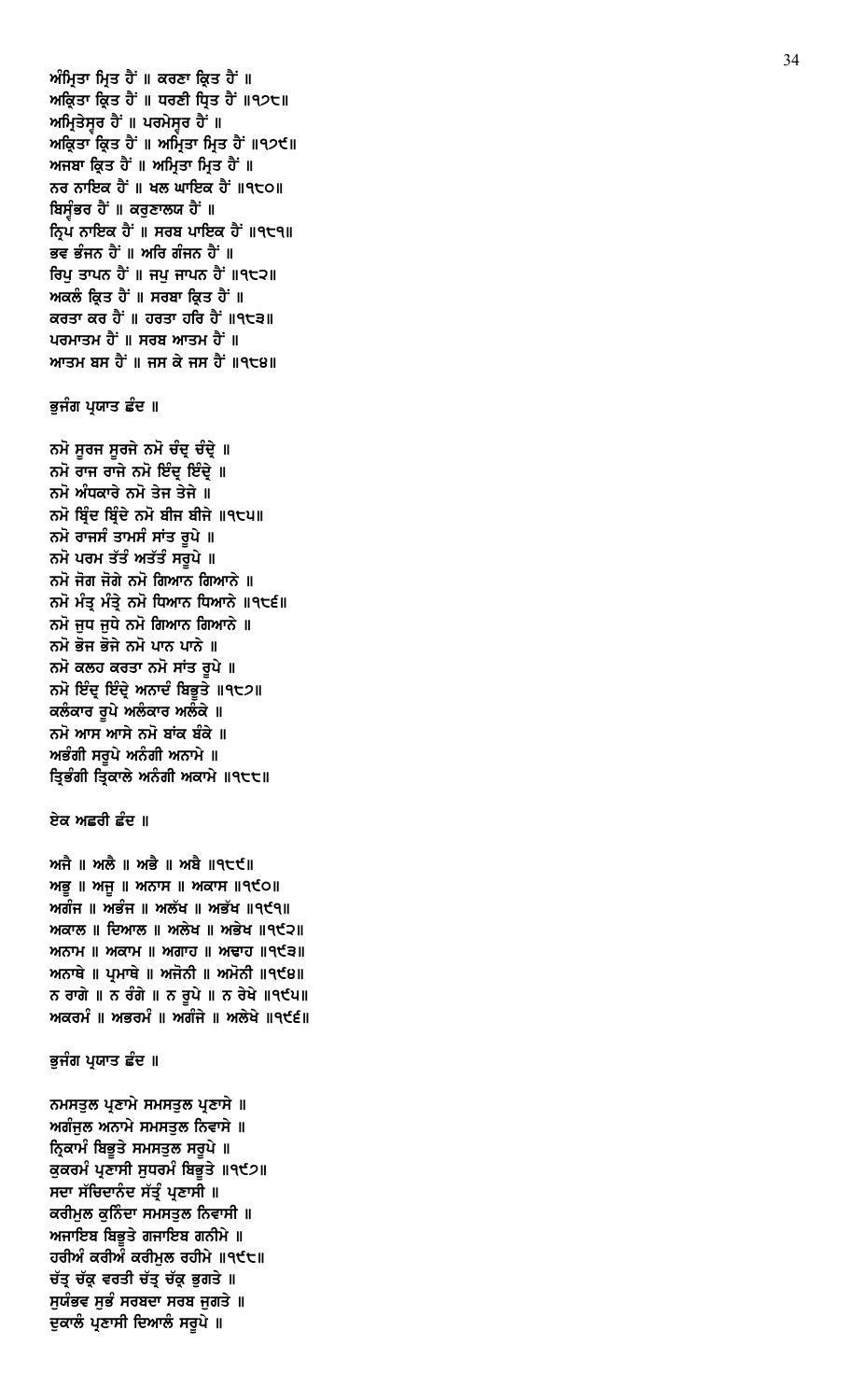ਸਦਾ ਅੰਗ ਸੰਗੇ ਅਭੰਗੰ ਬਿਭੂਤੇ ॥੧੯੯॥

------------------

ਵਾਹਿਗਰ ਜੀ ਕਾ ਖਾਲਸਾ ਵਾਹਿਗਰ ਜੀ ਕੀ ਫਤਹ ॥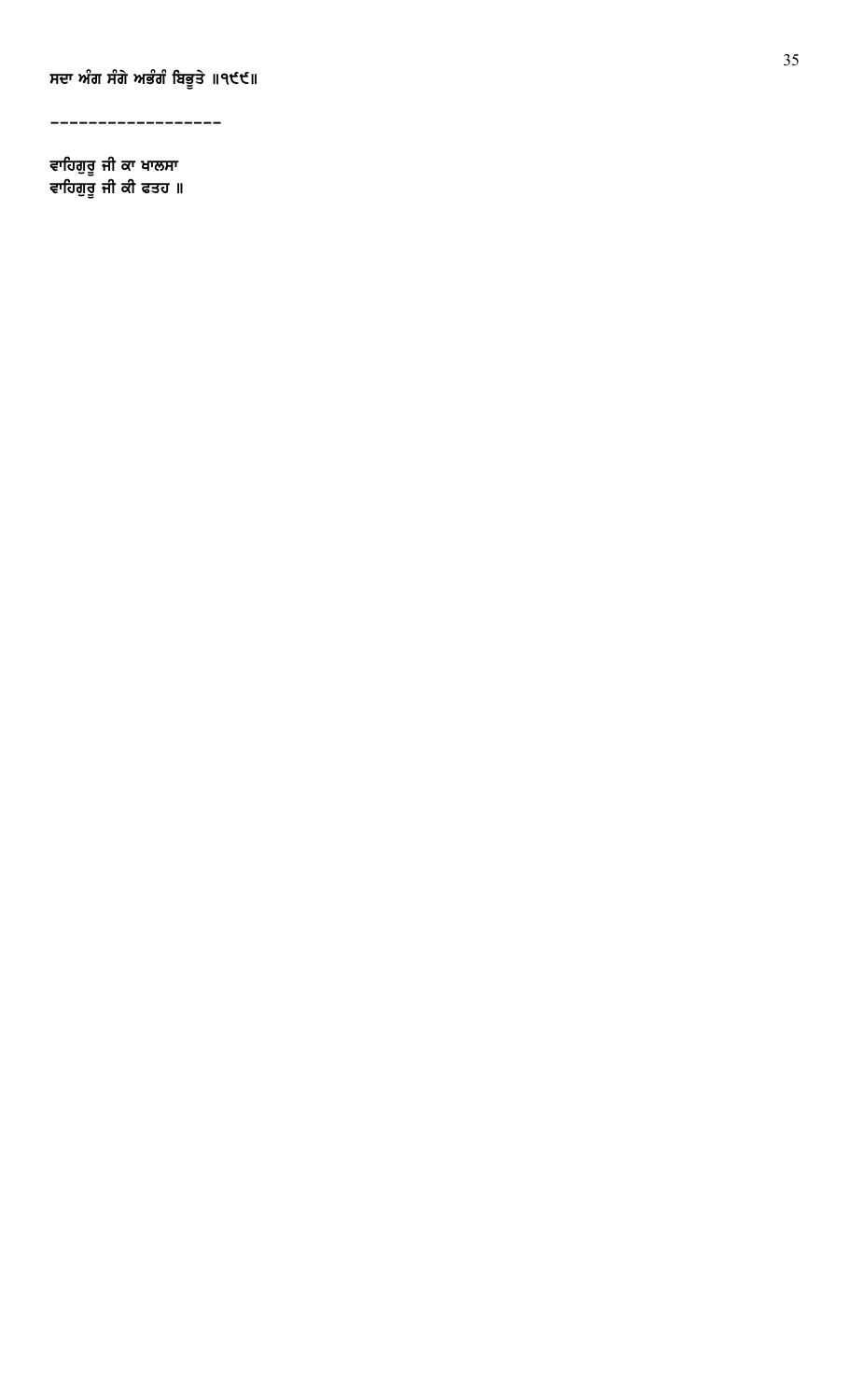ਪਾਤਿਸ਼ਾਹੀ ੧੦॥

# ਤ੍ਰ ਪ੍ਰਸਾਦਿ ਸਵੱਯੇ

ਸ੍ਰਾਵਗ ਸੁੱਧ ਸਮੂਹ ਸਿਧਾਨ ਕੇ ਦੇਖਿ ਫਿਰਿਓ ਘਰ ਜੋਗ ਜਤੀ ਕੇ ॥ ਸੁਰ ਸੁਰਾਰਦਨ ਸੁੱਧ ਸੁਧਾਦਿਕ ਸੰਤ ਸਮੁਹ ਅਨੇਕ ਮਤੀ ਕੇ ॥ ਸਾਰੇ ਹੀ ਦੇਸ ਕੋ ਦੇਖਿ ਰਹਿਓ ਮਤ ਕੋਊ ਨ ਦੇਖੀਅਤ ਪ੍ਰਾਨਪਤੀ ਕੇ ॥ ਸ੍ਰੀ ਭਗਵਾਨ ਕੀ ਭਾਇ ਕ੍ਰਿਪਾ ਹੁ ਤੇ ਏਕ ਰਤੀ ਬਿਨੁ ਏਕ ਰਤੀ ਕੇ ॥੧॥ ਮਾਤੇ ਮਤੰਗ ਜਰੇ ਜਰ ਸੰਗ ਅਨੁਪ ਉਤੰਗ ਸੁਰੰਗ ਸਵਾਰੇ ॥ ਕੋਟ ਤੁਰੰਗ ਕੁਰੰਗ ਸੇ ਕੁਦਤ ਪਉਨ ਕੇ ਗਉਨ ਕੋ ਜਾਤ ਨਿਵਾਰੇ ॥ ਭਾਰੀ ਭੁਜਾਨ ਕੇ ਭੂਪ ਭਲੀ ਬਿਧਿ ਨਿਆਵਤ ਸੀਸ ਨ ਜਾਤ ਬਿਚਾਰੇ ॥ ਏਤੇ ਭਏ ਤੂ ਕਹਾ ਭਏ ਭੂਪਤਿ ਅੰਤ ਕੌ ਨਾਂਗੇ ਹੀ ਪਾਂਇ ਪਧਾਰੇ ॥੨॥ ਜੀਤ ਫਿਰੈ ਸਭ ਦੇਸ ਦਿਸਾਨ ਕੋ ਬਾਜਤ ਢੋਲ ਮ੍ਰਿਦੰਗ ਨਗਾਰੇ ॥ ਗੁੰਜਤ ਗੁੜ ਗਜਾਨ ਕੇ ਸੁੰਦਰ ਹਿੰਸਤ ਹੀ ਹਯਰਾਜ ਹਜਾਰੇ ॥ ਭੁਤ ਭਵਿੱਖ ਭਵਾਨ ਕੇ ਭੁਪਤ ਕਉਨ ਗਨੈ ਨਹੀਂ ਜਾਤ ਬਿਚਾਰੇ ॥ ਸੀ ਪਤਿ ਸੀ ਭਗਵਾਨ ਭਜੇ ਬਿਨ ਅੰਤ ਕੳ ਅੰਤ ਕੇ ਧਾਮ ਸਿਧਾਰੇ ॥੩॥ ਤੀਰਥ ਨਾਨ ਦਇਆ ਦਮ ਦਾਨ ਸੁ ਸੰਜਮ ਨੇਮ ਅਨੇਕ ਬਿਸੇਖੈ ॥ ਬੇਦ ਪੁਰਾਨ ਕਤੇਬ ਕੁਰਾਨ ਜ਼ਮੀਨ ਜ਼ਮਾਨ ਸਬਾਨ ਕੇ ਪੇਖੈ ॥ ਪੳਨ ਅਹਾਰ ਜਤੀ ਜਤ ਧਾਰ ਸਬੈ ਸ ਬਿਚਾਰ ਹਜਾਰ ਕ ਦੇਖੈ ॥ ਸ੍ਰੀ ਭਗਵਾਨ ਭਜੇ ਬਿਨੂ ਭੂਪਤਿ ਏਕ ਰਤੀ ਬਿਨੂ ਏਕ ਨ ਲੇਖੈ ॥੪॥ ਸੁੱਧ ਸਿਪਾਹ ਦੁਰੰਤ ਦੁਬਾਹ ਸੁ ਸਾਜਿ ਸਨਾਹ ਦੁਰਜਾਨ ਦਲੈਂਗੇ ॥ ਭਾਰੀ ਗਮਾਨ ਭਰੇ ਮਨ ਮੈਂ ਕਰ ਪਰਬਤ ਪੰਖ ਹਲੇ ਨ ਹਲੈਂਗੇ ॥ ਤੋਰਿ ਅਰੀਨ ਮਰੋਰਿ ਮਵਾਸਨ ਮਾਤੇ ਮਤੰਗਨਿ ਮਾਨ ਮਲੈਂਗੇ ॥ ਸ੍ਰੀ ਪਤਿ ਸ੍ਰੀ ਭਗਵਾਨ ਕ੍ਰਿਪਾ ਬਿਨੂ ਤਿਆਗਿ ਜਹਾਨ ਨਿਦਾਨ ਚਲੈਂਗੇ ॥੫॥ ਬੀਰ ਅਪਾਰ ਬਡੇ ਬਰਿਆਰ ਅਬਿਚਾਰਹਿ ਸਾਰ ਕੀ ਧਾਰ ਭਛੱਯਾ ॥ ਤੋਰਤ ਦੇਸ ਮਲਿੰਦ ਮਵਾਸਨ ਮਾਤੇ ਗਜਾਨ ਕੇ ਮਾਨ ਮਲੱਯਾ ॥ ਗਾੜ੍ਹੇ ਗੜ੍ਹਾਨ ਕੇ ਤੋੜਨਹਾਰ ਸੁ ਬਾਤਨ ਹੀਂ ਚਕ ਚਾਰ ਲਵੱਯਾ ॥ ਸਾਹਿਬੂ ਸ੍ਰੀ ਸਭ ਕੋ ਸਿਰਨਾਇਕ ਜਾਚਕ ਅਨੇਕ ਸੁ ਏਕ ਦਿਵੱਯਾ ॥੬॥ ਦਾਨਵ ਦੇਵ ਫਨਿੰਦ ਨਿਸਾਚਰ ਭੁਤ ਭਵਿੱਖ ਭਵਾਨ ਜਪੈਂਗੇ ॥ ਜੀਵ ਜਿਤੇ ਜਲ ਮੈ ਥਲ ਮੈ ਪਲ ਹੀ ਪਲ ਮੈ ਸਭ ਥਾਪ ਥਪੈਂਗੇ ॥ ਪੁੰਨ ਪ੍ਰਤਾਪਨ ਬਾਢ ਜੈਤ ਧੁਨ ਪਾਪਨ ਕੇ ਬਹੁ ਪੁੰਜ ਖਪੈਂਗੇ ॥ ਸਾਧ ਸਮਹ ਪਸੰਨ ਫਿਰੈ ਜਗ ਸਤ ਸਭੈ ਅਵਲੋਕ ਚਪੈਂਗੇ ॥੭॥ ਮਾਨਵ ਇੰਦ੍ਰ ਗਜਿੰਦ੍ਰ ਨਰਾਧਪ ਜੌਨ ਤ੍ਰਿਲੋਕ ਕੋ ਰਾਜ ਕਰੈਂਗੇ ॥ ਕੋਟਿ ਇਸਨਾਨ ਗਜਾਦਿਕ ਦਾਨ ਅਨੇਕ ਸੁਅੰਬਰ ਸਾਜ ਬਰੈਂਗੇ ॥ ਬਹਮ ਮਹੇਸਰ ਬਿਸਨ ਸਚੀਪਤਿ ਅੰਤ ਫਸੇ ਜਮ ਫਾਸ ਪਰੈਂਗੇ ॥ ਜੇ ਨਰ ਸ੍ਰੀ ਪਤਿ ਕੇ ਪ੍ਰਸ ਹੈਂ ਪਗ ਤੇ ਨਰ ਫੇਰ ਨ ਦੇਹ ਧਰੈਂਗੇ ॥੮॥ ਕਹਾ ਭਯੋ ਜੋ ਦੋਉ ਲੋਚਨ ਮੁੰਦ ਕੈ ਬੈਠਿ ਰੋਹਓ ਬਕ ਧਿਆਨ ਲਗਾਇਓ ॥ ਨਾਤ ਫਿਰਿਓ ਲੀਏ ਸਾਤ ਸਮਦੂਨਿ ਲੋਕ ਗਯੋ ਪਰਲੋਕ ਗਵਾਇਓ ॥ ਬਾਸ ਕੀਓ ਬਿਖਿਆਨ ਸੋ ਬੈਠ ਕੈ ਐਸੇ ਹੀ ਐਸੇ ਸ ਬੈਸ ਬਿਤਾਇਓ ॥ ਸਾਚੂ ਕਹੋਂ ਸੁਨ ਲੇਹੂ ਸਭੈ ਜਿਨ ਪ੍ਰੇਮ ਕੀਓ ਤਿਨ ਹੀ ਪ੍ਰਭ ਪਾਇਓ ॥੯॥ ਕਾਹੂ ਲੈ ਪਾਹਨ ਪੂਜ ਦਰਯੋ ਸਿਰ ਕਾਹੂ ਲੈ ਲਿੰਗ ਗਰੇ ਲਟਕਾਇਓ ॥ ਕਾਹੁ ਲਖਿਓ ਹਰਿ ਅਵਾਚੀ ਦਿਸਾ ਮਹਿ ਕਾਹੁ ਪਛਾਹ ਕੋ ਸੀਸੁ ਨਿਵਾਇਓ ॥ ਕੋਉ ਬੁਤਾਨ ਕੋ ਪੁਜਤ ਹੈ ਪਸੁ ਕੋਉ ਮ੍ਰਿਤਾਨ ਕੋ ਪੁਜਨ ਧਾਇਓ ॥ ਕੁਰ ਕ੍ਰਿਆ ਉਰਝਿਓ ਸਭ ਹੀ ਜਗ ਸ੍ਰੀ ਭਗਵਾਨ ਕੋ ਭੇਦੁ ਨ ਪਾਇਓ ॥੧੦॥

# ਤ੍ਰ ਪ੍ਰਸਾਦਿ ਸਵੱਯੇ

ਦੀਨਨ ਕੀ ਪ੍ਰਤਿਪਾਲ ਕਰੈ ਨਿਤ ਸੰਤ ੳਬਾਰ ਗਨੀਮਨ ਗਾਰੈ ॥ ਪੱਛ ਪਸੁ ਨਗ ਨਾਗ ਨਰਾਧਪ ਸਰਬ ਸਮੈ ਸਭ ਕੋ ਪ੍ਰਤਿਪਾਰੈ ॥ ਪੋਖਤ ਹੈ ਜਲ ਮੈ ਥਲ ਮੈ ਪਲ ਮੈ ਕਲ ਕੇ ਨਹੀ ਕਰਮ ਬਿਚਾਰੈ ॥ ਦੀਨ ਦਇਆਲ ਦਇਆ ਨਿਧਿ ਦੋਖਨ ਦੇਖਤ ਹੈ ਪਰ ਦੇਤ ਨ ਹਾਰੈ ॥੧॥ ਦਾਹਤ ਹੈ ਦੁਖ ਦੋਖਨ ਕੌ ਦਲ ਦੁੱਜਨ ਕੇ ਪਲ ਮੈ ਦਲ ਡਾਰੈ ॥ ਖੰਡ ਅਖੰਡ ਪ੍ਰਚੰਡ ਪ੍ਰਹਾਰਨਿ ਪੂਰਨ ਪ੍ਰੇਮ ਕੀ ਪ੍ਰੀਤ ਸੰਭਾਰੈ ॥ ਪਾਰ ਨ ਪਾਇ ਸਕੈ ਪਦਮਾਪਤਿ ਬੇਦ ਕਤੇਬ ਅਭੇਦ ਉਚਾਰੈ ॥ ਰੋਜੀ ਹੀ ਰਾਜ ਬਿਲੋਕਤ ਰਾਜਕ ਰੋਖ ਰੁਹਾਨ ਕੀ ਰੋਜੀ ਨ ਟਾਰੈ ॥੨॥ ਕੀਟ ਪਤੰਗ ਕੁਰੰਗ ਭੁਜੰਗਮ ਭੁਤ ਭਵਿੱਖ ਭਵਾਨ ਬਨਾਏ ॥ ਦੇਵ ਅਦੇਵ ਖਪੇ ਅਹੰਮੇਵ ਨ ਭੇਵ ਲਖਿਓ ਭੁਮ ਸਿਓ ਭਰਮਾਏ ॥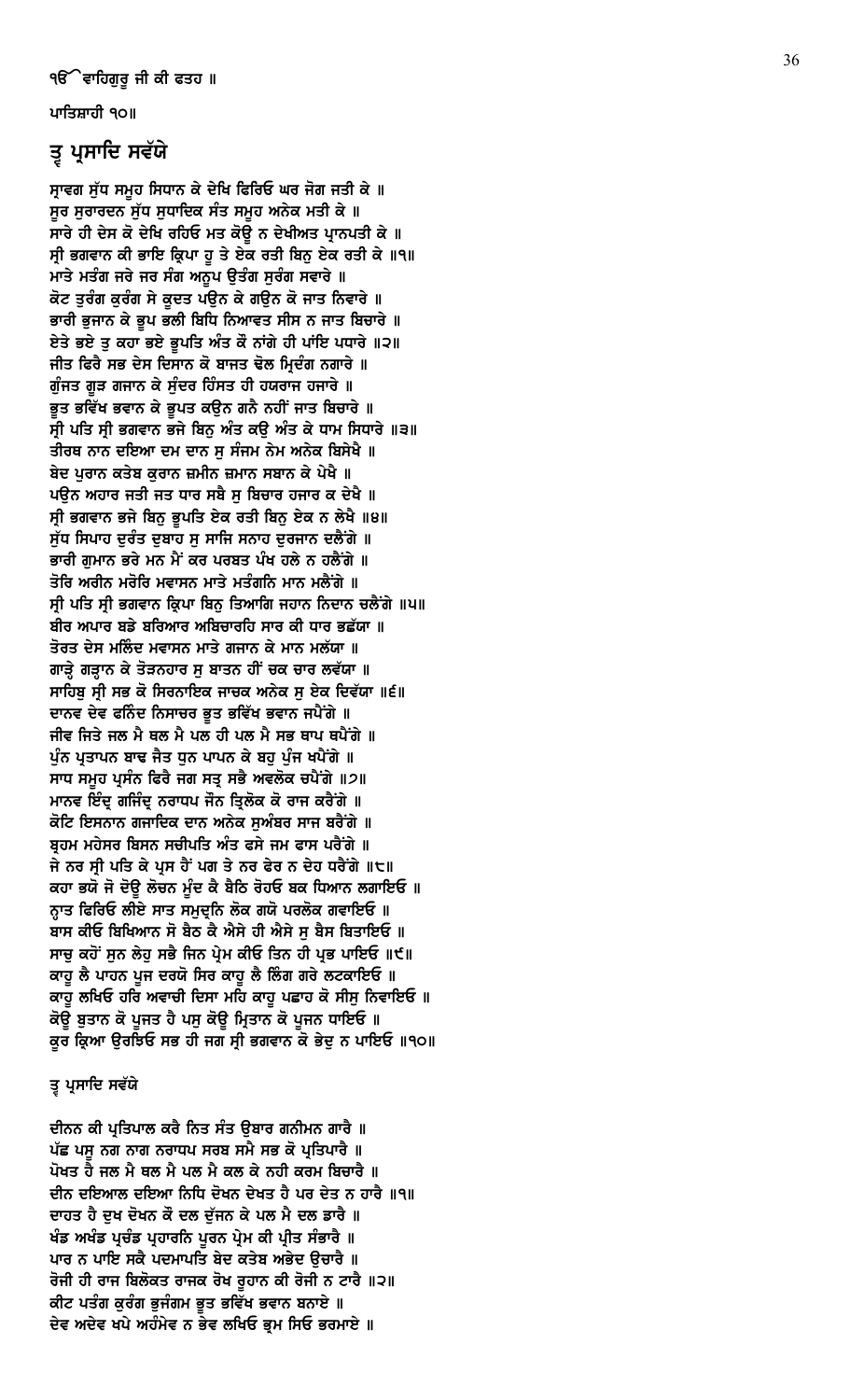ਬੇਦ ਪਰਾਨ ਕਤੇਬ ਕਰਾਨ ਹਸੇਬ ਥਕੇ ਕਰ ਹਾਥ ਨ ਆਏ ॥ ਪੂਰਨ ਪ੍ਰੇਮ ਪ੍ਰਭਾਉ ਬਿਨਾ ਪਤਿ ਸਿਉ ਕਿਨ ਸ੍ਰੀ ਪਦਮਾਪਤਿ ਪਾਏ ॥੩॥ ਆਦਿ ਅਨੰਤ ਅਗਾਧ ਅਦ੍ਰੈਖ ਸੁ ਭੁਤ ਭਵਿੱਖ ਭਵਾਨ ਅਭੈ ਹੈ ॥ ਅੰਤਿ ਬਿਹੀਨ ਅਨਾਤਮ ਆਪ ਅਦਾਗ ਅਦੋਖ ਅਛਿੱਦੂ ਅਛੈ ਹੈ ॥ ਲੋਗਨ ਕੇ ਕਰਤਾ ਹਰਤਾ ਜਲ ਮੈ ਥਲ ਮੈ ਭਰਤਾ ਪ੍ਰਭ ਵੈ ਹੈ ॥ ਦੀਨ ਦਇਆਲ ਦਇਆ ਕਰ ਸ੍ਰੀ ਪਤਿ ਸੁੰਦਰ ਸ੍ਰੀ ਪਦਮਾਪਤਿ ਏਹੈ ॥੪॥ ਕਾਮ ਨ ਕ੍ਰੋਧ ਨ ਲੋਭ ਨ ਮੋਹ ਨ ਰੋਗ ਨ ਸੋਗ ਨ ਭੋਗ ਨ ਭੈ ਹੈ ॥ ਦੇਹ ਬਿਹੀਨ ਸਨੇਹ ਸਭੋ ਤਨ ਨੇਹ ਬਿਰਕਤ ਅਗੇਹ ਅਛੈ ਹੈ ॥ ਜਾਨ ਕੋ ਦੇਤ ਅਜਾਨ ਕੋ ਦੇਤ ਜਮੀਨ ਕੋ ਦੇਤ ਜਮਾਨ ਕੋ ਦੈਹੈ ॥ ਕਾਹੇ ਕੋ ਡੋਲਤ ਹੈ ਤੁਮਰੀ ਸੁਧ ਸੁੰਦਰ ਸ੍ਰੀ ਪਦਮਾਪਤਿ ਲੈਹੈ ॥੫॥ ਰੋਗਨ ਤੇ ਅਰ ਸੋਗਨ ਤੇ ਜਲ ਜੋਗਨ ਤੇ ਬਹੁ ਭਾਂਤ ਬਚਾਵੈ ॥ ਸੱਤ੍ਰ ਅਨੇਕ ਚਲਾਵਤ ਘਾਵ ਤਉ ਤਨ ਏਕ ਨ ਲਾਗਨ ਪਾਵੈ ॥ ਰਾਖਤ ਹੈ ਅਪਨੋ ਕਰ ਦੈ ਕਰ ਪਾਪ ਸੰਬੁਹ ਨ ਭੇਟਨ ਪਾਵੈ ॥ ਔਰ ਕੀ ਬਾਤ ਕਹਾ ਕਹ ਤੋ ਸੌ ਸੁ ਪੇਟ ਹੀ ਕੇ ਪਟ ਬੀਚ ਬਚਾਵੈ ॥੬॥ ਜੱਛ ਭੁਜੰਗ ਸੁ ਦਾਨਵ ਦੇਵ ਅਭੇਵ ਤੁਮੈ ਸਭ ਹੀ ਕਰ ਧਿਆਵੈ ॥ ਭਮਿ ਅਕਾਸ ਪਤਾਲ ਰਸਾਤਲ ਜੱਛ ਭਜੰਗ ਸਭੈ ਸਿਰ ਨਿਆਵੈ ॥ ਪਾਇ ਸਕੈ ਨਹੀ ਪਾਰ ਪ੍ਰਭਾ ਹੁ ਕੋ ਨੇਤ ਹੀ ਨੇਤਹ ਬੇਦ ਬਤਾਵੈ ॥ ਖੋਜ ਥਕੇ ਸਭ ਹੀ ਖੁਜੀਆ ਸੁਰ ਹਾਰ ਪਰੇ ਹਰਿ ਹਾਥ ਨ ਆਵੈ ॥੭॥ ਨਾਰਦ ਸੇ ਚਤੁਰਾਨਨ ਸੇ ਰੁਮਨਾਰਿਖ ਸੇ ਸਭ ਹੁੰ ਮਿਲਿ ਗਾਇਓ ॥ ਬੇਦ ਕਤੇਬ ਨ ਭੇਦ ਲਖਿਓ ਸਭ ਹਾਰਿ ਪਰੇ ਹਰਿ ਹਾਥ ਨ ਆਇਓ ॥ ਪਾਇ ਸਕੈ ਨਹੀ ਪਾਰ ੳਮਾਪਤਿ ਸਿੱਧ ਸਨਾਥ ਸਨੰਤਨ ਧਿਆਇਓ ॥ ਧਿਆਨ ਧਰੋ ਤਿਹ ਕੇ ਮਨ ਮੈ ਜਿਹ ਕੋ ਅਮਿਤੋਜਿ ਸਭੈ ਜਗ ਛਾਇਓ ॥੮॥ ਬੇਦ ਪੁਰਾਨ ਕਤੇਬ ਕੁਰਾਨ ਅਭੇਦ ਨ੍ਰਿਪਾਨ ਸਭੈ ਪਚ ਹਾਰੇ ॥ ਭੇਦ ਨ ਪਾਇ ਸਕਿਓ ਅਨਭੇਦ ਕੋ ਖੇਦਤ ਹੈ ਅਨਛੇਦ ਪੁਕਾਰੇ ॥ ਰਾਗ ਨ ਰੂਪ ਨ ਰੇਖ ਨ ਰੰਗ ਨ ਸਾਕ ਨ ਸੋਗ ਨ ਸੰਗਿ ਤਿਹਾਰੇ ॥ ਆਦਿ ਅਨਾਦਿ ਅਗਾਧ ਅਭੇਖ ਅਦ੍ਵੈਖ ਜਪਿਓ ਤਿਨਹੀ ਕੁਲ ਤਾਰੇ ॥੯॥ ਤੀਰਥ ਕੋਟਿ ਕੀਏ ਇਸਨਾਨ ਦੀਏ ਬਹੁ ਦਾਨ ਮਹਾ ਬ੍ਰਤ ਧਾਰੇ ॥ ਦੇਸ ਫਿਰਿਓ ਕਰਿ ਭੇਸ ਤਪੋ ਧਨ ਕੇਸ ਧਰੇ ਨ ਮਿਲੇ ਹਰਿ ਪਿਆਰੇ ॥ ਆਸਨ ਕੋਟਿ ਕਰੇ ਅਸਟਾਂਗ ਧਰੇ ਬਹ ਨਿਆਸ ਕਰੇ ਮਖ ਕਾਰੇ ॥ ਦੀਨ ਦਇਆਲ ਅਕਾਲ ਭਜੇ ਬਿਨੂ ਅੰਤ ਕੋ ਅੰਤ ਕੇ ਧਾਮ ਸਿਧਾਰੇ ॥੧੦॥

੧**ੳ**ੇਸਤਿਗੁਰ ਪ੍ਰਸਾਦਿ ॥ ਤ੍ਰ ਪ੍ਰਸਾਦਿ ॥ ਚੌਪਈ ॥

ਪ੍ਰਣਵੋ ਆਦਿ ਏਕੰਕਾਰਾ ॥ ਜਲ ਥਲ ਮਹੀਅਲ ਕੀਓ ਪਸਾਰਾ ॥ ਆਦਿ ਪੂਰਖ ਅਬਿਗਤ ਅਬਿਨਾਸੀ ॥ ਲੋਕ ਚੱਤ੍ਰ ਦਸ ਜੋਤਿ ਪ੍ਰਕਾਸੀ ॥੧॥ ਹਸਤ ਕੀਟ ਕੇ ਬੀਚ ਸਮਾਨਾ ॥ ਰਾਵ ਰੰਕ ਜਿਹ ਇਕ ਸਰ ਜਾਨਾ ॥ ਅਦ੍ਰੈ ਅਲਖ ਪੁਰਖ ਅਬਿਗਾਮੀ ॥ ਸਭ ਘਟ ਘਟ ਕੇ ਅੰਤਰਜਾਮੀ ॥੨॥ ਅਲਖ ਰੂਪ ਅਛੈ ਅਨ ਭੇਖਾ ॥ ਰਾਗ ਰੰਗ ਜਿਹ ਰੂਪ ਨ ਰੇਖਾ ॥ ਬਰਨ ਚਿਹਨ ਸਭਹੁੰ ਤੇ ਨਿਆਰਾ ॥ ਆਦਿ ਪੁਰਖ ਅਦ੍ਵੈ ਅਬਿਕਾਰਾ ॥੩॥ ਬਰਨ ਚਿਹਨ ਜਿਹ ਜਾਤ ਨ ਪਾਤਾ ॥ ਸੱਤ੍ਰ ਮਿੱਤ੍ਰ ਜਿਹ ਤਾਤ ਨ ਮਾਤਾ ॥ ਸਭ ਤੇ ਦੁਰਿ ਸਭਨ ਤੇ ਨੇਰਾ ॥ ਜਲ ਥਲ ਮਹੀਅਲਿ ਜਾਹਿ ਬਸੇਰਾ ॥੪॥ ਅਨਹਦ ਰੂਪ ਅਨਾਹਦ ਬਾਨੀ ॥ ਚਰਨ ਸਰਨ ਜਿਹ ਬਸਤ ਭਵਾਨੀ ॥ ਬੁਹਮਾ ਬਿਸਨ ਅੰਤ ਨਹੀ ਪਾਇਓ ॥ ਨੇਤਿ ਨੇਤਿ ਮਖ ਚਾਰ ਬਤਾਇਓ ॥੫॥ ਕੋਟਿ ਇੰਦ੍ਰ ਉਪਇੰਦ੍ਰ ਬਨਾਏ ॥ ਬ੍ਰਹਮਾ ਰੁਦ੍ਰ ਉਪਾਇ ਖਪਾਏ ॥ ਲੋਕ ਚੱਤੂ ਦਸ ਖੇਲ ਰਚਾਇਓ ॥ ਬਹਰ ਆਪ ਹੀ ਬੀਚ ਮਿਲਾਇਓ ॥੬॥ ਦਾਨਵ ਦੇਵ ਫਨਿੰਦ੍ਰ ਅਪਾਰਾ ॥ ਗੰਧ੍ਰਬ ਜੱਛ ਰਚੇ ਸੁਭਚਾਰਾ ॥ ਭੁਤ ਭਵਿੱਖ ਭਵਾਨ ਕਹਾਨੀ ॥ ਘਟ ਘਟ ਕੇ ਪਟ ਪਟ ਕੀ ਜਾਨੀ ॥੭॥ ਤਾਤ ਮਾਤ ਜਿਹ ਜਾਤ ਨ ਪਾਤਾ ॥ ਏਕ ਰੰਗ ਕਾਹੁ ਨਹੀ ਰਾਤਾ ॥ ਸਰਬ ਜੋਤਿ ਕੇ ਬੀਚ ਸਮਾਨਾ ॥ ਸਭ ਹੁੰ ਸਰਬ ਠੌਰ ਪਹਿਚਾਨਾ ॥੮॥ ਕਾਲ ਰਹਤ ਅਨਕਾਲ ਸਰੂਪਾ ॥ ਅਲਖ ਪੂਰਖ ਅਬਿਗਤ ਅਵਿਧੂਤਾ ॥ ਜਾਤ ਪਾਤ ਜਿਹ ਚਿਹਨ ਨ ਬਰਨਾ ॥ ਅਬਿਗਤ ਦੇਵ ਅਛੈ ਅਨਭਰਮਾ ॥੯॥ ਸਭ ਕੋ ਕਾਲ ਸਭਨ ਕੋ ਕਰਤਾ ॥ ਰੋਗ ਸੋਗ ਦੋਖਨ ਕੋ ਹਰਤਾ ॥ ਏਕ ਚਿਤ ਜਿਹ ਇਕ ਛਿਨ ਧਿਆਇਓ ॥ ਕਾਲ ਫਾਸ ਕੇ ਬੀਚ ਨ ਆਇਓ ॥੧੦॥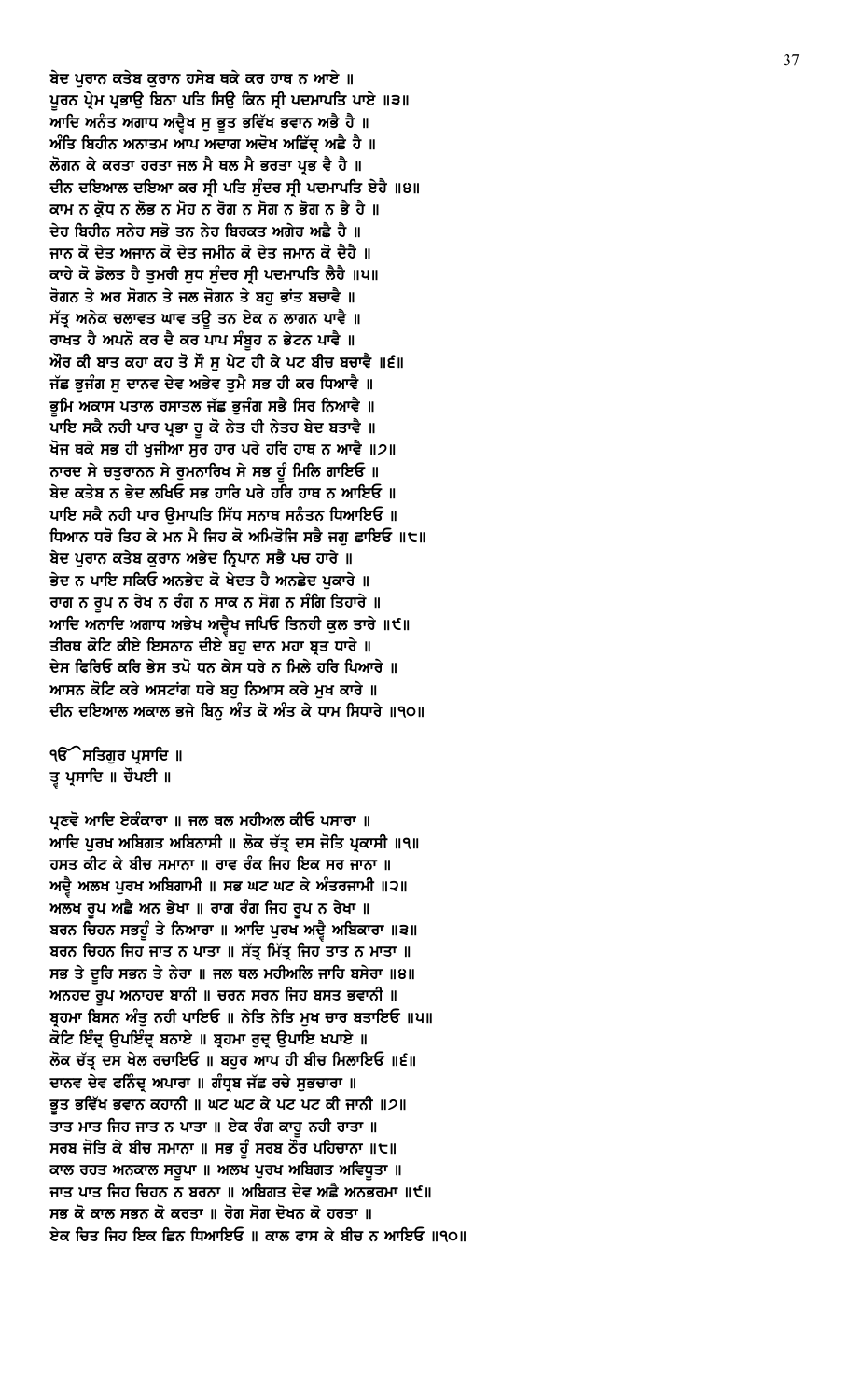# ਅਨੰਦ ਸਾਹਿਬ

Anand Saahib

ਰਾਮਕਲੀ ਮਹਲਾ ੩ ਅਨੰਦ Raamkalee, Third Mehl, Anand  $\sim$  The Song Of Bliss:

੧**ੳ**ੇਸਤਿਗੁਰ ਪ੍ਰਸਾਦਿ ॥ One Universal Creator God. By The Grace Of The True Guru:

ਅਨੰਦੂ ਭਇਆ ਮੇਰੀ ਮਾਏ ਸਤਿਗੁਰੂ ਮੈ ਪਾਇਆ ॥ I am in ecstasy, O my mother, for I have found my True Guru.

ਸਤਿਗਰ ਤ ਪਾਇਆ ਸਹਜ ਸੇਤੀ ਮਨਿ ਵਜੀਆ ਵਾਧਾਈਆ ॥ I have found the True Guru, with intuitive ease, and my mind vibrates with the music of bliss.

ਰਾਗ ਰਤਨ ਪਰਵਾਰ ਪਰੀਆ ਸਬਦ ਗਾਵਣ ਆਈਆ ॥ The jewelled melodies and their related celestial harmonies have come to sing the Word of the Shabad.

ਸਬਦੋ ਤ ਗਾਵਹੁ ਹਰੀ ਕੇਰਾ ਮਨਿ ਜਿਨੀ ਵਸਾਇਆ ॥ The Lord dwells within the minds of those who sing the Shabad.

ਕਹੈ ਨਾਨਕੂ ਅਨੰਦੂ ਹੋਆ ਸਤਿਗੁਰੂ ਮੈ ਪਾਇਆ ॥੧॥ Says Nanak, I am in ecstasy, for I have found my True Guru. ||1||

ਏ ਮਨ ਮੇਰਿਆ ਤ ਸਦਾ ਰਹ ਹਰਿ ਨਾਲੇ ॥ O my mind, remain always with the Lord.

ਹਰਿ ਨਾਲਿ ਰਹੁ ਤੁ ਮੰਨ ਮੇਰੇ ਦੁਖ ਸਭਿ ਵਿਸਾਰਣਾ ॥ Remain always with the Lord, O my mind, and all sufferings will be forgotten.

ਅੰਗੀਕਾਰੂ ਓਹੁ ਕਰੇ ਤੇਰਾ ਕਾਰਜ ਸਭਿ ਸਵਾਰਣਾ ॥ He will accept You as His own, and all your affairs will be perfectly arranged.

ਸਭਨਾ ਗਲਾ ਸਮਰਥੂ ਸੁਆਮੀ ਸੋ ਕਿਉ ਮਨਹੂ ਵਿਸਾਰੇ ॥ Our Lord and Master is all-powerful to do all things, so why forget Him from your mind?

ਕਹੈ ਨਾਨਕ ਮੰਨ ਮੇਰੇ ਸਦਾ ਰਹ ਹਰਿ ਨਾਲੇ ॥੨॥ Says Nanak, O my mind, remain always with the Lord. ||2||

ਸਾਚੇ ਸਾਹਿਬਾ ਕਿਆ ਨਾਹੀ ਘਰਿ ਤੇਰੈ ॥ O my True Lord and Master, what is there which is not in Your celestial home?

ਘਰਿ ਤ ਤੇਰੈ ਸਭੁ ਕਿਛੁ ਹੈ ਜਿਸੁ ਦੇਹਿ ਸੁ ਪਾਵਏ ॥ Everything is in Your home; they receive, unto whom You give.

ਸਦਾ ਸਿਫਤਿ ਸਲਾਹ ਤੇਰੀ ਨਾਮ ਮਨਿ ਵਸਾਵਏ ॥ Constantly singing Your Praises and Glories, Your Name is enshrined in the mind.

ਨਾਮ ਜਿਨ ਕੈ ਮਨਿ ਵਸਿਆ ਵਾਜੇ ਸਬਦ ਘਨੇਰੇ ॥ The divine melody of the Shabad vibrates for those, within whose minds the Naam abides.

ਕਹੈ ਨਾਨਕ ਸਚੇ ਸਾਹਿਬ ਕਿਆ ਨਾਹੀ ਘਰਿ ਤੇਰੈ ॥੩॥ Says Nanak, O my True Lord and Master, what is there which is not in Your home? ||3||

ਸਾਚਾ ਨਾਮ ਮੇਰਾ ਆਧਾਰੋ ॥ The True Name is my only support.

ਸਾਚੂ ਨਾਮੂ ਅਧਾਰੂ ਮੇਰਾ ਜਿਨਿ ਭੁਖਾ ਸਭਿ ਗਵਾਈਆ ॥ The True Name is my only support; it satisfies all hunger.

ਕਰਿ ਸਾਂਤਿ ਸੁਖ ਮਨਿ ਆਇ ਵਸਿਆ ਜਿਨਿ ਇਛਾ ਸਭਿ ਪੁਜਾਈਆ ॥

It has brought peace and tranquility to my mind; it has fulfilled all my desires.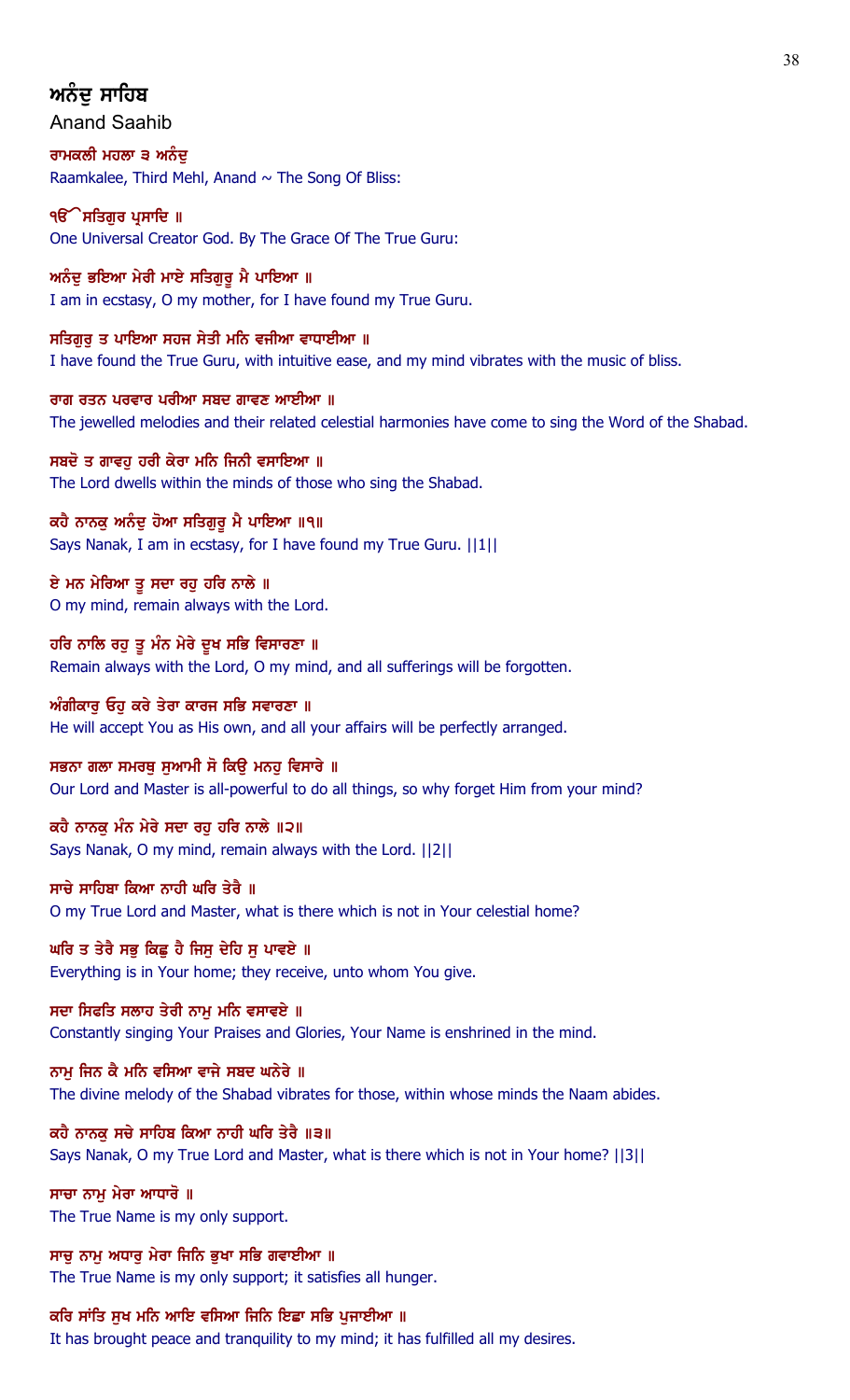#### ਸਦਾ ਕਰਬਾਣ ਕੀਤਾ ਗਰੁ ਵਿਟਹ ਜਿਸ ਦੀਆ ਏਹਿ ਵਡਿਆਈਆ ॥

I am forever a sacrifice to the Guru, who possesses such glorious greatness.

# ਕਹੈ ਨਾਨਕੁ ਸੁਣਹੁ ਸੰਤਹੁ ਸਬਦਿ ਧਰਹੁ ਪਿਆਰੋ ॥

Says Nanak, listen, O Saints; enshrine love for the Shabad.

# ਸਾਚਾ ਨਾਮ ਮੇਰਾ ਆਧਾਰੋ ॥੪॥ The True Name is my only support. ||4||

ਵਾਜੇ ਪੰਚ ਸਬਦ ਤਿਤ ਘਰਿ ਸਭਾਗੈ ॥ The Panch Shabad, the five primal sounds, vibrate in that blessed house.

# ਘਰਿ ਸਭਾਗੈ ਸਬਦ ਵਾਜੇ ਕਲਾ ਜਿਤੁ ਘਰਿ ਧਾਰੀਆ ॥

In that blessed house, the Shabad vibrates; He infuses His almighty power into it.

#### ਪੰਚ ਦੂਤ ਤੁਧੂ ਵਸਿ ਕੀਤੇ ਕਾਲੂ ਕੰਟਕੂ ਮਾਰਿਆ ॥

Through You, we subdue the five demons of desire, and slay Death, the torturer.

#### ਧੁਰਿ ਕਰਮਿ ਪਾਇਆ ਤੁਧੂ ਜਿਨ ਕਉ ਸਿ ਨਾਮਿ ਹਰਿ ਕੈ ਲਾਗੇ ॥

Those who have such pre-ordained destiny are attached to the Lord's Name.

#### ਕਹੈ ਨਾਨਕੂ ਤਹ ਸੂਖੂ ਹੋਆ ਤਿਤੂ ਘਰਿ ਅਨਹਦ ਵਾਜੇ ॥੫॥

Says Nanak, they are at peace, and the unstruck sound current vibrates within their homes. ||5||

## ਸਾਚੀ ਲਿਵੈ ਬਿਨੁ ਦੇਹ ਨਿਮਾਣੀ ॥

Without the true love of devotion, the body is without honor.

#### ਦੇਹ ਨਿਮਾਣੀ ਲਿਵੈ ਬਾਝਹ ਕਿਆ ਕਰੇ ਵੇਚਾਰੀਆ ॥

The body is dishonored without devotional love; what can the poor wretches do?

#### ਤੁਧੂ ਬਾਝੂ ਸਮਰਥ ਕੋਇ ਨਾਹੀ ਕ੍ਰਿਪਾ ਕਰਿ ਬਨਵਾਰੀਆ ॥

No one except You is all-powerful; please bestow Your Mercy, O Lord of all nature.

#### ਏਸ ਨਉ ਹੋਰੁ ਥਾਉ ਨਾਹੀ ਸਬਦਿ ਲਾਗਿ ਸਵਾਰੀਆ ॥

There is no place of rest, other than the Name; attached to the Shabad, we are embellished with beauty.

#### ਕਹੈ ਨਾਨਕ ਲਿਵੈ ਬਾਝਹ ਕਿਆ ਕਰੇ ਵੇਚਾਰੀਆ ॥੬॥

Says Nanak, without devotional love, what can the poor wretches do? ||6||

### <u>ਆਨੰਦੂ ਆਨੰਦੂ ਸਭੂ ਕੋ ਕਹੈ ਆਨੰਦੂ ਗੁਰੂ ਤੇ ਜਾਣਿਆ ॥</u>

Bliss, bliss - everyone talks of bliss; bliss is known only through the Guru.

# ਜਾਣਿਆ ਆਨੰਦ ਸਦਾ ਗਰ ਤੇ ਕ੍ਰਿਪਾ ਕਰੇ ਪਿਆਰਿਆ ॥

Eternal bliss in known only through the Guru, when the Beloved Lord grants His Grace.

#### ਕਰਿ ਕਿਰਪਾ ਕਿਲਵਿਖ ਕਟੇ ਗਿਆਨ ਅੰਜਨੂ ਸਾਰਿਆ ॥

Granting His Grace, He cuts away our sins; He blesses us with the healing ointment of spiritual wisdom.

## ਅੰਦਰਹੂ ਜਿਨ ਕਾ ਮੋਹੂ ਤੁਟਾ ਤਿਨ ਕਾ ਸਬਦੂ ਸਚੈ ਸਵਾਰਿਆ ॥

Those who eradicate attachment from within themselves, are adorned with the Shabad, the Word of the True Lord.

## ਕਹੈ ਨਾਨਕੂ ਏਹੂ ਅਨੰਦੂ ਹੈ ਆਨੰਦੂ ਗੁਰ ਤੇ ਜਾਣਿਆ ॥੭॥

Says Nanak, this alone is bliss - bliss which is known through the Guru. ||7||

## ਬਾਬਾ ਜਿਸੂ ਤੂ ਦੇਹਿ ਸੋਈ ਜਨੂ ਪਾਵੈ ॥

O Baba, he alone receives it, unto whom You give it.

#### ਪਾਵੈ ਤ ਸੋ ਜਨੁ ਦੇਹਿ ਜਿਸ ਨੋ ਹੋਰਿ ਕਿਆ ਕਰਹਿ ਵੇਚਾਰਿਆ ॥

He alone receives it, unto whom You give it; what can the other poor wretched beings do?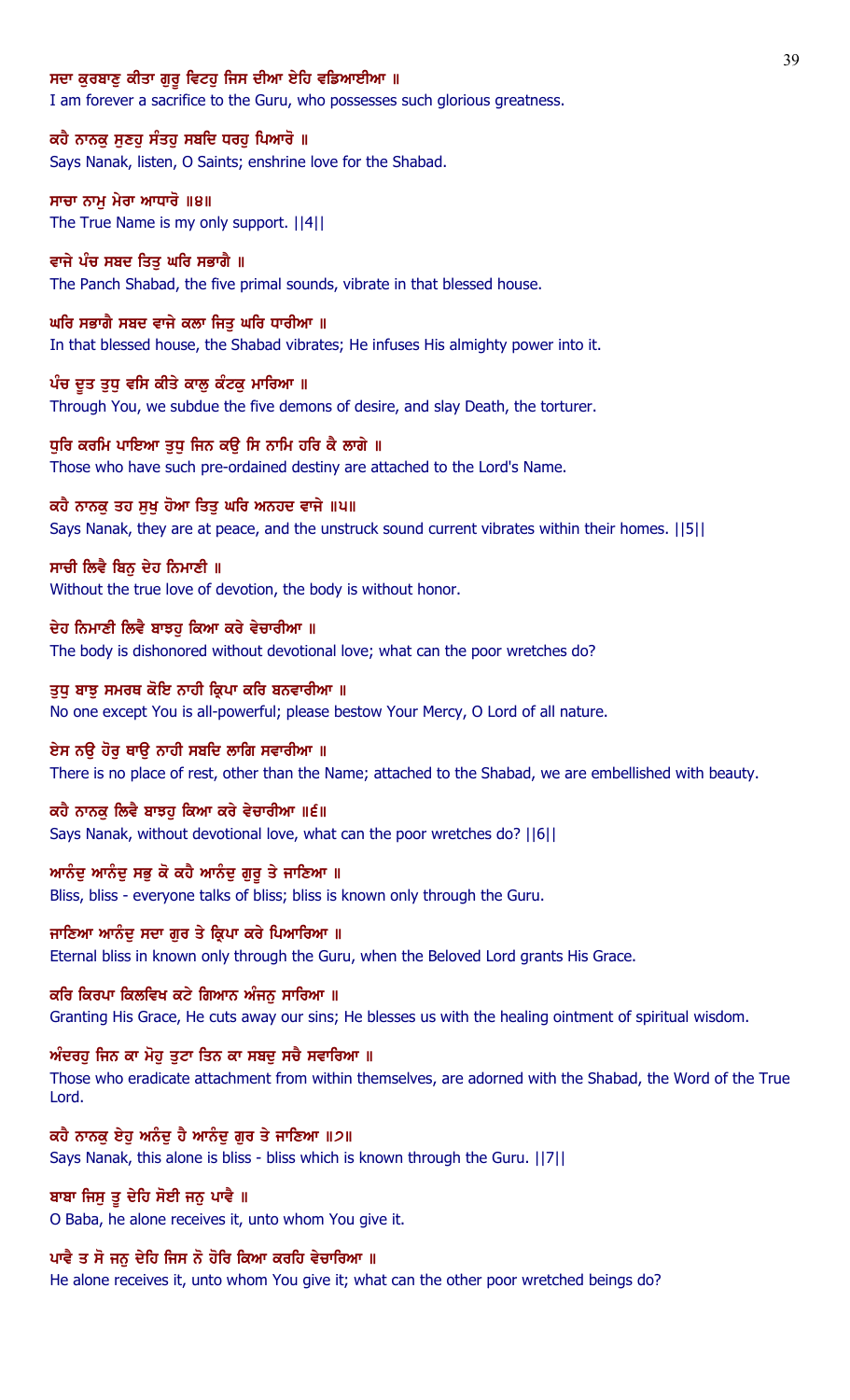#### ਇਕਿ ਭਰਮਿ ਭੁਲੇ ਫਿਰਹਿ ਦਹ ਦਿਸਿ ਇਕਿ ਨਾਮਿ ਲਾਗਿ ਸਵਾਰਿਆ ॥

Some are deluded by doubt, wandering in the ten directions; some are adorned with attachment to the Naam.

ਗੁਰ ਪਰਸਾਦੀ ਮਨੁ ਭਇਆ ਨਿਰਮਲੁ ਜਿਨਾ ਭਾਣਾ ਭਾਵਏ ॥

By Guru's Grace, the mind becomes immaculate and pure, for those who follow God's Will.

ਕਹੈ ਨਾਨਕੂ ਜਿਸੂ ਦੇਹਿ ਪਿਆਰੇ ਸੋਈ ਜਨੂ ਪਾਵਏ ॥੮॥ Says Nanak, he alone receives it, unto whom You give it, O Beloved Lord. ||8||

ਆਵਹ ਸੰਤ ਪਿਆਰਿਹੋ ਅਕਥ ਕੀ ਕਰਹ ਕਹਾਣੀ ॥ Come, Beloved Saints, let us speak the Unspoken Speech of the Lord.

ਕਰਹ ਕਹਾਣੀ ਅਕਥ ਕੇਰੀ ਕਿਤੂ ਦੁਆਰੈ ਪਾਈਐ ॥ How can we speak the Unspoken Speech of the Lord? Through which door will we find Him?

ਤਨੂ ਮਨੁ ਧਨੁ ਸਭੁ ਸਉਪਿ ਗੁਰ ਕਉ ਹੁਕਮਿ ਮੰਨਿਐ ਪਾਈਐ ॥ Surrender body, mind, wealth, and everything to the Guru; obey the Order of His Will, and you will find Him.

ਹੁਕਮੁ ਮੰਨਿਹੁ ਗੁਰੁ ਕੇਰਾ ਗਾਵਹੁ ਸਚੀ ਬਾਣੀ ॥ Obey the Hukam of the Guru's Command, and sing the True Word of His Bani.

ਕਹੈ ਨਾਨਕੂ ਸੁਣਹੂ ਸੰਤਹੂ ਕਥਿਹੂ ਅਕਥ ਕਹਾਣੀ ॥੯॥ Says Nanak, listen, O Saints, and speak the Unspoken Speech of the Lord. ||9||

ਏ ਮਨ ਚੰਚਲਾ ਚਤੁਰਾਈ ਕਿਨੈ ਨ ਪਾਇਆ ॥ O fickle mind, through cleverness, no one has found the Lord.

ਚਤੁਰਾਈ ਨ ਪਾਇਆ ਕਿਨੈ ਤੁ ਸੁਣਿ ਮੰਨ ਮੇਰਿਆ ॥ Through cleverness, no one has found Him; listen, O my mind.

ਏਹ ਮਾਇਆ ਮੋਹਣੀ ਜਿਨਿ ਏਤੁ ਭਰਮਿ ਭੁਲਾਇਆ ॥ This Maya is so fascinating; because of it, people wander in doubt.

ਮਾਇਆ ਤ ਮੋਹਣੀ ਤਿਨੈ ਕੀਤੀ ਜਿਨਿ ਠਗਉਲੀ ਪਾਈਆ ॥ This fascinating Maya was created by the One who has administered this potion.

ਕੁਰਬਾਣੂ ਕੀਤਾ ਤਿਸੈ ਵਿਟਹੂ ਜਿਨਿ ਮੋਹੂ ਮੀਠਾ ਲਾਇਆ ॥ I am a sacrifice to the One who has made emotional attachment sweet.

ਕਹੈ ਨਾਨਕੂ ਮਨ ਚੰਚਲ ਚਤੁਰਾਈ ਕਿਨੈ ਨ ਪਾਇਆ ॥੧੦॥ Says Nanak, O fickle mind, no one has found Him through cleverness. ||10||

ਏ ਮਨ ਪਿਆਰਿਆ ਤੂ ਸਦਾ ਸਚੂ ਸਮਾਲੇ ॥ O beloved mind, contemplate the True Lord forever.

ਏਹੁ ਕੁਟੰਬੁ ਤੂ ਜਿ ਦੇਖਦਾ ਚਲੈ ਨਾਹੀ ਤੇਰੈ ਨਾਲੇ ॥ This family which you see shall not go along with you.

ਸਾਥਿ ਤੇਰੈ ਚਲੈ ਨਾਹੀ ਤਿਸੁ ਨਾਲਿ ਕਿਉ ਚਿਤੁ ਲਾਈਐ ॥ They shall not go along with you, so why do you focus your attention on them?

ਐਸਾ ਕੰਮੂ ਮੂਲੇ ਨ ਕੀਚੈ ਜਿਤੂ ਅੰਤਿ ਪਛੋਤਾਈਐ ॥ Don't do anything that you will regret in the end.

ਸਤਿਗੁਰੁ ਕਾ ਉਪਦੇਸੁ ਸੁਣਿ ਤੁ ਹੋਵੈ ਤੇਰੈ ਨਾਲੇ ॥ Listen to the Teachings of the True Guru - these shall go along with you.

ਕਹੈ ਨਾਨਕ ਮਨ ਪਿਆਰੇ ਤੁ ਸਦਾ ਸਚੁ ਸਮਾਲੇ ॥੧੧॥ Says Nanak, O beloved mind, contemplate the True Lord forever. ||11||

ਅਗਮ ਅਗੋਚਰਾ ਤੇਰਾ ਅੰਤੂ ਨ ਪਾਇਆ ॥

O inaccessible and unfathomable Lord, Your limits cannot be found.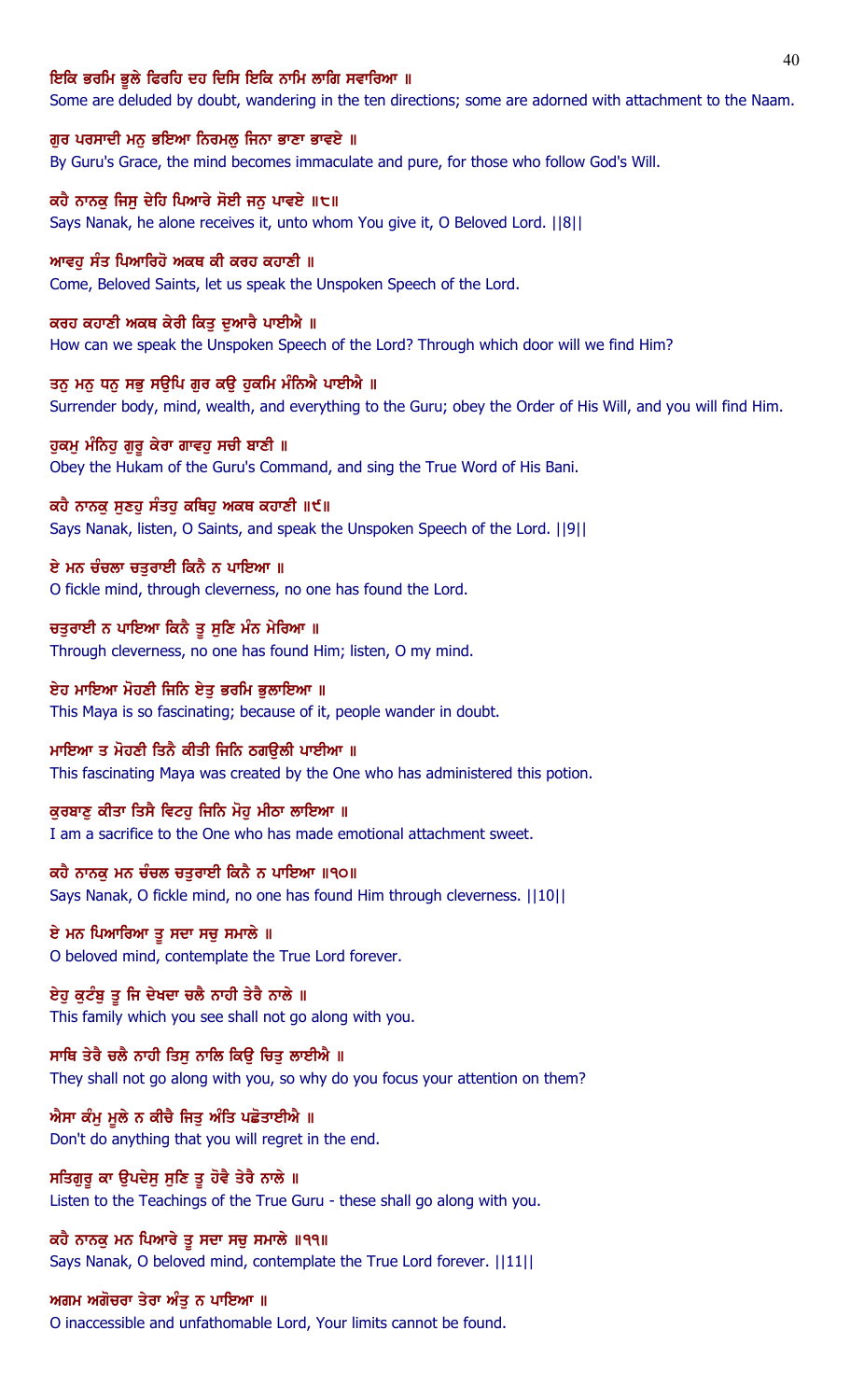# ਅੰਤੋ ਨ ਪਾਇਆ ਕਿਨੈ ਤੇਰਾ ਆਪਣਾ ਆਪੁ ਤੁ ਜਾਣਹੇ ॥

No one has found Your limits; only You Yourself know.

## ਜੀਅ ਜੰਤ ਸਭਿ ਖੇਲ੍ਹ ਤੇਰਾ ਕਿਆ ਕੋ ਆਖਿ ਵਖਾਣਏ ॥

All living beings and creatures are Your play; how can anyone describe You?

## ਆਖਹਿ ਤ ਵੇਖਹਿ ਸਭੁ ਤੁਹੈ ਜਿਨਿ ਜਗਤੁ ਉਪਾਇਆ ॥

You speak, and You gaze upon all; You created the Universe.

## ਕਹੈ ਨਾਨਕੂ ਤੂ ਸਦਾ ਅਗੰਮੂ ਹੈ ਤੇਰਾ ਅੰਤੂ ਨ ਪਾਇਆ ॥੧੨॥

Says Nanak, You are forever inaccessible; Your limits cannot be found. ||12||

## ਸੁਰਿ ਨਰ ਮੁਨਿ ਜਨ ਅੰਮ੍ਰਿਤੁ ਖੋਜਦੇ ਸੁ ਅੰਮ੍ਰਿਤੁ ਗੁਰ ਤੇ ਪਾਇਆ ॥

The angelic beings and the silent sages search for the Ambrosial Nectar; this Amrit is obtained from the Guru.

## ਪਾਇਆ ਅੰਮ੍ਰਿਤੂ ਗੁਰਿ ਕ੍ਰਿਪਾ ਕੀਨੀ ਸਚਾ ਮਨਿ ਵਸਾਇਆ ॥

This Amrit is obtained, when the Guru grants His Grace; He enshrines the True Lord within the mind.

## ਜੀਅ ਜੰਤ ਸਭਿ ਤੁਧੁ ਉਪਾਏ ਇਕਿ ਵੇਖਿ ਪਰਸਣਿ ਆਇਆ ॥

All living beings and creatures were created by You; only some come to see the Guru, and seek His blessing.

# ਲਬੁ ਲੋਭੁ ਅਹੰਕਾਰੁ ਚੁਕਾ ਸਤਿਗੁਰੂ ਭਲਾ ਭਾਇਆ ॥

Their greed, avarice and egotism are dispelled, and the True Guru seems sweet.

## ਕਹੈ ਨਾਨਕੂ ਜਿਸ ਨੋ ਆਪਿ ਤੁਠਾ ਤਿਨਿ ਅੰਮ੍ਰਿਤੂ ਗੁਰ ਤੇ ਪਾਇਆ ॥੧੩॥

Says Nanak, those with whom the Lord is pleased, obtain the Amrit, through the Guru. ||13||

# ਭਗਤਾ ਕੀ ਚਾਲ ਨਿਰਾਲੀ ॥

The lifestyle of the devotees is unique and distinct.

## ਚਾਲਾ ਨਿਰਾਲੀ ਭਗਤਾਹ ਕੇਰੀ ਬਿਖਮ ਮਾਰਗਿ ਚਲਣਾ ॥

The devotees' lifestyle is unique and distinct; they follow the most difficult path.

# ਲਬੂ ਲੋਭੂ ਅਹੰਕਾਰੂ ਤਜਿ ਤ੍ਰਿਸਨਾ ਬਹੁਤੂ ਨਾਹੀ ਬੋਲਣਾ ॥

They renounce greed, avarice, egotism and desire; they do not talk too much.

# ਖੰਨਿਅਹੁ ਤਿਖੀ ਵਾਲਹੁ ਨਿਕੀ ਏਤੁ ਮਾਰਗਿ ਜਾਣਾ ॥

The path they take is sharper than a two-edged sword, and finer than a hair.

# ਗੁਰ ਪਰਸਾਦੀ ਜਿਨੀ ਆਪੂ ਤਜਿਆ ਹਰਿ ਵਾਸਨਾ ਸਮਾਣੀ ॥

By Guru's Grace, they shed their selfishness and conceit; their hopes are merged in the Lord.

# ਕਹੈ ਨਾਨਕ ਚਾਲ ਭਗਤਾ ਜਗਹ ਜਗ ਨਿਰਾਲੀ ॥੧੪॥

Says Nanak, the lifestyle of the devotees, in each and every age, is unique and distinct. ||14||

# ਜਿਉ ਤੂ ਚਲਾਇਹਿ ਤਿਵ ਚਲਹ ਸੁਆਮੀ ਹੋਰੂ ਕਿਆ ਜਾਣਾ ਗੁਣ ਤੇਰੇ ॥

As You make me walk, so do I walk, O my Lord and Master; what else do I know of Your Glorious Virtues?

#### ਜਿਵ ਤੂ ਚਲਾਇਹਿ ਤਿਵੈ ਚਲਹ ਜਿਨਾ ਮਾਰਗਿ ਪਾਵਹੇ ॥

As You cause them to walk, they walk - You have placed them on the Path.

# ਕਰਿ ਕਿਰਪਾ ਜਿਨ ਨਾਮਿ ਲਾਇਹਿ ਸਿ ਹਰਿ ਹਰਿ ਸਦਾ ਧਿਆਵਹੇ ॥

In Your Mercy, You attach them to the Naam; they meditate forever on the Lord, Har, Har.

# ਜਿਸ ਨੋ ਕਥਾ ਸੁਣਾਇਹਿ ਆਪਣੀ ਸਿ ਗੁਰਦੁਆਰੈ ਸੁਖੁ ਪਾਵਹੇ ॥

Those whom You cause to listen to Your sermon, find peace in the Gurdwara, the Guru's Gate.

# ਕਹੈ ਨਾਨਕੂ ਸਚੇ ਸਾਹਿਬ ਜਿਉ ਭਾਵੈ ਤਿਵੈ ਚਲਾਵਹੇ ॥੧੫॥

Says Nanak, O my True Lord and Master, you make us walk according to Your Will. ||15||

# ਏਹੁ ਸੋਹਿਲਾ ਸਬਦੁ ਸੁਹਾਵਾ ॥

This song of praise is the Shabad, the most beautiful Word of God.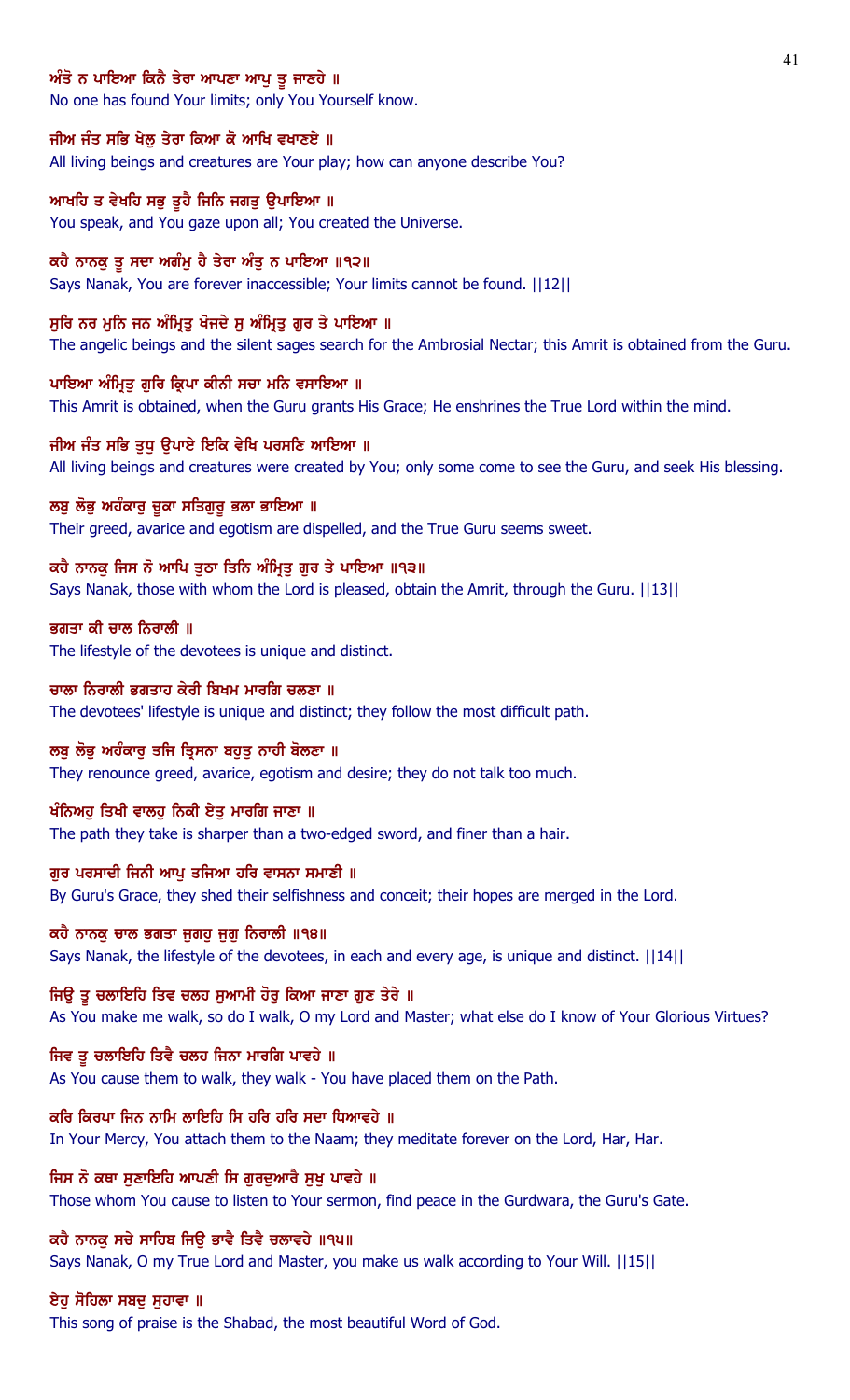## ਸਬਦੋ ਸਹਾਵਾ ਸਦਾ ਸੋਹਿਲਾ ਸਤਿਗਰ ਸਣਾਇਆ ॥

This beauteous Shabad is the everlasting song of praise, spoken by the True Guru.

#### ਏਹੂ ਤਿਨ ਕੈ ਮੰਨਿ ਵਸਿਆ ਜਿਨ ਧੁਰਹੂ ਲਿਖਿਆ ਆਇਆ ॥

This is enshrined in the minds of those who are so pre-destined by the Lord.

ਇਕਿ ਫਿਰਹਿ ਘਨੇਰੇ ਕਰਹਿ ਗਲਾ ਗਲੀ ਕਿਨੈ ਨ ਪਾਇਆ ॥ Some wander around, babbling on and on, but none obtain Him by babbling.

ਕਹੈ ਨਾਨਕ ਸਬਦ ਸੋਹਿਲਾ ਸਤਿਗਰ ਸਣਾਇਆ ॥੧੬॥ Says Nanak, the Shabad, this song of praise, has been spoken by the True Guru. ||16||

ਪਵਿਤ ਹੋਏ ਸੇ ਜਨਾ ਜਿਨੀ ਹਰਿ ਧਿਆਇਆ ॥ Those humble beings who meditate on the Lord become pure.

ਹਰਿ ਧਿਆਇਆ ਪਵਿਤ ਹੋਏ ਗਰਮਖਿ ਜਿਨੀ ਧਿਆਇਆ ॥ Meditating on the Lord, they become pure; as Gurmukh, they meditate on Him.

ਪਵਿਤੂ ਮਾਤਾ ਪਿਤਾ ਕੁਟੰਬ ਸਹਿਤ ਸਿਉ ਪਵਿਤੂ ਸੰਗਤਿ ਸਬਾਈਆ ॥ They are pure, along with their mothers, fathers, family and friends; all their companions are pure as well.

ਕਹਦੇ ਪਵਿਤੂ ਸੁਣਦੇ ਪਵਿਤੂ ਸੇ ਪਵਿਤੂ ਜਿਨੀ ਮੰਨਿ ਵਸਾਇਆ ॥ Pure are those who speak, and pure are those who listen; those who enshrine it within their minds are pure.

ਕਹੈ ਨਾਨਕੁ ਸੇ ਪਵਿਤੁ ਜਿਨੀ ਗੁਰਮੁਖਿ ਹਰਿ ਹਰਿ ਧਿਆਇਆ ॥੧੭॥ Says Nanak, pure and holy are those who, as Gurmukh, meditate on the Lord, Har, Har. ||17||

ਕਰਮੀ ਸਹਜੁ ਨ ਉਪਜੈ ਵਿਣੁ ਸਹਜੈ ਸਹਸਾ ਨ ਜਾਇ ॥ By religious rituals, intuitive poise is not found; without intuitive poise, skepticism does not depart.

ਨਹ ਜਾਇ ਸਹਸਾ ਕਿਤੈ ਸੰਜਮਿ ਰਹੇ ਕਰਮ ਕਮਾਏ ॥ Skepticism does not depart by contrived actions; everybody is tired of performing these rituals.

ਸਹਸੈ ਜੀੳ ਮਲੀਣ ਹੈ ਕਿਤ ਸੰਜਮਿ ਧੋਤਾ ਜਾਏ ॥ The soul is polluted by skepticism; how can it be cleansed?

ਮੰਨੂ ਧੋਵਹੂ ਸਬਦਿ ਲਾਗਹੂ ਹਰਿ ਸਿਉ ਰਹਹੂ ਚਿਤੂ ਲਾਇ ॥ Wash your mind by attaching it to the Shabad, and keep your consciousness focused on the Lord.

ਕਹੈ ਨਾਨਕੂ ਗੁਰ ਪਰਸਾਦੀ ਸਹਜੂ ਉਪਜੈ ਇਹੂ ਸਹਸਾ ਇਵ ਜਾਇ ॥੧੮॥ Says Nanak, by Guru's Grace, intuitive poise is produced, and this skepticism is dispelled. ||18||

ਜੀਅਹ ਮੈਲੇ ਬਾਹਰਹ ਨਿਰਮਲ ॥ Inwardly polluted, and outwardly pure.

ਬਾਹਰਹੂ ਨਿਰਮਲ ਜੀਅਹੂ ਤ ਮੈਲੇ ਤਿਨੀ ਜਨਮੂ ਜੂਐ ਹਾਰਿਆ ॥ Those who are outwardly pure and yet polluted within, lose their lives in the gamble.

ਏਹ ਤਿਸਨਾ ਵਡਾ ਰੋਗੁ ਲਗਾ ਮਰਣੁ ਮਨਹੁ ਵਿਸਾਰਿਆ ॥ They contract this terrible disease of desire, and in their minds, they forget about dying.

#### ਵੇਦਾ ਮਹਿ ਨਾਮੂ ਉਤਮੂ ਸੋ ਸੁਣਹਿ ਨਾਹੀ ਫਿਰਹਿ ਜਿਉ ਬੇਤਾਲਿਆ ॥

In the Vedas, the ultimate objective is the Naam, the Name of the Lord; but they do not hear this, and they wander around like demons.

ਕਹੈ ਨਾਨਕੂ ਜਿਨ ਸਚੂ ਤਜਿਆ ਕੂੜੇ ਲਾਗੇ ਤਿਨੀ ਜਨਮੂ ਜੂਐ ਹਾਰਿਆ ॥੧੯॥ Says Nanak, those who forsake Truth and cling to falsehood, lose their lives in the gamble. ||19||

ਜੀਅਹੁ ਨਿਰਮਲ ਬਾਹਰਹੁ ਨਿਰਮਲ ॥ Inwardly pure, and outwardly pure.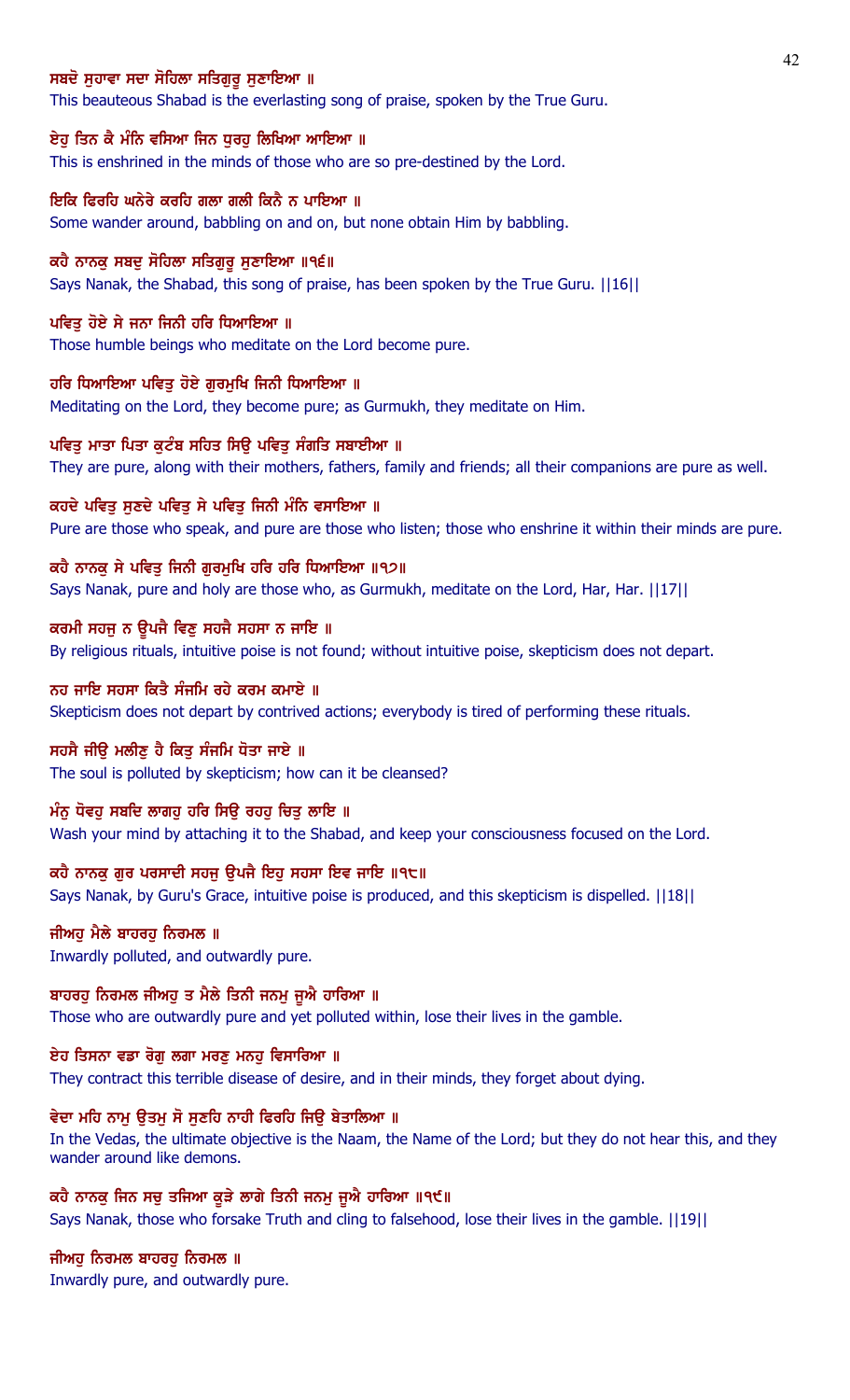## ਬਾਹਰਹ ਤ ਨਿਰਮਲ ਜੀਅਹ ਨਿਰਮਲ ਸਤਿਗਰ ਤੇ ਕਰਣੀ ਕਮਾਣੀ ॥

Those who are outwardly pure and also pure within, through the Guru, perform good deeds.

#### ਕੁੜ ਕੀ ਸੋਇ ਪਹੁਚੈ ਨਾਹੀ ਮਨਸਾ ਸਚਿ ਸਮਾਣੀ ॥

Not even an iota of falsehood touches them; their hopes are absorbed in the Truth.

#### ਜਨਮ ਰਤਨ ਜਿਨੀ ਖਟਿਆ ਭਲੇ ਸੇ ਵਣਜਾਰੇ ॥

Those who earn the jewel of this human life, are the most excellent of merchants.

#### ਕਹੈ ਨਾਨਕ ਜਿਨ ਮੰਨ ਨਿਰਮਲ ਸਦਾ ਰਹਹਿ ਗਰ ਨਾਲੇ ॥੨੦॥

Says Nanak, those whose minds are pure, abide with the Guru forever. ||20||

#### ਜੇ ਕੋ ਸਿਖੂ ਗੁਰੂ ਸੇਤੀ ਸਨਮੁਖੂ ਹੋਵੈ ॥

If a Sikh turns to the Guru with sincere faith, as sunmukh

## ਹੋਵੈ ਤ ਸਨਮੁਖੂ ਸਿਖੂ ਕੋਈ ਜੀਅਹੂ ਰਹੈ ਗੁਰ ਨਾਲੇ ॥

- if a Sikh turns to the Guru with sincere faith, as sunmukh, his soul abides with the Guru.

#### ਗਰ ਕੇ ਚਰਨ ਹਿਰਦੈ ਧਿਆਏ ਅੰਤਰ ਆਤਮੈ ਸਮਾਲੇ ॥

Within his heart, he meditates on the lotus feet of the Guru; deep within his soul, he contemplates Him.

#### ਆਪ ਛਡਿ ਸਦਾ ਰਹੈ ਪਰਣੈ ਗੁਰ ਬਿਨੂ ਅਵਰੂ ਨ ਜਾਣੈ ਕੋਏ ॥

Renouncing selfishness and conceit, he remains always on the side of the Guru; he does not know anyone except the Guru.

#### ਕਹੈ ਨਾਨਕੂ ਸੁਣਹੂ ਸੰਤਹੂ ਸੋ ਸਿਖੂ ਸਨਮੁਖੂ ਹੋਏ ॥੨੧॥

Says Nanak, listen, O Saints: such a Sikh turns toward the Guru with sincere faith, and becomes sunmukh. ||21||

#### ਜੇ ਕੋ ਗੁਰ ਤੇ ਵੇਮੁਖੂ ਹੋਵੈ ਬਿਨੂ ਸਤਿਗੁਰ ਮੁਕਤਿ ਨ ਪਾਵੈ ॥

One who turns away from the Guru, and becomes baymukh - without the True Guru, he shall not find liberation.

### ਪਾਵੈ ਮੁਕਤਿ ਨ ਹੋਰ ਥੈ ਕੋਈ ਪੁਛਹੁ ਬਿਬੇਕੀਆ ਜਾਏ ॥

He shall not find liberation anywhere else either; go and ask the wise ones about this.

#### ਅਨੇਕ ਜੂਨੀ ਭਰਮਿ ਆਵੈ ਵਿਣੂ ਸਤਿਗੁਰ ਮੁਕਤਿ ਨ ਪਾਏ ॥

He shall wander through countless incarnations; without the True Guru, he shall not find liberation.

## ਫਿਰਿ ਮੁਕਤਿ ਪਾਏ ਲਾਗਿ ਚਰਣੀ ਸਤਿਗੁਰੂ ਸਬਦੂ ਸੁਣਾਏ ॥

But liberation is attained, when one is attached to the feet of the True Guru, chanting the Word of the Shabad.

#### ਕਹੈ ਨਾਨਕੂ ਵੀਚਾਰਿ ਦੇਖਹੂ ਵਿਣੂ ਸਤਿਗੁਰ ਮੁਕਤਿ ਨ ਪਾਏ ॥੨੨॥

Says Nanak, contemplate this and see, that without the True Guru, there is no liberation. ||22||

#### ਆਵਹੂ ਸਿਖ ਸਤਿਗੁਰੂ ਕੇ ਪਿਆਰਿਹੋ ਗਾਵਹੂ ਸਚੀ ਬਾਣੀ ॥

Come, O beloved Sikhs of the True Guru, and sing the True Word of His Bani.

## ਬਾਣੀ ਤ ਗਾਵਹ ਗਰ ਕੇਰੀ ਬਾਣੀਆ ਸਿਰਿ ਬਾਣੀ ॥

Sing the Guru's Bani, the supreme Word of Words.

# ਜਿਨ ਕਉ ਨਦਰਿ ਕਰਮੂ ਹੋਵੈ ਹਿਰਦੈ ਤਿਨਾ ਸਮਾਣੀ ॥

Those who are blessed by the Lord's Glance of Grace - their hearts are imbued with this Bani.

## ਪੀਵਹੂ ਅੰਮ੍ਰਿਤੂ ਸਦਾ ਰਹਹੂ ਹਰਿ ਰੰਗਿ ਜਪਿਹੂ ਸਾਰਿਗਪਾਣੀ ॥

Drink in this Ambrosial Nectar, and remain in the Lord's Love forever; meditate on the Lord, the Sustainer of the world.

## ਕਹੈ ਨਾਨਕੁ ਸਦਾ ਗਾਵਹੁ ਏਹ ਸਚੀ ਬਾਣੀ ॥੨੩॥ Says Nanak, sing this True Bani forever. ||23||

ਸਤਿਗਰ ਬਿਨਾ ਹੋਰ ਕਚੀ ਹੈ ਬਾਣੀ ॥ Without the True Guru, other songs are false.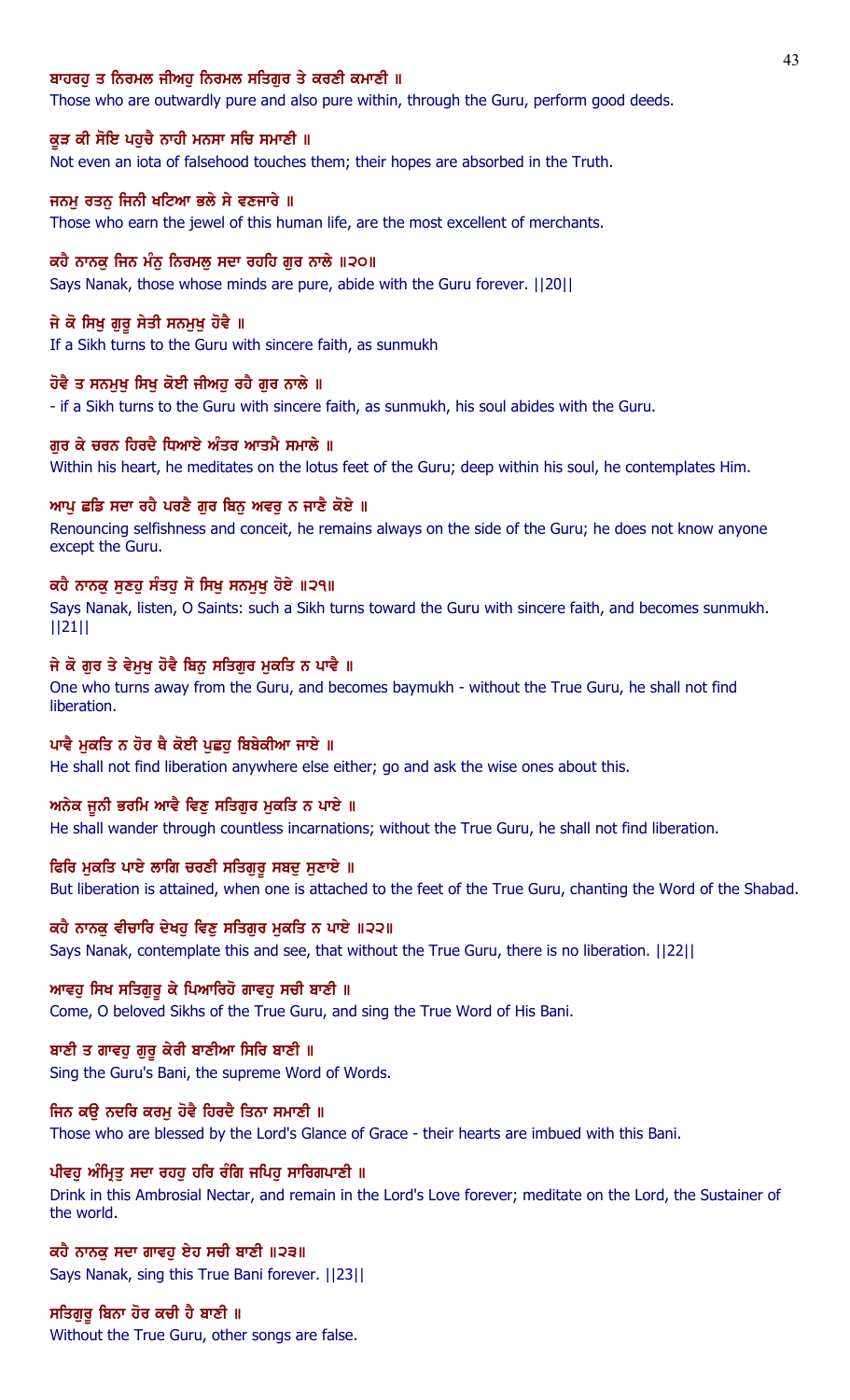## ਬਾਣੀ ਤ ਕਚੀ ਸਤਿਗਰ ਬਾਝਹ ਹੋਰ ਕਚੀ ਬਾਣੀ ॥

The songs are false without the True Guru; all other songs are false.

#### ਕਹਦੇ ਕਚੇ ਸੁਣਦੇ ਕਚੇ ਕਚੀ ਆਖਿ ਵਖਾਣੀ ॥

The speakers are false, and the listeners are false; those who speak and recite are false.

#### ਹਰਿ ਹਰਿ ਨਿਤ ਕਰਹਿ ਰਸਨਾ ਕਹਿਆ ਕਛੂ ਨ ਜਾਣੀ ॥

They may continually chant, 'Har, Har' with their tongues, but they do not know what they are saying.

#### ਚਿਤ ਜਿਨ ਕਾ ਹਿਰਿ ਲਇਆ ਮਾਇਆ ਬੋਲਨਿ ਪਏ ਰਵਾਣੀ ॥

Their consciousness is lured by Maya; they are just reciting mechanically.

#### ਕਹੈ ਨਾਨਕੁ ਸਤਿਗੁਰੁ ਬਾਝਹੁ ਹੋਰ ਕਚੀ ਬਾਣੀ ॥੨੪॥

Says Nanak, without the True Guru, other songs are false. ||24||

## ਗੁਰ ਕਾ ਸਬਦੁ ਰਤੰਨੂ ਹੈ ਹੀਰੇ ਜਿਤੂ ਜੜਾਉ ॥

The Word of the Guru's Shabad is a jewel, studded with diamonds.

#### ਸਬਦ ਰਤਨ ਜਿਤ ਮੰਨ ਲਾਗਾ ਏਹ ਹੋਆ ਸਮਾੳ ॥

The mind which is attached to this jewel, merges into the Shabad.

#### ਸਬਦ ਸੇਤੀ ਮਨੁ ਮਿਲਿਆ ਸਚੈ ਲਾਇਆ ਭਾਉ ॥

One whose mind is attuned to the Shabad, enshrines love for the True Lord.

## ਆਪੇ ਹੀਰਾ ਰਤਨੂ ਆਪੇ ਜਿਸ ਨੋ ਦੇਇ ਬੁਝਾਇ ॥

He Himself is the diamond, and He Himself is the jewel; one who is blessed, understands its value.

### ਕਹੈ ਨਾਨਕੁ ਸਬਦੁ ਰਤਨੁ ਹੈ ਹੀਰਾ ਜਿਤੁ ਜੜਾਉ ॥੨੫॥

Says Nanak, the Shabad is a jewel, studded with diamonds. ||25||

#### ਸਿਵ ਸਕਤਿ ਆਪਿ ਉਪਾਇ ਕੈ ਕਰਤਾ ਆਪੇ ਹੁਕਮੂ ਵਰਤਾਏ ॥

He Himself created Shiva and Shakti, mind and matter; the Creator subjects them to His Command.

#### ਹਕਮ ਵਰਤਾਏ ਆਪਿ ਵੇਖੈ ਗਰਮਖਿ ਕਿਸੈ ਬਝਾਏ ॥

Enforcing His Order, He Himself sees all. How rare are those who, as Gurmukh, come to know Him.

#### ਤੋੜੇ ਬੰਧਨ ਹੋਵੈ ਮਕਤ ਸਬਦ ਮੰਨਿ ਵਸਾਏ ॥

They break their bonds, and attain liberation; they enshrine the Shabad within their minds.

#### ਗੁਰਮੁਖਿ ਜਿਸ ਨੋ ਆਪਿ ਕਰੇ ਸੁ ਹੋਵੈ ਏਕਸ ਸਿਉ ਲਿਵ ਲਾਏ ॥

Those whom the Lord Himself makes Gurmukh, lovingly focus their consciousness on the One Lord.

# ਕਹੈ ਨਾਨਕ ਆਪਿ ਕਰਤਾ ਆਪੇ ਹਕਮ ਬਝਾਏ ॥੨੬॥

Says Nanak, He Himself is the Creator; He Himself reveals the Hukam of His Command. ||26||

#### ਸਿਮ੍ਰਿਤਿ ਸਾਸਤ੍ਰ ਪੁੰਨ ਪਾਪ ਬੀਚਾਰਦੇ ਤਤੈ ਸਾਰ ਨ ਜਾਣੀ ॥

The Simritees and the Shaastras discriminate between good and evil, but they do not know the true essence of reality.

## ਤਤੈ ਸਾਰ ਨ ਜਾਣੀ ਗੁਰੂ ਬਾਝਹੂ ਤਤੈ ਸਾਰ ਨ ਜਾਣੀ ॥

They do not know the true essence of reality without the Guru; they do not know the true essence of reality.

#### ਤਿਹੀ ਗੁਣੀ ਸੰਸਾਰੂ ਭ੍ਰਮਿ ਸੂਤਾ ਸੂਤਿਆ ਰੈਣਿ ਵਿਹਾਣੀ ॥

The world is asleep in the three modes and doubt; it passes the night of its life sleeping.

#### ਗਰ ਕਿਰਪਾ ਤੇ ਸੇ ਜਨ ਜਾਗੇ ਜਿਨਾ ਹਰਿ ਮਨਿ ਵਸਿਆ ਬੋਲਹਿ ਅੰਮਿਤ ਬਾਣੀ ॥

Those humble beings remain awake and aware, within whose minds, by Guru's Grace, the Lord abides; they chant the Ambrosial Word of the Guru's Bani.

# ਕਹੈ ਨਾਨਕੂ ਸੋ ਤਤੂ ਪਾਏ ਜਿਸ ਨੋ ਅਨਦਿਨੂ ਹਰਿ ਲਿਵ ਲਾਗੈ ਜਾਗਤ ਰੈਣਿ ਵਿਹਾਣੀ ॥੨੭॥

Says Nanak, they alone obtain the essence of reality, who night and day remain lovingly absorbed in the Lord; they pass the night of their life awake and aware. ||27||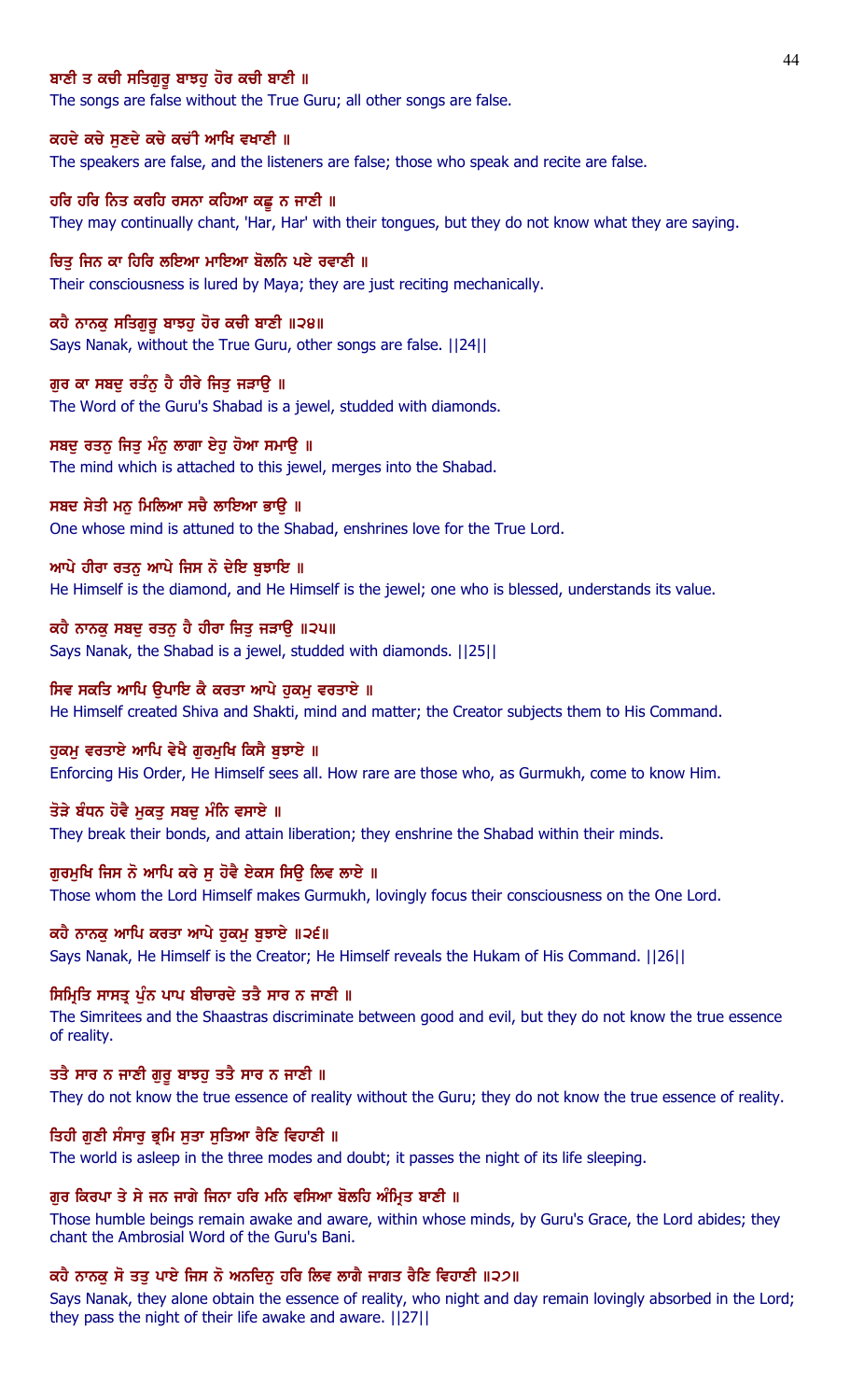## ਮਾਤਾ ਕੇ ੳਦਰ ਮਹਿ ਪੁਤਿਪਾਲ ਕਰੇ ਸੋ ਕਿੳ ਮਨਹ ਵਿਸਾਰੀਐ ॥

He nourished us in the mother's womb; why forget Him from the mind?

#### ਮਨਹੂ ਕਿਉ ਵਿਸਾਰੀਐ ਏਵਡੂ ਦਾਤਾ ਜਿ ਅਗਨਿ ਮਹਿ ਆਹਾਰੂ ਪਹੁਚਾਵਏ ॥

Why forget from the mind such a Great Giver, who gave us sustenance in the fire of the womb?

## ਓਸ ਨੋ ਕਿਹ ਪੋਹਿ ਨ ਸਕੀ ਜਿਸ ਨੳ ਆਪਣੀ ਲਿਵ ਲਾਵਏ ॥

Nothing can harm one, whom the Lord inspires to embrace His Love.

## ਆਪਣੀ ਲਿਵ ਆਪੇ ਲਾਏ ਗਰਮਖਿ ਸਦਾ ਸਮਾਲੀਐ ॥

He Himself is the love, and He Himself is the embrace; the Gurmukh contemplates Him forever.

## ਕਹੈ ਨਾਨਕੁ ਏਵਡੁ ਦਾਤਾ ਸੋ ਕਿਉ ਮਨਹੁ ਵਿਸਾਰੀਐ ॥੨੮॥

Says Nanak, why forget such a Great Giver from the mind? ||28||

# ਜੈਸੀ ਅਗਨਿ ੳਦਰ ਮਹਿ ਤੈਸੀ ਬਾਹਰਿ ਮਾਇਆ ॥

As is the fire within the womb, so is Maya outside.

# ਮਾਇਆ ਅਗਨਿ ਸਭ ਇਕੋ ਜੇਹੀ ਕਰਤੈ ਖੇਲ ਰਚਾਇਆ ॥

The fire of Maya is one and the same; the Creator has staged this play.

## ਜਾ ਤਿਸੁ ਭਾਣਾ ਤਾ ਜੰਮਿਆ ਪਰਵਾਰਿ ਭਲਾ ਭਾਇਆ ॥

According to His Will, the child is born, and the family is very pleased.

## ਲਿਵ ਛੁੜਕੀ ਲਗੀ ਤ੍ਰਿਸਨਾ ਮਾਇਆ ਅਮਰੁ ਵਰਤਾਇਆ ॥

Love for the Lord wears off, and the child becomes attached to desires; the script of Maya runs its course.

# ਏਹ ਮਾਇਆ ਜਿਤੂ ਹਰਿ ਵਿਸਰੈ ਮੋਹੂ ਉਪਜੈ ਭਾਉ ਦੂਜਾ ਲਾਇਆ ॥

This is Maya, by which the Lord is forgotten; emotional attachment and love of duality well up.

## ਕਹੈ ਨਾਨਕੂ ਗੁਰ ਪਰਸਾਦੀ ਜਿਨਾ ਲਿਵ ਲਾਗੀ ਤਿਨੀ ਵਿਚੇ ਮਾਇਆ ਪਾਇਆ ॥੨੯॥

Says Nanak, by Guru's Grace, those who enshrine love for the Lord find Him, in the midst of Maya. ||29||

# ਹਰਿ ਆਪਿ ਅਮੁਲਕੁ ਹੈ ਮੁਲਿ ਨ ਪਾਇਆ ਜਾਇ ॥

The Lord Himself is priceless; His worth cannot be estimated.

# ਮਲਿ ਨ ਪਾਇਆ ਜਾਇ ਕਿਸੈ ਵਿਟਹ ਰਹੇ ਲੋਕ ਵਿਲਲਾਇ ॥

His worth cannot be estimated, even though people have grown weary of trying.

# ਐਸਾ ਸਤਿਗੁਰੂ ਜੇ ਮਿਲੈ ਤਿਸ ਨੋ ਸਿਰੂ ਸਉਪੀਐ ਵਿਚਹੂ ਆਪੂ ਜਾਇ ॥

If you meet such a True Guru, offer your head to Him; your selfishness and conceit will be eradicated from within.

# ਜਿਸ ਦਾ ਜੀੳ ਤਿਸ ਮਿਲਿ ਰਹੈ ਹਰਿ ਵਸੈ ਮਨਿ ਆਇ ॥

Your soul belongs to Him; remain united with Him, and the Lord will come to dwell in your mind.

#### ਹਰਿ ਆਪਿ ਅਮੁਲਕੁ ਹੈ ਭਾਗ ਤਿਨਾ ਕੇ ਨਾਨਕਾ ਜਿਨ ਹਰਿ ਪਲੈ ਪਾਇ ॥੩੦॥

The Lord Himself is priceless; very fortunate are those, O Nanak, who attain to the Lord. ||30||

#### ਹਰਿ ਰਾਸਿ ਮੇਰੀ ਮਨ ਵਣਜਾਰਾ ॥

The Lord is my capital; my mind is the merchant.

#### ਹਰਿ ਰਾਸਿ ਮੇਰੀ ਮਨੁ ਵਣਜਾਰਾ ਸਤਿਗੁਰ ਤੇ ਰਾਸਿ ਜਾਣੀ ॥

The Lord is my capital, and my mind is the merchant; through the True Guru, I know my capital.

# ਹਰਿ ਹਰਿ ਨਿਤ ਜਪਿਹ ਜੀਅਹ ਲਾਹਾ ਖਟਿਹ ਦਿਹਾੜੀ ॥

Meditate continually on the Lord, Har, Har, O my soul, and you shall collect your profits daily.

## ਏਹੁ ਧਨੁ ਤਿਨਾ ਮਿਲਿਆ ਜਿਨ ਹਰਿ ਆਪੇ ਭਾਣਾ ॥

This wealth is obtained by those who are pleasing to the Lord's Will.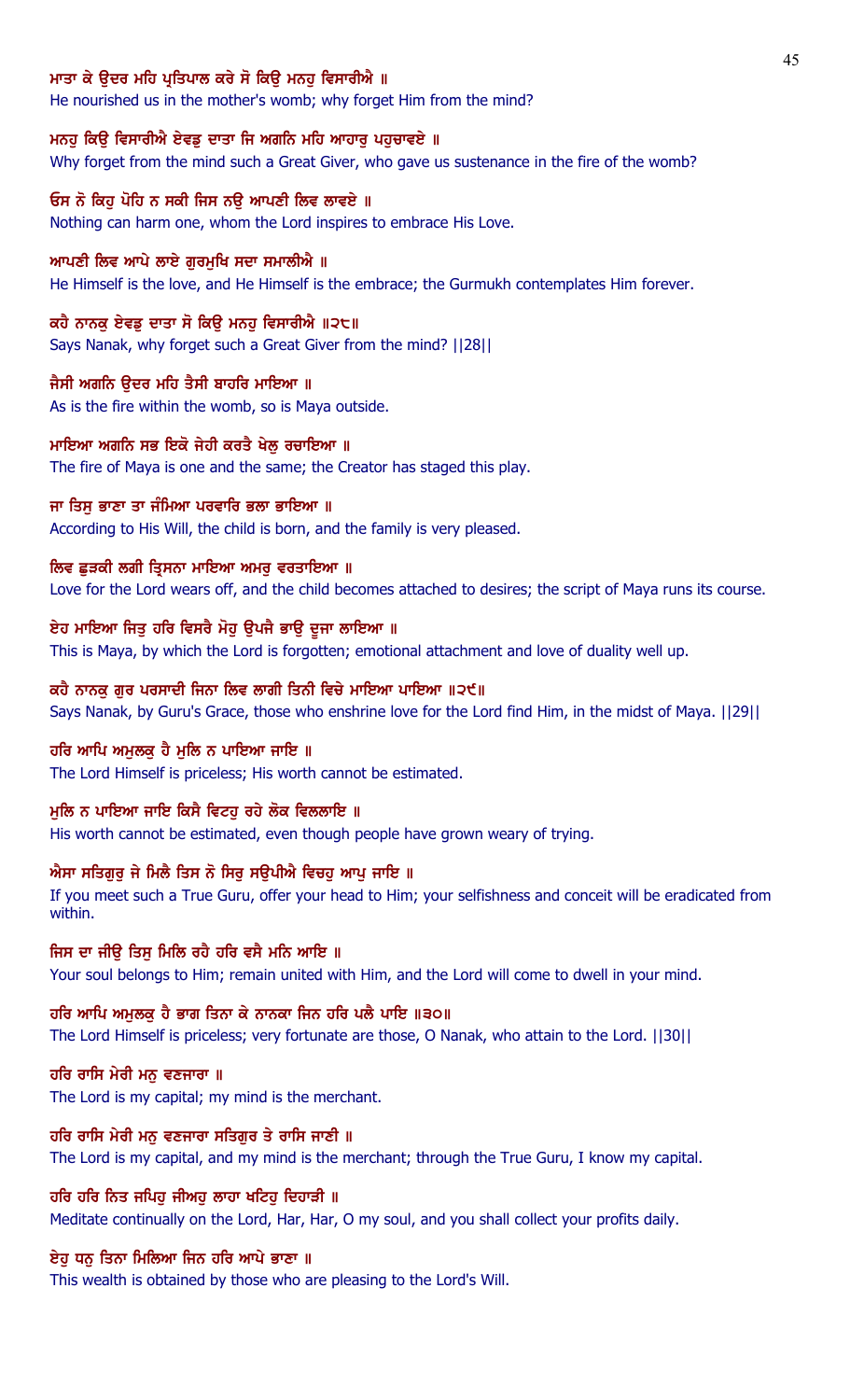## ਕਹੈ ਨਾਨਕ ਹਰਿ ਰਾਸਿ ਮੇਰੀ ਮਨ ਹੋਆ ਵਣਜਾਰਾ ॥੩੧॥

Says Nanak, the Lord is my capital, and my mind is the merchant. ||31||

#### ਏ ਰਸਨਾ ਤੂ ਅਨ ਰਸਿ ਰਾਚਿ ਰਹੀ ਤੇਰੀ ਪਿਆਸ ਨ ਜਾਇ ॥

O my tongue, you are engrossed in other tastes, but your thirsty desire is not quenched.

#### ਪਿਆਸ ਨ ਜਾਇ ਹੋਰਤ ਕਿਤੈ ਜਿਚਰ ਹਰਿ ਰਸ ਪਲੈ ਨ ਪਾਇ ॥

Your thirst shall not be quenched by any means, until you attain the subtle essence of the Lord.

#### ਹਰਿ ਰਸ ਪਾਇ ਪਲੈ ਪੀਐ ਹਰਿ ਰਸ ਬਹੜਿ ਨ ਤ੍ਰਿਸਨਾ ਲਾਗੈ ਆਇ ॥

If you do obtain the subtle essence of the Lord, and drink in this essence of the Lord, you shall not be troubled by desire again.

#### ਏਹ ਹਰਿ ਰਸ ਕਰਮੀ ਪਾਈਐ ਸਤਿਗਰ ਮਿਲੈ ਜਿਸ ਆਇ ॥

This subtle essence of the Lord is obtained by good karma, when one comes to meet with the True Guru.

#### ਕਹੈ ਨਾਨਕੂ ਹੋਰਿ ਅਨ ਰਸ ਸਭਿ ਵੀਸਰੇ ਜਾ ਹਰਿ ਵਸੈ ਮਨਿ ਆਇ ॥੩੨॥

Says Nanak, all other tastes and essences are forgotten, when the Lord comes to dwell within the mind. ||32||

#### ਏ ਸਰੀਰਾ ਮੇਰਿਆ ਹਰਿ ਤੁਮ ਮਹਿ ਜੋਤਿ ਰਖੀ ਤਾ ਤੁ ਜਗ ਮਹਿ ਆਇਆ ॥

O my body, the Lord infused His Light into you, and then you came into the world.

### ਹਰਿ ਜੋਤਿ ਰਖੀ ਤੁਧੂ ਵਿਚਿ ਤਾ ਤੂ ਜਗ ਮਹਿ ਆਇਆ ॥

The Lord infused His Light into you, and then you came into the world.

## ਹਰਿ ਆਪੇ ਮਾਤਾ ਆਪੇ ਪਿਤਾ ਜਿਨਿ ਜੀਉ ਉਪਾਇ ਜਗਤੁ ਦਿਖਾਇਆ ॥

The Lord Himself is your mother, and He Himself is your father; He created the created beings, and revealed the world to them.

## ਗੁਰ ਪਰਸਾਦੀ ਬੁਝਿਆ ਤਾ ਚਲਤੁ ਹੋਆ ਚਲਤੁ ਨਦਰੀ ਆਇਆ ॥

By Guru's Grace, some understand, and then it's a show; it seems like just a show.

## ਕਹੈ ਨਾਨਕੁ ਸ੍ਰਿਸਟਿ ਕਾ ਮੁਲੁ ਰਚਿਆ ਜੋਤਿ ਰਾਖੀ ਤਾ ਤੁ ਜਗ ਮਹਿ ਆਇਆ ॥੩੩॥

Says Nanak, He laid the foundation of the Universe, and infused His Light, and then you came into the world. ||33||

#### ਮਨਿ ਚਾਉ ਭਇਆ ਪ੍ਰਭ ਆਗਮ ਸੁਣਿਆ ॥

My mind has become joyful, hearing of God's coming.

## ਹਰਿ ਮੰਗਲ ਗਾੳ ਸਖੀ ਗ੍ਰਿਹ ਮੰਦਰ ਬਣਿਆ ॥

Sing the songs of joy to welcome the Lord, O my companions; my household has become the Lord's Mansion.

# ਹਰਿ ਗਾਊ ਮੰਗਲੂ ਨਿਤ ਸਖੀਏ ਸੋਗੂ ਦੁਖੂ ਨ ਵਿਆਪਏ ॥

Sing continually the songs of joy to welcome the Lord, O my companions, and sorrow and suffering will not afflict you.

### ਗਰ ਚਰਨ ਲਾਗੇ ਦਿਨ ਸਭਾਗੇ ਆਪਣਾ ਪਿਰ ਜਾਪਏ ॥

Blessed is that day, when I am attached to the Guru's feet and meditate on my Husband Lord.

#### ਅਨਹਤ ਬਾਣੀ ਗੁਰ ਸਬਦਿ ਜਾਣੀ ਹਰਿ ਨਾਮੂ ਹਰਿ ਰਸੂ ਭੋਗੋ ॥

I have come to know the unstruck sound current and the Word of the Guru's Shabad; I enjoy the sublime essence of the Lord, the Lord's Name.

#### ਕਹੈ ਨਾਨਕ ਪ੍ਰਭ ਆਪਿ ਮਿਲਿਆ ਕਰਣ ਕਾਰਣ ਜੋਗੋ ॥੩੪॥

Says Nanak, God Himself has met me; He is the Doer, the Cause of causes. ||34||

## ਏ ਸਰੀਰਾ ਮੇਰਿਆ ਇਸੂ ਜਗ ਮਹਿ ਆਇ ਕੈ ਕਿਆ ਤੁਧੂ ਕਰਮ ਕਮਾਇਆ ॥

O my body, why have you come into this world? What actions have you committed?

## ਕਿ ਕਰਮ ਕਮਾਇਆ ਤੁਧੁ ਸਰੀਰਾ ਜਾ ਤੁ ਜਗ ਮਹਿ ਆਇਆ ॥

And what actions have you committed, O my body, since you came into this world?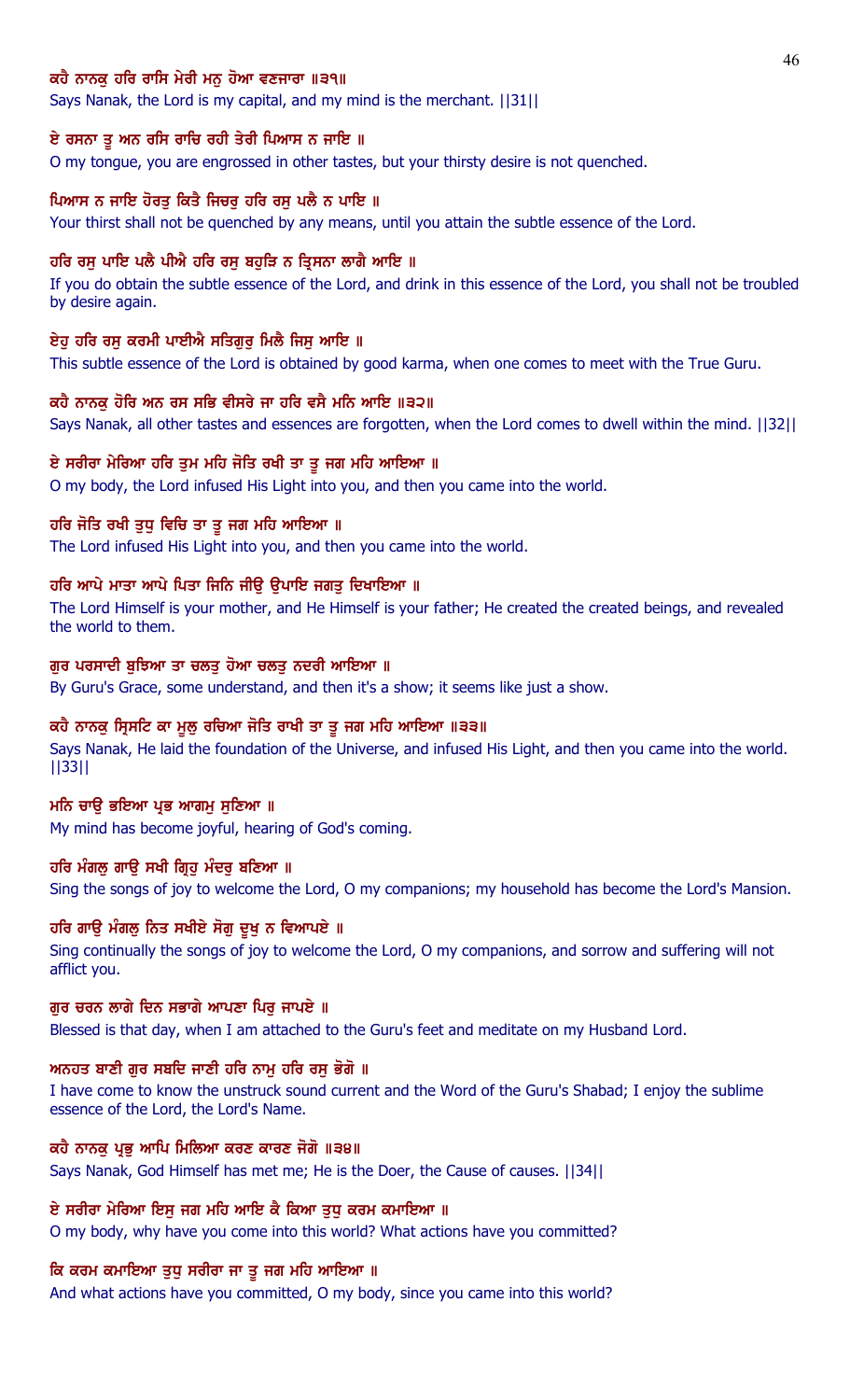## ਜਿਨਿ ਹਰਿ ਤੇਰਾ ਰਚਨ ਰਚਿਆ ਸੋ ਹਰਿ ਮਨਿ ਨ ਵਸਾਇਆ ॥

The Lord who formed your form - you have not enshrined that Lord in your mind.

#### ਗੁਰ ਪਰਸਾਦੀ ਹਰਿ ਮੰਨਿ ਵਸਿਆ ਪੁਰਬਿ ਲਿਖਿਆ ਪਾਇਆ ॥

By Guru's Grace, the Lord abides within the mind, and one's pre-ordained destiny is fulfilled.

## ਕਹੈ ਨਾਨਕ ਏਹ ਸਰੀਰ ਪਰਵਾਣ ਹੋਆ ਜਿਨਿ ਸਤਿਗਰ ਸਿੳ ਚਿਤ ਲਾਇਆ ॥੩੫॥

Says Nanak, this body is adorned and honored, when one's consciousness is focused on the True Guru. ||35||

#### ਏ ਨੇਤੁਹ ਮੇਰਿਹੋ ਹਰਿ ਤਮ ਮਹਿ ਜੋਤਿ ਧਰੀ ਹਰਿ ਬਿਨ ਅਵਰ ਨ ਦੇਖਹ ਕੋਈ ॥

O my eyes, the Lord has infused His Light into you; do not look upon any other than the Lord.

#### ਹਰਿ ਬਿਨੂ ਅਵਰੂ ਨ ਦੇਖਹੁ ਕੋਈ ਨਦਰੀ ਹਰਿ ਨਿਹਾਲਿਆ ॥

Do not look upon any other than the Lord; the Lord alone is worthy of beholding.

## ਏਹੁ ਵਿਸੁ ਸੰਸਾਰੂ ਤੁਮ ਦੇਖਦੇ ਏਹੁ ਹਰਿ ਕਾ ਰੂਪੁ ਹੈ ਹਰਿ ਰੂਪੁ ਨਦਰੀ ਆਇਆ ॥

This whole world which you see is the image of the Lord; only the image of the Lord is seen.

#### ਗੁਰ ਪਰਸਾਦੀ ਬੁਝਿਆ ਜਾ ਵੇਖਾ ਹਰਿ ਇਕੁ ਹੈ ਹਰਿ ਬਿਨੁ ਅਵਰੁ ਨ ਕੋਈ ॥

By Guru's Grace, I understand, and I see only the One Lord; there is no one except the Lord.

#### ਕਹੈ ਨਾਨਕੂ ਏਹਿ ਨੇਤੂ ਅੰਧ ਸੇ ਸਤਿਗੁਰਿ ਮਿਲਿਐ ਦਿਬ ਦ੍ਰਿਸਟਿ ਹੋਈ ॥੩੬॥

Says Nanak, these eyes were blind; but meeting the True Guru, they became all-seeing. ||36||

### ਏ ਸੁਵਣਹੁ ਮੇਰਿਹੋ ਸਾਚੈ ਸੁਨਣੈ ਨੋ ਪਠਾਏ ॥

O my ears, you were created only to hear the Truth.

### ਸਾਚੈ ਸੁਨਣੈ ਨੋ ਪਠਾਏ ਸਰੀਰਿ ਲਾਏ ਸੁਣਹੁ ਸਤਿ ਬਾਣੀ ॥

To hear the Truth, you were created and attached to the body; listen to the True Bani.

#### ਜਿਤੂ ਸੂਣੀ ਮਨੂ ਤਨੂ ਹਰਿਆ ਹੋਆ ਰਸਨਾ ਰਸਿ ਸਮਾਣੀ ॥

Hearing it, the mind and body are rejuvenated, and the tongue is absorbed in Ambrosial Nectar.

#### ਸਚੂ ਅਲਖ ਵਿਡਾਣੀ ਤਾ ਕੀ ਗਤਿ ਕਹੀ ਨ ਜਾਏ ॥

The True Lord is unseen and wondrous; His state cannot be described.

## ਕਹੈ ਨਾਨਕੂ ਅੰਮ੍ਰਿਤ ਨਾਮੂ ਸੁਣਹੂ ਪਵਿਤ੍ਰ ਹੋਵਹੂ ਸਾਚੈ ਸੁਨਣੈ ਨੋ ਪਠਾਏ ॥੩੭॥

Says Nanak, listen to the Ambrosial Naam and become holy; you were created only to hear the Truth. ||37||

#### ਹਰਿ ਜੀਉ ਗੁਫਾ ਅੰਦਰਿ ਰਖਿ ਕੈ ਵਾਜਾ ਪਵਣੁ ਵਜਾਇਆ ॥

The Lord placed the soul to the cave of the body, and blew the breath of life into the musical instrument of the body.

## ਵਜਾਇਆ ਵਾਜਾ ਪਉਣ ਨਉ ਦੁਆਰੇ ਪਰਗਟੂ ਕੀਏ ਦਸਵਾ ਗੁਪਤੂ ਰਖਾਇਆ ॥

He blew the breath of life into the musical instrument of the body, and revealed the nine doors; but He kept the Tenth Door hidden.

#### ਗਰਦਆਰੈ ਲਾਇ ਭਾਵਨੀ ਇਕਨਾ ਦਸਵਾ ਦਆਰ ਦਿਖਾਇਆ ॥

Through the Gurdwara, the Guru's Gate, some are blessed with loving faith, and the Tenth Door is revealed to them.

#### ਤਹ ਅਨੇਕ ਰੂਪ ਨਾਉ ਨਵ ਨਿਧਿ ਤਿਸ ਦਾ ਅੰਤੂ ਨ ਜਾਈ ਪਾਇਆ ॥

There are many images of the Lord, and the nine treasures of the Naam; His limits cannot be found.

## ਕਹੈ ਨਾਨਕੂ ਹਰਿ ਪਿਆਰੈ ਜੀਉ ਗੂਫਾ ਅੰਦਰਿ ਰਖਿ ਕੈ ਵਾਜਾ ਪਵਣੂ ਵਜਾਇਆ ॥੩੮॥

Says Nanak, the Lord placed the soul to the cave of the body, and blew the breath of life into the musical instrument of the body. ||38||

#### ਏਹੁ ਸਾਚਾ ਸੋਹਿਲਾ ਸਾਚੈ ਘਰਿ ਗਾਵਹੁ ॥

Sing this true song of praise in the true home of your soul.

## ਗਾਵਹ ਤ ਸੋਹਿਲਾ ਘਰਿ ਸਾਚੈ ਜਿਥੈ ਸਦਾ ਸਚ ਧਿਆਵਹੇ ॥

Sing the song of praise in your true home; meditate there on the True Lord forever.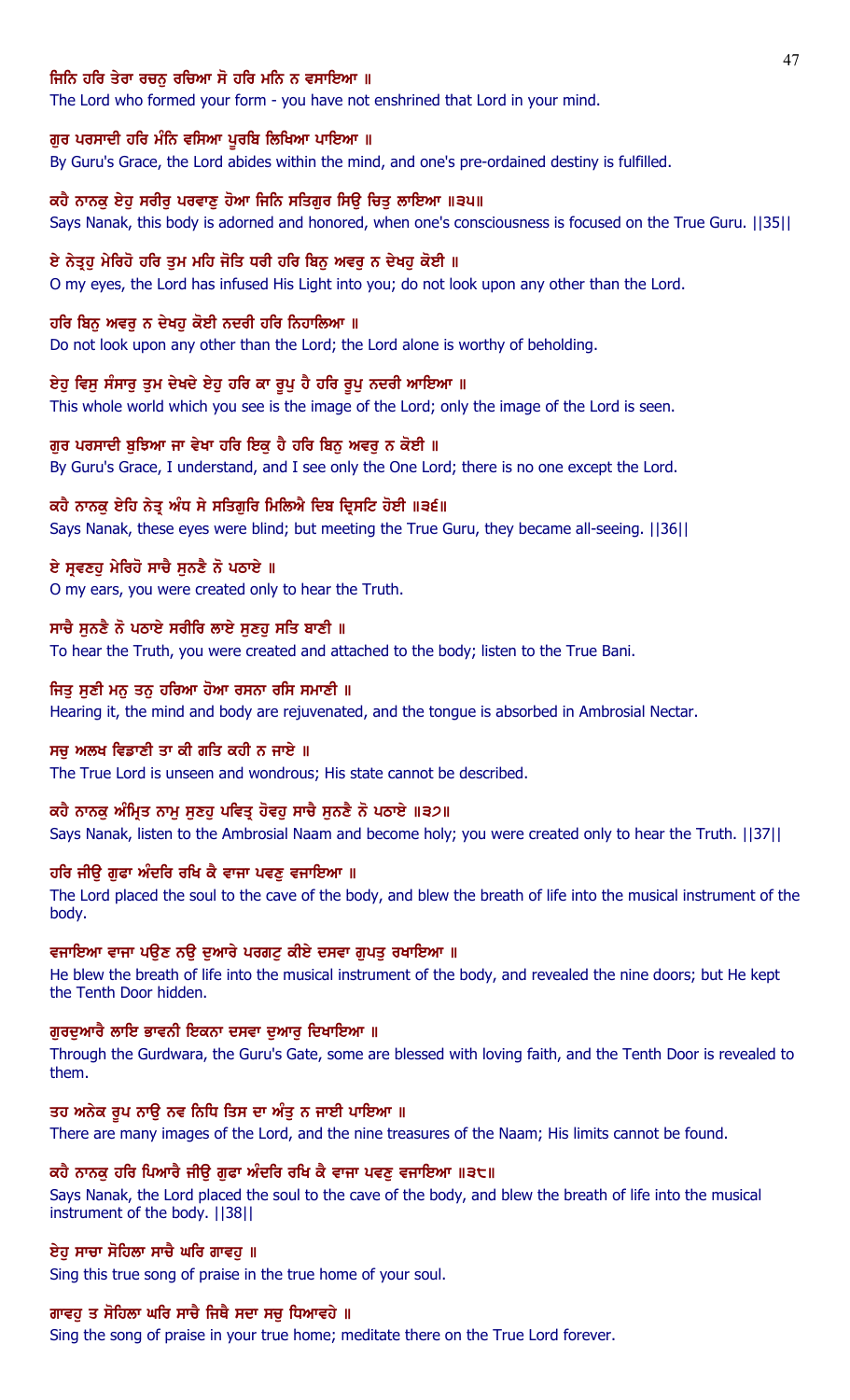## ਸਚੋ ਧਿਆਵਹਿ ਜਾ ਤਧ ਭਾਵਹਿ ਗਰਮਖਿ ਜਿਨਾ ਬਝਾਵਹੇ ॥

They alone meditate on You, O True Lord, who are pleasing to Your Will; as Gurmukh, they understand.

## ਇਹੁ ਸਚੁ ਸਭਨਾ ਕਾ ਖਸਮੁ ਹੈ ਜਿਸੁ ਬਖਸੇ ਸੋ ਜਨੁ ਪਾਵਹੇ ॥

This Truth is the Lord and Master of all; whoever is blessed, obtains it.

## ਕਹੈ ਨਾਨਕ ਸਚ ਸੋਹਿਲਾ ਸਚੈ ਘਰਿ ਗਾਵਹੇ ॥੩੯॥

Says Nanak, sing the true song of praise in the true home of your soul. ||39||

#### ਅਨਦੂ ਸੁਣਹੁ ਵਡਭਾਗੀਹੋ ਸਗਲ ਮਨੋਰਥ ਪੂਰੇ ॥

Listen to the song of bliss, O most fortunate ones; all your longings shall be fulfilled.

#### ਪਾਰਬ੍ਰਹਮੁ ਪ੍ਰਭੁ ਪਾਇਆ ਉਤਰੇ ਸਗਲ ਵਿਸੁਰੇ ॥

I have obtained the Supreme Lord God, and all sorrows have been forgotten.

## ਦੁਖ ਰੋਗ ਸੰਤਾਪ ਉਤਰੇ ਸੁਣੀ ਸਚੀ ਬਾਣੀ ॥

Pain, illness and suffering have departed, listening to the True Bani.

#### ਸੰਤ ਸਾਜਨ ਭਏ ਸਰਸੇ ਪੂਰੇ ਗੁਰ ਤੇ ਜਾਣੀ ॥

The Saints and their friends are in ecstasy, knowing the Perfect Guru.

## ਸੁਣਤੇ ਪੁਨੀਤ ਕਹਤੇ ਪਵਿਤੁ ਸਤਿਗੁਰੁ ਰਹਿਆ ਭਰਪੂਰੇ ॥

Pure are the listeners, and pure are the speakers; the True Guru is all-pervading and permeating.

## ਬਿਨਵੰਤਿ ਨਾਨਕੁ ਗੁਰ ਚਰਣ ਲਾਗੇ ਵਾਜੇ ਅਨਹਦ ਤੁਰੇ ॥੪੦॥੧॥

Prays Nanak, touching the Guru's Feet, the unstruck sound current of the celestial bugles vibrates and resounds. ||40||1||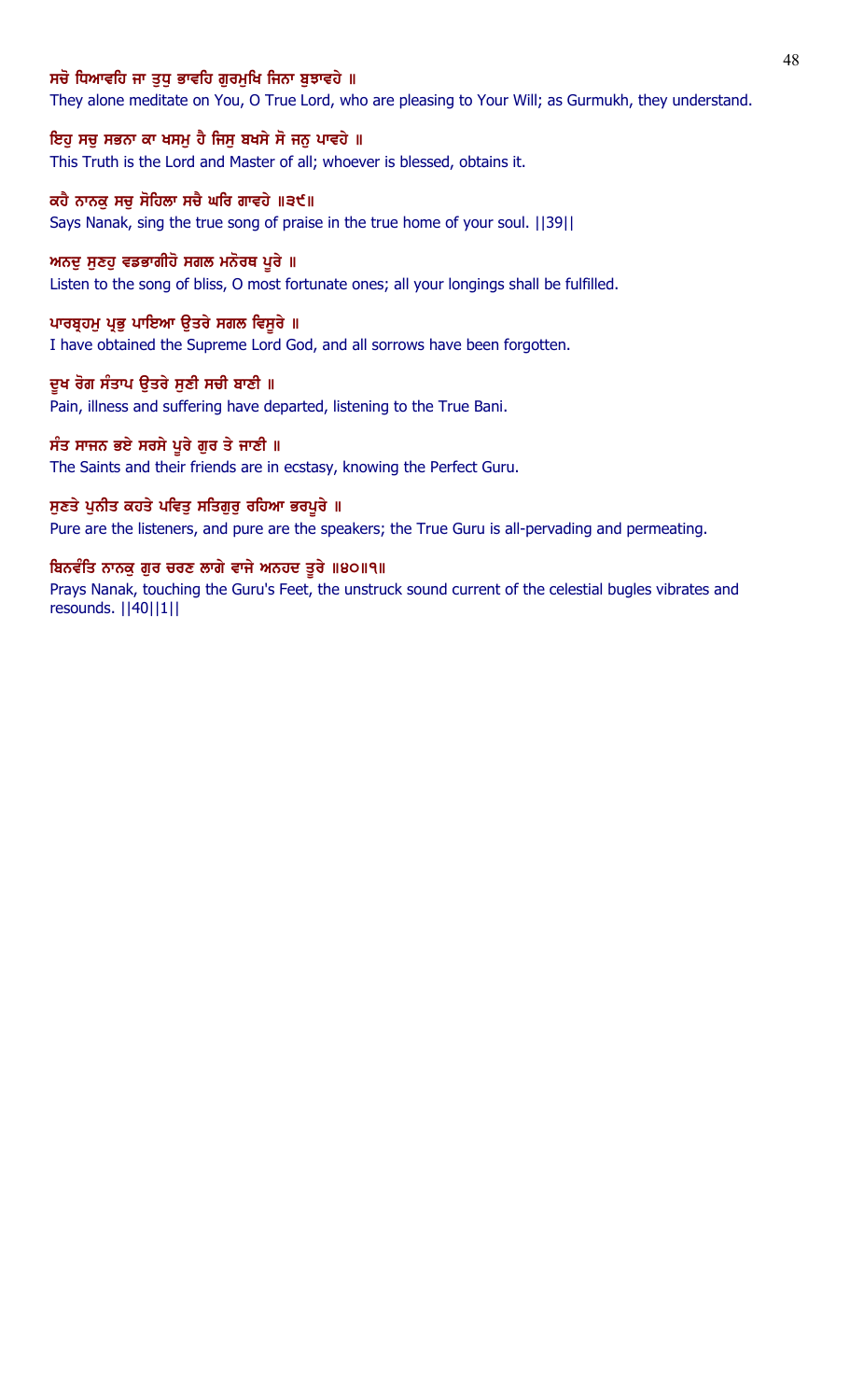# ਰਹਰਾਸਿ ਸਾਹਿਬ

# Rehraas Saahib

ਸੋ ਦਰ ਰਾਗ ਆਸਾ ਮਹਲਾ ੧ So Dar ~ That Door. Raag Aasaa, First Mehl:

# ੧**ੳੇਸਤਿਗੁਰ ਪ੍ਰਸਾਦਿ** ॥

One Universal Creator God. By The Grace Of The True Guru:

# ਸੋ ਦਰੁ ਤੇਰਾ ਕੇਹਾ ਸੋ ਘਰੁ ਕੇਹਾ ਜਿਤੁ ਬਹਿ ਸਰਬ ਸਮਾਲੇ ॥

Where is That Door of Yours, and where is That Home, in which You sit and take care of all?

# ਵਾਜੇ ਤੇਰੇ ਨਾਦ ਅਨੇਕ ਅਸੰਖਾ ਕੇਤੇ ਤੇਰੇ ਵਾਵਣਹਾਰੇ ॥

The Sound-current of the Naad vibrates there for You, and countless musicians play all sorts of instruments there for You.

# ਕੇਤੇ ਤੇਰੇ ਰਾਗ ਪਰੀ ਸਿਉ ਕਹੀਅਹਿ ਕੇਤੇ ਤੇਰੇ ਗਾਵਣਹਾਰੇ ॥

There are so many Ragas and musical harmonies to You; so many minstrels sing hymns of You.

# ਗਾਵਨਿ ਤੁਧਨੋ ਪਵਣੂ ਪਾਣੀ ਬੈਸੰਤਰੂ ਗਾਵੈ ਰਾਜਾ ਧਰਮੂ ਦੁਆਰੇ ॥

Wind, water and fire sing of You. The Righteous Judge of Dharma sings at Your Door.

# ਗਾਵਨਿ ਤੁਧਨੋ ਚਿਤੁ ਗੁਪਤੁ ਲਿਖਿ ਜਾਣਨਿ ਲਿਖਿ ਲਿਖਿ ਧਰਮੁ ਬੀਚਾਰੇ ॥

Chitr and Gupt, the angels of the conscious and the subconscious who keep the record of actions, and the Righteous Judge of Dharma who reads this record, sing of You.

# ਗਾਵਨਿ ਤਧਨੋ ਈਸਰ ਬੁਹਮਾ ਦੇਵੀ ਸੋਹਨਿ ਤੇਰੇ ਸਦਾ ਸਵਾਰੇ ॥

Shiva, Brahma and the Goddess of Beauty, ever adorned by You, sing of You.

# ਗਾਵਨਿ ਤੁਧਨੋ ਇੰਦ੍ਰ ਇੰਦ੍ਰਾਸਣਿ ਬੈਠੇ ਦੇਵਤਿਆ ਦਰਿ ਨਾਲੇ ॥

Indra, seated on His Throne, sings of You, with the deities at Your Door.

# ਗਾਵਨਿ ਤਧਨੋ ਸਿਧ ਸਮਾਧੀ ਅੰਦਰਿ ਗਾਵਨਿ ਤਧਨੋ ਸਾਧ ਬੀਚਾਰੇ ॥

The Siddhas in Samaadhi sing of You; the Saadhus sing of You in contemplation.

# ਗਾਵਨਿ ਤਧਨੋ ਜਤੀ ਸਤੀ ਸੰਤੋਖੀ ਗਾਵਨਿ ਤਧਨੋ ਵੀਰ ਕਰਾਰੇ ॥

The celibates, the fanatics, and the peacefully accepting sing of You; the fearless warriors sing of You.

# ਗਾਵਨਿ ਤੁਧਨੋ ਪੰਡਿਤ ਪੜਨਿ ਰਖੀਸੁਰ ਜੁਗੁ ਜੁਗੁ ਵੇਦਾ ਨਾਲੇ ॥

The Pandits, the religious scholars who recite the Vedas, with the supreme sages of all the ages, sing of You.

# ਗਾਵਨਿ ਤੁਧਨੋ ਮੋਹਣੀਆ ਮਨੁ ਮੋਹਨਿ ਸੁਰਗੁ ਮਛੁ ਪਇਆਲੇ ॥

The Mohinis, the enchanting heavenly beauties who entice hearts in paradise, in this world, and in the underworld of the subconscious, sing of You.

# ਗਾਵਨਿ ਤੁਧਨੋ ਰਤਨ ਉਪਾਏ ਤੇਰੇ ਅਠਸਠਿ ਤੀਰਥ ਨਾਲੇ ॥

The celestial jewels created by You, and the sixty-eight sacred shrines of pilgrimage, sing of You.

# ਗਾਵਨਿ ਤੁਧਨੋ ਜੋਧ ਮਹਾਬਲ ਸੁਰਾ ਗਾਵਨਿ ਤੁਧਨੋ ਖਾਣੀ ਚਾਰੇ ॥

The brave and mighty warriors sing of You. The spiritual heroes and the four sources of creation sing of You.

# ਗਾਵਨਿ ਤਧਨੋ ਖੰਡ ਮੰਡਲ ਬੁਹਮੰਡਾ ਕਰਿ ਕਰਿ ਰਖੇ ਤੇਰੇ ਧਾਰੇ ॥

The worlds, solar systems and galaxies, created and arranged by Your Hand, sing of You.

# ਸੇਈ ਤੁਧਨੋ ਗਾਵਨਿ ਜੋ ਤੁਧੁ ਭਾਵਨਿ ਰਤੇ ਤੇਰੇ ਭਗਤ ਰਸਾਲੇ ॥

They alone sing of You, who are pleasing to Your Will. Your devotees are imbued with Your Sublime Essence.

# ਹੋਰਿ ਕੇਤੇ ਤੁਧਨੋ ਗਾਵਨਿ ਸੇ ਮੈ ਚਿਤਿ ਨ ਆਵਨਿ ਨਾਨਕੁ ਕਿਆ ਬੀਚਾਰੇ ॥

So many others sing of You, they do not come to mind. O Nanak, how can I think of them all?

# ਸੋਈ ਸੋਈ ਸਦਾ ਸਚ ਸਾਹਿਬ ਸਾਚਾ ਸਾਚੀ ਨਾਈ ॥

That True Lord is True, forever True, and True is His Name.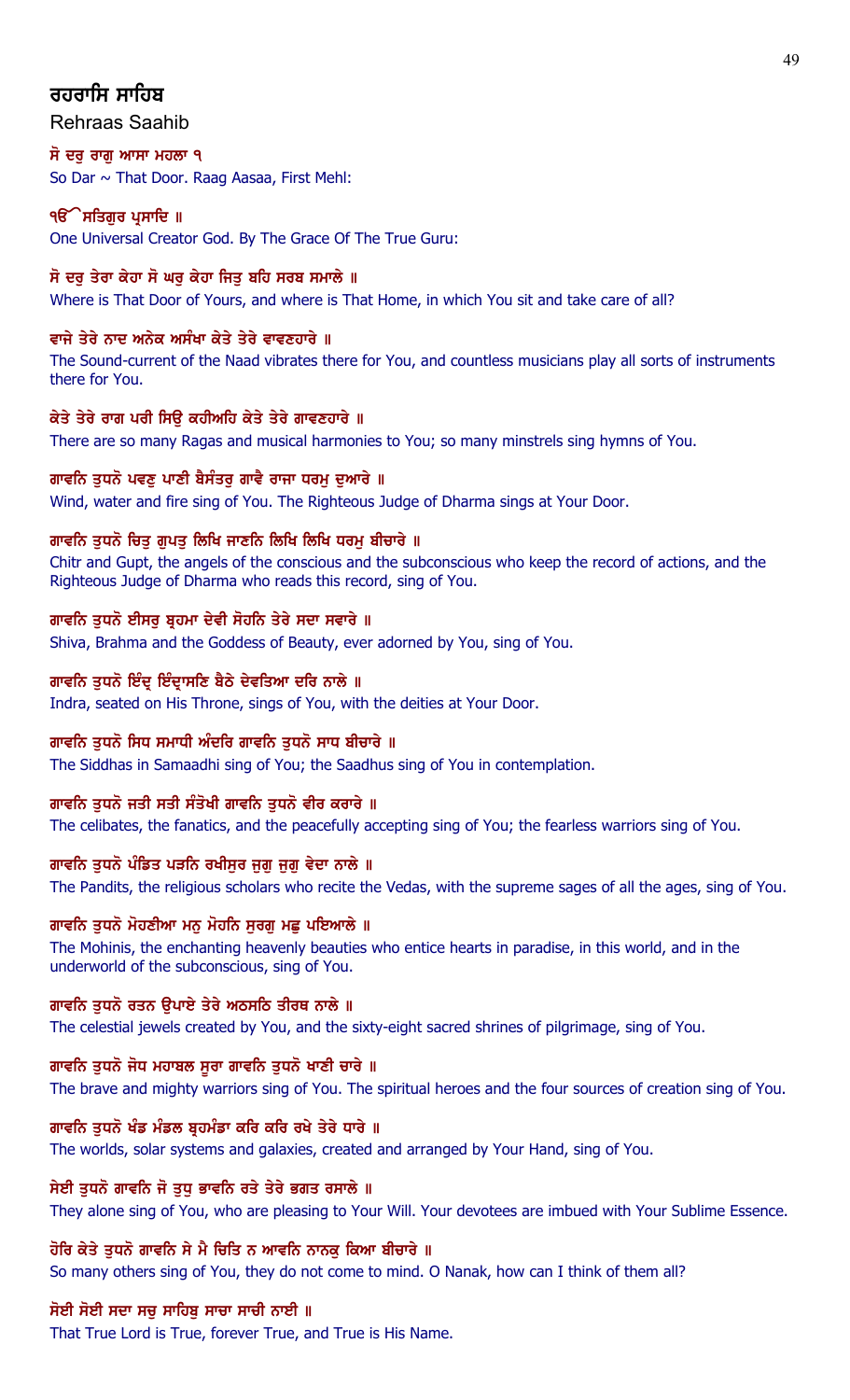#### ਹੈ ਭੀ ਹੋਸੀ ਜਾਇ ਨ ਜਾਸੀ ਰਚਨਾ ਜਿਨਿ ਰਚਾਈ ॥

He is, and shall always be. He shall not depart, even when this Universe which He has created departs.

ਰੰਗੀ ਰੰਗੀ ਭਾਤੀ ਕਰਿ ਕਰਿ ਜਿਨਸੀ ਮਾਇਆ ਜਿਨਿ ਉਪਾਈ ॥ He created the world, with its various colors, species of beings, and the variety of Maya.

ਕਰਿ ਕਰਿ ਦੇਖੈ ਕੀਤਾ ਆਪਣਾ ਜਿੳ ਤਿਸ ਦੀ ਵਡਿਆਈ ॥ Having created the creation, He watches over it Himself, by His Greatness.

ਜੋ ਤਿਸ ਭਾਵੈ ਸੋਈ ਕਰਸੀ ਫਿਰਿ ਹਕਮ ਨ ਕਰਣਾ ਜਾਈ ॥ He does whatever He pleases. No one can issue any order to Him.

ਸੋ ਪਾਤਿਸਾਹੂ ਸਾਹਾ ਪਤਿਸਾਹਿਬੂ ਨਾਨਕ ਰਹਣੂ ਰਜਾਈ ॥੧॥ He is the King, the King of kings, the Supreme Lord and Master of kings. Nanak remains subject to His Will. ||1||

 $MT$  ਮਹਲਾ ੧ ॥ Aasaa, First Mehl:

ਸੁਣਿ ਵਡਾ ਆਖੈ ਸਭੁ ਕੋਇ ॥ Hearing of His Greatness, everyone calls Him Great.

ਕੇਵਡ ਵਡਾ ਡੀਠਾ ਹੋਇ ॥ But just how Great His Greatness is-this is known only to those who have seen Him.

ਕੀਮਤਿ ਪਾਇ ਨ ਕਹਿਆ ਜਾਇ ॥ His Value cannot be estimated; He cannot be described.

ਕਹਣੈ ਵਾਲੇ ਤੇਰੇ ਰਹੇ ਸਮਾਇ ॥੧॥ Those who describe You, Lord, remain immersed and absorbed in You. ||1||

ਵਡੇ ਮੇਰੇ ਸਾਹਿਬਾ ਗਹਿਰ ਗੰਭੀਰਾ ਗਣੀ ਗਹੀਰਾ ॥ O my Great Lord and Master of Unfathomable Depth, You are the Ocean of Excellence.

ਕੋਇ ਨ ਜਾਣੈ ਤੇਰਾ ਕੇਤਾ ਕੇਵਡ ਚੀਰਾ ॥੧॥ ਰਹਾੳ ॥ No one knows the extent or the vastness of Your Expanse. ||1||Pause||

ਸਭਿ ਸੂਰਤੀ ਮਿਲਿ ਸੂਰਤਿ ਕਮਾਈ ॥ All the intuitives met and practiced intuitive meditation.

ਸਭ ਕੀਮਤਿ ਮਿਲਿ ਕੀਮਤਿ ਪਾਈ ॥ All the appraisers met and made the appraisal.

ਗਿਆਨੀ ਧਿਆਨੀ ਗਰ ਗਰਹਾਈ ॥ The spiritual teachers, the teachers of meditation, and the teachers of teachers

ਕਹਣੂ ਨ ਜਾਈ ਤੇਰੀ ਤਿਲੂ ਵਡਿਆਈ ॥੨॥ -they cannot describe even an iota of Your Greatness. ||2||

ਸਭਿ ਸਤ ਸਭਿ ਤਪ ਸਭਿ ਚੰਗਿਆਈਆ ॥ All Truth, all austere discipline, all goodness,

ਸਿਧਾ ਪਰਖਾ ਕੀਆ ਵਡਿਆਈਆ ॥ all the great miraculous spiritual powers of the Siddhas

ਤੁਧੂ ਵਿਣੂ ਸਿਧੀ ਕਿਨੈ ਨ ਪਾਈਆ ॥ -without You, no one has attained such powers.

ਕਰਮਿ ਮਿਲੈ ਨਾਹੀ ਠਾਕਿ ਰਹਾਈਆ ॥੩॥ They are received only by Your Grace. No one can block them or stop their flow. ||3||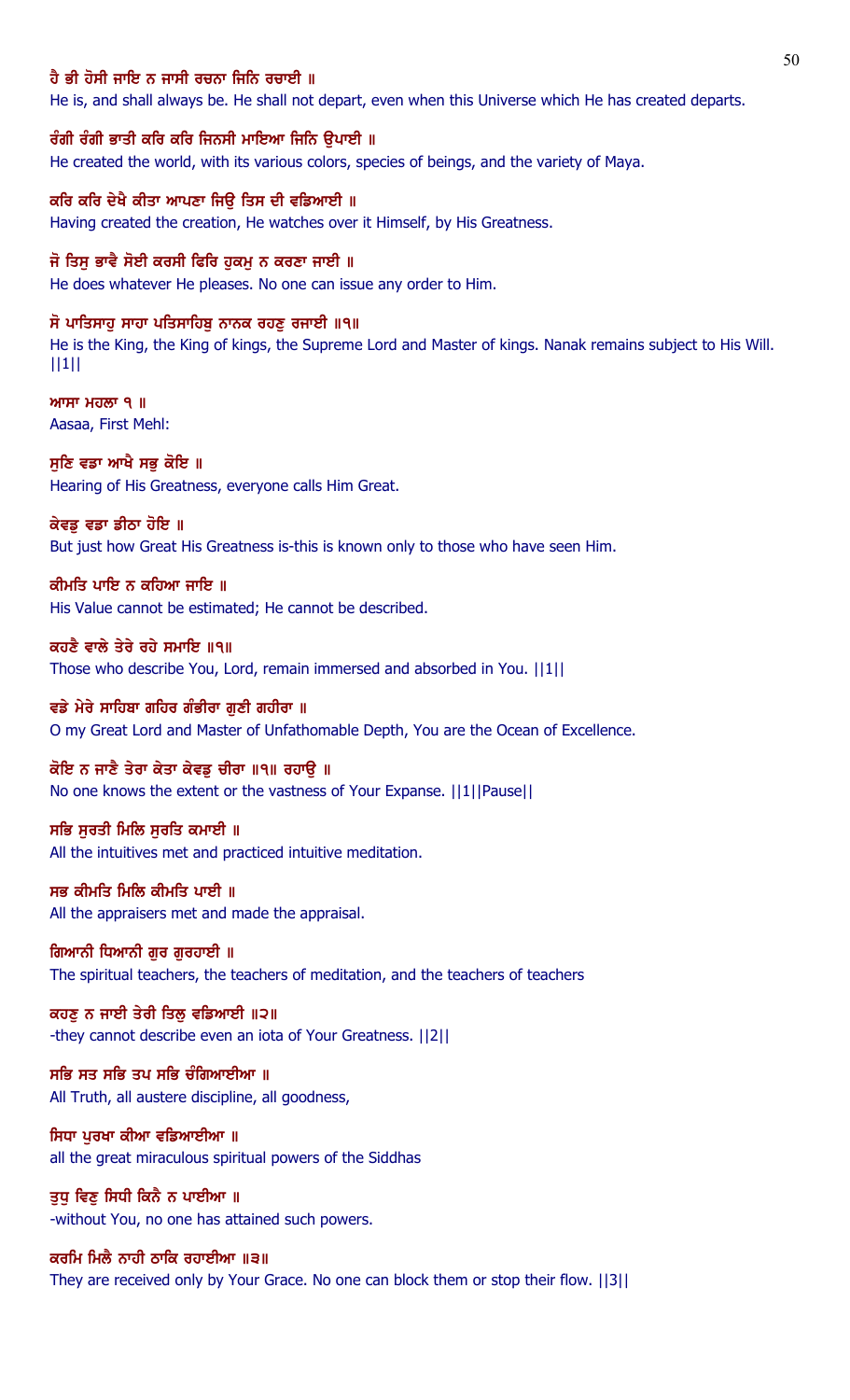#### ਆਖਣ ਵਾਲਾ ਕਿਆ ਵੇਚਾਰਾ ॥

What can the poor helpless creatures do?

### ਸਿਫਤੀ ਭਰੇ ਤੇਰੇ ਭੰਡਾਰਾ ॥ Your Praises are overflowing with Your Treasures.

ਜਿਸੂ ਤੂ ਦੇਹਿ ਤਿਸੈ ਕਿਆ ਚਾਰਾ ॥ Those, unto whom You give-how can they think of any other?

## ਨਾਨਕ ਸਚ ਸਵਾਰਣਹਾਰਾ  $\|9\|2\|$ O Nanak, the True One embellishes and exalts. ||4||2||

 $MT$   $H$  $\overline{O}$   $\overline{O}$   $\overline{O}$   $\overline{O}$   $\overline{O}$   $\overline{O}$   $\overline{O}$   $\overline{O}$   $\overline{O}$   $\overline{O}$   $\overline{O}$   $\overline{O}$   $\overline{O}$   $\overline{O}$   $\overline{O}$   $\overline{O}$   $\overline{O}$   $\overline{O}$   $\overline{O}$   $\overline{O}$   $\overline{O}$   $\overline{O}$   $\overline{O}$   $\overline{O}$ Aasaa, First Mehl:

ਆਖਾ ਜੀਵਾ ਵਿਸਰੈ ਮਰਿ ਜਾਉ ॥ Chanting it, I live; forgetting it, I die.

ਆਖਣਿ ਅਉਖਾ ਸਾਚਾ ਨਾਉ ॥ It is so difficult to chant the True Name.

ਸਾਚੇ ਨਾਮ ਕੀ ਲਾਗੈ ਭੂਖ ॥ If someone feels hunger for the True Name,

ਉਤੁ ਭੁਖੈ ਖਾਇ ਚਲੀਅਹਿ ਦੁਖ ॥੧॥ that hunger shall consume his pain. ||1||

ਸੋ ਕਿੳ ਵਿਸਰੈ ਮੇਰੀ ਮਾਇ ॥ How can I forget Him, O my mother?

ਸਾਚਾ ਸਾਹਿਬੂ ਸਾਚੈ ਨਾਇ ॥੧॥ ਰਹਾਉ ॥ True is the Master, True is His Name. ||1||Pause||

# ਸਾਚੇ ਨਾਮ ਕੀ ਤਿਲੂ ਵਡਿਆਈ ॥

Trying to describe even an iota of the Greatness of the True Name,

ਆਖਿ ਥਕੇ ਕੀਮਤਿ ਨਹੀ ਪਾਈ ॥ people have grown weary, but they have not been able to evaluate it.

ਜੇ ਸਭਿ ਮਿਲਿ ਕੈ ਆਖਣ ਪਾਹਿ ॥ Even if everyone were to gather together and speak of Him,

ਵਡਾ ਨ ਹੋਵੈ ਘਾਟਿ ਨ ਜਾਇ ॥੨॥ He would not become any greater or any lesser. ||2||

ਨਾ ਓਹੁ ਮਰੈ ਨ ਹੋਵੈ ਸੋਗੁ ॥ That Lord does not die; there is no reason to mourn.

ਦੇਦਾ ਰਹੈ ਨ ਚੁਕੈ ਭੋਗੁ ॥ He continues to give, and His Provisions never run short.

ਗੁਣੂ ਏਹੋ ਹੋਰੂ ਨਾਹੀ ਕੋਇ ॥ This Virtue is His alone; there is no other like Him.

ਨਾ ਕੋ ਹੋਆ ਨਾ ਕੋ ਹੋਇ ॥੩॥ There never has been, and there never will be. ||3||

ਜੇਵਡੂ ਆਪਿ ਤੇਵਡ ਤੇਰੀ ਦਾਤਿ ॥ As Great as You Yourself are, O Lord, so Great are Your Gifts.

ਜਿਨਿ ਦਿਨੂ ਕਰਿ ਕੈ ਕੀਤੀ ਰਾਤਿ ॥ The One who created the day also created the night.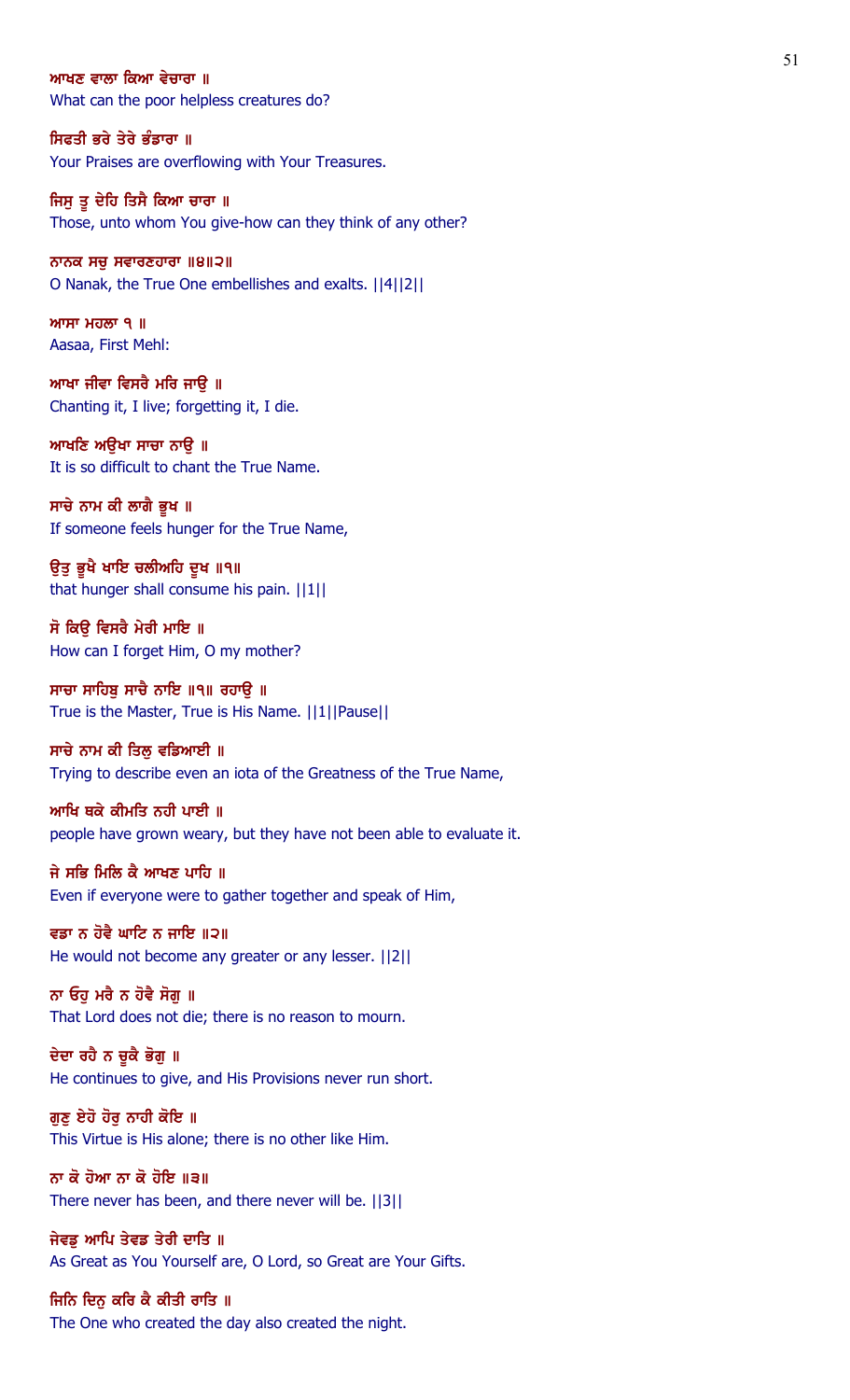# ਖਸਮ ਵਿਸਾਰਹਿ ਤੇ ਕਮਜਾਤਿ ॥

Those who forget their Lord and Master are vile and despicable.

### ਨਾਨਕ ਨਾਵੈ ਬਾਝੂ ਸਨਾਤਿ ॥੪॥੩॥

O Nanak, without the Name, they are wretched outcasts. ||4||3||

## ਰਾਗ ਗ਼ਜਰੀ ਮਹਲਾ ੪ ॥

Raag Goojaree, Fourth Mehl:

#### ਹਰਿ ਕੇ ਜਨ ਸਤਿਗਰ ਸਤਪਰਖਾ ਬਿਨੳ ਕਰੳ ਗਰ ਪਾਸਿ ॥

O humble servant of the Lord, O True Guru, O True Primal Being: I offer my humble prayer to You, O Guru.

#### ਹਮ ਕੀਰੇ ਕਿਰਮ ਸਤਿਗੁਰ ਸਰਣਾਈ ਕਰਿ ਦਇਆ ਨਾਮੁ ਪਰਗਾਸਿ ॥੧॥

I am a mere insect, a worm. O True Guru, I seek Your Sanctuary. Please be merciful, and bless me with the Light of the Naam, the Name of the Lord. ||1||

#### ਮੇਰੇ ਮੀਤ ਗੁਰਦੇਵ ਮੋ ਕਉ ਰਾਮ ਨਾਮੁ ਪਰਗਾਸਿ ॥

O my Best Friend, O Divine Guru, please enlighten me with the Name of the Lord.

#### ਗੁਰਮਤਿ ਨਾਮੁ ਮੇਰਾ ਪ੍ਰਾਨ ਸਖਾਈ ਹਰਿ ਕੀਰਤਿ ਹਮਰੀ ਰਹਰਾਸਿ ॥੧॥ ਰਹਾਉ ॥

Through the Guru's Teachings, the Naam is my breath of life. The Kirtan of the Lord's Praise is my life's occupation. ||1||Pause||

## ਹਰਿ ਜਨ ਕੇ ਵਡ ਭਾਗ ਵਡੇਰੇ ਜਿਨ ਹਰਿ ਹਰਿ ਸਰਧਾ ਹਰਿ ਪਿਆਸ ॥

The servants of the Lord have the greatest good fortune; they have faith in the Lord, and a longing for the Lord.

#### ਹਰਿ ਹਰਿ ਨਾਮ ਮਿਲੈ ਤਿਪਤਾਸਹਿ ਮਿਲਿ ਸੰਗਤਿ ਗਣ ਪਰਗਾਸਿ ॥੨॥

Obtaining the Name of the Lord, Har, Har, they are satisfied; joining the Sangat, the Blessed Congregation, their virtues shine forth. ||2||

#### ਜਿਨ ਹਰਿ ਹਰਿ ਹਰਿ ਰਸੁ ਨਾਮੁ ਨ ਪਾਇਆ ਤੇ ਭਾਗਹੀਣ ਜਮ ਪਾਸਿ ॥

Those who have not obtained the Sublime Essence of the Name of the Lord, Har, Har, Har, are most unfortunate; they are led away by the Messenger of Death.

## ਜੋ ਸਤਿਗੁਰ ਸਰਣਿ ਸੰਗਤਿ ਨਹੀ ਆਏ ਧ੍ਰਿਗੁ ਜੀਵੇ ਧ੍ਰਿਗੁ ਜੀਵਾਸਿ ॥੩॥

Those who have not sought the Sanctuary of the True Guru and the Sangat, the Holy Congregation-cursed are their lives, and cursed are their hopes of life. ||3||

## ਜਿਨ ਹਰਿ ਜਨ ਸਤਿਗੁਰ ਸੰਗਤਿ ਪਾਈ ਤਿਨ ਧੁਰਿ ਮਸਤਕਿ ਲਿਖਿਆ ਲਿਖਾਸਿ ॥

Those humble servants of the Lord who have attained the Company of the True Guru, have such pre-ordained destiny inscribed on their foreheads.

#### ਧਨੂ ਧੰਨੂ ਸਤਸੰਗਤਿ ਜਿਤੂ ਹਰਿ ਰਸੂ ਪਾਇਆ ਮਿਲਿ ਜਨ ਨਾਨਕ ਨਾਮੂ ਪਰਗਾਸਿ ॥੪॥੪॥

Blessed, blessed is the Sat Sangat, the True Congregation, where the Lord's Essence is obtained. Meeting with His humble servant, O Nanak, the Light of the Naam shines forth. ||4||4||

# ਰਾਗ ਗ਼ਜਰੀ ਮਹਲਾ ਪ ॥

Raag Goojaree, Fifth Mehl:

## ਕਾਹੇ ਰੇ ਮਨ ਚਿਤਵਹਿ ਉਦਮੁ ਜਾ ਆਹਰਿ ਹਰਿ ਜੀਉ ਪਰਿਆ ॥

Why, O mind, do you plot and plan, when the Dear Lord Himself provides for your care?

## ਸੈਲ ਪਥਰ ਮਹਿ ਜੰਤ ੳਪਾਏ ਤਾ ਕਾ ਰਿਜਕ ਆਗੈ ਕਰਿ ਧਰਿਆ ॥੧॥

From rocks and stones He created living beings; He places their nourishment before them. ||1||

#### ਮੇਰੇ ਮਾਧੳ ਜੀ ਸਤਸੰਗਤਿ ਮਿਲੇ ਸ ਤਰਿਆ ॥

O my Dear Lord of souls, one who joins the Sat Sangat, the True Congregation, is saved.

#### ਗਰ ਪਰਸਾਦਿ ਪਰਮ ਪਦ ਪਾਇਆ ਸਕੇ ਕਾਸਟ ਹਰਿਆ ॥੧॥ ਰਹਾੳ ॥

By Guru's Grace, the supreme status is obtained, and the dry wood blossoms forth again in lush greenery. ||1||Pause||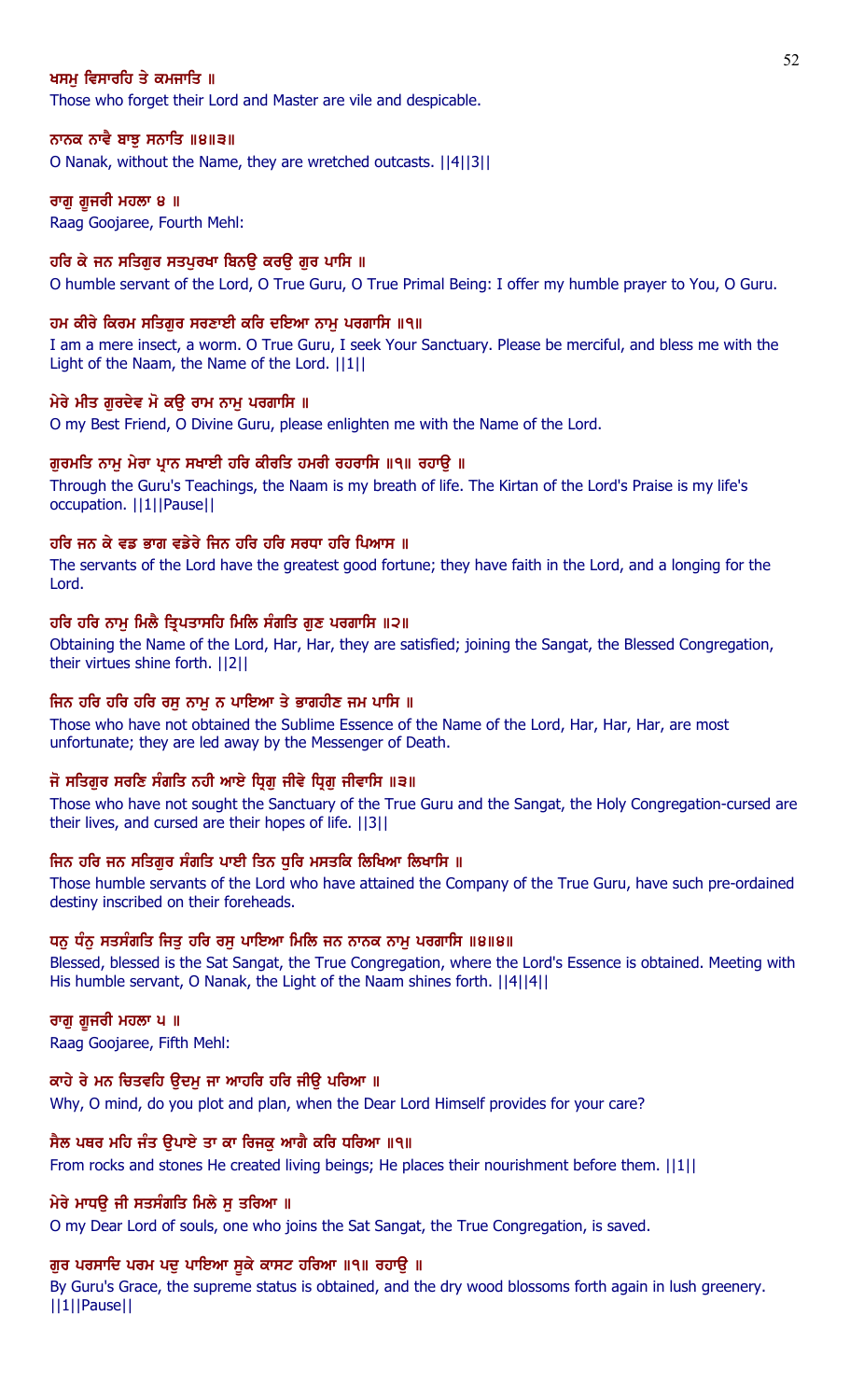# ਜਨਨਿ ਪਿਤਾ ਲੋਕ ਸਤ ਬਨਿਤਾ ਕੋਇ ਨ ਕਿਸ ਕੀ ਧਰਿਆ ॥

Mothers, fathers, friends, children and spouses-no one is the support of anyone else.

#### ਸਿਰਿ ਸਿਰਿ ਰਿਜਕੁ ਸੰਬਾਹੇ ਠਾਕੁਰੂ ਕਾਹੇ ਮਨ ਭਉ ਕਰਿਆ ॥੨॥

For each and every person, our Lord and Master provides sustenance. Why are you so afraid, O mind? ||2||

## ਉਡੇ ਉਡਿ ਆਵੈ ਸੈ ਕੋਸਾ ਤਿਸ ਪਾਛੈ ਬਚਰੇ ਛਰਿਆ ॥

The flamingoes fly hundreds of miles, leaving their young ones behind.

#### ਤਿਨ ਕਵਣ ਖਲਾਵੈ ਕਵਣ ਚਗਾਵੈ ਮਨ ਮਹਿ ਸਿਮਰਨ ਕਰਿਆ ॥੩॥

Who feeds them, and who teaches them to feed themselves? Have you ever thought of this in your mind? ||3||

#### ਸਭਿ ਨਿਧਾਨ ਦਸ ਅਸਟ ਸਿਧਾਨ ਠਾਕਰ ਕਰ ਤਲ ਧਰਿਆ ॥

All the nine treasures, and the eighteen supernatural powers are held by our Lord and Master in the Palm of His Hand.

## ਜਨ ਨਾਨਕ ਬਲਿ ਬਲਿ ਸਦ ਬਲਿ ਜਾਈਐ ਤੇਰਾ ਅੰਤੁ ਨ ਪਾਰਾਵਰਿਆ ॥੪॥੫॥

Servant Nanak is devoted, dedicated, forever a sacrifice to You, Lord. Your Expanse has no limit, no boundary. ||4||5||

## ਰਾਗ ਆਸਾ ਮਹਲਾ ੪ ਸੋ ਪਰਖ

Raag Aasaa, Fourth Mehl, So Purakh  $\sim$  That Primal Being:

#### ੧**ੳੱ ਸਤਿਗੁਰ ਪ੍ਰਸਾਦਿ** ॥

One Universal Creator God. By The Grace Of The True Guru:

#### ਸੋ ਪੂਰਖੂ ਨਿਰੰਜਨੂ ਹਰਿ ਪੂਰਖੂ ਨਿਰੰਜਨੂ ਹਰਿ ਅਗਮਾ ਅਗਮ ਅਪਾਰਾ ॥

That Primal Being is Immaculate and Pure. The Lord, the Primal Being, is Immaculate and Pure. The Lord is Inaccessible, Unreachable and Unrivalled.

# ਸਭਿ ਧਿਆਵਹਿ ਸਭਿ ਧਿਆਵਹਿ ਤੁਧੁ ਜੀ ਹਰਿ ਸਚੇ ਸਿਰਜਣਹਾਰਾ ॥

All meditate, all meditate on You, Dear Lord, O True Creator Lord.

## ਸਭਿ ਜੀਅ ਤੁਮਾਰੇ ਜੀ ਤੂੰ ਜੀਆ ਕਾ ਦਾਤਾਰਾ ॥

All living beings are Yours-You are the Giver of all souls.

## ਹਰਿ ਧਿਆਵਹੁ ਸੰਤਹੁ ਜੀ ਸਭਿ ਦੁਖ ਵਿਸਾਰਣਹਾਰਾ ॥

Meditate on the Lord, O Saints; He is the Dispeller of all sorrow.

#### ਹਰਿ ਆਪੇ ਠਾਕੁਰੂ ਹਰਿ ਆਪੇ ਸੇਵਕੂ ਜੀ ਕਿਆ ਨਾਨਕ ਜੰਤ ਵਿਚਾਰਾ ॥੧॥

The Lord Himself is the Master, the Lord Himself is the Servant. O Nanak, the poor beings are wretched and miserable! ||1||

## ਤੂੰ ਘਟ ਘਟ ਅੰਤਰਿ ਸਰਬ ਨਿਰੰਤਰਿ ਜੀ ਹਰਿ ਏਕੋ ਪੁਰਖੂ ਸਮਾਣਾ ॥

You are constant in each and every heart, and in all things. O Dear Lord, you are the One.

# ਇਕਿ ਦਾਤੇ ਇਕਿ ਭੇਖਾਰੀ ਜੀ ਸਭਿ ਤੇਰੇ ਚੋਜ ਵਿਡਾਣਾ ॥

Some are givers, and some are beggars. This is all Your Wondrous Play.

#### ਤੰ ਆਪੇ ਦਾਤਾ ਆਪੇ ਭਗਤਾ ਜੀ ਹੳ ਤਧ ਬਿਨ ਅਵਰ ਨ ਜਾਣਾ ॥

You Yourself are the Giver, and You Yourself are the Enjoyer. I know no other than You.

#### ਤੂੰ ਪਾਰਬੁਹਮ ਬੇਅੰਤ ਬੇਅੰਤ ਜੀ ਤੇਰੇ ਕਿਆ ਗਣ ਆਖਿ ਵਖਾਣਾ ॥

You are the Supreme Lord God, Limitless and Infinite. What Virtues of Yours can I speak of and describe?

# ਜੋ ਸੇਵਹਿ ਜੋ ਸੇਵਹਿ ਤੁਧੁ ਜੀ ਜਨੁ ਨਾਨਕੁ ਤਿਨ ਕੁਰਬਾਣਾ ॥੨॥

Unto those who serve You, unto those who serve You, Dear Lord, servant Nanak is a sacrifice. ||2||

## ਹਰਿ ਧਿਆਵਹਿ ਹਰਿ ਧਿਆਵਹਿ ਤੁਧੂ ਜੀ ਸੇ ਜਨ ਜੁਗ ਮਹਿ ਸੁਖਵਾਸੀ ॥

Those who meditate on You, Lord, those who meditate on You-those humble beings dwell in peace in this world.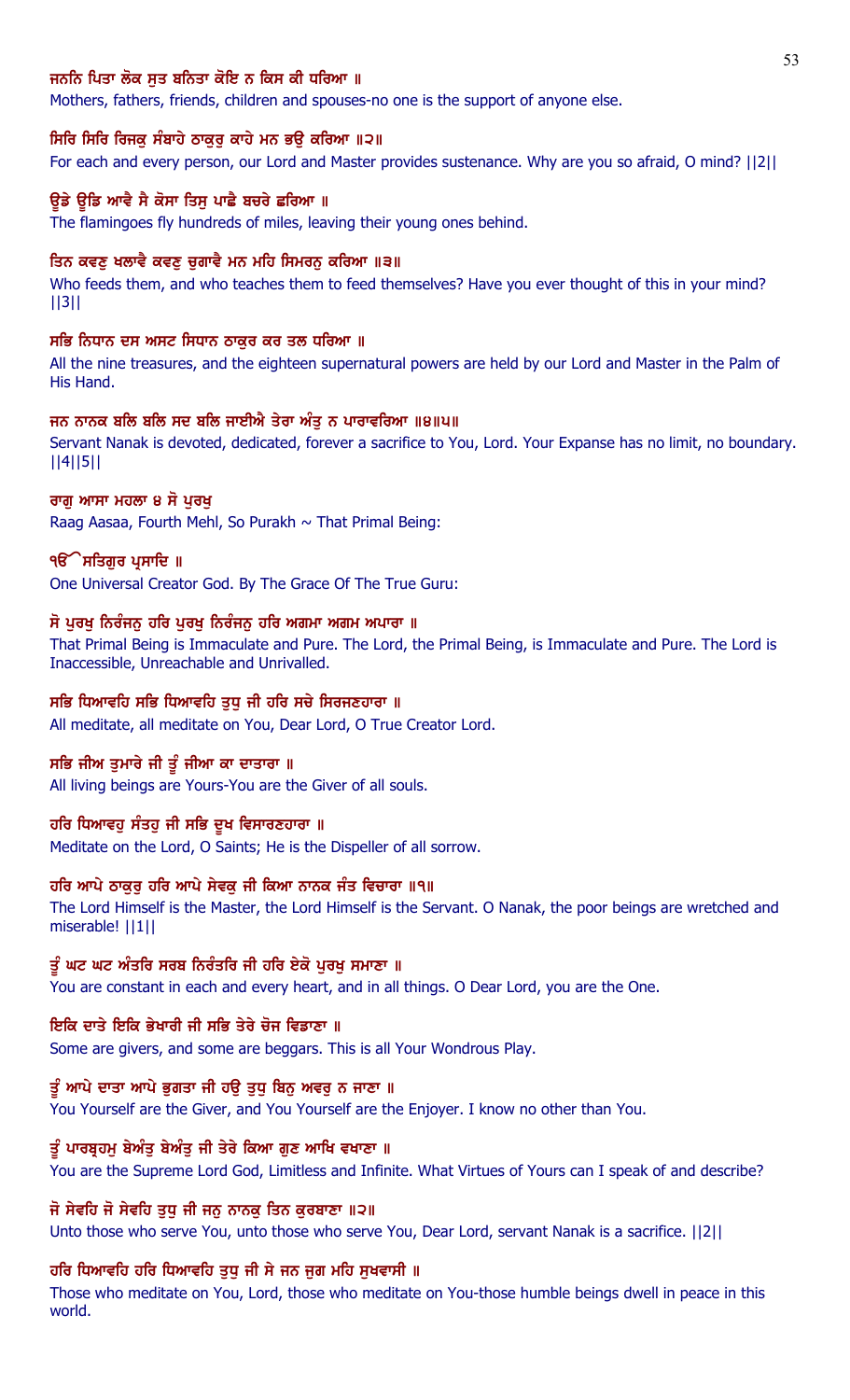# ਸੇ ਮੁਕਤੂ ਸੇ ਮੁਕਤੂ ਭਏ ਜਿਨ ਹਰਿ ਧਿਆਇਆ ਜੀ ਤਿਨ ਤੁਟੀ ਜਮ ਕੀ ਫਾਸੀ ॥

They are liberated, they are liberated-those who meditate on the Lord. For them, the noose of death is cut away.

# ਜਿਨ ਨਿਰਭਉ ਜਿਨ ਹਰਿ ਨਿਰਭਉ ਧਿਆਇਆ ਜੀ ਤਿਨ ਕਾ ਭਉ ਸਭੁ ਗਵਾਸੀ ॥

Those who meditate on the Fearless One, on the Fearless Lord-all their fears are dispelled.

# ਜਿਨ ਸੇਵਿਆ ਜਿਨ ਸੇਵਿਆ ਮੇਰਾ ਹਰਿ ਜੀ ਤੇ ਹਰਿ ਹਰਿ ਰੁਪਿ ਸਮਾਸੀ ॥

Those who serve, those who serve my Dear Lord, are absorbed into the Being of the Lord, Har, Har.

# ਸੇ ਧੰਨੂ ਸੇ ਧੰਨੂ ਜਿਨ ਹਰਿ ਧਿਆਇਆ ਜੀ ਜਨੂ ਨਾਨਕੂ ਤਿਨ ਬਲਿ ਜਾਸੀ ॥੩॥

Blessed are they, blessed are they, who meditate on their Dear Lord. Servant Nanak is a sacrifice to them. ||3||

# ਤੇਰੀ ਭਗਤਿ ਤੇਰੀ ਭਗਤਿ ਭੰਡਾਰ ਜੀ ਭਰੇ ਬਿਅੰਤ ਬੇਅੰਤਾ ॥

Devotion to You, devotion to You, is a treasure overflowing, infinite and beyond measure.

# ਤੇਰੇ ਭਗਤ ਤੇਰੇ ਭਗਤ ਸਲਾਹਨਿ ਤੁਧੂ ਜੀ ਹਰਿ ਅਨਿਕ ਅਨੇਕ ਅਨੰਤਾ ॥

Your devotees, Your devotees praise You, Dear Lord, in many and various and countless ways.

# ਤੇਰੀ ਅਨਿਕ ਤੇਰੀ ਅਨਿਕ ਕਰਹਿ ਹਰਿ ਪੁਜਾ ਜੀ ਤਪੁ ਤਾਪਹਿ ਜਪਹਿ ਬੇਅੰਤਾ ॥

For You, many, for You, so very many perform worship services, O Dear Infinite Lord; they practice disciplined meditation and chant endlessly.

# ਤੇਰੇ ਅਨੇਕ ਤੇਰੇ ਅਨੇਕ ਪੜਹਿ ਬਹੁ ਸਿਮ੍ਰਿਤਿ ਸਾਸਤ ਜੀ ਕਰਿ ਕਿਰਿਆ ਖਟੂ ਕਰਮ ਕਰੰਤਾ ॥

For You, many, for You, so very many read the various Simritees and Shaastras. They perform rituals and religious rites.

# ਸੇ ਭਗਤ ਸੇ ਭਗਤ ਭਲੇ ਜਨ ਨਾਨਕ ਜੀ ਜੋ ਭਾਵਹਿ ਮੇਰੇ ਹਰਿ ਭਗਵੰਤਾ ॥੪॥

Those devotees, those devotees are sublime, O servant Nanak, who are pleasing to my Dear Lord God. ||4||

# ਤੂੰ ਆਦਿ ਪੁਰਖੁ ਅਪਰੰਪਰੁ ਕਰਤਾ ਜੀ ਤੁਧੁ ਜੇਵਡੁ ਅਵਰੁ ਨ ਕੋਈ ॥

You are the Primal Being, the Most Wonderful Creator. There is no other as Great as You.

# ਤੂੰ ਜੁਗੁ ਜੁਗੁ ਏਕੋ ਸਦਾ ਸਦਾ ਤੂੰ ਏਕੋ ਜੀ ਤੂੰ ਨਿਹਚਲੂ ਕਰਤਾ ਸੋਈ ॥

Age after age, You are the One. Forever and ever, You are the One. You never change, O Creator Lord.

# ਤੁਧੂ ਆਪੇ ਭਾਵੈ ਸੋਈ ਵਰਤੈ ਜੀ ਤੂੰ ਆਪੇ ਕਰਹਿ ਸੁ ਹੋਈ ॥

Everything happens according to Your Will. You Yourself accomplish all that occurs.

# ਤੁਧੂ ਆਪੇ ਸ੍ਰਿਸਟਿ ਸਭ ਉਪਾਈ ਜੀ ਤੁਧੂ ਆਪੇ ਸਿਰਜਿ ਸਭ ਗੋਈ ॥

You Yourself created the entire universe, and having fashioned it, You Yourself shall destroy it all.

# ਜਨੂ ਨਾਨਕੂ ਗੁਣ ਗਾਵੈ ਕਰਤੇ ਕੇ ਜੀ ਜੋ ਸਭਸੈ ਕਾ ਜਾਣੋਈ ॥੫॥੧॥

Servant Nanak sings the Glorious Praises of the Dear Creator, the Knower of all. ||5||1||

 $MT$ ਮਹਲਾ 8 ॥ Aasaa, Fourth Mehl:

ਤੂੰ ਕਰਤਾ ਸਚਿਆਰੂ ਮੈਡਾ ਸਾਂਈ ॥ You are the True Creator, my Lord and Master.

# ਜੋ ਤਉ ਭਾਵੈ ਸੋਈ ਥੀਸੀ ਜੋ ਤੂੰ ਦੇਹਿ ਸੋਈ ਹਉ ਪਾਈ ॥੧॥ ਰਹਾਉ ॥

Whatever pleases You comes to pass. As You give, so do we receive. ||1||Pause||

# ਸਭ ਤੇਰੀ ਤੂੰ ਸਭਨੀ ਧਿਆਇਆ ॥

All belong to You, all meditate on you.

ਜਿਸ ਨੋ ਕ੍ਰਿਪਾ ਕਰਹਿ ਤਿਨਿ ਨਾਮ ਰਤਨੂ ਪਾਇਆ ॥ Those who are blessed with Your Mercy obtain the Jewel of the Naam, the Name of the Lord.

# ਗੁਰਮੁਖਿ ਲਾਧਾ ਮਨਮੁਖਿ ਗਵਾਇਆ ॥

The Gurmukhs obtain it, and the self-willed manmukhs lose it.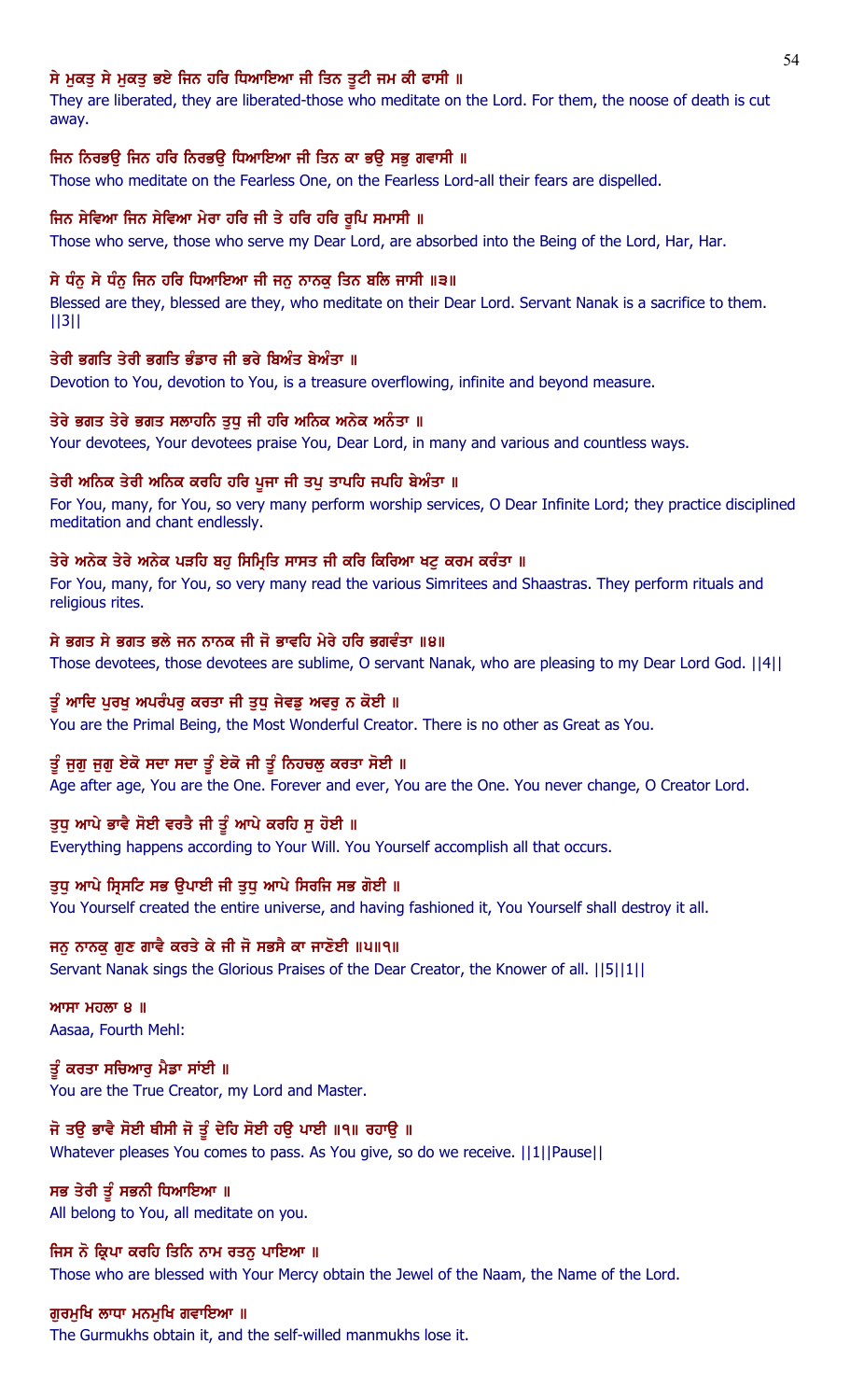### ਤਧ ਆਪਿ ਵਿਛੋੜਿਆ ਆਪਿ ਮਿਲਾਇਆ ॥੧॥

You Yourself separate them from Yourself, and You Yourself reunite with them again.  $||1||$ 

ਤੂੰ ਦਰੀਆਉ ਸਭ ਤੁਝ ਹੀ ਮਾਹਿ ॥ You are the River of Life; all are within You.

ਤੁਝ ਬਿਨੂ ਦੂਜਾ ਕੋਈ ਨਾਹਿ ॥ There is no one except You.

ਜੀਅ ਜੰਤ ਸਭਿ ਤੇਰਾ ਖੇਲ ॥ All living beings are Your playthings.

ਵਿਜੋਗਿ ਮਿਲਿ ਵਿਛੁੜਿਆ ਸੰਜੋਗੀ ਮੇਲੂ ॥੨॥ The separated ones meet, and by great good fortune, those suffering in separation are reunited once again. ||2||

ਜਿਸ ਨੋ ਤੂ ਜਾਣਾਇਹਿ ਸੋਈ ਜਨੁ ਜਾਣੈ ॥ They alone understand, whom You inspire to understand;

ਹਰਿ ਗੁਣ ਸਦ ਹੀ ਆਖਿ ਵਖਾਣੈ ॥ they continually chant and repeat the Lord's Praises.

ਜਿਨਿ ਹਰਿ ਸੇਵਿਆ ਤਿਨਿ ਸੁਖੁ ਪਾਇਆ ॥ Those who serve You find peace.

ਸਹਜੇ ਹੀ ਹਰਿ ਨਾਮਿ ਸਮਾਇਆ ॥੩॥ They are intuitively absorbed into the Lord's Name. ||3||

ਤੂ ਆਪੇ ਕਰਤਾ ਤੇਰਾ ਕੀਆ ਸਭੂ ਹੋਇ ॥ You Yourself are the Creator. Everything that happens is by Your Doing.

ਤੁਧੂ ਬਿਨੂ ਦੂਜਾ ਅਵਰੂ ਨ ਕੋਇ ॥ There is no one except You.

ਤ ਕਰਿ ਕਰਿ ਵੇਖਹਿ ਜਾਣਹਿ ਸੋਇ ॥ You created the creation; You behold it and understand it.

ਜਨ ਨਾਨਕ ਗੁਰਮੁਖਿ ਪਰਗਟੁ ਹੋਇ ॥੪॥੨॥ O servant Nanak, the Lord is revealed through the Gurmukh, the Living Expression of the Guru's Word. ||4||2||

 $MT$   $H$  $\overline{O}$   $\overline{O}$   $\overline{O}$   $\overline{O}$   $\overline{O}$   $\overline{O}$   $\overline{O}$   $\overline{O}$   $\overline{O}$   $\overline{O}$   $\overline{O}$   $\overline{O}$   $\overline{O}$   $\overline{O}$   $\overline{O}$   $\overline{O}$   $\overline{O}$   $\overline{O}$   $\overline{O}$   $\overline{O}$   $\overline{O}$   $\overline{O}$   $\overline{O}$   $\overline{O}$ Aasaa, First Mehl:

ਤਿਤੂ ਸਰਵਰੜੈ ਭਈਲੇ ਨਿਵਾਸਾ ਪਾਣੀ ਪਾਵਕੂ ਤਿਨਹਿ ਕੀਆ ॥ In that pool, people have made their homes, but the water there is as hot as fire!

ਪੰਕਜੂ ਮੋਹ ਪਗੂ ਨਹੀ ਚਾਲੈ ਹਮ ਦੇਖਾ ਤਹ ਡੁਬੀਅਲੇ ॥੧॥ In the swamp of emotional attachment, their feet cannot move. I have seen them drowning there.  $||1||$ 

ਮਨ ਏਕੁ ਨ ਚੇਤਸਿ ਮੁੜ ਮਨਾ ॥ In your mind, you do not remember the One Lord-you fool!

ਹਰਿ ਬਿਸਰਤ ਤੇਰੇ ਗੁਣ ਗਲਿਆ ॥੧॥ ਰਹਾਉ ॥ You have forgotten the Lord; your virtues shall wither away. ||1||Pause||

ਨਾ ਹਉ ਜਤੀ ਸਤੀ ਨਹੀ ਪੜਿਆ ਮੁਰਖ ਮੁਗਧਾ ਜਨਮੂ ਭਇਆ ॥ I am not celibate, nor truthful, nor scholarly. I was born foolish and ignorant into this world.

ਪ੍ਰਣਵਤਿ ਨਾਨਕ ਤਿਨ ਕੀ ਸਰਣਾ ਜਿਨ ਤੁ ਨਾਹੀ ਵੀਸਰਿਆ ॥੨॥੩॥ Prays Nanak, I seek the Sanctuary of those who have not forgotten You, O Lord! ||2||3||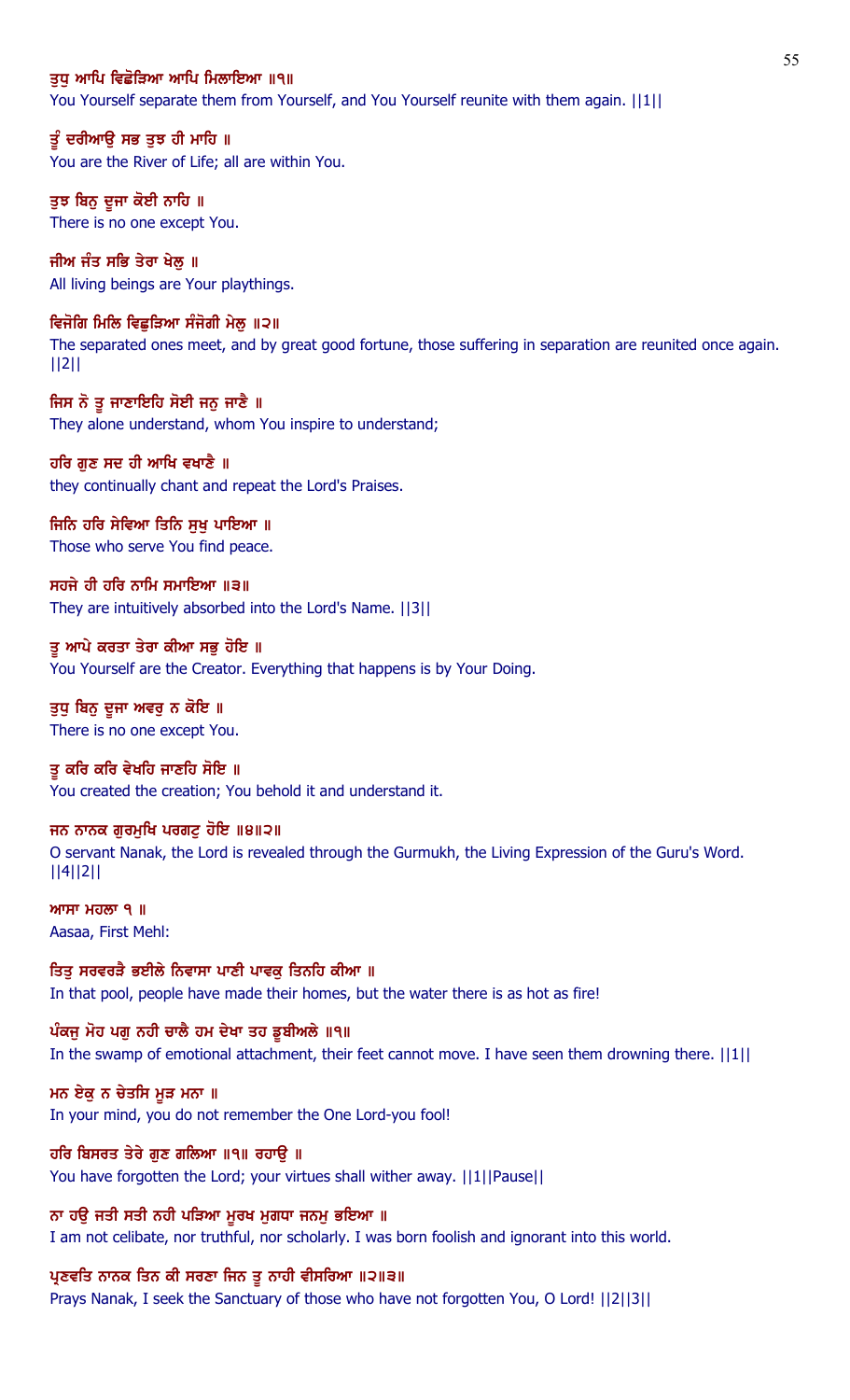ਆਸਾ ਮਹਲਾ  $|u|$  || Aasaa, Fifth Mehl:

ਭਈ ਪਰਾਪਤਿ ਮਾਨੁਖ ਦੇਹੁਰੀਆ ॥ This human body has been given to you.

ਗੋਬਿੰਦ ਮਿਲਣ ਕੀ ਇਹ ਤੇਰੀ ਬਰੀਆ ॥ This is your chance to meet the Lord of the Universe.

ਅਵਰਿ ਕਾਜ ਤੇਰੈ ਕਿਤੈ ਨ ਕਾਮ ॥ Nothing else will work.

ਮਿਲੂ ਸਾਧਸੰਗਤਿ ਭਜੂ ਕੇਵਲ ਨਾਮ ॥੧॥ Join the Saadh Sangat, the Company of the Holy; vibrate and meditate on the Jewel of the Naam. ||1||

ਸਰੰਜਾਮਿ ਲਾਗੂ ਭਵਜਲ ਤਰਨ ਕੈ ॥ Make every effort to cross over this terrifying world-ocean.

ਜਨਮੂ ਬ੍ਰਿਥਾ ਜਾਤ ਰੰਗਿ ਮਾਇਆ ਕੈ ॥੧॥ ਰਹਾਉ ॥ You are squandering this life uselessly in the love of Maya. ||1||Pause||

ਜਪੁ ਤਪੁ ਸੰਜਮੁ ਧਰਮੁ ਨ ਕਮਾਇਆ ॥ I have not practiced meditation, self-discipline, self-restraint or righteous living.

ਸੇਵਾ ਸਾਧ ਨ ਜਾਨਿਆ ਹਰਿ ਰਾਇਆ ॥ I have not served the Holy; I have not acknowledged the Lord, my King.

ਕਹੁ ਨਾਨਕ ਹਮ ਨੀਚ ਕਰੰਮਾ ॥ Says Nanak, my actions are contemptible!

ਸਰਣਿ ਪਰੇ ਕੀ ਰਾਖਹੁ ਸਰਮਾ ॥੨॥੪॥ O Lord, I seek Your Sanctuary; please, preserve my honor! ||2||4||

------------------------------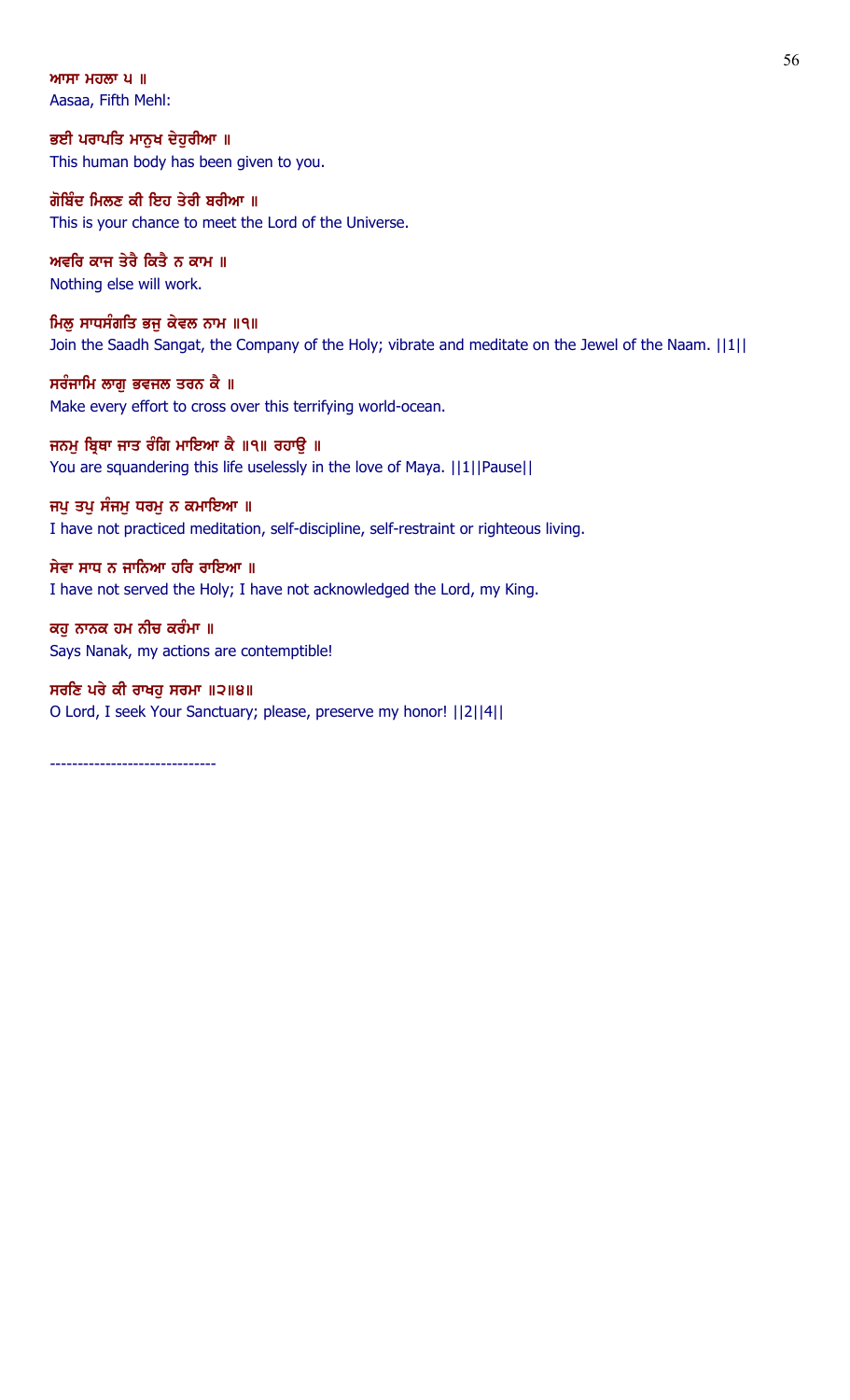# ਸੋਹਿਲਾ Sohilaa

ਸੋਹਿਲਾ ਰਾਗ ਗੳੜੀ ਦੀਪਕੀ ਮਹਲਾ ੧ Sohilaa ~ The Song Of Praise. Raag Gauree Deepakee, First Mehl:

**ੴ ਸਤਿਗਰ ਪ੍ਰਸਾਦਿ** ॥ One Universal Creator God. By The Grace Of The True Guru:

ਜੈ ਘਰਿ ਕੀਰਤਿ ਆਖੀਐ ਕਰਤੇ ਕਾ ਹੋਇ ਬੀਚਾਰੋ ॥ In that house where the Praises of the Creator are chanted and contemplated

ਤਿਤੂ ਘਰਿ ਗਾਵਹੁ ਸੋਹਿਲਾ ਸਿਵਰਿਹੁ ਸਿਰਜਣਹਾਰੋ ॥੧॥ -in that house, sing Songs of Praise; meditate and remember the Creator Lord. ||1||

ਤੁਮ ਗਾਵਹੁ ਮੇਰੇ ਨਿਰਭਉ ਕਾ ਸੋਹਿਲਾ ॥ Sing the Songs of Praise of my Fearless Lord.

ਹਉ ਵਾਰੀ ਜਿਤੂ ਸੋਹਿਲੈ ਸਦਾ ਸੁਖੂ ਹੋਇ ॥੧॥ ਰਹਾਉ ॥ I am a sacrifice to that Song of Praise which brings eternal peace. ||1||Pause||

ਨਿਤ ਨਿਤ ਜੀਅੜੇ ਸਮਾਲੀਅਨਿ ਦੇਖੈਗਾ ਦੇਵਣਹਾਰੁ ॥ Day after day, He cares for His beings; the Great Giver watches over all.

ਤੇਰੇ ਦਾਨੈ ਕੀਮਤਿ ਨਾ ਪਵੈ ਤਿਸੁ ਦਾਤੇ ਕਵਣੁ ਸੁਮਾਰੁ ॥੨॥ Your Gifts cannot be appraised; how can anyone compare to the Giver? ||2||

ਸੰਬਤਿ ਸਾਹਾ ਲਿਖਿਆ ਮਿਲਿ ਕਰਿ ਪਾਵਹੁ ਤੇਲੂ ॥ The day of my wedding is pre-ordained. Come, gather together and pour the oil over the threshold.

ਦੇਹ ਸਜਣ ਅਸੀਸੜੀਆ ਜਿੳ ਹੋਵੈ ਸਾਹਿਬ ਸਿੳ ਮੇਲ ॥੩॥ My friends, give me your blessings, that I may merge with my Lord and Master. ||3||

ਘਰਿ ਘਰਿ ਏਹੋ ਪਾਹਚਾ ਸਦੜੇ ਨਿਤ ਪਵੰਨਿ ॥

Unto each and every home, into each and every heart, this summons is sent out; the call comes each and every day.

ਸਦਣਹਾਰਾ ਸਿਮਰੀਐ ਨਾਨਕ ਸੇ ਦਿਹ ਆਵੰਨਿ ॥੪॥੧॥ Remember in meditation the One who summons us; O Nanak, that day is drawing near! ||4||1||

ਰਾਗ ਆਸਾ ਮਹਲਾ ੧  $\parallel$ Raag Aasaa, First Mehl:

ਛਿਅ ਘਰ ਛਿਅ ਗੁਰ ਛਿਅ ਉਪਦੇਸ ॥ There are six schools of philosophy, six teachers, and six sets of teachings.

ਗੁਰੂ ਗੁਰੂ ਏਕੋ ਵੇਸ ਅਨੇਕ ॥੧॥ But the Teacher of teachers is the One, who appears in so many forms.  $||1||$ 

ਬਾਬਾ ਜੈ ਘਰਿ ਕਰਤੇ ਕੀਰਤਿ ਹੋਇ ॥ O Baba: that system in which the Praises of the Creator are sung

ਸੋ ਘਰੁ ਰਾਖੁ ਵਡਾਈ ਤੋਇ ॥੧॥ ਰਹਾਉ ॥ -follow that system; in it rests true greatness. ||1||Pause||

ਵਿਸਏ ਚਸਿਆ ਘੜੀਆ ਪਹਰਾ ਥਿਤੀ ਵਾਰੀ ਮਾਹ ਹੋਆ ॥ The seconds, minutes and hours, days, weeks and months,

ਸੁਰਜੁ ਏਕੋ ਰੁਤਿ ਅਨੇਕ ॥ and the various seasons originate from the one sun;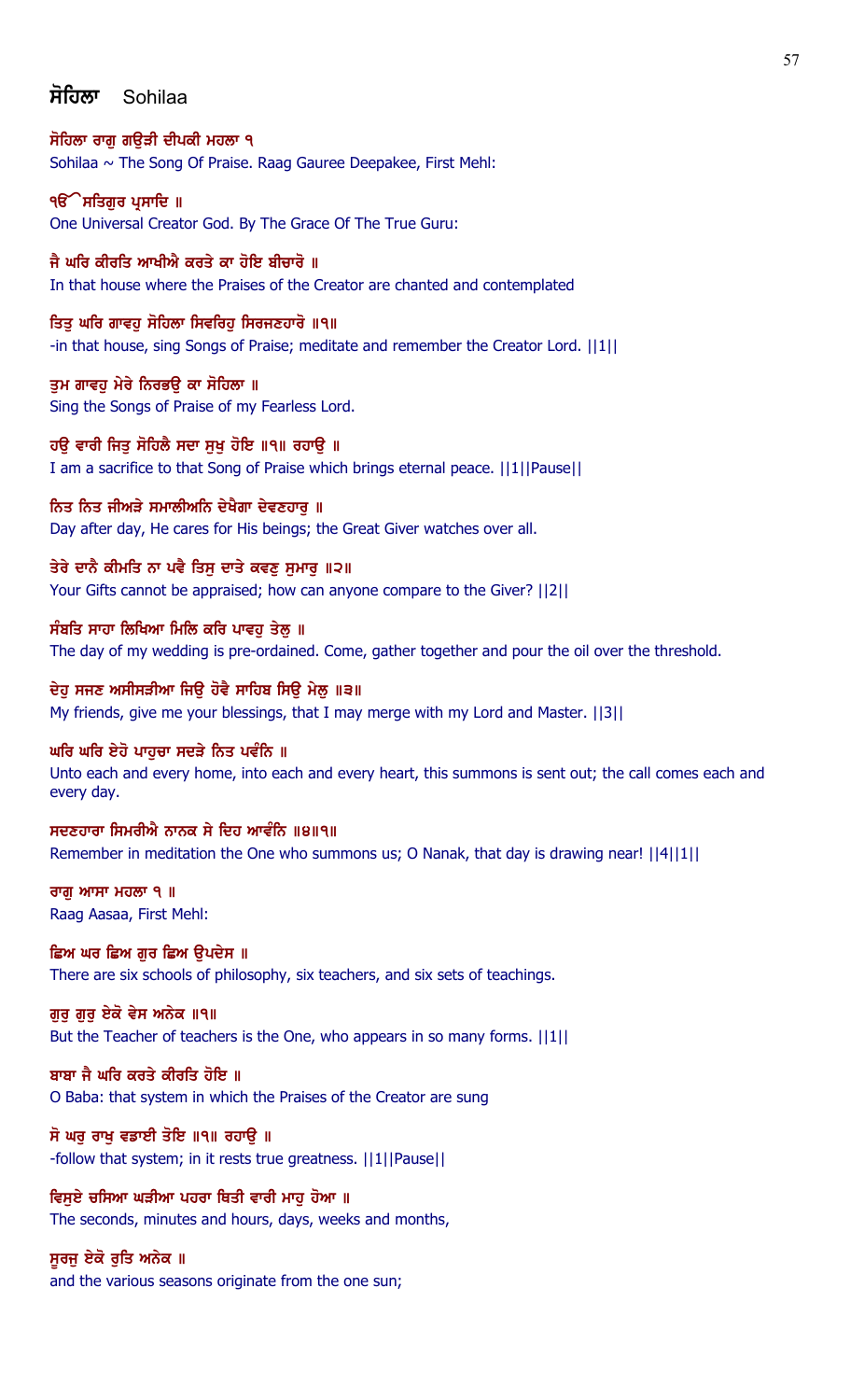## ਨਾਨਕ ਕਰਤੇ ਕੇ ਕੇਤੇ ਵੇਸ ॥੨॥੨॥

O Nanak, in just the same way, the many forms originate from the Creator. ||2||2||

### ਰਾਗੂ ਧਨਾਸਰੀ ਮਹਲਾ ੧ ॥

Raag Dhanaasaree, First Mehl:

#### ਗਗਨ ਮੈ ਥਾਲ ਰਵਿ ਚੰਦ ਦੀਪਕ ਬਨੇ ਤਾਰਿਕਾ ਮੰਡਲ ਜਨਕ ਮੋਤੀ ॥

Upon that cosmic plate of the sky, the sun and the moon are the lamps. The stars and their orbs are the studded pearls.

#### ਧੁਪੂ ਮਲਆਨਲੋ ਪਵਣੂ ਚਵਰੋ ਕਰੇ ਸਗਲ ਬਨਰਾਇ ਫੁਲੰਤ ਜੋਤੀ ॥੧॥

The fragrance of sandalwood in the air is the temple incense, and the wind is the fan. All the plants of the world are the altar flowers in offering to You, O Luminous Lord. ||1||

#### ਕੈਸੀ ਆਰਤੀ ਹੋਇ ॥ ਭਵ ਖੰਡਨਾ ਤੇਰੀ ਆਰਤੀ ॥

What a beautiful Aartee, lamp-lit worship service this is! O Destroyer of Fear, this is Your Ceremony of Light.

#### ਅਨਹਤਾ ਸਬਦ ਵਾਜੰਤ ਭੇਰੀ ॥੧॥ ਰਹਾਉ ॥

The Unstruck Sound-current of the Shabad is the vibration of the temple drums. ||1||Pause||

## ਸਹਸ ਤਵ ਨੈਨ ਨਨ ਨੈਨ ਹਹਿ ਤੋਹਿ ਕਉ ਸਹਸ ਮੁਰਤਿ ਨਨਾ ਏਕ ਤੁੋਹੀ ॥

You have thousands of eyes, and yet You have no eyes. You have thousands of forms, and yet You do not have even one.

#### ਸਹਸ ਪਦ ਬਿਮਲ ਨਨ ਏਕ ਪਦ ਗੰਧ ਬਿਨੂ ਸਹਸ ਤਵ ਗੰਧ ਇਵ ਚਲਤ ਮੋਹੀ ॥੨॥

You have thousands of Lotus Feet, and yet You do not have even one foot. You have no nose, but you have thousands of noses. This Play of Yours entrances me. ||2||

# ਸਭ ਮਹਿ ਜੋਤਿ ਜੋਤਿ ਹੈ ਸੋਇ ॥

Amongst all is the Light-You are that Light.

## ਤਿਸ ਦੈ ਚਾਨਣਿ ਸਭ ਮਹਿ ਚਾਨਣੁ ਹੋਇ ॥

By this Illumination, that Light is radiant within all.

# ਗੁਰ ਸਾਖੀ ਜੋਤਿ ਪਰਗਟ਼ ਹੋਇ ॥

Through the Guru's Teachings, the Light shines forth.

## ਜੋ ਤਿਸ ਭਾਵੈ ਸ ਆਰਤੀ ਹੋਇ ॥੩॥

That which is pleasing to Him is the lamp-lit worship service. ||3||

#### ਹਰਿ ਚਰਣ ਕਵਲ ਮਕਰੰਦ ਲੋਭਿਤ ਮਨੋ ਅਨਦਿਨੋਂ ਮੋਹਿ ਆਹੀ ਪਿਆਸਾ ॥

My mind is enticed by the honey-sweet Lotus Feet of the Lord. Day and night, I thirst for them.

#### ਕ੍ਰਿਪਾ ਜਲੂ ਦੇਹਿ ਨਾਨਕ ਸਾਰਿੰਗ ਕਉ ਹੋਇ ਜਾ ਤੇ ਤੇਰੈ ਨਾਇ ਵਾਸਾ ॥੪॥੩॥

Bestow the Water of Your Mercy upon Nanak, the thirsty song-bird, so that he may come to dwell in Your Name. ||4||3||

#### ਰਾਗੁ ਗਉੜੀ ਪੁਰਬੀ ਮਹਲਾ ੪ ॥

Raag Gauree Poorbee, Fourth Mehl:

#### ਕਾਮਿ ਕਰੋਧਿ ਨਗਰ ਬਹ ਭਰਿਆ ਮਿਲਿ ਸਾਧ ਖੰਡਲ ਖੰਡਾ ਹੇ ॥

The body-village is filled to overflowing with anger and sexual desire; these were broken into bits when I met with the Holy Saint.

#### ਪੁਰਬਿ ਲਿਖਤ ਲਿਖੇ ਗੁਰੂ ਪਾਇਆ ਮਨਿ ਹਰਿ ਲਿਵ ਮੰਡਲ ਮੰਡਾ ਹੇ ॥੧॥

By pre-ordained destiny, I have met with the Guru. I have entered into the realm of the Lord's Love. ||1||

#### ਕਰਿ ਸਾਧੂ ਅੰਜੂਲੀ ਪੂਨੂ ਵਡਾ ਹੇ ॥

Greet the Holy Saint with your palms pressed together; this is an act of great merit.

#### ਕਰਿ ਡੰਡਉਤ ਪੁਨੁ ਵਡਾ ਹੇ ॥੧॥ ਰਹਾਉ ॥

Bow down before Him; this is a virtuous action indeed. ||1||Pause||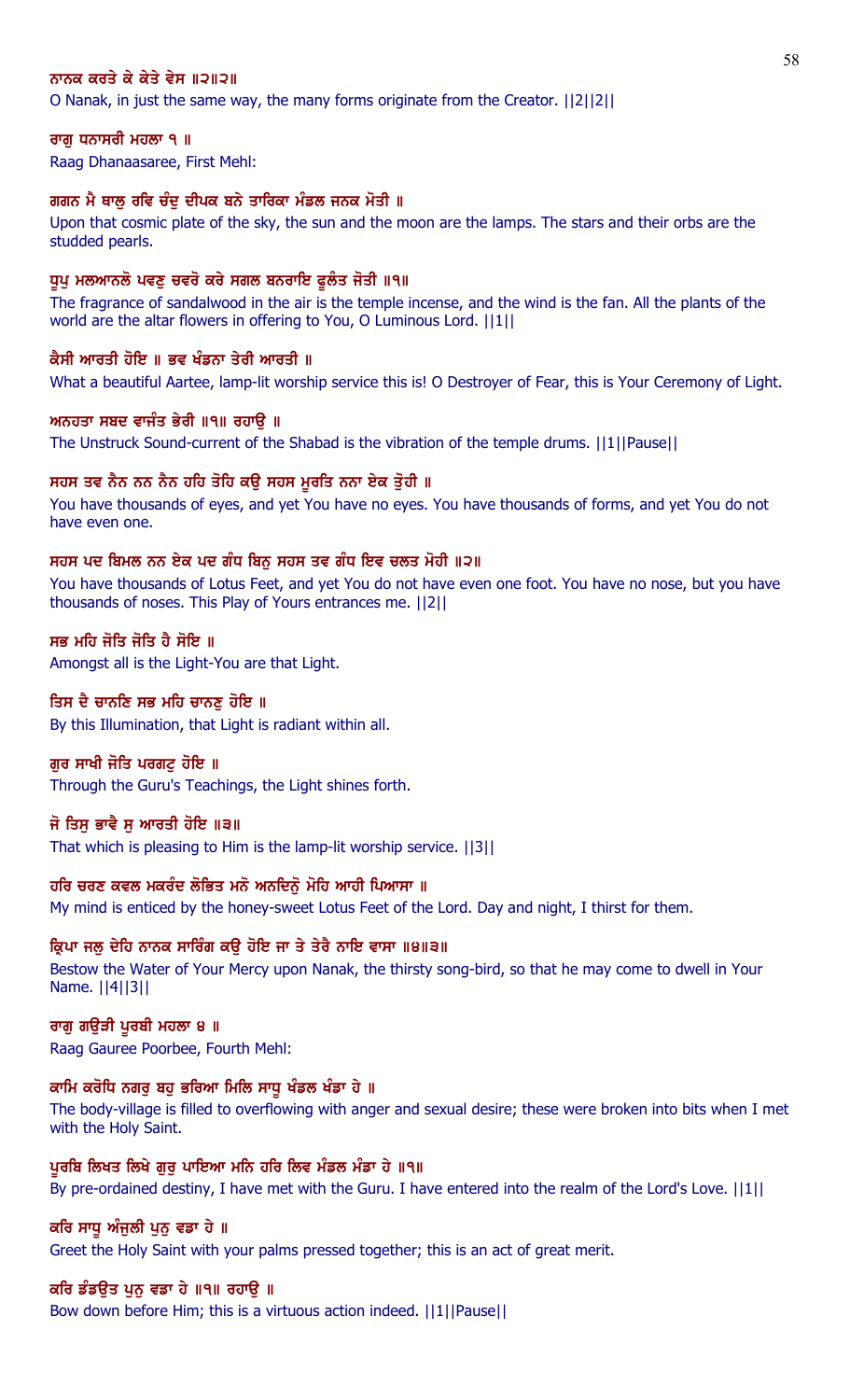# ਸਾਕਤ ਹਰਿ ਰਸ ਸਾਦ ਨ ਜਾਣਿਆ ਤਿਨ ਅੰਤਰਿ ਹੳਮੈ ਕੰਡਾ ਹੇ ॥

The wicked shaaktas, the faithless cynics, do not know the Taste of the Lord's Sublime Essence. The thorn of egotism is embedded deep within them.

# ਜਿਉ ਜਿਉ ਚਲਹਿ ਚੁਭੈ ਦੁਖੁ ਪਾਵਹਿ ਜਮਕਾਲੂ ਸਹਹਿ ਸਿਰਿ ਡੰਡਾ ਹੇ ॥੨॥

The more they walk away, the deeper it pierces them, and the more they suffer in pain, until finally, the Messenger of Death smashes his club against their heads. ||2||

# ਹਰਿ ਜਨ ਹਰਿ ਹਰਿ ਨਾਮਿ ਸਮਾਣੇ ਦੁਖੁ ਜਨਮ ਮਰਣ ਭਵ ਖੰਡਾ ਹੇ ॥

The humble servants of the Lord are absorbed in the Name of the Lord, Har, Har. The pain of birth and the fear of death are eradicated.

# ਅਬਿਨਾਸੀ ਪਰਖ ਪਾਇਆ ਪਰਮੇਸਰ ਬਹ ਸੋਭ ਖੰਡ ਬੁਹਮੰਡਾ ਹੇ ॥੩॥

They have found the Imperishable Supreme Being, the Transcendent Lord God, and they receive great honor throughout all the worlds and realms. ||3||

# ਹਮ ਗਰੀਬ ਮਸਕੀਨ ਪਭ ਤੇਰੇ ਹਰਿ ਰਾਖ ਰਾਖ ਵਡ ਵਡਾ ਹੇ ॥

I am poor and meek, God, but I belong to You! Save me-please save me, O Greatest of the Great!

# ਜਨ ਨਾਨਕ ਨਾਮ ਅਧਾਰ ਟੇਕ ਹੈ ਹਰਿ ਨਾਮੇ ਹੀ ਸਖ ਮੰਡਾ ਹੇ ॥੪॥੪॥

Servant Nanak takes the Sustenance and Support of the Naam. In the Name of the Lord, he enjoys celestial peace. ||4||4||

# ਰਾਗੂ ਗਉੜੀ ਪੂਰਬੀ ਮਹਲਾ ਪ॥

Raag Gauree Poorbee, Fifth Mehl:

# ਕਰੳ ਬੇਨੰਤੀ ਸਣਹ ਮੇਰੇ ਮੀਤਾ ਸੰਤ ਟਹਲ ਕੀ ਬੇਲਾ ॥

Listen, my friends, I beg of you: now is the time to serve the Saints!

# ਈਹਾ ਖਾਟਿ ਚਲਹੂ ਹਰਿ ਲਾਹਾ ਆਗੈ ਬਸਨੂ ਸੁਹੇਲਾ ॥੧॥

In this world, earn the profit of the Lord's Name, and hereafter, you shall dwell in peace. ||1||

# ਅੳਧ ਘਟੈ ਦਿਨਸ ਰੈਣਾਰੇ ॥ ਮਨ ਗਰ ਮਿਲਿ ਕਾਜ ਸਵਾਰੇ ॥੧॥ ਰਹਾੳ ॥

This life is diminishing, day and night. Meeting with the Guru, your affairs shall be resolved. ||1||Pause||

# ਇਹੁ ਸੰਸਾਰੂ ਬਿਕਾਰੂ ਸੰਸੇ ਮਹਿ ਤਰਿਓ ਬ੍ਰਹਮ ਗਿਆਨੀ ॥

This world is engrossed in corruption and cynicism. Only those who know God are saved.

# ਜਿਸਹਿ ਜਗਾਇ ਪੀਆਵੈ ਇਹੁ ਰਸੁ ਅਕਥ ਕਥਾ ਤਿਨਿ ਜਾਨੀ ॥੨॥

Only those who are awakened by the Lord to drink in this Sublime Essence, come to know the Unspoken Speech of the Lord. ||2||

# ਜਾ ਕੳ ਆਏ ਸੋਈ ਬਿਹਾਝਹ ਹਰਿ ਗਰ ਤੇ ਮਨਹਿ ਬਸੇਰਾ ॥

Purchase only that for which you have come into the world, and through the Guru, the Lord shall dwell within your mind.

# ਨਿਜ ਘਰਿ ਮਹਲ ਪਾਵਹ ਸਖ ਸਹਜੇ ਬਹਰਿ ਨ ਹੋਇਗੋ ਫੇਰਾ ॥੩॥

Within the home of your own inner being, you shall obtain the Mansion of the Lord's Presence with intuitive ease. You shall not be consigned again to the wheel of reincarnation. ||3||

# ਅੰਤਰਜਾਮੀ ਪੂਰਖ ਬਿਧਾਤੇ ਸਰਧਾ ਮਨ ਕੀ ਪੂਰੇ ॥

O Inner-knower, Searcher of Hearts, O Primal Being, Architect of Destiny: please fulfill this yearning of my mind.

# ਨਾਨਕ ਦਾਸੂ ਇਹੈ ਸੂਖੂ ਮਾਗੈ ਮੋ ਕਉ ਕਰਿ ਸੰਤਨ ਕੀ ਧੂਰੇ ॥੪॥੫॥

Nanak, Your slave, begs for this happiness: let me be the dust of the feet of the Saints. ||4||5||

-----------------------------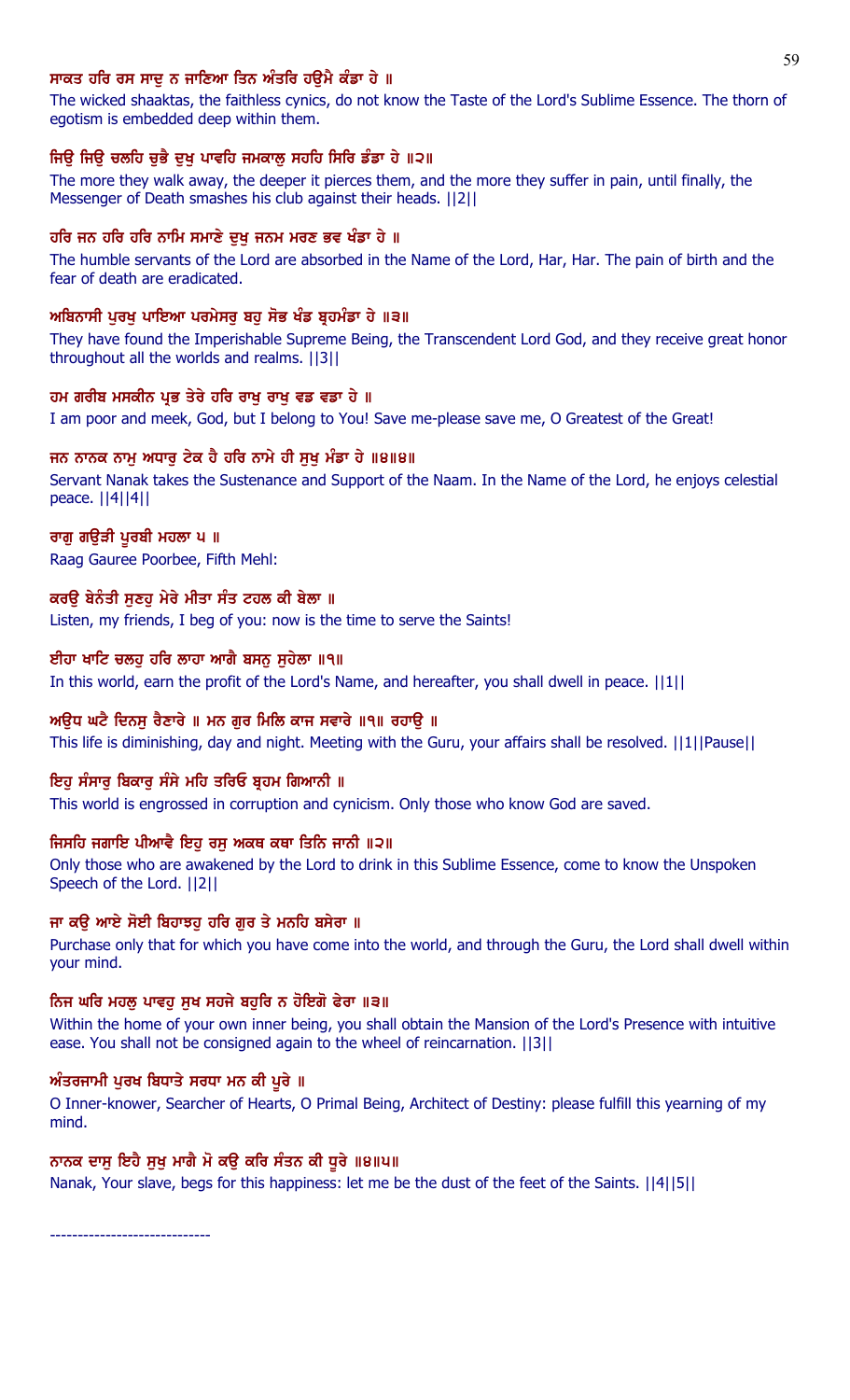## ਬਾਰਹ ਮਾਹਾ

Baareh Maahaa

# ਬਾਰਹ ਮਾਹਾ ਮਾਂਝ ਮਹਲਾ ੫ ਘਰ ੪

Baarah Maahaa  $\sim$  The Twelve Months: Maajh, Fifth Mehl, Fourth House:

# **ੴ ਸਤਿਗਰ ਪਸਾਦਿ** ॥

One Universal Creator God. By The Grace Of The True Guru:

# ਕਿਰਤਿ ਕਰਮ ਕੇ ਵੀਛੁੜੇ ਕਰਿ ਕਿਰਪਾ ਮੇਲਹੂ ਰਾਮ ॥

By the actions we have committed, we are separated from You. Please show Your Mercy, and unite us with Yourself, Lord.

# ਚਾਰਿ ਕੁੰਟ ਦਹ ਦਿਸ ਭੂਮੇ ਥਕਿ ਆਏ ਪ੍ਰਭ ਕੀ ਸਾਮ ॥

We have grown weary of wandering to the four corners of the earth and in the ten directions. We have come to Your Sanctuary, God.

# ਧੇਨ ਦਧੈ ਤੇ ਬਾਹਰੀ ਕਿਤੈ ਨ ਆਵੈ ਕਾਮ ॥

Without milk, a cow serves no purpose.

# ਜਲ ਬਿਨ ਸਾਖ ਕਮਲਾਵਤੀ ੳਪਜਹਿ ਨਾਹੀ ਦਾਮ ॥ Without water, the crop withers, and it will not bring a good price.

ਹਰਿ ਨਾਹ ਨ ਮਿਲੀਐ ਸਾਜਨੈ ਕਤ ਪਾਈਐ ਬਿਸਰਾਮ ॥

If we do not meet the Lord, our Friend, how can we find our place of rest?

# ਜਿਤੂ ਘਰਿ ਹਰਿ ਕੰਤੂ ਨ ਪ੍ਰਗਟਈ ਭਠਿ ਨਗਰ ਸੇ ਗ੍ਰਾਮ ॥

Those homes, those hearts, in which the Husband Lord is not manifest-those towns and villages are like burning furnaces.

# ਸੂਬ ਸੀਗਾਰ ਤੰਬੋਲ ਰਸ ਸਣੂ ਦੇਹੀ ਸਭ ਖਾਮ ॥

All decorations, the chewing of betel to sweeten the breath, and the body itself, are all useless and vain.

# ਪ੍ਰਭ ਸੁਆਮੀ ਕੰਤ ਵਿਹੁਣੀਆ ਮੀਤ ਸਜਣ ਸਭਿ ਜਾਮ ॥

Without God, our Husband, our Lord and Master, all friends and companions are like the Messenger of Death.

# ਨਾਨਕ ਕੀ ਬੇਨੰਤੀਆ ਕਰਿ ਕਿਰਪਾ ਦੀਜੈ ਨਾਮੁ ॥

This is Nanak's prayer: "Please show Your Mercy, and bestow Your Name.

# ਹਰਿ ਮੇਲਹੂ ਸੁਆਮੀ ਸੰਗਿ ਪ੍ਰਭ ਜਿਸ ਕਾ ਨਿਹਚਲ ਧਾਮ ॥੧॥

O my Lord and Master, please unite me with Yourself, O God, in the Eternal Mansion of Your Presence". ||1||

# ਚੇਤਿ ਗੋਵਿੰਦ ਅਰਾਧੀਐ ਹੋਵੈ ਅਨੰਦ ਘਣਾ ॥

In the month of Chayt, by meditating on the Lord of the Universe, a deep and profound joy arises.

# ਸੰਤ ਜਨਾ ਮਿਲਿ ਪਾਈਐ ਰਸਨਾ ਨਾਮ ਭਣਾ ॥

Meeting with the humble Saints, the Lord is found, as we chant His Name with our tongues.

# ਜਿਨਿ ਪਾਇਆ ਪ੍ਰਭ ਆਪਣਾ ਆਏ ਤਿਸਹਿ ਗਣਾ ॥

Those who have found God-blessed is their coming into this world.

# ਇਕੁ ਖਿਨੁ ਤਿਸੁ ਬਿਨੁ ਜੀਵਣਾ ਬਿਰਥਾ ਜਨਮੁ ਜਣਾ ॥

Those who live without Him, for even an instant-their lives are rendered useless.

# ਜਲਿ ਥਲਿ ਮਹੀਅਲਿ ਪਰਿਆ ਰਵਿਆ ਵਿਚਿ ਵਣਾ ॥

The Lord is totally pervading the water, the land, and all space. He is contained in the forests as well.

# ਸੋ ਪ੍ਰਭੂ ਚਿਤਿ ਨ ਆਵਈ ਕਿਤੜਾ ਦੁਖੂ ਗਣਾ ॥

Those who do not remember God-how much pain must they suffer!

# ਜਿਨੀ ਰਾਵਿਆ ਸੋ ਪ੍ਰਭੂ ਤਿੰਨਾ ਭਾਗੂ ਮਣਾ ॥

Those who dwell upon their God have great good fortune.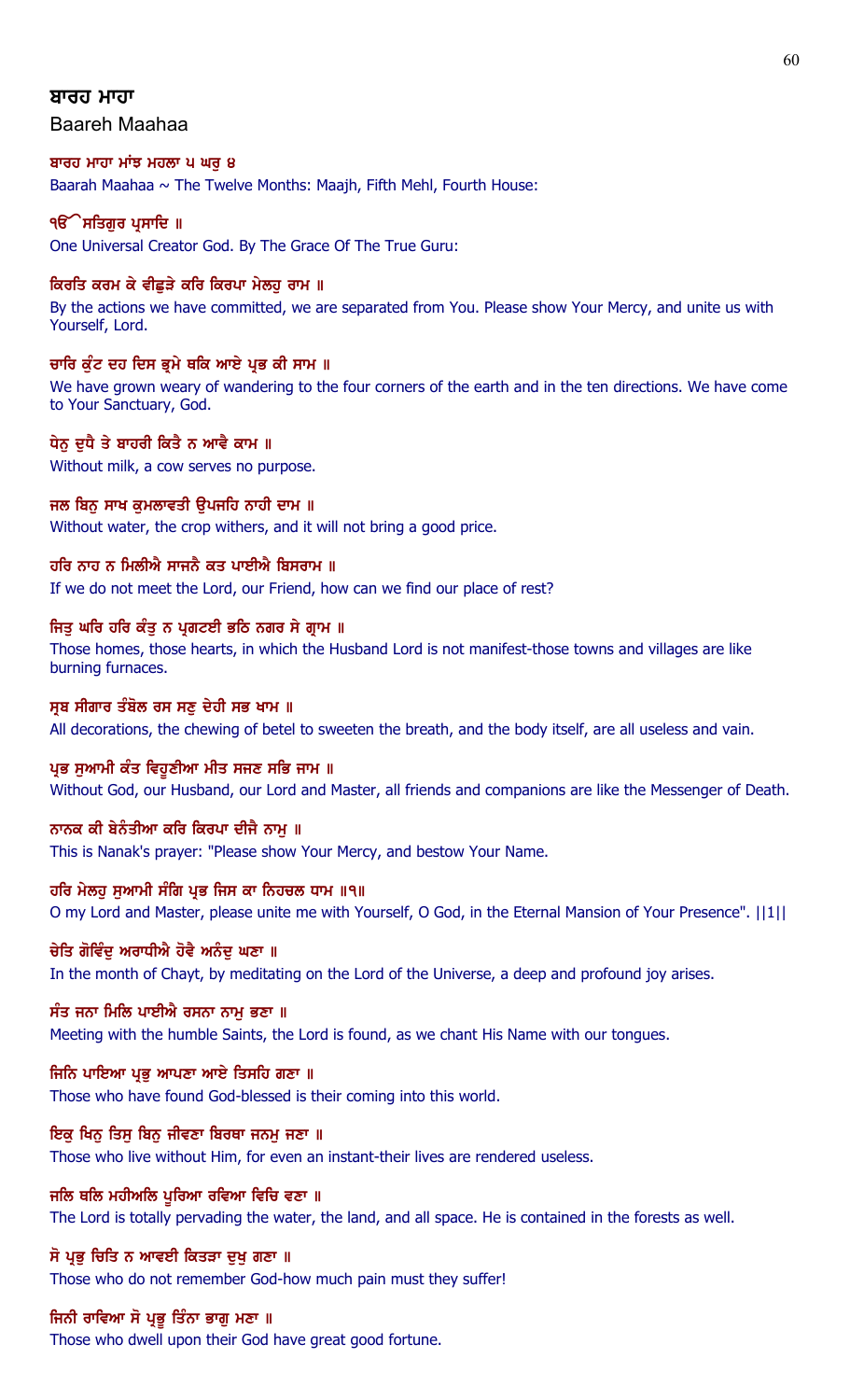## ਹਰਿ ਦਰਸਨ ਕੰੳ ਮਨ ਲੋਚਦਾ ਨਾਨਕ ਪਿਆਸ ਮਨਾ ॥

My mind yearns for the Blessed Vision of the Lord's Darshan. O Nanak, my mind is so thirsty!

## ਚੇਤਿ ਮਿਲਾਏ ਸੋ ਪ੍ਰਭੂ ਤਿਸ ਕੈ ਪਾਇ ਲਗਾ ॥੨॥

I touch the feet of one who unites me with God in the month of Chayt. ||2||

#### ਵੈਸਾਖਿ ਧੀਰਨਿ ਕਿੳ ਵਾਢੀਆ ਜਿਨਾ ਪ੍ਰੇਮ ਬਿਛੋਹ ॥

In the month of Vaisaakh, how can the bride be patient? She is separated from her Beloved.

#### ਹਰਿ ਸਾਜਨ ਪਰਖ ਵਿਸਾਰਿ ਕੈ ਲਗੀ ਮਾਇਆ ਧੋਹ ॥

She has forgotten the Lord, her Life-companion, her Master; she has become attached to Maya, the deceitful one.

#### ਪਤ ਕਲਤੂ ਨ ਸੰਗਿ ਧਨਾ ਹਰਿ ਅਵਿਨਾਸੀ ਓਹ ॥

Neither son, nor spouse, nor wealth shall go along with you-only the Eternal Lord.

#### ਪਲਚਿ ਪਲਚਿ ਸਗਲੀ ਮੁਈ ਝੁਠੈ ਧੰਧੈ ਮੋਹੁ ॥

Entangled and enmeshed in the love of false occupations, the whole world is perishing.

#### ਇਕਸੁ ਹਰਿ ਕੇ ਨਾਮ ਬਿਨੂ ਅਗੈ ਲਈਅਹਿ ਖੋਹਿ ॥

Without the Naam, the Name of the One Lord, they lose their lives in the hereafter.

#### ਦਯੂ ਵਿਸਾਰਿ ਵਿਗੁਚਣਾ ਪ੍ਰਭ ਬਿਨੂ ਅਵਰੂ ਨ ਕੋਇ ॥

Forgetting the Merciful Lord, they are ruined. Without God, there is no other at all.

### ਪ੍ਰੀਤਮ ਚਰਣੀ ਜੋ ਲਗੇ ਤਿਨ ਕੀ ਨਿਰਮਲ ਸੋਇ ॥

Pure is the reputation of those who are attached to the Feet of the Beloved Lord.

#### ਨਾਨਕ ਕੀ ਪ੍ਰਭ ਬੇਨਤੀ ਪ੍ਰਭ ਮਿਲਹੂ ਪਰਾਪਤਿ ਹੋਇ ॥

Nanak makes this prayer to God: "Please, come and unite me with Yourself."

## ਵੈਸਾਖ ਸਹਾਵਾ ਤਾਂ ਲਗੈ ਜਾ ਸੰਤ ਭੇਟੈ ਹਰਿ ਸੋਇ ॥੩॥

The month of Vaisaakh is beautiful and pleasant, when the Saint causes me to meet the Lord. ||3||

#### ਹਰਿ ਜੇਠਿ ਜੜੰਦਾ ਲੋੜੀਐ ਜਿਸ ਅਗੈ ਸਭਿ ਨਿਵੰਨਿ ॥

In the month of Jayt'h, the bride longs to meet with the Lord. All bow in humility before Him.

## ਹਰਿ ਸਜਣ ਦਾਵਣਿ ਲਗਿਆ ਕਿਸੈ ਨ ਦੇਈ ਬੰਨਿ ॥

One who has grasped the hem of the robe of the Lord, the True Friend-no one can keep him in bondage.

#### ਮਾਣਕ ਮੋਤੀ ਨਾਮ ਪ੍ਰਭ ੳਨ ਲਗੈ ਨਾਹੀ ਸੰਨਿ ॥

God's Name is the Jewel, the Pearl. It cannot be stolen or taken away.

# ਰੰਗ ਸਭੇ ਨਾਰਾਇਣੈ ਜੇਤੇ ਮਨਿ ਭਾਵੰਨਿ ॥

In the Lord are all pleasures which please the mind.

# ਜੋ ਹਰਿ ਲੋੜੇ ਸੋ ਕਰੇ ਸੋਈ ਜੀਅ ਕਰੰਨਿ ॥

As the Lord wishes, so He acts, and so His creatures act.

## ਜੋ ਪ੍ਰਭਿ ਕੀਤੇ ਆਪਣੇ ਸੇਈ ਕਹੀਅਹਿ ਧੰਨਿ ॥

They alone are called blessed, whom God has made His Own.

#### ਆਪਣ ਲੀਆ ਜੇ ਮਿਲੈ ਵਿਛੁੜਿ ਕਿਉ ਰੋਵੰਨਿ ॥

If people could meet the Lord by their own efforts, why would they be crying out in the pain of separation?

#### ਸਾਧੂ ਸੰਗੂ ਪਰਾਪਤੇ ਨਾਨਕ ਰੰਗ ਮਾਣੰਨਿ ॥

Meeting Him in the Saadh Sangat, the Company of the Holy, O Nanak, celestial bliss is enjoyed.

# ਹਰਿ ਜੇਠੂ ਰੰਗੀਲਾ ਤਿਸੂ ਧਣੀ ਜਿਸ ਕੈ ਭਾਗੂ ਮਥੰਨਿ ॥੪॥

In the month of Jayt'h, the playful Husband Lord meets her, upon whose forehead such good destiny is recorded. ||4||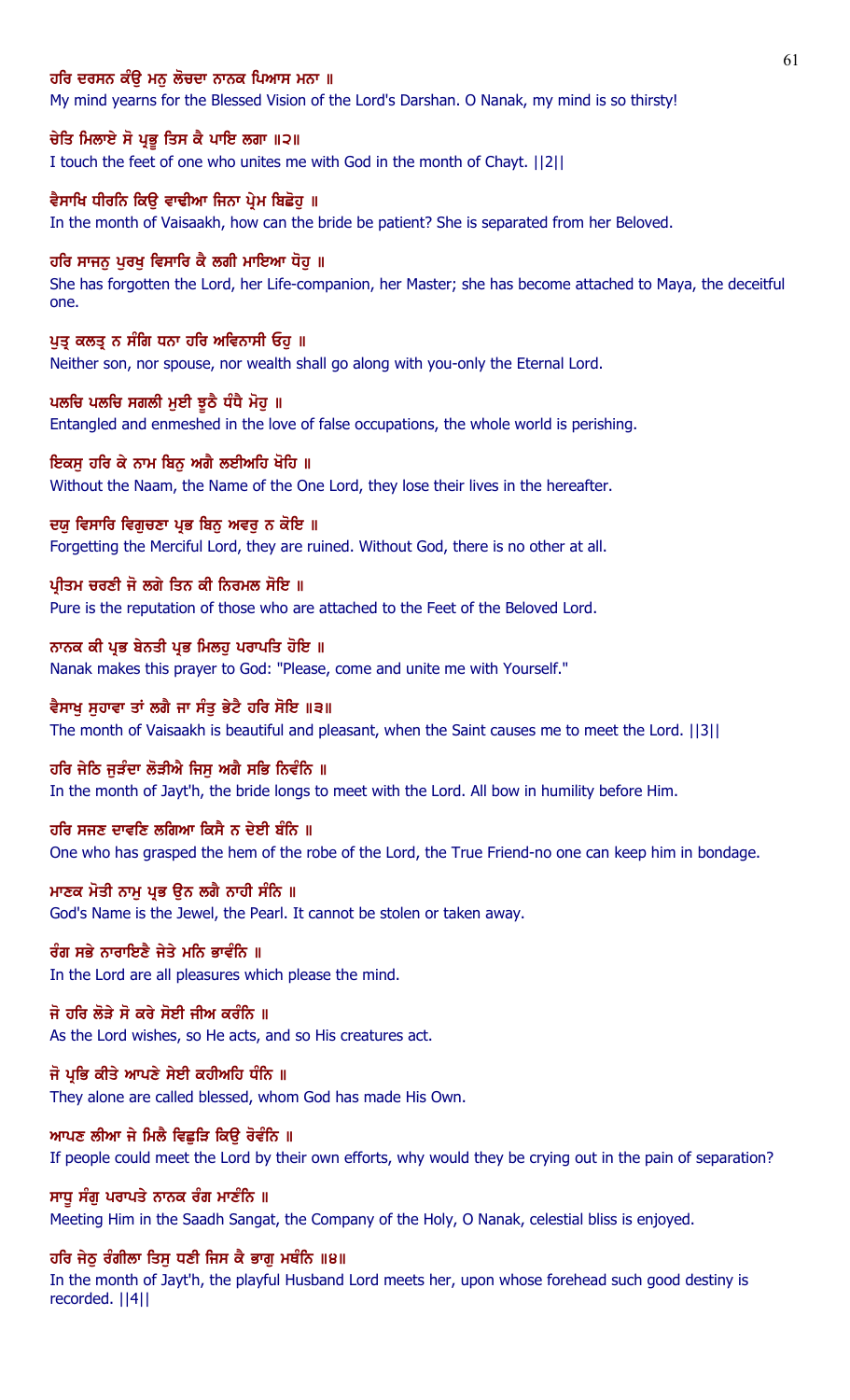# ਆਸਾੜ ਤਪੰਦਾ ਤਿਸ ਲਗੈ ਹਰਿ ਨਾਹ ਨ ਜਿੰਨਾ ਪਾਸਿ ॥

The month of Aasaarh seems burning hot, to those who are not close to their Husband Lord.

### ਜਗਜੀਵਨ ਪੂਰਖੂ ਤਿਆਗਿ ਕੈ ਮਾਣਸ ਸੰਦੀ ਆਸ ॥

They have forsaken God the Primal Being, the Life of the World, and they have come to rely upon mere mortals.

## ਦਯੈ ਭਾਇ ਵਿਗਚੀਐ ਗਲਿ ਪਈਸ ਜਮ ਕੀ ਫਾਸ ॥

In the love of duality, the soul-bride is ruined; around her neck she wears the noose of Death.

## ਜੇਹਾ ਬੀਜੈ ਸੋ ਲੁਣੈ ਮਥੈ ਜੋ ਲਿਖਿਆਸੁ ॥

As you plant, so shall you harvest; your destiny is recorded on your forehead.

## ਰੈਣਿ ਵਿਹਾਣੀ ਪਛਤਾਣੀ ੳਠਿ ਚਲੀ ਗਈ ਨਿਰਾਸ ॥

The life-night passes away, and in the end, one comes to regret and repent, and then depart with no hope at all.

#### ਜਿਨ ਕੌ ਸਾਧੂ ਭੇਟੀਐ ਸੋ ਦਰਗਹ ਹੋਇ ਖਲਾਸੂ ॥

Those who meet with the Holy Saints are liberated in the Court of the Lord.

## ਕਰਿ ਕਿਰਪਾ ਪ੍ਰਭ ਆਪਣੀ ਤੇਰੇ ਦਰਸਨ ਹੋਇ ਪਿਆਸ ॥

Show Your Mercy to me, O God; I am thirsty for the Blessed Vision of Your Darshan.

#### ਪ੍ਰਭ ਤੁਧੂ ਬਿਨੂ ਦੂਜਾ ਕੋ ਨਹੀ ਨਾਨਕ ਕੀ ਅਰਦਾਸਿ ॥

Without You, God, there is no other at all. This is Nanak's humble prayer.

## ਆਸਾੜੂ ਸੁਹੰਦਾ ਤਿਸੁ ਲਗੈ ਜਿਸੁ ਮਨਿ ਹਰਿ ਚਰਣ ਨਿਵਾਸ ॥੫॥

The month of Aasaarh is pleasant, when the Feet of the Lord abide in the mind. ||5||

# ਸਾਵਣਿ ਸਰਸੀ ਕਾਮਣੀ ਚਰਨ ਕਮਲ ਸਿਉ ਪਿਆਰੁ ॥

In the month of Saawan, the soul-bride is happy, if she falls in love with the Lotus Feet of the Lord.

#### ਮਨ ਤਨ ਰਤਾ ਸਚ ਰੰਗਿ ਇਕੋ ਨਾਮ ਅਧਾਰ ॥

Her mind and body are imbued with the Love of the True One; His Name is her only Support.

#### ਬਿਖਿਆ ਰੰਗ ਕੁੜਾਵਿਆ ਦਿਸਨਿ ਸਭੇ ਛਾਰੂ ॥

The pleasures of corruption are false. All that is seen shall turn to ashes.

## ਹਰਿ ਅੰਮ੍ਰਿਤ ਬੁੰਦ ਸੁਹਾਵਣੀ ਮਿਲਿ ਸਾਧੂ ਪੀਵਣਹਾਰੂ ॥

The drops of the Lord's Nectar are so beautiful! Meeting the Holy Saint, we drink these in.

# ਵਣ ਤਿਣ ਪ੍ਰਭ ਸੰਗਿ ਮੳਲਿਆ ਸੰਮੁਥ ਪਰਖ ਅਪਾਰ ॥

The forests and the meadows are rejuvenated and refreshed with the Love of God, the All-powerful, Infinite Primal Being.

# ਹਰਿ ਮਿਲਣੈ ਨੋ ਮਨ ਲੋਚਦਾ ਕਰਮਿ ਮਿਲਾਵਣਹਾਰ ॥

My mind yearns to meet the Lord. If only He would show His Mercy, and unite me with Himself!

# ਜਿਨੀ ਸਖੀਏ ਪਭ ਪਾਇਆ ਹੰਉ ਤਿਨ ਕੈ ਸਦ ਬਲਿਹਾਰ ॥

Those brides who have obtained God-I am forever a sacrifice to them.

## ਨਾਨਕ ਹਰਿ ਜੀ ਮਇਆ ਕਰਿ ਸਬਦਿ ਸਵਾਰਣਹਾਰੁ ॥

O Nanak, when the Dear Lord shows kindness, He adorns His bride with the Word of His Shabad.

# ਸਾਵਣੂ ਤਿਨਾ ਸੁਹਾਗਣੀ ਜਿਨ ਰਾਮ ਨਾਮੂ ਉਰਿ ਹਾਰੂ ॥੬॥

Saawan is delightful for those happy soul-brides whose hearts are adorned with the Necklace of the Lord's Name. ||6||

#### ਭਾਦੁਇ ਭਰਮਿ ਭੁਲਾਣੀਆ ਦੂਜੈ ਲਗਾ ਹੇਤੁ ॥

In the month of Bhaadon, she is deluded by doubt, because of her attachment to duality.

# ਲਖ ਸੀਗਾਰ ਬਣਾਇਆ ਕਾਰਜਿ ਨਾਹੀ ਕੇਤ ॥

She may wear thousands of ornaments, but they are of no use at all.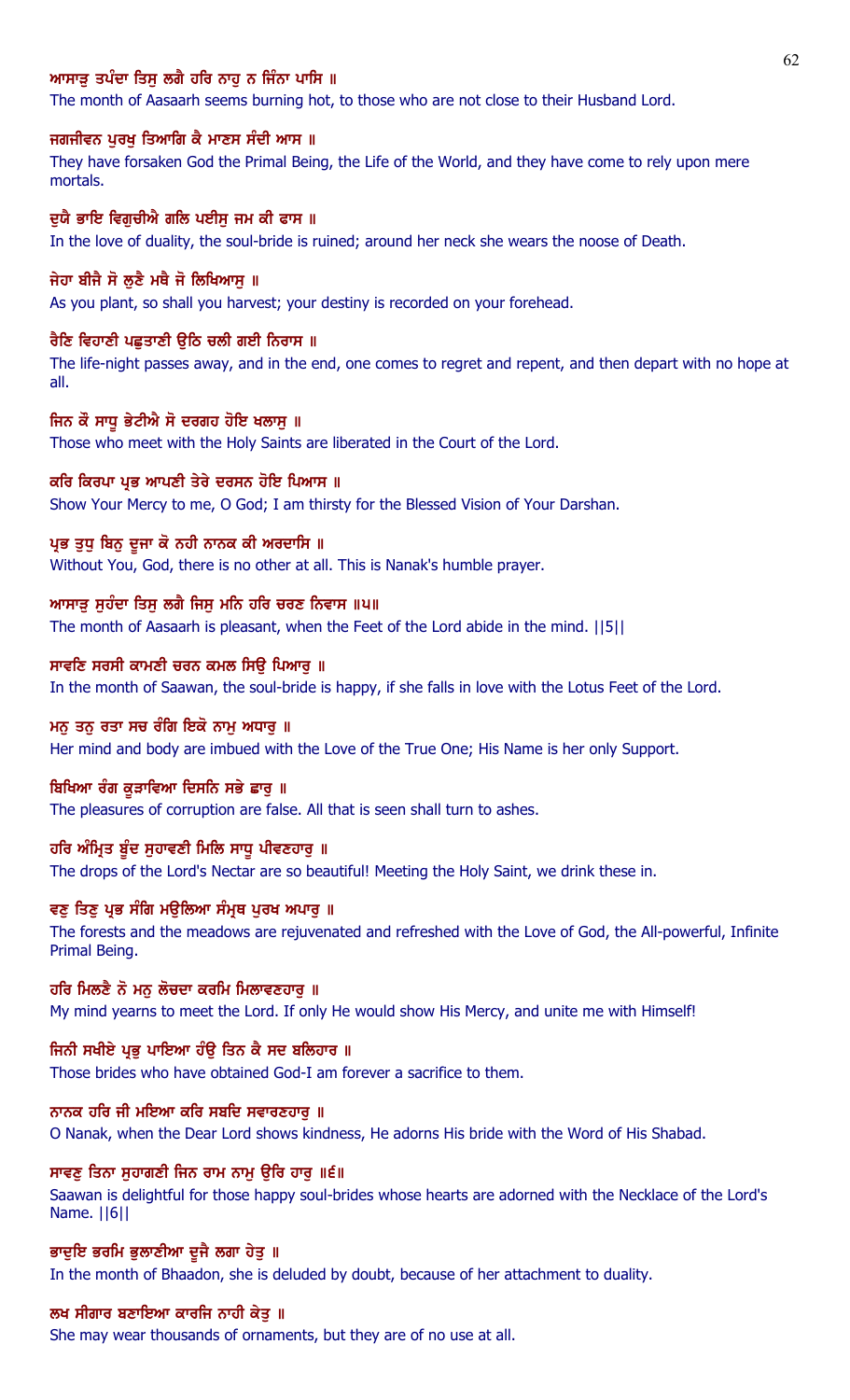## ਜਿਤ ਦਿਨਿ ਦੇਹ ਬਿਨਸਸੀ ਤਿਤ ਵੇਲੈ ਕਹਸਨਿ ਪ੍ਰੇਤ ॥

On that day when the body perishes-at that time, she becomes a ghost.

#### ਪਕੜਿ ਚਲਾਇਨਿ ਦੂਤ ਜਮ ਕਿਸੈ ਨ ਦੇਨੀ ਭੇਤੂ ॥

The Messenger of Death seizes and holds her, and does not tell anyone his secret.

## ਛਡਿ ਖੜੋਤੇ ਖਿਨੈ ਮਾਹਿ ਜਿਨ ਸਿੳ ਲਗਾ ਹੇਤ ॥

And her loved ones-in an instant, they move on, leaving her all alone.

#### ਹਥ ਮਰੋੜੈ ਤਨ ਕਪੇ ਸਿਆਹਹ ਹੋਆ ਸੇਤ ॥

She wrings her hands, her body writhes in pain, and she turns from black to white.

#### ਜੇਹਾ ਬੀਜੈ ਸੋ ਲੁਣੈ ਕਰਮਾ ਸੰਦੜਾ ਖੇਤੁ ॥

As she has planted, so does she harvest; such is the field of karma.

#### ਨਾਨਕ ਪ੍ਰਭ ਸਰਣਾਗਤੀ ਚਰਣ ਬੋਹਿਥ ਪ੍ਰਭ ਦੇਤੁ ॥

Nanak seeks God's Sanctuary; God has given him the Boat of His Feet.

#### ਸੇ ਭਾਦੁਇ ਨਰਕਿ ਨ ਪਾਈਅਹਿ ਗੁਰੂ ਰਖਣ ਵਾਲਾ ਹੇਤੁ ॥੭॥

Those who love the Guru, the Protector and Savior, in Bhaadon, shall not be thrown down into hell. ||7||

#### ਅਸੁਨਿ ਪ੍ਰੇਮ ਉਮਾਹੜਾ ਕਿਉ ਮਿਲੀਐ ਹਰਿ ਜਾਇ ॥

In the month of Assu, my love for the Lord overwhelms me. How can I go and meet the Lord?

#### <u>ਮਨਿ ਤਨਿ ਪਿਆਸ ਦਰਸਨ ਘਣੀ ਕੋਈ ਆਣਿ ਮਿਲਾਵੈ ਮਾਇ ॥</u>

My mind and body are so thirsty for the Blessed Vision of His Darshan. Won't someone please come and lead me to him, O my mother.

# ਸੰਤ ਸਹਾਈ ਪ੍ਰੇਮ ਕੇ ਹਉ ਤਿਨ ਕੈ ਲਾਗਾ ਪਾਇ ॥

The Saints are the helpers of the Lord's lovers; I fall and touch their feet.

#### ਵਿਣੂ ਪ੍ਰਭ ਕਿਉ ਸੁਖੂ ਪਾਈਐ ਦੂਜੀ ਨਾਹੀ ਜਾਇ ॥

Without God, how can I find peace? There is nowhere else to go.

#### ਜਿੰਨੀ ਚਾਖਿਆ ਪ੍ਰੇਮ ਰਸ ਸੇ ਤਿਪਤਿ ਰਹੇ ਆਘਾਇ ॥

Those who have tasted the sublime essence of His Love, remain satisfied and fulfilled.

#### ਆਪੂ ਤਿਆਗਿ ਬਿਨਤੀ ਕਰਹਿ ਲੇਹੂ ਪ੍ਰਭੂ ਲੜਿ ਲਾਇ ॥

They renounce their selfishness and conceit, and they pray, "God, please attach me to the hem of Your robe."

#### ਜੋ ਹਰਿ ਕੰਤਿ ਮਿਲਾਈਆ ਸਿ ਵਿਛੜਿ ਕਤਹਿ ਨ ਜਾਇ ॥

Those whom the Husband Lord has united with Himself, shall not be separated from Him again.

## ਪ੍ਰਭ ਵਿਣੂ ਦੂਜਾ ਕੋ ਨਹੀ ਨਾਨਕ ਹਰਿ ਸਰਣਾਇ ॥

Without God, there is no other at all. Nanak has entered the Sanctuary of the Lord.

#### ਅਸੁ ਸੁਖੀ ਵਸੰਦੀਆ ਜਿਨਾ ਮਇਆ ਹਰਿ ਰਾਇ ॥੮॥

In Assu, the Lord, the Sovereign King, has granted His Mercy, and they dwell in peace. ||8||

## ਕਤਿਕਿ ਕਰਮ ਕਮਾਵਣੇ ਦੋਸੂ ਨ ਕਾਹੂ ਜੋਗੂ ॥

In the month of Katak, do good deeds. Do not try to blame anyone else.

# ਪਰਮੇਸਰ ਤੇ ਭਲਿਆਂ ਵਿਆਪਨਿ ਸਭੇ ਰੋਗ ॥

Forgetting the Transcendent Lord, all sorts of illnesses are contracted.

## ਵੇਮਖ ਹੋਏ ਰਾਮ ਤੇ ਲਗਨਿ ਜਨਮ ਵਿਜੋਗ ॥

Those who turn their backs on the Lord shall be separated from Him and consigned to reincarnation, over and over again.

## ਖਿਨ ਮਹਿ ਕਉੜੇ ਹੋਇ ਗਏ ਜਿਤੜੇ ਮਾਇਆ ਭੋਗ ॥

In an instant, all of Maya's sensual pleasures turn bitter.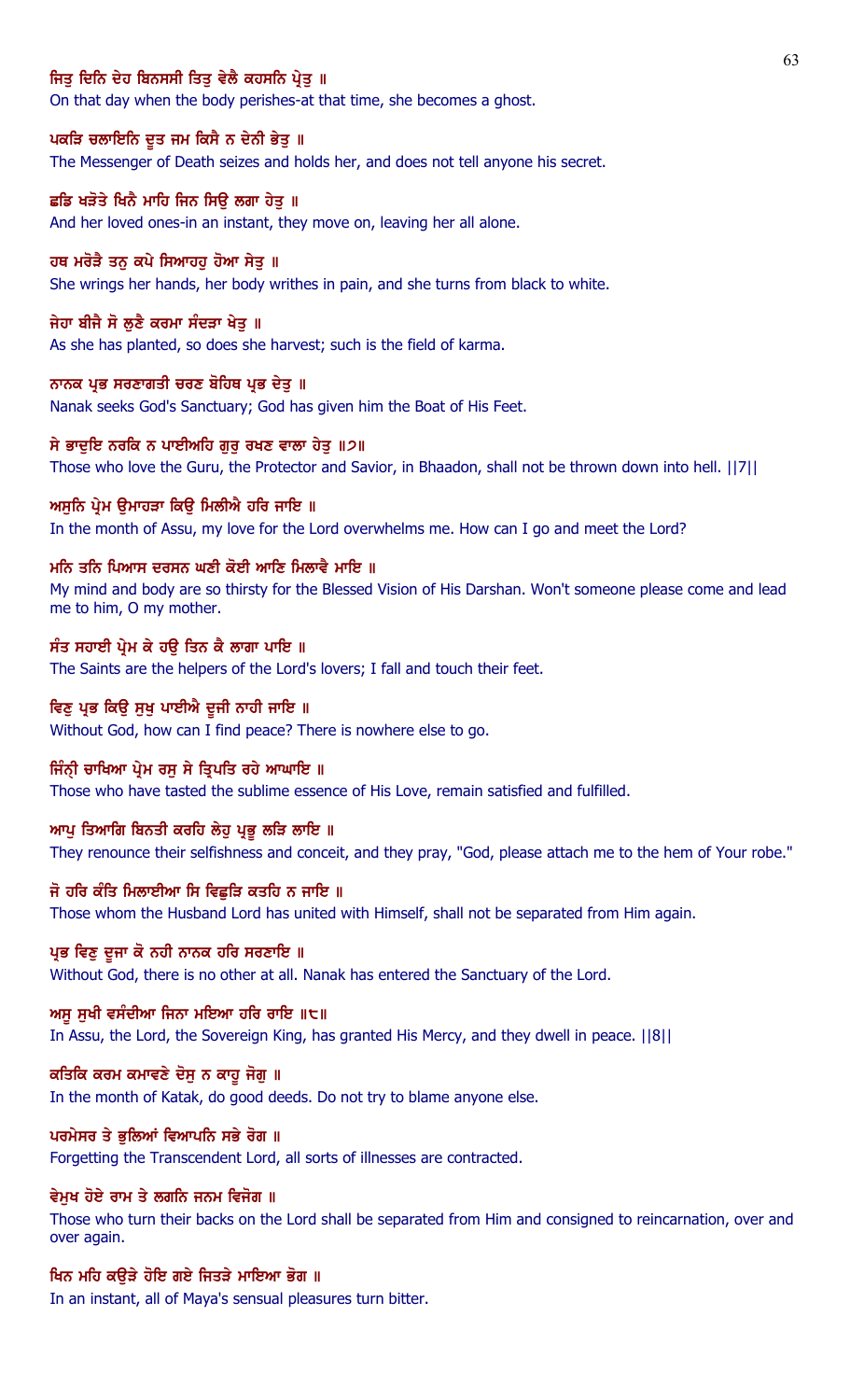## ਵਿਚ ਨ ਕੋਈ ਕਰਿ ਸਕੈ ਕਿਸ ਥੈ ਰੋਵਹਿ ਰੋਜ ॥

No one can then serve as your intermediary. Unto whom can we turn and cry?

## ਕੀਤਾ ਕਿਛੂ ਨ ਹੋਵਈ ਲਿਖਿਆ ਧੁਰਿ ਸੰਜੋਗ ॥

By one's own actions, nothing can be done; destiny was pre-determined from the very beginning.

ਵਡਭਾਗੀ ਮੇਰਾ ਪ੍ਰਭ ਮਿਲੈ ਤਾਂ ੳਤਰਹਿ ਸਭਿ ਬਿਓਗ ॥ By great good fortune, I meet my God, and then all pain of separation departs.

ਨਾਨਕ ਕੳ ਪ੍ਰਭ ਰਾਖਿ ਲੇਹਿ ਮੇਰੇ ਸਾਹਿਬ ਬੰਦੀ ਮੋਚ ॥

Please protect Nanak, God; O my Lord and Master, please release me from bondage.

#### ਕਤਿਕ ਹੋਵੈ ਸਾਧਸੰਗ ਬਿਨਸਹਿ ਸਭੇ ਸੋਚ ॥੯॥

In Katak, in the Company of the Holy, all anxiety vanishes. ||9||

# ਮੰਘਿਰਿ ਮਾਹਿ ਸੋਹੰਦੀਆ ਹਰਿ ਪਿਰ ਸੰਗਿ ਬੈਠੜੀਆਹ ॥

In the month of Maghar, those who sit with their Beloved Husband Lord are beautiful.

# ਤਿਨ ਕੀ ਸੋਭਾ ਕਿਆ ਗਣੀ ਜਿ ਸਾਹਿਬਿ ਮੇਲਤੀਆਹ ॥

How can their glory be measured? Their Lord and Master blends them with Himself.

## ਤਨ ਮਨ ਮਉਲਿਆ ਰਾਮ ਸਿਉ ਸੰਗਿ ਸਾਧ ਸਹੇਲੜੀਆਹ ॥

Their bodies and minds blossom forth in the Lord; they have the companionship of the Holy Saints.

#### ਸਾਧ ਜਨਾ ਤੇ ਬਾਹਰੀ ਸੇ ਰਹਨਿ ਇਕੇਲਤੀਆਹ ॥

Those who lack the Company of the Holy, remain all alone.

#### ਤਿਨ ਦੁਖੁ ਨ ਕਬਹੁ ਉਤਰੈ ਸੇ ਜਮ ਕੈ ਵਸਿ ਪੜੀਆਹ ॥

Their pain never departs, and they fall into the grip of the Messenger of Death.

#### ਜਿਨੀ ਰਾਵਿਆ ਪ੍ਰਭੂ ਆਪਣਾ ਸੇ ਦਿਸਨਿ ਨਿਤ ਖੜੀਆਹ ॥

Those who have ravished and enjoyed their God, are seen to be continually exalted and uplifted.

## ਰਤਨ ਜਵੇਹਰ ਲਾਲ ਹਰਿ ਕੰਠਿ ਤਿਨਾ ਜੜੀਆਹ ॥

They wear the Necklace of the jewels, emeralds and rubies of the Lord's Name.

#### ਨਾਨਕ ਬਾਂਛੈ ਧੁੜਿ ਤਿਨ ਪ੍ਰਭ ਸਰਣੀ ਦਰਿ ਪੜੀਆਹ ॥

Nanak seeks the dust of the feet of those who take to the Sanctuary of the Lord's Door.

## ਮੰਘਿਰਿ ਪ੍ਰਭੂ ਆਰਾਧਣਾ ਬਹੁੜਿ ਨ ਜਨਮੜੀਆਹ ॥੧੦॥

Those who worship and adore God in Maghar, do not suffer the cycle of reincarnation ever again. ||10||

# ਪੋਖਿ ਤਖਾਰ ਨ ਵਿਆਪਈ ਕੰਠਿ ਮਿਲਿਆ ਹਰਿ ਨਾਹ ॥

In the month of Poh, the cold does not touch those, whom the Husband Lord hugs close in His Embrace.

## ਮਨੁ ਬੇਧਿਆ ਚਰਨਾਰਬਿੰਦ ਦਰਸਨਿ ਲਗੜਾ ਸਾਹੁ ॥

Their minds are transfixed by His Lotus Feet. They are attached to the Blessed Vision of the Lord's Darshan.

#### ਓਟ ਗੋਵਿੰਦ ਗੋਪਾਲ ਰਾਇ ਸੇਵਾ ਸੁਆਮੀ ਲਾਹੂ ॥

Seek the Protection of the Lord of the Universe; His service is truly profitable.

#### ਬਿਖਿਆ ਪੋਹਿ ਨ ਸਕਈ ਮਿਲਿ ਸਾਧ ਗਣ ਗਾਹ ॥

Corruption shall not touch you, when you join the Holy Saints and sing the Lord's Praises.

## ਜਹ ਤੇ ਉਪਜੀ ਤਹ ਮਿਲੀ ਸਚੀ ਪ੍ਰੀਤਿ ਸਮਾਹੁ ॥

From where it originated, there the soul is blended again. It is absorbed in the Love of the True Lord.

# ਕਰੂ ਗਹਿ ਲੀਨੀ ਪਾਰਬ੍ਰਹਮਿ ਬਹੁੜਿ ਨ ਵਿਛੜੀਆਹੂ ॥

When the Supreme Lord God grasps someone's hand, he shall never again suffer separation from Him.

## ਬਾਰਿ ਜਾਉ ਲਖ ਬੇਰੀਆ ਹਰਿ ਸਜਣੂ ਅਗਮ ਅਗਾਹੁ ॥

I am a sacrifice, 100,000 times, to the Lord, my Friend, the Unapproachable and Unfathomable.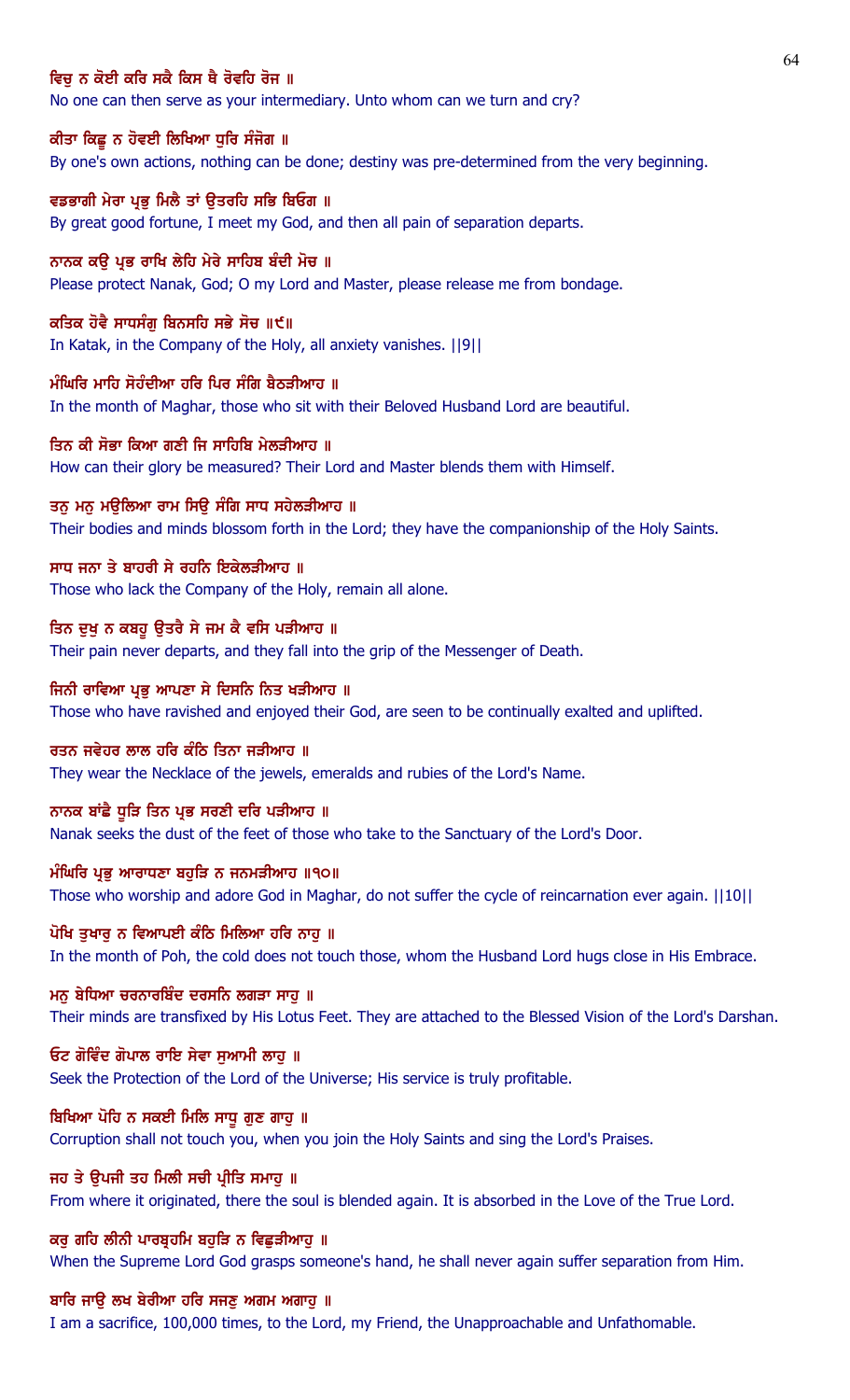## ਸਰਮ ਪਈ ਨਾਰਾਇਣੈ ਨਾਨਕ ਦਰਿ ਪਈਆਹ ॥

Please preserve my honor, Lord; Nanak begs at Your Door.

#### ਪੋਖੁ ਸੁੋਹੰਦਾ ਸਰਬ ਸੁਖ ਜਿਸੁ ਬਖਸੇ ਵੇਪਰਵਾਹੁ ॥੧੧॥

Poh is beautiful, and all comforts come to that one, whom the Carefree Lord has forgiven.  $||11||$ 

## ਮਾਘਿ ਮਜਨ ਸੰਗਿ ਸਾਧੂਆ ਧੁੜੀ ਕਰਿ ਇਸਨਾਨ ॥

In the month of Maagh, let your cleansing bath be the dust of the Saadh Sangat, the Company of the Holy.

#### ਹਰਿ ਕਾ ਨਾਮ ਧਿਆਇ ਸਣਿ ਸਭਨਾ ਨੋ ਕਰਿ ਦਾਨ ॥

Meditate and listen to the Name of the Lord, and give it to everyone.

#### ਜਨਮ ਕਰਮ ਮਲੂ ਉਤਰੈ ਮਨ ਤੇ ਜਾਇ ਗੁਮਾਨੂ ॥

In this way, the filth of lifetimes of karma shall be removed, and egotistical pride shall vanish from your mind.

#### ਕਾਮਿ ਕਰੋਧਿ ਨ ਮੋਹੀਐ ਬਿਨਸੈ ਲੋਭੂ ਸੁਆਨੂ ॥

Sexual desire and anger shall not seduce you, and the dog of greed shall depart.

#### ਸਚੈ ਮਾਰਗਿ ਚਲਦਿਆ ੳਸਤਤਿ ਕਰੇ ਜਹਾਨ ॥

Those who walk on the Path of Truth shall be praised throughout the world.

#### ਅਠਸਠਿ ਤੀਰਥ ਸਗਲ ਪੁੰਨ ਜੀਅ ਦਇਆ ਪਰਵਾਨੂ ॥

Be kind to all beings-this is more meritorious than bathing at the sixty-eight sacred shrines of pilgrimage and the giving of charity.

### ਜਿਸ ਨੋ ਦੇਵੈ ਦਇਆ ਕਰਿ ਸੋਈ ਪੂਰਖੂ ਸੁਜਾਨੂ ॥

That person, upon whom the Lord bestows His Mercy, is a wise person.

#### ਜਿਨਾ ਮਿਲਿਆ ਪ੍ਰਭੂ ਆਪਣਾ ਨਾਨਕ ਤਿਨ ਕੁਰਬਾਨੂ ॥

Nanak is a sacrifice to those who have merged with God.

#### ਮਾਘਿ ਸੂਚੇ ਸੇ ਕਾਂਢੀਅਹਿ ਜਿਨ ਪੂਰਾ ਗੁਰੂ ਮਿਹਰਵਾਨੂ ॥੧੨॥

In Maagh, they alone are known as true, unto whom the Perfect Guru is Merciful. ||12||

#### ਫਲਗਣਿ ਅਨੰਦ ੳਪਾਰਜਨਾ ਹਰਿ ਸਜਣ ਪੁਗਟੇ ਆਇ ॥

In the month of Phalgun, bliss comes to those, unto whom the Lord, the Friend, has been revealed.

### ਸੰਤ ਸਹਾਈ ਰਾਮ ਕੇ ਕਰਿ ਕਿਰਪਾ ਦੀਆ ਮਿਲਾਇ ॥

The Saints, the Lord's helpers, in their mercy, have united me with Him.

#### ਸੇਜ ਸਹਾਵੀ ਸਰਬ ਸਖ ਹਣਿ ਦਖਾ ਨਾਹੀ ਜਾਇ ॥

My bed is beautiful, and I have all comforts. I feel no sadness at all.

## ਇਛ ਪਨੀ ਵਡਭਾਗਣੀ ਵਰ ਪਾਇਆ ਹਰਿ ਰਾਇ ॥

My desires have been fulfilled-by great good fortune, I have obtained the Sovereign Lord as my Husband.

#### ਮਿਲਿ ਸਹੀਆ ਮੰਗਲੂ ਗਾਵਹੀ ਗੀਤ ਗੋਵਿੰਦ ਅਲਾਇ ॥

Join with me, my sisters, and sing the songs of rejoicing and the Hymns of the Lord of the Universe.

## ਹਰਿ ਜੇਹਾ ਅਵਰੂ ਨ ਦਿਸਈ ਕੋਈ ਦੂਜਾ ਲਵੈ ਨ ਲਾਇ ॥

There is no other like the Lord-there is no equal to Him.

### ਹਲਤੂ ਪਲਤੂ ਸਵਾਰਿਓਨੂ ਨਿਹਚਲ ਦਿਤੀਅਨੂ ਜਾਇ ॥

He embellishes this world and the world hereafter, and He gives us our permanent home there.

#### ਸੰਸਾਰ ਸਾਗਰ ਤੇ ਰਖਿਅਨੂ ਬਹੁੜਿ ਨ ਜਨਮੈ ਧਾਇ ॥

He rescues us from the world-ocean; never again do we have to run the cycle of reincarnation.

#### ਜਿਹਵਾ ਏਕ ਅਨੇਕ ਗੁਣ ਤਰੇ ਨਾਨਕ ਚਰਣੀ ਪਾਇ ॥

I have only one tongue, but Your Glorious Virtues are beyond counting. Nanak is saved, falling at Your Feet.